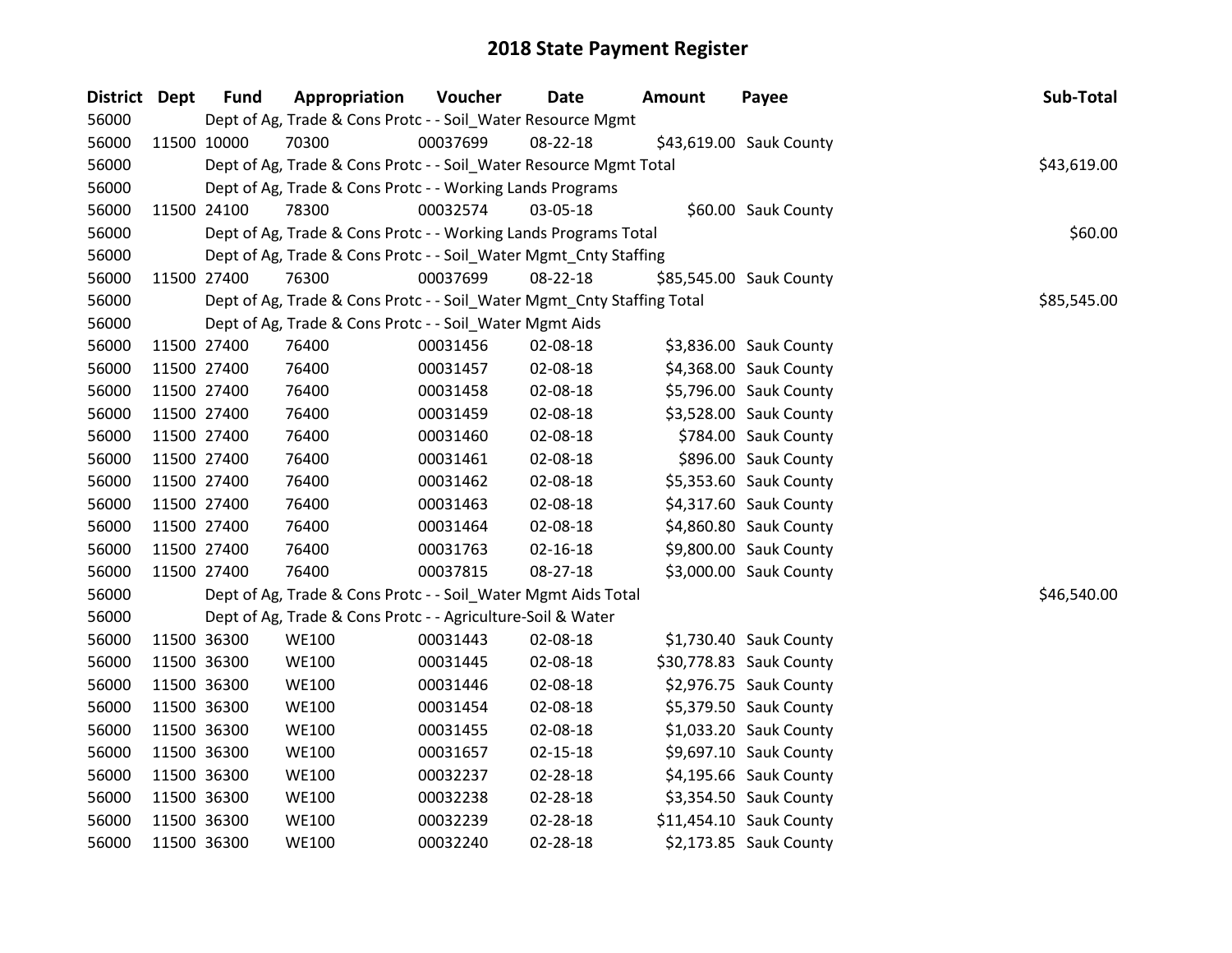| District Dept | <b>Fund</b> | Appropriation                                                         | Voucher  | <b>Date</b>    | <b>Amount</b> | Payee                   | Sub-Total    |
|---------------|-------------|-----------------------------------------------------------------------|----------|----------------|---------------|-------------------------|--------------|
| 56000         | 11500 36300 | <b>WE100</b>                                                          | 00032241 | 02-28-18       |               | \$750.00 Sauk County    |              |
| 56000         | 11500 36300 | <b>WE100</b>                                                          | 00036380 | $07-17-18$     |               | \$2,490.50 Sauk County  |              |
| 56000         | 11500 36300 | <b>WE100</b>                                                          | 00036381 | $07-17-18$     |               | \$5,873.00 Sauk County  |              |
| 56000         | 11500 36300 | <b>WE100</b>                                                          | 00041045 | 11-21-18       |               | \$612.50 Sauk County    |              |
| 56000         | 11500 36300 | <b>WE100</b>                                                          | 00041046 | 11-21-18       |               | \$7,779.38 Sauk County  |              |
| 56000         | 11500 36300 | <b>WE100</b>                                                          | 00041047 | $11 - 21 - 18$ |               | \$2,503.20 Sauk County  |              |
| 56000         | 11500 36300 | <b>WE100</b>                                                          | 00042134 | 12-21-18       |               | \$3,328.00 Sauk County  |              |
| 56000         | 11500 36300 | <b>WE100</b>                                                          | 00042135 | 12-21-18       |               | \$10,943.98 Sauk County |              |
| 56000         | 11500 36300 | <b>WE100</b>                                                          | 00042136 | 12-21-18       |               | \$15,005.03 Sauk County |              |
| 56000         | 11500 36300 | <b>WE100</b>                                                          | 00042137 | 12-21-18       |               | \$5,818.75 Sauk County  |              |
| 56000         | 11500 36300 | <b>WE100</b>                                                          | 00042138 | 12-21-18       |               | \$4,814.74 Sauk County  |              |
| 56000         |             | Dept of Ag, Trade & Cons Protc - - Agriculture-Soil & Water Total     |          |                |               |                         | \$132,692.97 |
| 56000         |             | Dept of Safety & Prof Services - - Powts Replacement Rehab            |          |                |               |                         |              |
| 56000         | 16500 10000 | 23600                                                                 | 00027341 | 11-29-18       |               | \$7,505.00 Sauk County  |              |
| 56000         |             | Dept of Safety & Prof Services - - Powts Replacement Rehab Total      |          |                |               |                         | \$7,505.00   |
| 56000         |             | Wisconsin Historical Society - - General Program Operations-Prf       |          |                |               |                         |              |
| 56000         | 24500 10000 | 14100                                                                 | 00015192 | $01-19-18$     |               | \$30.00 Sauk County     |              |
| 56000         | 24500 10000 | 14100                                                                 | 00019304 | 09-20-18       |               | \$30.00 Sauk County     |              |
| 56000         |             | Wisconsin Historical Society - - General Program Operations-Prf Total |          |                |               |                         | \$60.00      |
| 56000         |             | Dept of Natural Resources - - Gen Program Ops-State Funds             |          |                |               |                         |              |
| 56000         | 37000 21200 | 16100                                                                 | 00232550 | 05-01-18       |               | \$700.00 Sauk County    |              |
| 56000         | 37000 21200 | 16100                                                                 | 00232551 | 05-01-18       |               | \$300.00 Sauk County    |              |
| 56000         | 37000 21200 | 16100                                                                 | 00232553 | 05-01-18       |               | \$605.00 Sauk County    |              |
| 56000         | 37000 21200 | 16100                                                                 | 00232554 | 05-01-18       |               | \$190.00 Sauk County    |              |
| 56000         | 37000 21200 | 16100                                                                 | 00232555 | 05-01-18       |               | \$520.00 Sauk County    |              |
| 56000         | 37000 21200 | 16100                                                                 | 00254231 | 08-08-18       |               | \$182.32 Sauk County    |              |
| 56000         | 37000 21200 | 16100                                                                 | 00262259 | 09-06-18       |               | \$1,728.75 Sauk County  |              |
| 56000         |             | Dept of Natural Resources - - Gen Program Ops-State Funds Total       |          |                |               |                         | \$4,226.07   |
| 56000         |             | Dept of Natural Resources - - Gen Program Ops-State Funds-Fr          |          |                |               |                         |              |
| 56000         | 37000 21200 | 16600                                                                 | 00204753 | 01-03-18       |               | \$547.49 Sauk County    |              |
| 56000         | 37000 21200 | 16600                                                                 | 00207946 | $01 - 18 - 18$ |               | \$1,020.00 Sauk County  |              |
| 56000         |             | Dept of Natural Resources - - Gen Program Ops-State Funds-Fr Total    |          |                |               |                         | \$1,567.49   |
| 56000         |             | Dept of Natural Resources - - General Program Operations --           |          |                |               |                         |              |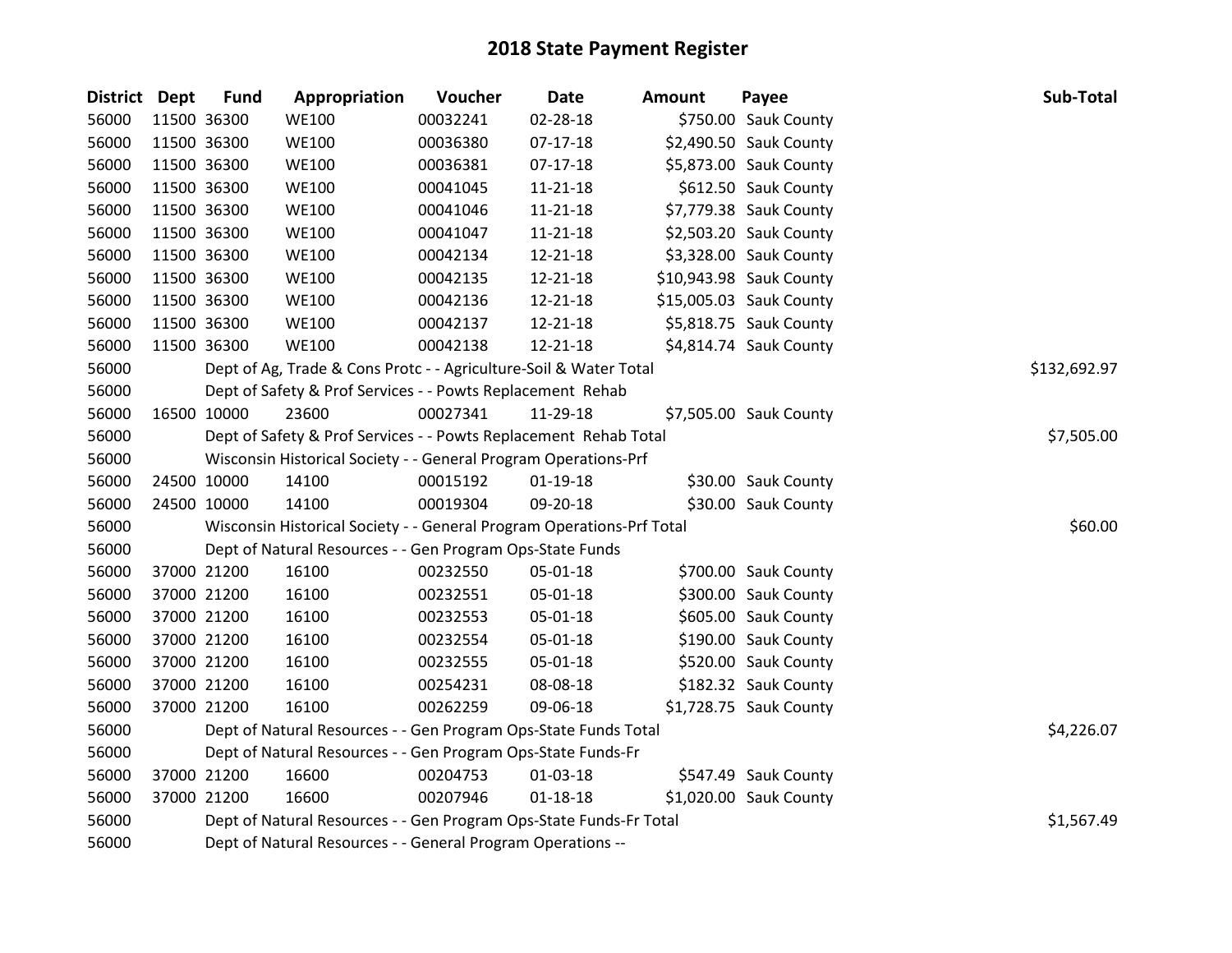| <b>District</b> | <b>Dept</b> | <b>Fund</b> | Appropriation                                                      | Voucher  | <b>Date</b>    | <b>Amount</b> | Sub-Total<br>Payee      |  |
|-----------------|-------------|-------------|--------------------------------------------------------------------|----------|----------------|---------------|-------------------------|--|
| 56000           |             | 37000 21200 | 25400                                                              | 00211368 | 02-01-18       |               | \$547.49 Sauk County    |  |
| 56000           |             | 37000 21200 | 25400                                                              | 00217274 | 03-01-18       |               | \$547.49 Sauk County    |  |
| 56000           | 37000 21200 |             | 25400                                                              | 00223117 | 03-29-18       |               | \$547.49 Sauk County    |  |
| 56000           |             | 37000 21200 | 25400                                                              | 00225537 | $04 - 10 - 18$ |               | \$720.00 Sauk County    |  |
| 56000           |             | 37000 21200 | 25400                                                              | 00231734 | 05-18-18       |               | \$90.30 Sauk County     |  |
| 56000           |             | 37000 21200 | 25400                                                              | 00231735 | 04-30-18       |               | \$56.00 Sauk County     |  |
| 56000           |             | 37000 21200 | 25400                                                              | 00232730 | 05-01-18       |               | \$547.49 Sauk County    |  |
| 56000           |             | 37000 21200 | 25400                                                              | 00240593 | 06-01-18       |               | \$547.49 Sauk County    |  |
| 56000           |             | 37000 21200 | 25400                                                              | 00249255 | 07-03-18       |               | \$547.49 Sauk County    |  |
| 56000           |             | 37000 21200 | 25400                                                              | 00254177 | 08-08-18       |               | \$69.33 Sauk County     |  |
| 56000           |             | 37000 21200 | 25400                                                              | 00255119 | 07-24-18       |               | \$1,140.00 Sauk County  |  |
| 56000           |             | 37000 21200 | 25400                                                              | 00280229 | 11-20-18       |               | \$15.31 Sauk County     |  |
| 56000           |             | 37000 21200 | 25400                                                              | 00282901 | 12-06-18       |               | \$900.00 Sauk County    |  |
| 56000           |             | 37000 21200 | 25400                                                              | 00286725 | 12-28-18       |               | \$900.00 Sauk County    |  |
| 56000           |             |             | Dept of Natural Resources - - General Program Operations -- Total  |          |                |               | \$7,175.88              |  |
| 56000           |             |             | Dept of Natural Resources - - Gpo -Federal Funds                   |          |                |               |                         |  |
| 56000           |             | 37000 21200 | 38100                                                              | 00222262 | 03-23-18       |               | \$6,216.81 Sauk County  |  |
| 56000           |             |             | Dept of Natural Resources - - Gpo -Federal Funds Total             |          |                |               | \$6,216.81              |  |
| 56000           |             |             | Dept of Natural Resources - - Venison Processing                   |          |                |               |                         |  |
| 56000           |             | 37000 21200 | 54900                                                              | 00222317 | 03-26-18       |               | \$120.00 Sauk County    |  |
| 56000           |             |             | Dept of Natural Resources - - Venison Processing Total             |          |                |               | \$120.00                |  |
| 56000           |             |             | Dept of Natural Resources - - Enf A - Boating Enforcement          |          |                |               |                         |  |
| 56000           |             | 37000 21200 | 55000                                                              | 00222262 | 03-23-18       |               | \$13,640.17 Sauk County |  |
| 56000           |             |             | Dept of Natural Resources - - Enf A - Boating Enforcement Total    |          |                |               | \$13,640.17             |  |
| 56000           |             |             | Dept of Natural Resources - - Wildlife Damage Claims & Abat        |          |                |               |                         |  |
| 56000           |             | 37000 21200 | 55300                                                              | 00222317 | 03-26-18       |               | \$10,353.99 Sauk County |  |
| 56000           |             |             | Dept of Natural Resources - - Wildlife Damage Claims & Abat Total  |          |                |               | \$10,353.99             |  |
| 56000           |             |             | Dept of Natural Resources - - Resaids - County Cons Aids           |          |                |               |                         |  |
| 56000           |             | 37000 21200 | 56300                                                              | 00206612 | $01 - 16 - 18$ |               | \$1,842.00 Sauk County  |  |
| 56000           |             |             | Dept of Natural Resources - - Resaids - County Cons Aids Total     |          |                |               | \$1,842.00              |  |
| 56000           |             |             | Dept of Natural Resources - - Resaids - Forest Croplnd & Mfl       |          |                |               |                         |  |
| 56000           |             | 37000 21200 | 56600                                                              | 00267481 | 09-17-18       |               | \$20,638.59 Sauk County |  |
| 56000           |             |             | Dept of Natural Resources - - Resaids - Forest CropInd & Mfl Total |          |                |               | \$20,638.59             |  |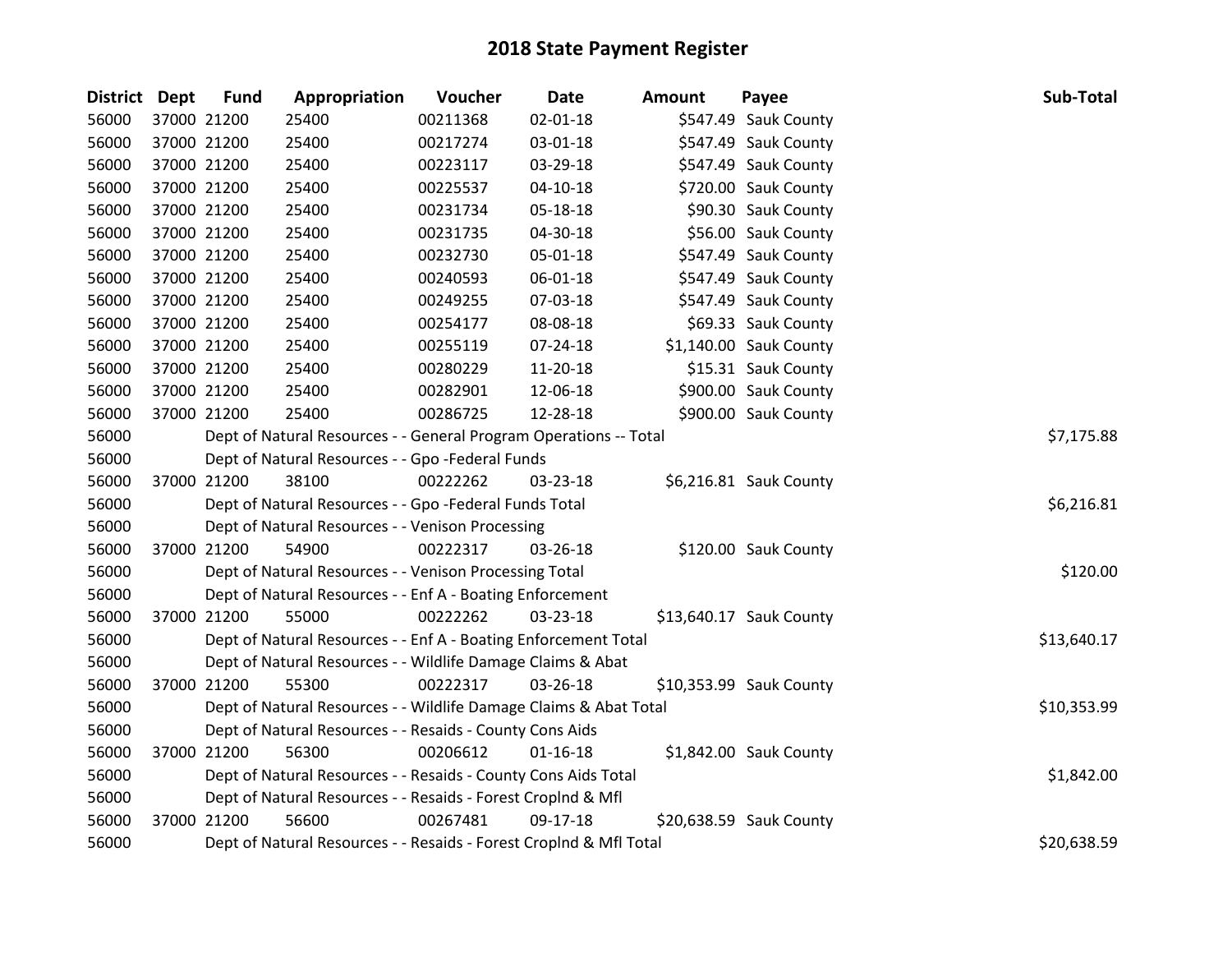| District Dept | <b>Fund</b> | Appropriation                                                      | Voucher  | <b>Date</b>    | <b>Amount</b> | Payee                   | Sub-Total   |
|---------------|-------------|--------------------------------------------------------------------|----------|----------------|---------------|-------------------------|-------------|
| 56000         |             | Dept of Natural Resources - - Resaids - Pymt In Lieu Tax Fed       |          |                |               |                         |             |
| 56000         | 37000 21200 | 58400                                                              | 00270446 | 10-01-18       |               | \$176.00 Sauk County    |             |
| 56000         |             | Dept of Natural Resources - - Resaids - Pymt In Lieu Tax Fed Total |          |                |               |                         | \$176.00    |
| 56000         |             | Dept of Natural Resources - - Gpo-Environmental Fund               |          |                |               |                         |             |
| 56000         | 37000 27400 | 46100                                                              | 00282732 | 11-30-18       |               | \$30.00 Sauk County     |             |
| 56000         |             | Dept of Natural Resources - - Gpo-Environmental Fund Total         |          |                |               |                         | \$30.00     |
| 56000         |             | Dept of Natural Resources - - Land Acquisition                     |          |                |               |                         |             |
| 56000         | 37000 36300 | <b>TA100</b>                                                       | 00213267 | 02-09-18       |               | \$30.00 Sauk County     |             |
| 56000         | 37000 36300 | <b>TA100</b>                                                       | 00214938 | $02 - 20 - 18$ |               | \$30.00 Sauk County     |             |
| 56000         | 37000 36300 | TA100                                                              | 00222883 | 03-28-18       |               | \$30.00 Sauk County     |             |
| 56000         | 37000 36300 | TA100                                                              | 00230809 | 04-23-18       |               | \$3.00 Sauk County      |             |
| 56000         | 37000 36300 | <b>TA100</b>                                                       | 00230914 | 04-25-18       |               | \$30.00 Sauk County     |             |
| 56000         | 37000 36300 | <b>TA100</b>                                                       | 00240024 | 05-30-18       |               | \$30.00 Sauk County     |             |
| 56000         |             | Dept of Natural Resources - - Land Acquisition Total               |          |                |               |                         | \$153.00    |
| 56000         |             | Dept of Natural Resources - - Gpo - Sd Water Loan Prog, Fed        |          |                |               |                         |             |
| 56000         | 37000 57300 | 48200                                                              | 00206656 | $01 - 31 - 18$ |               | \$8,297.50 Sauk County  |             |
| 56000         | 37000 57300 | 48200                                                              | 00222051 | 04-19-18       |               | \$5,949.50 Sauk County  |             |
| 56000         | 37000 57300 | 48200                                                              | 00244151 | 06-18-18       |               | \$5,949.50 Sauk County  |             |
| 56000         | 37000 57300 | 48200                                                              | 00268094 | 09-26-18       |               | \$5,949.50 Sauk County  |             |
| 56000         |             | Dept of Natural Resources - - Gpo - Sd Water Loan Prog, Fed Total  |          |                |               |                         | \$26,146.00 |
| 56000         |             | Department of Tourism - - Ab; Regranting Program                   |          |                |               |                         |             |
| 56000         | 38000 10000 | 30900                                                              | 00005546 | $04 - 18 - 18$ |               | \$7,750.00 Sauk County  |             |
| 56000         |             | Department of Tourism - - Ab; Regranting Program Total             |          |                |               |                         | \$7,750.00  |
| 56000         |             | Department of Corrections - - Corrections Contracts And Agre       |          |                |               |                         |             |
| 56000         | 41000 10000 | 11400                                                              | 00183995 | $01-23-18$     |               | \$45,953.78 Sauk County |             |
| 56000         | 41000 10000 | 11400                                                              | 00188105 | $04 - 13 - 18$ |               | \$12,097.44 Sauk County |             |
| 56000         | 41000 10000 | 11400                                                              | 00191912 | 03-01-18       |               | \$7,275.76 Sauk County  |             |
| 56000         | 41000 10000 | 11400                                                              | 00192299 | 03-01-18       |               | \$51,048.32 Sauk County |             |
| 56000         | 41000 10000 | 11400                                                              | 00197442 | 03-23-18       |               | \$12,951.92 Sauk County |             |
| 56000         | 41000 10000 | 11400                                                              | 00197786 | 03-26-18       |               | \$48,989.92 Sauk County |             |
| 56000         | 41000 10000 | 11400                                                              | 00204776 | 04-26-18       |               | \$16,673.04 Sauk County |             |
| 56000         | 41000 10000 | 11400                                                              | 00204886 | 04-26-18       |               | \$52,797.96 Sauk County |             |
| 56000         | 41000 10000 | 11400                                                              | 00210877 | 05-23-18       |               | \$52,695.04 Sauk County |             |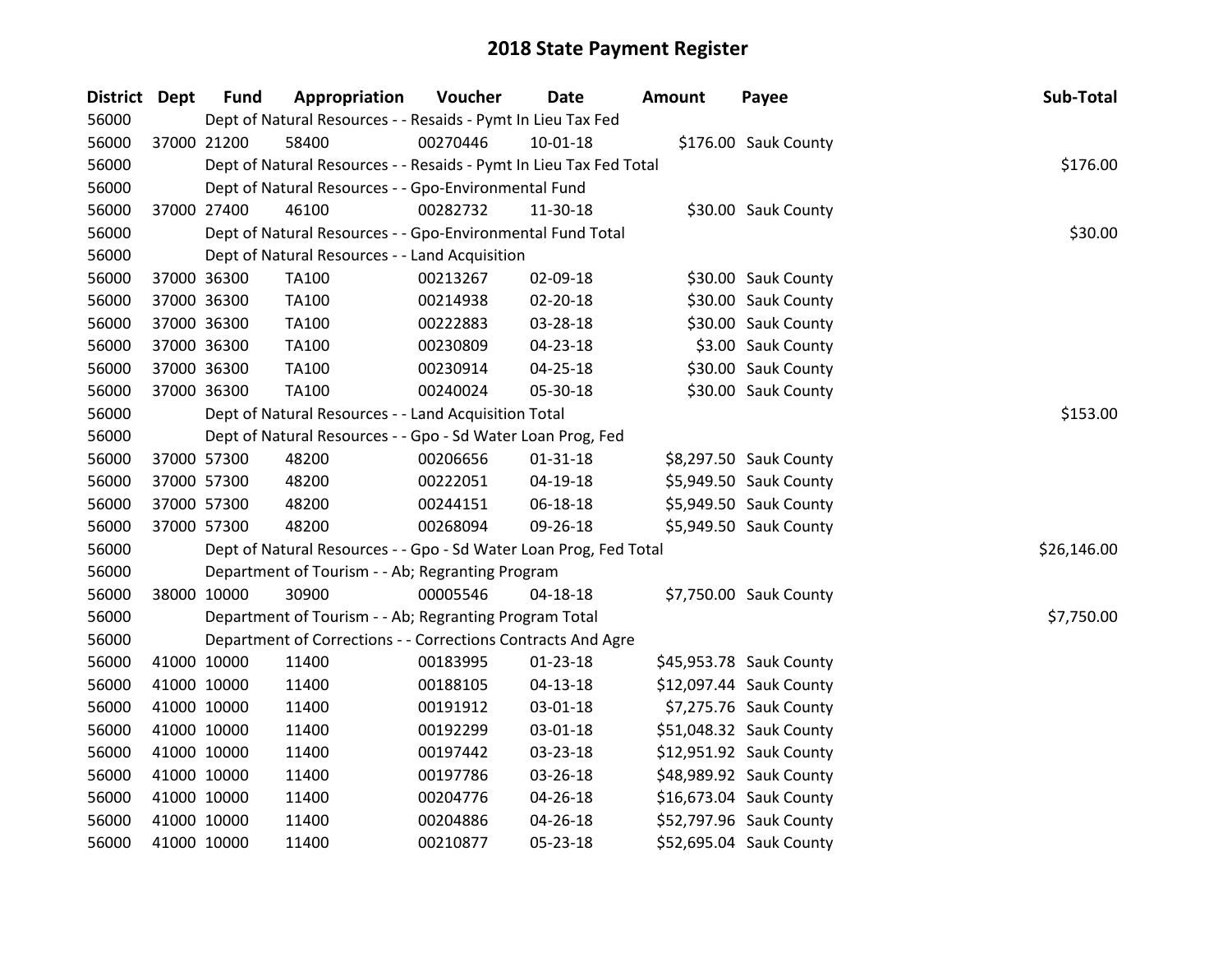| District Dept |             | <b>Fund</b> | Appropriation                                                      | Voucher  | <b>Date</b>    | <b>Amount</b>              | Payee                                                                                                         | Sub-Total    |
|---------------|-------------|-------------|--------------------------------------------------------------------|----------|----------------|----------------------------|---------------------------------------------------------------------------------------------------------------|--------------|
| 56000         |             | 41000 10000 | 11400                                                              | 00212274 | 06-01-18       |                            | \$17,753.70 Sauk County                                                                                       |              |
| 56000         |             | 41000 10000 | 11400                                                              | 00216104 | 06-18-18       |                            | \$54,238.84 Sauk County                                                                                       |              |
| 56000         | 41000 10000 |             | 11400                                                              | 00218717 | 07-02-18       |                            | \$20,635.46 Sauk County                                                                                       |              |
| 56000         | 41000 10000 |             | 11400                                                              | 00220835 | 07-10-18       |                            | \$15,901.14 Sauk County                                                                                       |              |
| 56000         | 41000 10000 |             | 11400                                                              | 00221979 | 07-13-18       |                            | \$50,482.28 Sauk County                                                                                       |              |
| 56000         | 41000 10000 |             | 11400                                                              | 00228328 | 08-13-18       |                            | \$52,540.66 Sauk County                                                                                       |              |
| 56000         |             | 41000 10000 | 11400                                                              | 00231374 | 08-28-18       |                            | \$11,012.44 Sauk County                                                                                       |              |
| 56000         | 41000 10000 |             | 11400                                                              | 00237229 | 10-19-18       |                            | \$10,343.46 Sauk County                                                                                       |              |
| 56000         | 41000 10000 |             | 11400                                                              | 00237788 | 09-28-18       |                            | \$52,077.52 Sauk County                                                                                       |              |
| 56000         | 41000 10000 |             | 11400                                                              | 00245423 | 10-30-18       |                            | \$51,048.32 Sauk County                                                                                       |              |
| 56000         | 41000 10000 |             | 11400                                                              | 00246441 | 11-07-18       |                            | \$20,275.24 Sauk County                                                                                       |              |
| 56000         |             | 41000 10000 | 11400                                                              | 00251959 | 11-29-18       |                            | \$20,356.98 Sauk County                                                                                       |              |
| 56000         | 41000 10000 |             | 11400                                                              | 00252295 | 11-30-18       |                            | \$38,543.54 Sauk County                                                                                       |              |
| 56000         | 41000 10000 |             | 11400                                                              | 00255327 | 12-28-18       |                            | \$16,467.20 Sauk County                                                                                       |              |
| 56000         |             |             | Department of Corrections - - Corrections Contracts And Agre Total |          |                |                            |                                                                                                               | \$732,159.96 |
| 56000         |             |             |                                                                    |          |                |                            | Department of Corrections - - Reimbursing Counties For Probation, Extended Supervision And Parole Holds       |              |
| 56000         |             | 41000 10000 | 11600                                                              | 00246274 | 11-02-18       |                            | \$61,082.40 Sauk County                                                                                       |              |
| 56000         |             |             |                                                                    |          |                |                            | Department of Corrections - - Reimbursing Counties For Probation, Extended Supervision And Parole Holds Total | \$61,082.40  |
| 56000         |             |             | Department of Corrections - - Probation, Parole And Extended       |          |                |                            |                                                                                                               |              |
| 56000         | 41000 10000 |             | 18700                                                              | 00246274 | 11-02-18       |                            | \$4,597.60 Sauk County                                                                                        |              |
| 56000         |             |             | Department of Corrections - - Probation, Parole And Extended Total |          |                |                            |                                                                                                               | \$4,597.60   |
| 56000         |             |             | Department of Health Services - - State/Federal Aids               |          |                |                            |                                                                                                               |              |
| 56000         |             | 43500 10000 | 00000                                                              | 90808    | $01 - 02 - 18$ |                            | \$60,231.00 Sauk County                                                                                       |              |
| 56000         | 43500 10000 |             | 00000                                                              | 90809    | 02-01-18       |                            | \$92,031.00 Sauk County                                                                                       |              |
| 56000         |             | 43500 10000 | 00000                                                              | 90810    | 03-01-18       |                            | \$161,456.00 Sauk County                                                                                      |              |
| 56000         |             | 43500 10000 | 00000                                                              | 90812    | 04-02-18       |                            | \$474,905.00 Sauk County                                                                                      |              |
| 56000         |             | 43500 10000 | 00000                                                              | 90813    | 05-01-18       |                            | \$5,300.00 Sauk County                                                                                        |              |
| 56000         | 43500 10000 |             | 00000                                                              | 90814    | 06-01-18       |                            | \$92,042.00 Sauk County                                                                                       |              |
| 56000         | 43500 10000 |             | 00000                                                              | 90900    | 07-02-18       | \$1,179,878.00 Sauk County |                                                                                                               |              |
| 56000         | 43500 10000 |             | 00000                                                              | 90901    | 08-01-18       |                            | \$24,474.00 Sauk County                                                                                       |              |
| 56000         | 43500 10000 |             | 00000                                                              | 90902    | 09-04-18       |                            | \$39,056.00 Sauk County                                                                                       |              |
| 56000         |             | 43500 10000 | 00000                                                              | 90903    | $10 - 01 - 18$ |                            | \$146,018.00 Sauk County                                                                                      |              |
| 56000         | 43500 10000 |             | 00000                                                              | 90904    | 11-01-18       |                            | \$61,544.00 Sauk County                                                                                       |              |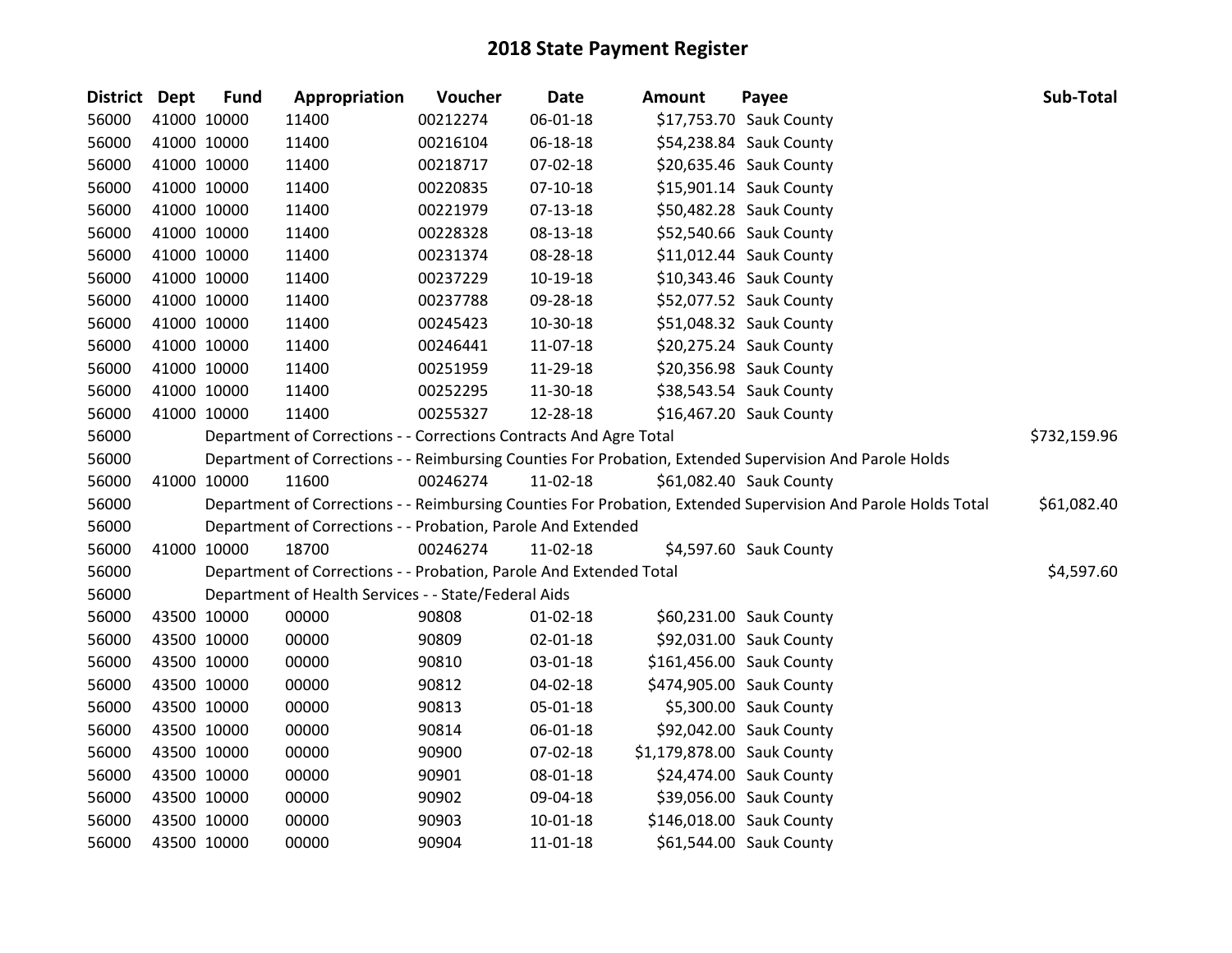| District Dept | <b>Fund</b> | Appropriation                                                          | Voucher  | <b>Date</b>    | <b>Amount</b> | Payee                   | Sub-Total      |
|---------------|-------------|------------------------------------------------------------------------|----------|----------------|---------------|-------------------------|----------------|
| 56000         | 43500 10000 | 00000                                                                  | 90905    | 12-03-18       |               | \$93,163.00 Sauk County |                |
| 56000         |             | Department of Health Services - - State/Federal Aids Total             |          |                |               |                         | \$2,430,098.00 |
| 56000         |             | Department of Health Services - - Public Health Dispensaries And       |          |                |               |                         |                |
| 56000         | 43500 10000 | 10700                                                                  | 00182929 | 02-02-18       |               | \$68.89 Sauk County     |                |
| 56000         | 43500 10000 | 10700                                                                  | 00204141 | 05-07-18       |               | \$32.73 Sauk County     |                |
| 56000         | 43500 10000 | 10700                                                                  | 00206080 | 05-25-18       |               | \$94.77 Sauk County     |                |
| 56000         | 43500 10000 | 10700                                                                  | 00231820 | 10-04-18       |               | \$113.48 Sauk County    |                |
| 56000         | 43500 10000 | 10700                                                                  | 00242869 | 11-15-18       |               | \$94.50 Sauk County     |                |
| 56000         | 43500 10000 | 10700                                                                  | 00246377 | 11-23-18       |               | \$85.01 Sauk County     |                |
| 56000         |             | Department of Health Services - - Public Health Dispensaries And Total |          |                |               |                         | \$489.38       |
| 56000         |             | Department of Health Services - - General Program Operations           |          |                |               |                         |                |
| 56000         | 43500 10000 | 40100                                                                  | 00179791 | $01 - 10 - 18$ |               | \$1.50 Sauk County      |                |
| 56000         | 43500 10000 | 40100                                                                  | 00194010 | 03-22-18       |               | \$1.50 Sauk County      |                |
| 56000         | 43500 10000 | 40100                                                                  | 00197272 | 04-04-18       |               | \$1.50 Sauk County      |                |
| 56000         | 43500 10000 | 40100                                                                  | 00212213 | 06-14-18       |               | \$1.50 Sauk County      |                |
| 56000         | 43500 10000 | 40100                                                                  | 00220032 | 07-19-18       |               | \$1.50 Sauk County      |                |
| 56000         | 43500 10000 | 40100                                                                  | 00224680 | 08-08-18       |               | \$15.00 Sauk County     |                |
| 56000         | 43500 10000 | 40100                                                                  | 00236516 | 10-03-18       |               | \$1.50 Sauk County      |                |
| 56000         |             | Department of Health Services - - General Program Operations Total     |          |                |               |                         | \$24.00        |
| 56000         |             | Department of Health Services - - Medical Assistance State Admin       |          |                |               |                         |                |
| 56000         | 43500 10000 | 44000                                                                  | 00179791 | $01-10-18$     |               | \$1.50 Sauk County      |                |
| 56000         | 43500 10000 | 44000                                                                  | 00194010 | 03-22-18       |               | \$1.50 Sauk County      |                |
| 56000         | 43500 10000 | 44000                                                                  | 00197272 | 04-04-18       |               | \$1.50 Sauk County      |                |
| 56000         | 43500 10000 | 44000                                                                  | 00212213 | 06-14-18       |               | \$1.50 Sauk County      |                |
| 56000         | 43500 10000 | 44000                                                                  | 00220032 | $07-19-18$     |               | \$1.50 Sauk County      |                |
| 56000         | 43500 10000 | 44000                                                                  | 00224680 | 08-08-18       |               | \$15.00 Sauk County     |                |
| 56000         | 43500 10000 | 44000                                                                  | 00236516 | 10-03-18       |               | \$1.50 Sauk County      |                |
| 56000         |             | Department of Health Services - - Medical Assistance State Admin Total |          |                |               |                         | \$24.00        |
| 56000         |             | Department of Health Services - - Administrative And Support-Fis       |          |                |               |                         |                |
| 56000         | 43500 10000 | 82100                                                                  | 00180254 | $01 - 12 - 18$ |               | \$5.00 Sauk County      |                |
| 56000         | 43500 10000 | 82100                                                                  | 00196074 | 03-30-18       |               | \$5.00 Sauk County      |                |
| 56000         | 43500 10000 | 82100                                                                  | 00200515 | $04 - 19 - 18$ |               | \$5.00 Sauk County      |                |
| 56000         |             | Department of Health Services - - Administrative And Support-Fis Total |          |                |               |                         | \$15.00        |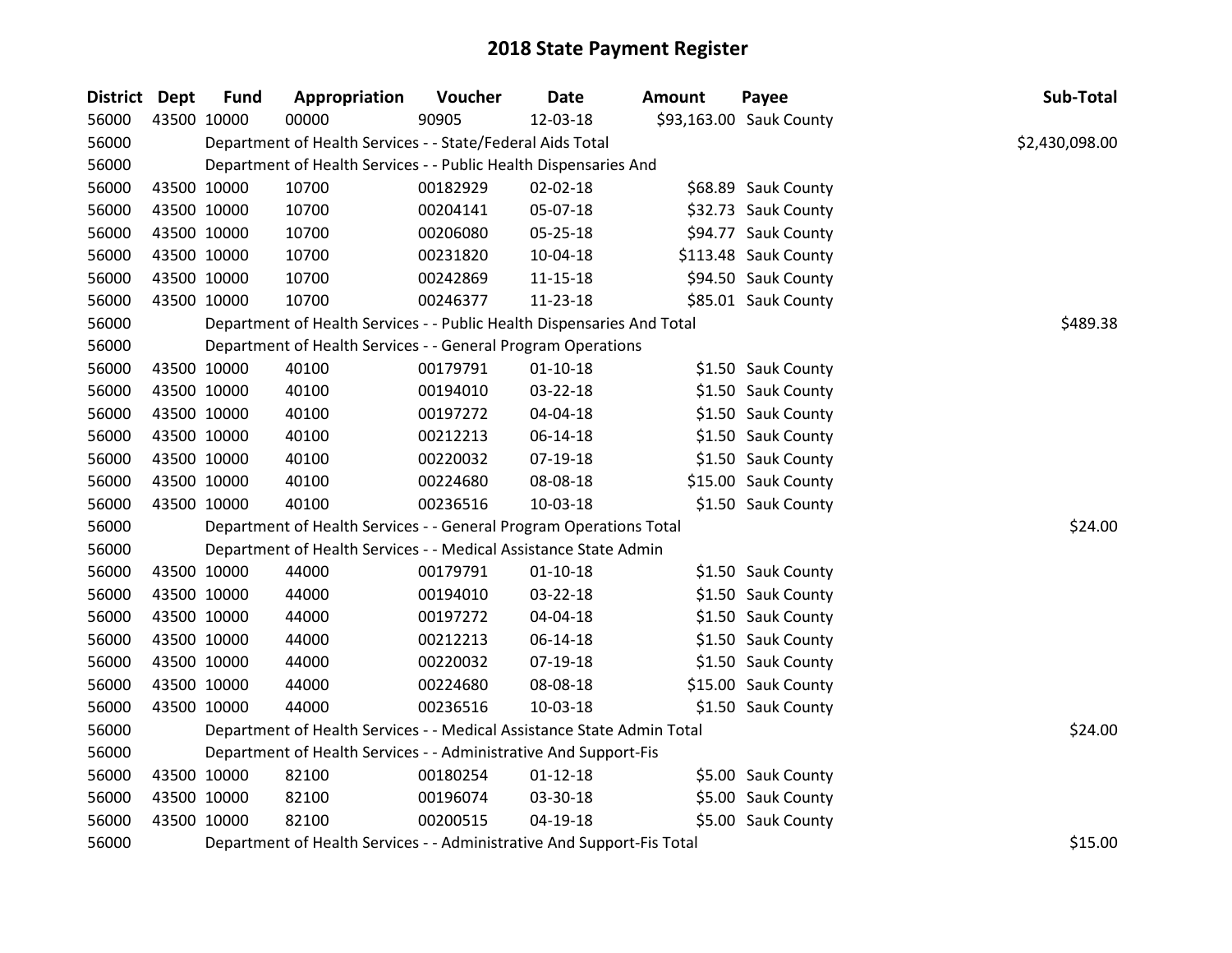| District Dept | <b>Fund</b> | Appropriation                                                          | Voucher  | <b>Date</b>    | <b>Amount</b> | Payee                    | Sub-Total |
|---------------|-------------|------------------------------------------------------------------------|----------|----------------|---------------|--------------------------|-----------|
| 56000         |             | Dept of Children and Families - - Fees For Administrative Servic       |          |                |               |                          |           |
| 56000         | 43700 10000 | 23100                                                                  | 00033822 | $01-19-18$     |               | \$65.00 Sauk County      |           |
| 56000         | 43700 10000 | 23100                                                                  | 00038281 | 04-18-18       |               | \$50.00 Sauk County      |           |
| 56000         | 43700 10000 | 23100                                                                  | 00042343 | $07-17-18$     |               | \$80.00 Sauk County      |           |
| 56000         | 43700 10000 | 23100                                                                  | 00045809 | 10-18-18       |               | \$25.00 Sauk County      |           |
| 56000         |             | Dept of Children and Families - - Fees For Administrative Servic Total |          |                |               |                          | \$220.00  |
| 56000         |             | Dept of Children and Families - - General Aids                         |          |                |               |                          |           |
| 56000         | 43700 10000 | 99000                                                                  | 00033218 | $01 - 05 - 18$ |               | \$614.00 Sauk County     |           |
| 56000         | 43700 10000 | 99000                                                                  | 00033293 | $01 - 04 - 18$ |               | \$14,954.09 Sauk County  |           |
| 56000         | 43700 10000 | 99000                                                                  | 00034137 | 01-30-18       |               | \$107,719.16 Sauk County |           |
| 56000         | 43700 10000 | 99000                                                                  | 00034200 | 01-30-18       |               | \$71,719.49 Sauk County  |           |
| 56000         | 43700 10000 | 99000                                                                  | 00034330 | 02-05-18       |               | \$27,566.35 Sauk County  |           |
| 56000         | 43700 10000 | 99000                                                                  | 00034375 | 02-05-18       |               | \$470.00 Sauk County     |           |
| 56000         | 43700 10000 | 99000                                                                  | 00034877 | $02 - 21 - 18$ |               | \$34.65 Sauk County      |           |
| 56000         | 43700 10000 | 99000                                                                  | 00035030 | 02-21-18       |               | \$36.00 Sauk County      |           |
| 56000         | 43700 10000 | 99000                                                                  | 00035133 | $02 - 21 - 18$ |               | \$114.65 Sauk County     |           |
| 56000         | 43700 10000 | 99000                                                                  | 00035263 | 02-22-18       |               | \$47,376.59 Sauk County  |           |
| 56000         | 43700 10000 | 99000                                                                  | 00035663 | 03-05-18       |               | \$174,732.19 Sauk County |           |
| 56000         | 43700 10000 | 99000                                                                  | 00036975 | 03-30-18       |               | \$15.50 Sauk County      |           |
| 56000         | 43700 10000 | 99000                                                                  | 00037092 | 04-03-18       |               | \$24,409.41 Sauk County  |           |
| 56000         | 43700 10000 | 99000                                                                  | 00037590 | 04-05-18       |               | \$147,817.76 Sauk County |           |
| 56000         | 43700 10000 | 99000                                                                  | 00038829 | 04-30-18       |               | \$253,490.07 Sauk County |           |
| 56000         | 43700 10000 | 99000                                                                  | 00039205 | 05-07-18       |               | \$102,498.05 Sauk County |           |
| 56000         | 43700 10000 | 99000                                                                  | 00040625 | 06-05-18       |               | \$106,160.04 Sauk County |           |
| 56000         | 43700 10000 | 99000                                                                  | 00041562 | $06 - 27 - 18$ |               | \$28,828.67 Sauk County  |           |
| 56000         | 43700 10000 | 99000                                                                  | 00041806 | 07-05-18       |               | \$30,624.04 Sauk County  |           |
| 56000         | 43700 10000 | 99000                                                                  | 00042820 | 07-31-18       |               | \$194,487.01 Sauk County |           |
| 56000         | 43700 10000 | 99000                                                                  | 00043026 | 08-03-18       |               | \$1,581.00 Sauk County   |           |
| 56000         | 43700 10000 | 99000                                                                  | 00043116 | 08-06-18       |               | \$34,001.73 Sauk County  |           |
| 56000         | 43700 10000 | 99000                                                                  | 00043496 | 08-16-18       |               | \$16,078.00 Sauk County  |           |
| 56000         | 43700 10000 | 99000                                                                  | 00043562 | 08-17-18       |               | \$26,122.00 Sauk County  |           |
| 56000         | 43700 10000 | 99000                                                                  | 00043994 | 08-29-18       |               | \$669,967.92 Sauk County |           |
| 56000         | 43700 10000 | 99000                                                                  | 00044079 | 08-30-18       |               | \$45,246.00 Sauk County  |           |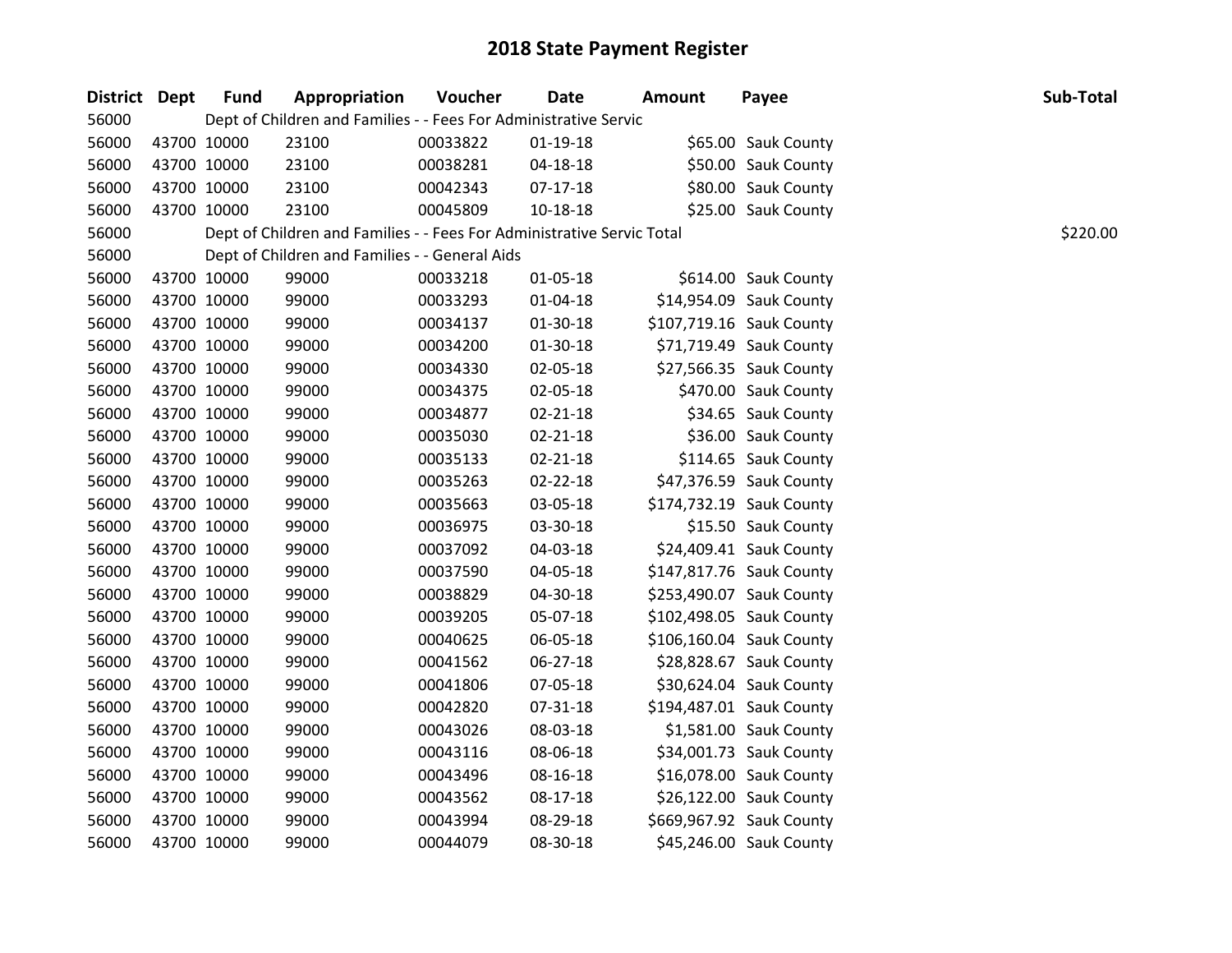| District Dept |             | <b>Fund</b> | Appropriation                                                   | Voucher  | <b>Date</b>    | <b>Amount</b> | Payee                    | Sub-Total      |
|---------------|-------------|-------------|-----------------------------------------------------------------|----------|----------------|---------------|--------------------------|----------------|
| 56000         | 43700 10000 |             | 99000                                                           | 00044187 | 09-05-18       |               | \$147,773.01 Sauk County |                |
| 56000         | 43700 10000 |             | 99000                                                           | 00044440 | 09-11-18       |               | \$12,393.00 Sauk County  |                |
| 56000         | 43700 10000 |             | 99000                                                           | 00045396 | 10-05-18       |               | \$76,486.59 Sauk County  |                |
| 56000         | 43700 10000 |             | 99000                                                           | 00046217 | 10-30-18       |               | \$166,023.76 Sauk County |                |
| 56000         | 43700 10000 |             | 99000                                                           | 00046531 | 11-05-18       |               | \$35,241.75 Sauk County  |                |
| 56000         | 43700 10000 |             | 99000                                                           | 00046574 | 11-05-18       |               | \$2,601.00 Sauk County   |                |
| 56000         | 43700 10000 |             | 99000                                                           | 00047588 | 12-05-18       |               | \$33,972.47 Sauk County  |                |
| 56000         |             |             | Dept of Children and Families - - General Aids Total            |          |                |               |                          | \$2,601,155.95 |
| 56000         |             |             | Dept of Workforce Development - - Ui Admin Fed                  |          |                |               |                          |                |
| 56000         | 44500 10000 |             | 15100                                                           | 00142119 | 01-03-18       |               | \$55.00 Sauk County      |                |
| 56000         | 44500 10000 |             | 15100                                                           | 00146797 | 02-02-18       |               | \$25.00 Sauk County      |                |
| 56000         | 44500 10000 |             | 15100                                                           | 00152384 | 03-02-18       |               | \$60.00 Sauk County      |                |
| 56000         | 44500 10000 |             | 15100                                                           | 00157694 | 04-03-18       |               | \$110.00 Sauk County     |                |
| 56000         | 44500 10000 |             | 15100                                                           | 00163013 | 05-02-18       |               | \$80.00 Sauk County      |                |
| 56000         | 44500 10000 |             | 15100                                                           | 00168091 | 06-04-18       |               | \$70.00 Sauk County      |                |
| 56000         | 44500 10000 |             | 15100                                                           | 00173092 | 07-03-18       |               | \$85.00 Sauk County      |                |
| 56000         | 44500 10000 |             | 15100                                                           | 00174164 | 07-10-18       |               | \$60.00 Sauk County      |                |
| 56000         | 44500 10000 |             | 15100                                                           | 00178338 | 08-02-18       |               | \$40.00 Sauk County      |                |
| 56000         | 44500 10000 |             | 15100                                                           | 00183397 | 09-05-18       |               | \$65.00 Sauk County      |                |
| 56000         | 44500 10000 |             | 15100                                                           | 00188541 | $10-02-18$     |               | \$25.00 Sauk County      |                |
| 56000         | 44500 10000 |             | 15100                                                           | 00194605 | 11-02-18       |               | \$80.00 Sauk County      |                |
| 56000         | 44500 10000 |             | 15100                                                           | 00199586 | 12-04-18       |               | \$50.00 Sauk County      |                |
| 56000         |             |             | Dept of Workforce Development - - Ui Admin Fed Total            |          |                |               |                          | \$805.00       |
| 56000         |             |             | Dept of Workforce Development - - Title Ib Operations State Gpr |          |                |               |                          |                |
| 56000         | 44500 10000 |             | 50200                                                           | 00118748 | 05-10-18       |               | \$55.04 Sauk County      |                |
| 56000         | 44500 10000 |             | 50200                                                           | 00145267 | 01-22-18       |               | \$217.64 Sauk County     |                |
| 56000         | 44500 10000 |             | 50200                                                           | 00149413 | $02 - 15 - 18$ |               | \$217.64 Sauk County     |                |
| 56000         | 44500 10000 |             | 50200                                                           | 00156255 | 03-26-18       |               | \$217.64 Sauk County     |                |
| 56000         | 44500 10000 |             | 50200                                                           | 00161264 | 04-23-18       |               | \$217.64 Sauk County     |                |
| 56000         | 44500 10000 |             | 50200                                                           | 00161817 | 04-26-18       |               | \$54.50 Sauk County      |                |
| 56000         | 44500 10000 |             | 50200                                                           | 00161818 | 04-26-18       |               | \$32.04 Sauk County      |                |
| 56000         | 44500 10000 |             | 50200                                                           | 00161819 | 04-26-18       |               | \$42.28 Sauk County      |                |
| 56000         | 44500 10000 |             | 50200                                                           | 00166667 | 05-24-18       |               | \$217.64 Sauk County     |                |
|               |             |             |                                                                 |          |                |               |                          |                |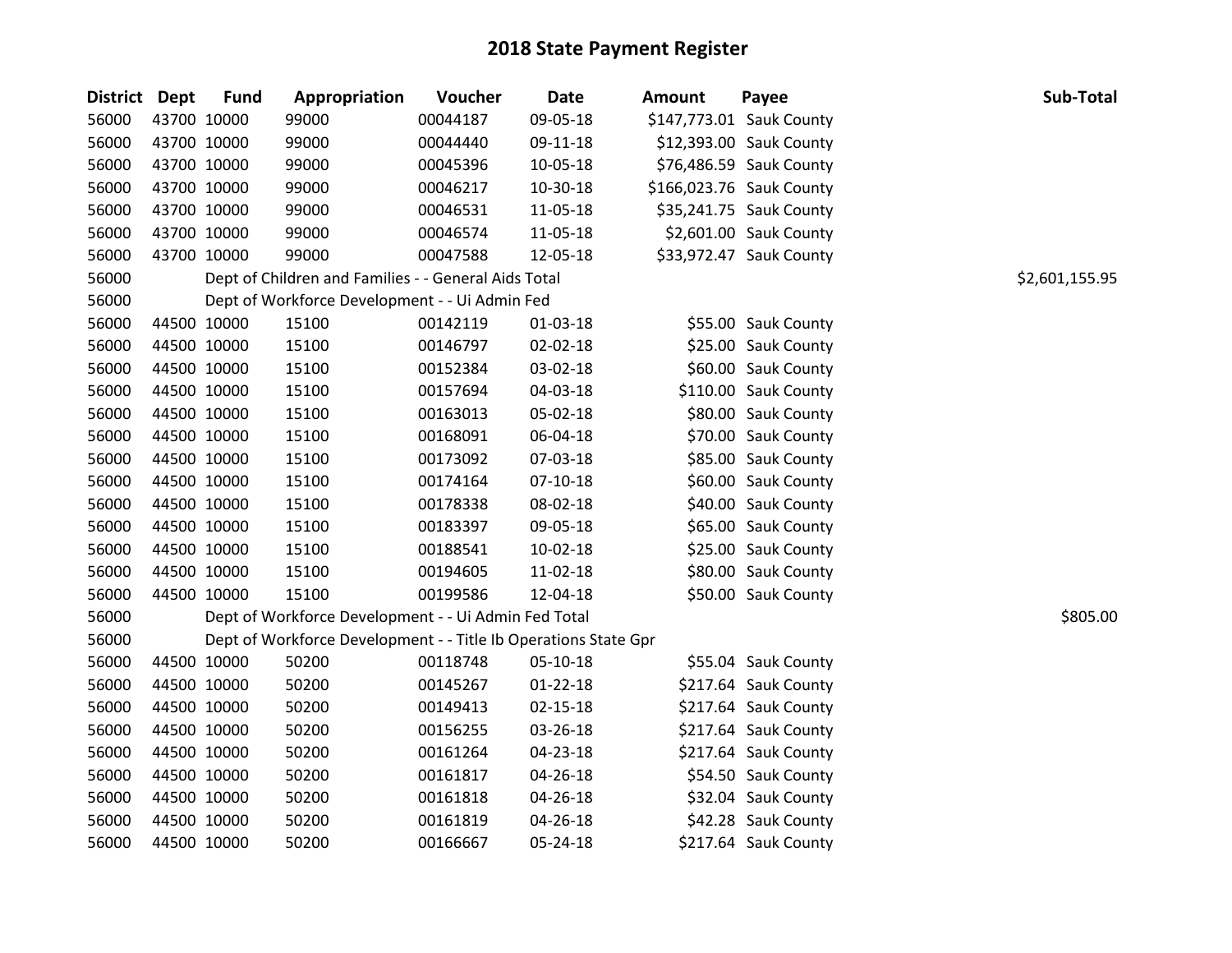| District Dept |             | <b>Fund</b> | Appropriation                                                         | Voucher  | Date           | <b>Amount</b> | Payee                  | Sub-Total   |
|---------------|-------------|-------------|-----------------------------------------------------------------------|----------|----------------|---------------|------------------------|-------------|
| 56000         |             | 44500 10000 | 50200                                                                 | 00175262 | $07-17-18$     |               | \$48.69 Sauk County    |             |
| 56000         |             | 44500 10000 | 50200                                                                 | 00175490 | 07-18-18       |               | \$224.17 Sauk County   |             |
| 56000         | 44500 10000 |             | 50200                                                                 | 00176394 | 07-24-18       |               | \$224.17 Sauk County   |             |
| 56000         |             | 44500 10000 | 50200                                                                 | 00180391 | 08-15-18       |               | \$224.17 Sauk County   |             |
| 56000         |             | 44500 10000 | 50200                                                                 | 00186866 | 09-25-18       |               | \$224.17 Sauk County   |             |
| 56000         | 44500 10000 |             | 50200                                                                 | 00192972 | $10 - 25 - 18$ |               | \$32.21 Sauk County    |             |
| 56000         | 44500 10000 |             | 50200                                                                 | 00193883 | 10-30-18       |               | \$224.17 Sauk County   |             |
| 56000         |             |             | Dept of Workforce Development - - Title Ib Operations State Gpr Total |          |                |               |                        | \$2,473.81  |
| 56000         |             |             | Dept of Workforce Development - - Title Ib Aids State Gpr             |          |                |               |                        |             |
| 56000         |             | 44500 10000 | 50900                                                                 | 00144645 | $01 - 25 - 18$ |               | \$5.54 Sauk County     |             |
| 56000         |             | 44500 10000 | 50900                                                                 | 00150488 | 02-26-18       |               | \$1.06 Sauk County     |             |
| 56000         |             |             | Dept of Workforce Development - - Title Ib Aids State Gpr Total       |          |                |               |                        | \$6.60      |
| 56000         |             |             | Dept of Workforce Development - - Title Ib Operations Federal         |          |                |               |                        |             |
| 56000         |             | 44500 10000 | 54100                                                                 | 00118748 | 05-10-18       |               | \$203.35 Sauk County   |             |
| 56000         | 44500 10000 |             | 54100                                                                 | 00145267 | $01 - 22 - 18$ |               | \$804.13 Sauk County   |             |
| 56000         |             | 44500 10000 | 54100                                                                 | 00149413 | 02-15-18       |               | \$804.13 Sauk County   |             |
| 56000         | 44500 10000 |             | 54100                                                                 | 00156255 | 03-26-18       |               | \$804.13 Sauk County   |             |
| 56000         |             | 44500 10000 | 54100                                                                 | 00161264 | 04-23-18       |               | \$804.13 Sauk County   |             |
| 56000         |             | 44500 10000 | 54100                                                                 | 00161817 | 04-26-18       |               | \$201.38 Sauk County   |             |
| 56000         |             | 44500 10000 | 54100                                                                 | 00161818 | 04-26-18       |               | \$118.38 Sauk County   |             |
| 56000         |             | 44500 10000 | 54100                                                                 | 00161819 | 04-26-18       |               | \$156.20 Sauk County   |             |
| 56000         |             | 44500 10000 | 54100                                                                 | 00166667 | 05-24-18       |               | \$804.13 Sauk County   |             |
| 56000         |             | 44500 10000 | 54100                                                                 | 00175262 | $07-17-18$     |               | \$179.91 Sauk County   |             |
| 56000         | 44500 10000 |             | 54100                                                                 | 00175490 | $07 - 18 - 18$ |               | \$828.26 Sauk County   |             |
| 56000         |             | 44500 10000 | 54100                                                                 | 00176394 | $07 - 24 - 18$ |               | \$828.26 Sauk County   |             |
| 56000         |             | 44500 10000 | 54100                                                                 | 00180391 | 08-15-18       |               | \$828.26 Sauk County   |             |
| 56000         |             | 44500 10000 | 54100                                                                 | 00186866 | 09-25-18       |               | \$828.26 Sauk County   |             |
| 56000         | 44500 10000 |             | 54100                                                                 | 00192972 | $10 - 25 - 18$ |               | \$119.01 Sauk County   |             |
| 56000         | 44500 10000 |             | 54100                                                                 | 00193883 | 10-30-18       |               | \$828.26 Sauk County   |             |
| 56000         |             | 44500 10000 | 54100                                                                 | 00197129 | 11-19-18       |               | \$1,052.43 Sauk County |             |
| 56000         |             | 44500 10000 | 54100                                                                 | 00201989 | 12-19-18       |               | \$1,052.43 Sauk County |             |
| 56000         |             |             | Dept of Workforce Development - - Title Ib Operations Federal Total   |          |                |               |                        | \$11,245.04 |

Dept of Workforce Development - - Title Ib Aids Federal Prf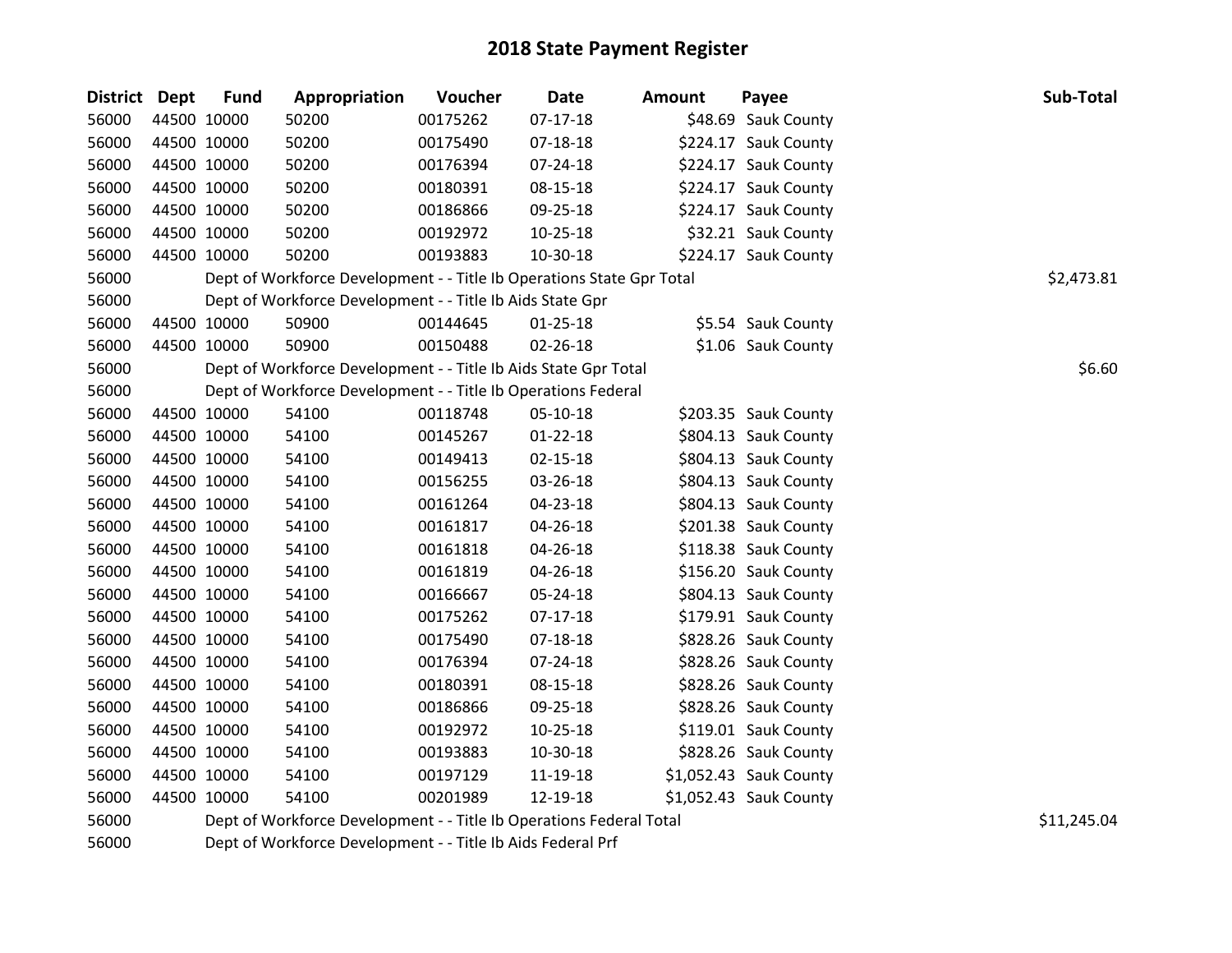| <b>District Dept</b> |             | <b>Fund</b> | Appropriation                                                         | Voucher  | <b>Date</b>    | <b>Amount</b> | Payee                   | Sub-Total   |
|----------------------|-------------|-------------|-----------------------------------------------------------------------|----------|----------------|---------------|-------------------------|-------------|
| 56000                | 44500 10000 |             | 54400                                                                 | 00144645 | $01 - 25 - 18$ |               | \$20.46 Sauk County     |             |
| 56000                | 44500 10000 |             | 54400                                                                 | 00150488 | 02-26-18       |               | \$3.94 Sauk County      |             |
| 56000                |             |             | Dept of Workforce Development - - Title Ib Aids Federal Prf Total     |          |                |               |                         | \$24.40     |
| 56000                |             |             | Dept of Workforce Development - - Wc Ops Uninsured Emplyr Admin       |          |                |               |                         |             |
| 56000                | 44500 22700 |             | 17700                                                                 | 00150674 | $02 - 21 - 18$ |               | \$10.00 Sauk County     |             |
| 56000                |             | 44500 22700 | 17700                                                                 | 00150676 | $02 - 21 - 18$ |               | \$70.00 Sauk County     |             |
| 56000                |             | 44500 22700 | 17700                                                                 | 00195372 | 11-07-18       |               | \$60.00 Sauk County     |             |
| 56000                |             | 44500 22700 | 17700                                                                 | 00195373 | 11-07-18       |               | \$10.00 Sauk County     |             |
| 56000                |             |             | Dept of Workforce Development - - Wc Ops Uninsured Emplyr Admin Total |          |                |               |                         | \$150.00    |
| 56000                |             |             | Department of Justice - - Officer Training Reimbursement              |          |                |               |                         |             |
| 56000                | 45500 10000 |             | 20200                                                                 | 00054906 | 11-07-18       |               | \$1,981.20 Sauk County  |             |
| 56000                |             |             | Department of Justice - - Officer Training Reimbursement Total        |          |                |               |                         | \$1,981.20  |
| 56000                |             |             | Department of Justice - - Crime Laboratories, Dna                     |          |                |               |                         |             |
| 56000                | 45500 10000 |             | 22100                                                                 | 00049027 | 07-19-18       |               | \$3,940.00 Sauk County  |             |
| 56000                |             |             | Department of Justice - - Crime Laboratories, Dna Total               |          |                |               |                         | \$3,940.00  |
| 56000                |             |             | Department of Justice - - Law Enforcement Train, Local                |          |                |               |                         |             |
| 56000                | 45500 10000 |             | 23100                                                                 | 00043804 | 03-26-18       |               | \$4,221.20 Sauk County  |             |
| 56000                |             | 45500 10000 | 23100                                                                 | 00051655 | 09-21-18       |               | \$1,341.60 Sauk County  |             |
| 56000                | 45500 10000 |             | 23100                                                                 | 00053696 | $10-18-18$     |               | \$16,320.00 Sauk County |             |
| 56000                |             |             | Department of Justice - - Law Enforcement Train, Local Total          |          |                |               |                         | \$21,882.80 |
| 56000                |             |             | Department of Justice - - Inter And Intra-Agency Assist               |          |                |               |                         |             |
| 56000                |             | 45500 10000 | 23300                                                                 | 00047947 | 07-19-18       |               | \$15,153.60 Sauk County |             |
| 56000                | 45500 10000 |             | 23300                                                                 | 00051888 | 09-25-18       |               | \$6,293.18 Sauk County  |             |
| 56000                |             |             | Department of Justice - - Inter And Intra-Agency Assist Total         |          |                |               |                         | \$21,446.78 |
| 56000                |             |             | Department of Justice - - Federal Aid, Local Assistance               |          |                |               |                         |             |
| 56000                | 45500 10000 |             | 25100                                                                 | 00047527 | 06-25-18       |               | \$633.51 Sauk County    |             |
| 56000                | 45500 10000 |             | 25100                                                                 | 00055785 | 11-26-18       |               | \$605.66 Sauk County    |             |
| 56000                |             |             | Department of Justice - - Federal Aid, Local Assistance Total         |          |                |               |                         | \$1,239.17  |
| 56000                |             |             | Department of Justice - - County-Tribal Programs, Local               |          |                |               |                         |             |
| 56000                | 45500 10000 |             | 26300                                                                 | 00040157 | 01-08-18       |               | \$27,097.00 Sauk County |             |
| 56000                |             |             | Department of Justice - - County-Tribal Programs, Local Total         |          |                |               |                         | \$27,097.00 |
| 56000                |             |             | Department of Justice - - Alt Prosecution Alcohol Drugs               |          |                |               |                         |             |
| 56000                | 45500 10000 |             | 27100                                                                 | 00045606 | 05-14-18       |               | \$28,639.18 Sauk County |             |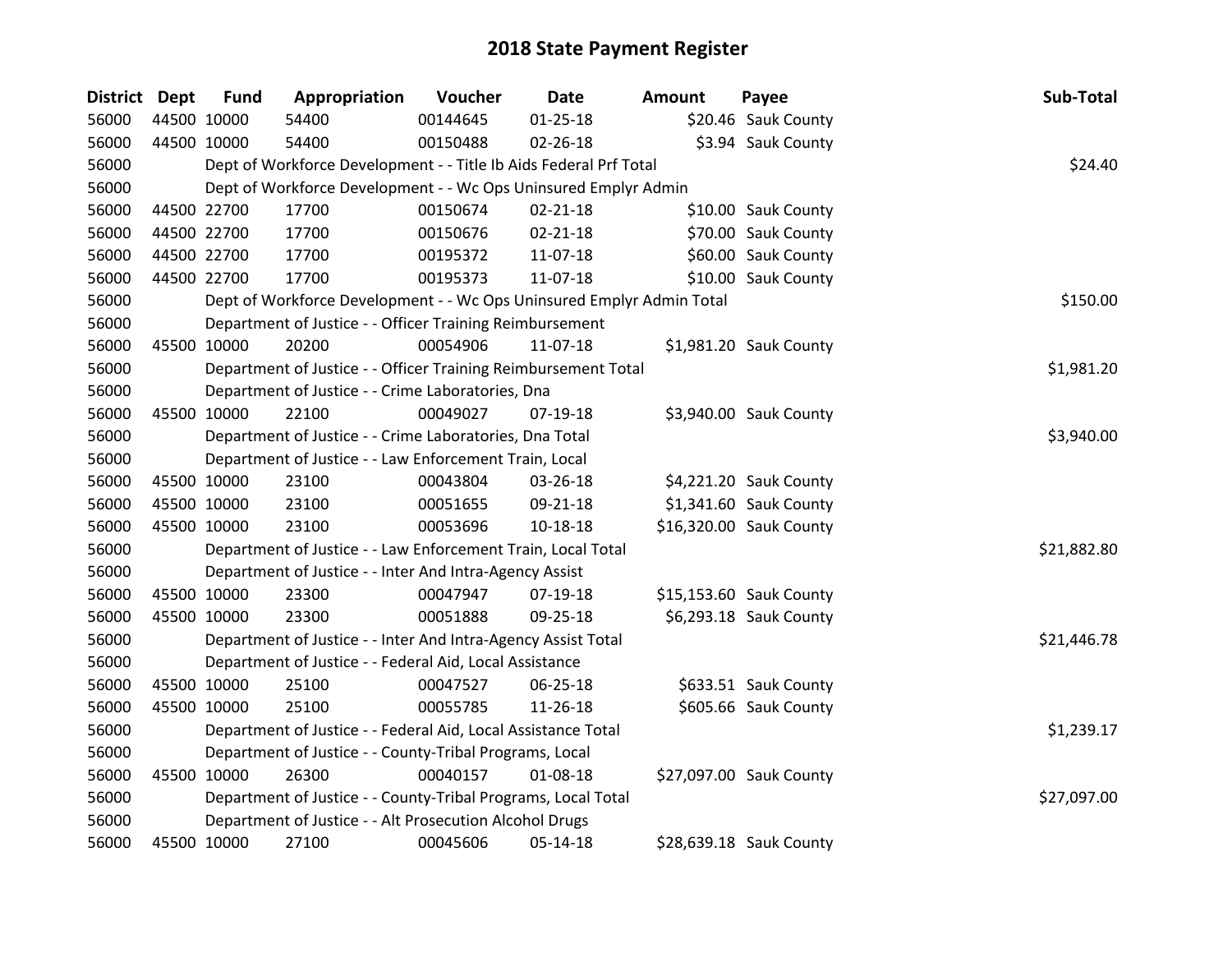| District Dept | <b>Fund</b> | Appropriation                                                          | Voucher  | <b>Date</b>    | <b>Amount</b> | Payee                   | Sub-Total   |
|---------------|-------------|------------------------------------------------------------------------|----------|----------------|---------------|-------------------------|-------------|
| 56000         | 45500 10000 | 27100                                                                  | 00050349 | 08-14-18       |               | \$23,849.76 Sauk County |             |
| 56000         | 45500 10000 | 27100                                                                  | 00055796 | 11-30-18       |               | \$45,346.04 Sauk County |             |
| 56000         |             | Department of Justice - - Alt Prosecution Alcohol Drugs Total          |          |                |               |                         | \$97,834.98 |
| 56000         |             | Department of Justice - - Alternatives To Prosecution                  |          |                |               |                         |             |
| 56000         | 45500 10000 | 28500                                                                  | 00046340 | 05-30-18       |               | \$41,091.35 Sauk County |             |
| 56000         |             | Department of Justice - - Alternatives To Prosecution Total            |          |                |               |                         | \$41,091.35 |
| 56000         |             | Department of Justice - - Diversion Pilot Program                      |          |                |               |                         |             |
| 56000         | 45500 10000 | 28900                                                                  | 00053743 | 10-26-18       |               | \$11,146.86 Sauk County |             |
| 56000         |             | Department of Justice - - Diversion Pilot Program Total                |          |                |               |                         | \$11,146.86 |
| 56000         |             | Department of Justice - - Crime Victim Witness Assist                  |          |                |               |                         |             |
| 56000         | 45500 10000 | 53200                                                                  | 00043077 | 03-06-18       |               | \$29,708.02 Sauk County |             |
| 56000         | 45500 10000 | 53200                                                                  | 00049136 | 07-19-18       |               | \$27,887.22 Sauk County |             |
| 56000         |             | Department of Justice - - Crime Victim Witness Assist Total            |          |                |               |                         | \$57,595.24 |
| 56000         |             | Department of Military Affairs - - Disaster Recovery Aid               |          |                |               |                         |             |
| 56000         | 46500 10000 | 30500                                                                  | 00053201 | 12-17-18       |               | \$2,571.43 Sauk County  |             |
| 56000         |             | Department of Military Affairs - - Disaster Recovery Aid Total         |          |                |               |                         | \$2,571.43  |
| 56000         |             | Department of Military Affairs - - Local Emer Planning Grants          |          |                |               |                         |             |
| 56000         | 46500 10000 | 33700                                                                  | 00038436 | 01-30-18       |               | \$9,828.31 Sauk County  |             |
| 56000         | 46500 10000 | 33700                                                                  | 00045743 | 07-02-18       |               | \$9,587.00 Sauk County  |             |
| 56000         |             | Department of Military Affairs - - Local Emer Planning Grants Total    |          |                |               |                         | \$19,415.31 |
| 56000         |             | Department of Military Affairs - - Federal Aid, Local Assistance       |          |                |               |                         |             |
| 56000         | 46500 10000 | 34200                                                                  | 00038106 | 01-30-18       |               | \$25,341.59 Sauk County |             |
| 56000         | 46500 10000 | 34200                                                                  | 00046388 | $07-13-18$     |               | \$1,798.47 Sauk County  |             |
| 56000         | 46500 10000 | 34200                                                                  | 00048218 | 08-29-18       |               | \$25,264.36 Sauk County |             |
| 56000         | 46500 10000 | 34200                                                                  | 00053201 | 12-17-18       |               | \$428.57 Sauk County    |             |
| 56000         |             | Department of Military Affairs - - Federal Aid, Local Assistance Total |          |                |               |                         | \$52,832.99 |
| 56000         |             | Department of Veterans Affairs - - Grants To Counties                  |          |                |               |                         |             |
| 56000         | 48500 15200 | 12700                                                                  | 00043065 | $02 - 16 - 18$ |               | \$1,150.00 Sauk County  |             |
| 56000         |             | Department of Veterans Affairs - - Grants To Counties Total            |          |                |               |                         | \$1,150.00  |
| 56000         |             | Department of Veterans Affairs - - County Grants                       |          |                |               |                         |             |
| 56000         | 48500 58200 | 26700                                                                  | 00043065 | $02 - 16 - 18$ |               | \$5,175.00 Sauk County  |             |
| 56000         |             | Department of Veterans Affairs - - County Grants Total                 |          |                |               |                         | \$5,175.00  |
| 56000         |             | Department of Veterans Affairs - - County Grants                       |          |                |               |                         |             |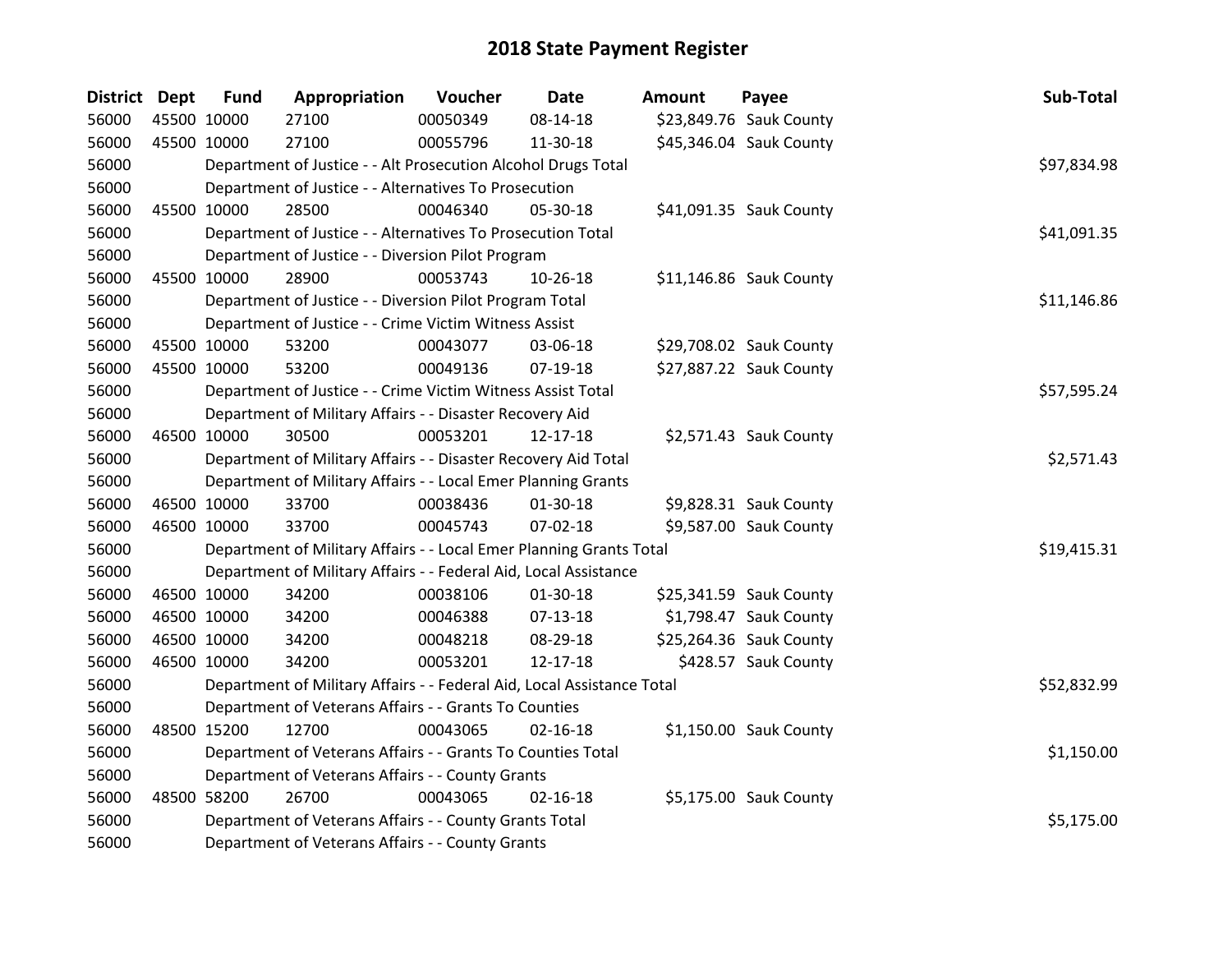| <b>District</b> | <b>Dept</b> | <b>Fund</b> | Appropriation                                                        | Voucher  | Date           | Amount | Payee                   | Sub-Total   |
|-----------------|-------------|-------------|----------------------------------------------------------------------|----------|----------------|--------|-------------------------|-------------|
| 56000           |             | 48500 58300 | 37000                                                                | 00043065 | $02 - 16 - 18$ |        | \$5,175.00 Sauk County  |             |
| 56000           |             |             | Department of Veterans Affairs - - County Grants Total               |          |                |        |                         | \$5,175.00  |
| 56000           |             |             | Department of Administration - - Federal Aid, Local Assistance       |          |                |        |                         |             |
| 56000           |             | 50500 10000 | 15500                                                                | 00071332 | 01-30-18       |        | \$3,571.57 Sauk County  |             |
| 56000           |             | 50500 10000 | 15500                                                                | 00073930 | 03-01-18       |        | \$4,089.68 Sauk County  |             |
| 56000           |             | 50500 10000 | 15500                                                                | 00076268 | 03-29-18       |        | \$5,914.55 Sauk County  |             |
| 56000           |             | 50500 10000 | 15500                                                                | 00079084 | 05-01-18       |        | \$9,358.77 Sauk County  |             |
| 56000           |             | 50500 10000 | 15500                                                                | 00081303 | 05-30-18       |        | \$4,856.23 Sauk County  |             |
| 56000           |             | 50500 10000 | 15500                                                                | 00083941 | 06-29-18       |        | \$6,846.17 Sauk County  |             |
| 56000           |             | 50500 10000 | 15500                                                                | 00087435 | 08-29-18       |        | \$23,361.49 Sauk County |             |
| 56000           |             | 50500 10000 | 15500                                                                | 00089327 | $10 - 01 - 18$ |        | \$16,101.79 Sauk County |             |
| 56000           |             | 50500 10000 | 15500                                                                | 00090350 | $10 - 16 - 18$ |        | \$7,879.08 Sauk County  |             |
| 56000           |             | 50500 10000 | 15500                                                                | 00092880 | 11-29-18       |        | \$6,067.43 Sauk County  |             |
| 56000           |             | 50500 10000 | 15500                                                                | 00094444 | 12-31-18       |        | \$11,100.75 Sauk County |             |
| 56000           |             |             | Department of Administration - - Federal Aid, Local Assistance Total |          |                |        |                         | \$99,147.51 |
| 56000           |             |             | Department of Administration - - Low-Income Assistance Grants        |          |                |        |                         |             |
| 56000           |             | 50500 23500 | 37100                                                                | 00071332 | 01-30-18       |        | \$3,139.81 Sauk County  |             |
| 56000           |             | 50500 23500 | 37100                                                                | 00073930 | 03-01-18       |        | \$3,595.28 Sauk County  |             |
| 56000           |             | 50500 23500 | 37100                                                                | 00076268 | 03-29-18       |        | \$4,075.13 Sauk County  |             |
| 56000           |             | 50500 23500 | 37100                                                                | 00079084 | 05-01-18       |        | \$6,903.84 Sauk County  |             |
| 56000           |             | 50500 23500 | 37100                                                                | 00081303 | 05-30-18       |        | \$2,824.22 Sauk County  |             |
| 56000           |             | 50500 23500 | 37100                                                                | 00083941 | 06-29-18       |        | \$1,078.45 Sauk County  |             |
| 56000           |             | 50500 23500 | 37100                                                                | 00087435 | 08-29-18       |        | \$13,278.21 Sauk County |             |
| 56000           |             | 50500 23500 | 37100                                                                | 00089327 | $10 - 01 - 18$ |        | \$5,790.87 Sauk County  |             |
| 56000           |             | 50500 23500 | 37100                                                                | 00090350 | $10 - 16 - 18$ |        | \$8,779.27 Sauk County  |             |
| 56000           |             | 50500 23500 | 37100                                                                | 00092880 | 11-29-18       |        | \$6,656.40 Sauk County  |             |
| 56000           |             | 50500 23500 | 37100                                                                | 00094444 | 12-31-18       |        | \$4,120.81 Sauk County  |             |
| 56000           |             |             | Department of Administration - - Low-Income Assistance Grants Total  |          |                |        |                         | \$60,242.29 |
| 56000           |             |             | Department of Administration - - Land                                |          |                |        |                         |             |
| 56000           |             | 50500 26900 | 16600                                                                | 00079356 | 05-04-18       |        | \$25,000.00 Sauk County |             |
| 56000           |             |             | Department of Administration - - Land Total                          |          |                |        |                         | \$25,000.00 |
| 56000           |             |             | Department of Administration - - Land Information Program; Loca      |          |                |        |                         |             |
| 56000           |             | 50500 26900 | 17300                                                                | 00073070 | 02-22-18       |        | \$1,000.00 Sauk County  |             |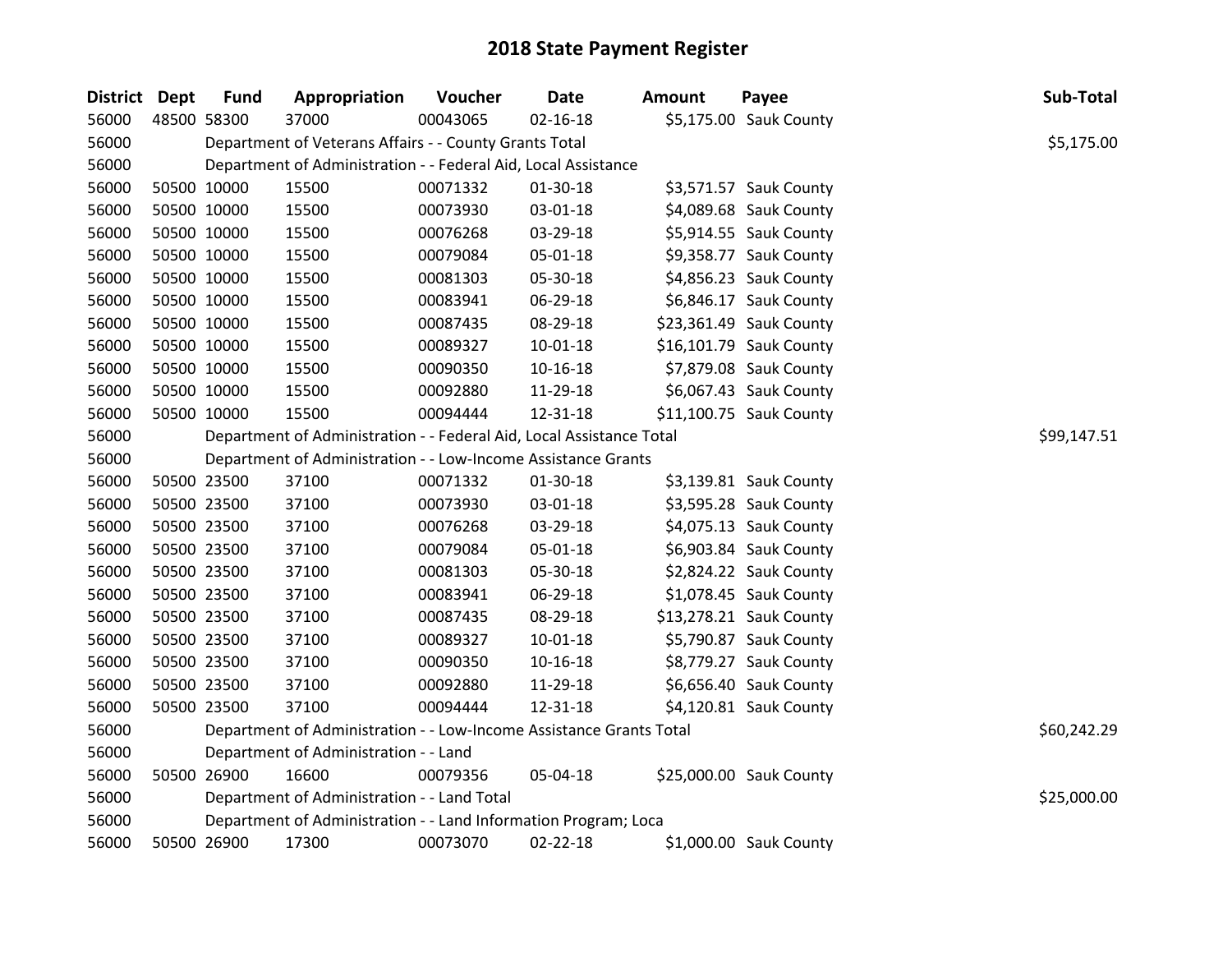| <b>District Dept</b> | <b>Fund</b> | Appropriation                                                         | <b>Voucher</b> | Date           | <b>Amount</b> | Payee                   | Sub-Total   |
|----------------------|-------------|-----------------------------------------------------------------------|----------------|----------------|---------------|-------------------------|-------------|
| 56000                | 50500 26900 | 17300                                                                 | 00077014       | 04-06-18       |               | \$25,000.00 Sauk County |             |
| 56000                |             | Department of Administration - - Land Information Program; Loca Total |                |                |               |                         | \$26,000.00 |
| 56000                |             | Public Defender Board - - Trial Representation                        |                |                |               |                         |             |
| 56000                | 55000 10000 | 10300                                                                 | 00143594       | 05-23-18       |               | \$129.00 Sauk County    |             |
| 56000                | 55000 10000 | 10300                                                                 | 00148863       | 07-06-18       |               | \$12.77 Sauk County     |             |
| 56000                | 55000 10000 | 10300                                                                 | 00164060       | 10-09-18       |               | \$4.20 Sauk County      |             |
| 56000                | 55000 10000 | 10300                                                                 | 00164280       | 10-26-18       |               | \$20.00 Sauk County     |             |
| 56000                |             | Public Defender Board - - Trial Representation Total                  |                |                |               |                         | \$165.97    |
| 56000                |             | Public Defender Board - - Transcript, Discovery And Int               |                |                |               |                         |             |
| 56000                | 55000 10000 | 10600                                                                 | 00123993       | $01 - 16 - 18$ |               | \$4.40 Sauk County      |             |
| 56000                | 55000 10000 | 10600                                                                 | 00126252       | 01-30-18       |               | \$1.00 Sauk County      |             |
| 56000                | 55000 10000 | 10600                                                                 | 00127103       | 02-05-18       |               | \$2,149.00 Sauk County  |             |
| 56000                | 55000 10000 | 10600                                                                 | 00138186       | 04-23-18       |               | \$1.40 Sauk County      |             |
| 56000                | 55000 10000 | 10600                                                                 | 00141074       | 05-08-18       |               | \$2,335.80 Sauk County  |             |
| 56000                | 55000 10000 | 10600                                                                 | 00147505       | 06-15-18       |               | \$37.80 Sauk County     |             |
| 56000                | 55000 10000 | 10600                                                                 | 00152572       | 07-19-18       |               | \$2,408.20 Sauk County  |             |
| 56000                | 55000 10000 | 10600                                                                 | 00153477       | 07-30-18       |               | \$40.00 Sauk County     |             |
| 56000                | 55000 10000 | 10600                                                                 | 00162905       | 09-26-18       |               | \$20.20 Sauk County     |             |
| 56000                | 55000 10000 | 10600                                                                 | 00167469       | 11-07-18       |               | \$19.20 Sauk County     |             |
| 56000                |             | Public Defender Board - - Transcript, Discovery And Int Total         |                |                |               |                         | \$7,017.00  |
| 56000                |             | Department of Revenue - - General Program Operations                  |                |                |               |                         |             |
| 56000                | 56600 10000 | 10100                                                                 | 00082418       | $01-17-18$     |               | \$92.50 Sauk County     |             |
| 56000                | 56600 10000 | 10100                                                                 | 00085538       | 02-23-18       |               | \$850.00 Sauk County    |             |
| 56000                | 56600 10000 | 10100                                                                 | 00086767       | 02-22-18       |               | \$210.50 Sauk County    |             |
| 56000                | 56600 10000 | 10100                                                                 | 00092681       | 04-18-18       |               | \$92.50 Sauk County     |             |
| 56000                | 56600 10000 | 10100                                                                 | 00102734       | 06-21-18       |               | \$60.00 Sauk County     |             |
| 56000                | 56600 10000 | 10100                                                                 | 00102735       | 06-21-18       |               | \$60.00 Sauk County     |             |
| 56000                | 56600 10000 | 10100                                                                 | 00102736       | $06 - 21 - 18$ |               | \$60.00 Sauk County     |             |
| 56000                | 56600 10000 | 10100                                                                 | 00103490       | 06-28-18       |               | \$210.50 Sauk County    |             |
| 56000                | 56600 10000 | 10100                                                                 | 00103956       | 07-03-18       |               | \$92.50 Sauk County     |             |
| 56000                | 56600 10000 | 10100                                                                 | 00103959       | 07-03-18       |               | \$210.50 Sauk County    |             |
| 56000                | 56600 10000 | 10100                                                                 | 00108535       | 08-23-18       |               | \$60.00 Sauk County     |             |
| 56000                | 56600 10000 | 10100                                                                 | 00108739       | 09-06-18       |               | \$1,395.00 Sauk County  |             |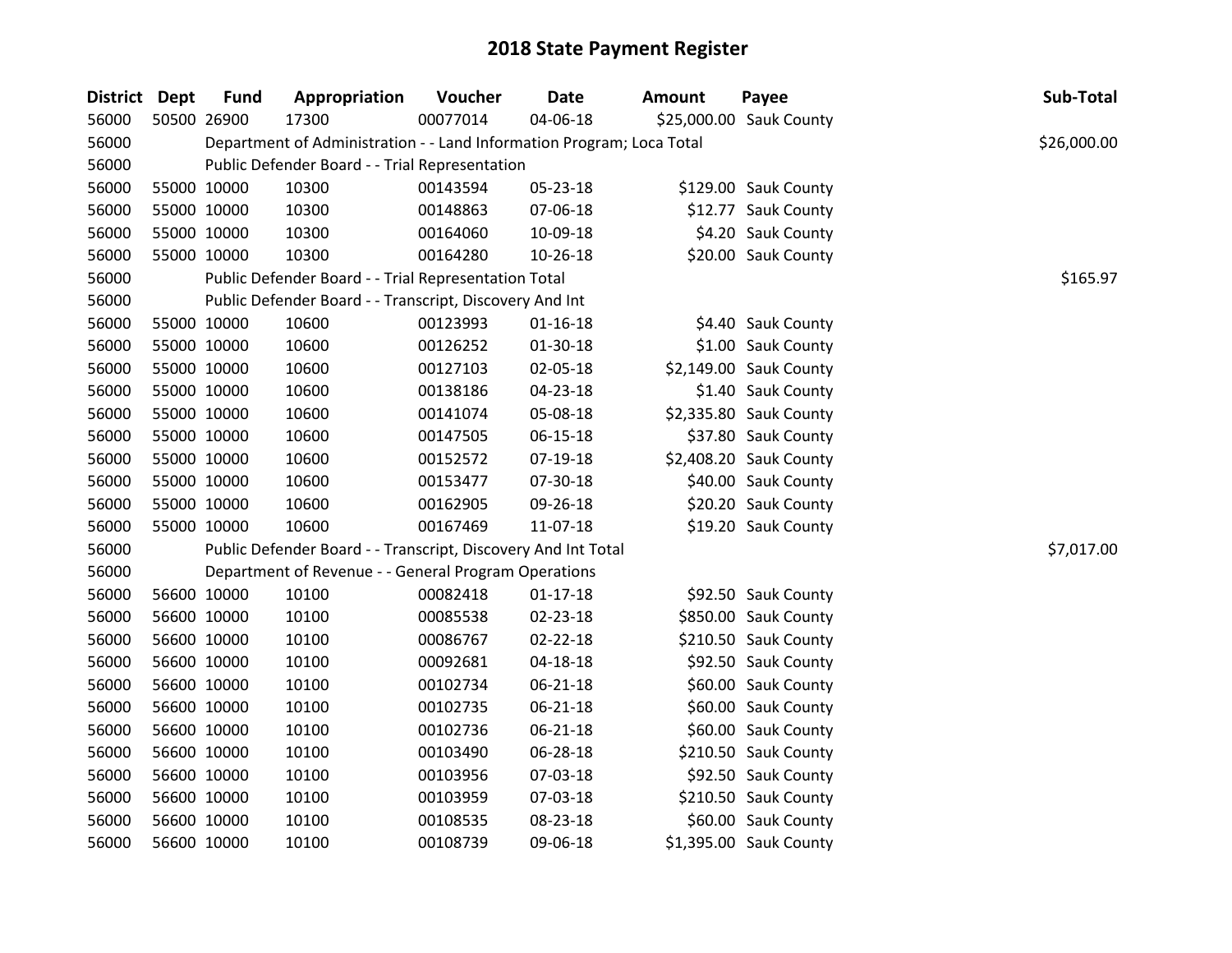| District Dept | <b>Fund</b> | Appropriation                                                         | Voucher  | <b>Date</b>    | <b>Amount</b>               | Payee                    | Sub-Total       |
|---------------|-------------|-----------------------------------------------------------------------|----------|----------------|-----------------------------|--------------------------|-----------------|
| 56000         | 56600 10000 | 10100                                                                 | 00114317 | 11-09-18       |                             | \$421.00 Sauk County     |                 |
| 56000         | 56600 10000 | 10100                                                                 | 00116699 | 12-13-18       |                             | \$60.00 Sauk County      |                 |
| 56000         |             | Department of Revenue - - General Program Operations Total            |          |                |                             |                          | \$3,875.00      |
| 56000         |             | Circuit Courts - - Circuit Court Costs                                |          |                |                             |                          |                 |
| 56000         | 62500 10000 | 10500                                                                 | 00000522 | 01-09-18       |                             | \$109,769.00 Sauk County |                 |
| 56000         | 62500 10000 | 10500                                                                 | 00000705 | 04-06-18       |                             | \$1,075.34 Sauk County   |                 |
| 56000         | 62500 10000 | 10500                                                                 | 00000708 | 04-06-18       |                             | \$1,609.96 Sauk County   |                 |
| 56000         | 62500 10000 | 10500                                                                 | 00000788 | 05-24-18       |                             | \$606.66 Sauk County     |                 |
| 56000         | 62500 10000 | 10500                                                                 | 00000910 | 08-02-18       |                             | \$1,502.22 Sauk County   |                 |
| 56000         | 62500 10000 | 10500                                                                 | 00000911 | 08-02-18       |                             | \$1,296.25 Sauk County   |                 |
| 56000         | 62500 10000 | 10500                                                                 | 00000995 | 08-24-18       |                             | \$183,689.06 Sauk County |                 |
| 56000         |             | Circuit Courts - - Circuit Court Costs Total                          |          |                |                             |                          | \$299,548.49    |
| 56000         |             | Circuit Courts - - Court Interpreters                                 |          |                |                             |                          |                 |
| 56000         | 62500 10000 | 12100                                                                 | 00000544 | $01 - 11 - 18$ |                             | \$1,453.16 Sauk County   |                 |
| 56000         | 62500 10000 | 12100                                                                 | 00000580 | 02-08-18       |                             | \$518.28 Sauk County     |                 |
| 56000         | 62500 10000 | 12100                                                                 | 00001080 | 09-24-18       |                             | \$706.76 Sauk County     |                 |
| 56000         |             | Circuit Courts - - Court Interpreters Total                           |          |                |                             |                          | \$2,678.20      |
| 56000         |             | Shared Revenue and Tax Relief - - County And Municipal Aid            |          |                |                             |                          |                 |
| 56000         | 83500 10000 | 10500                                                                 | 00034103 | 07-23-18       |                             | \$71,228.03 Sauk County  |                 |
| 56000         | 83500 10000 | 10500                                                                 | 00036989 | 11-19-18       |                             | \$403,625.53 Sauk County |                 |
| 56000         |             | Shared Revenue and Tax Relief - - County And Municipal Aid Total      |          |                |                             |                          | \$474,853.56    |
| 56000         |             | Shared Revenue and Tax Relief - - Exempt Computer Aid                 |          |                |                             |                          |                 |
| 56000         | 83500 10000 | 10900                                                                 | 00029925 | $07 - 23 - 18$ |                             | \$93,482.28 Sauk County  |                 |
| 56000         |             | Shared Revenue and Tax Relief - - Exempt Computer Aid Total           |          |                |                             |                          | \$93,482.28     |
| 56000         |             | Shared Revenue and Tax Relief - - Utility Aid                         |          |                |                             |                          |                 |
| 56000         | 83500 10000 | 11000                                                                 | 00034103 | 07-23-18       |                             | \$34,083.83 Sauk County  |                 |
| 56000         | 83500 10000 | 11000                                                                 | 00036989 | 11-19-18       |                             | \$240,436.22 Sauk County |                 |
| 56000         |             | Shared Revenue and Tax Relief - - Utility Aid Total                   |          |                |                             |                          | \$274,520.05    |
| 56000         |             | Shared Revenue and Tax Relief - - School Lvy Tx/First Dollar Cr       |          |                |                             |                          |                 |
| 56000         | 83500 10000 | 30200                                                                 | 00029685 | 07-23-18       | \$1,789,447.72 Sauk County  |                          |                 |
| 56000         | 83500 10000 | 30200                                                                 | 00029833 | 07-23-18       | \$11,420,415.29 Sauk County |                          |                 |
| 56000         |             | Shared Revenue and Tax Relief - - School Lvy Tx/First Dollar Cr Total |          |                |                             |                          | \$13,209,863.01 |
| 56000         |             | Shared Revenue and Tax Relief - - Lottery & Gaming Credit             |          |                |                             |                          |                 |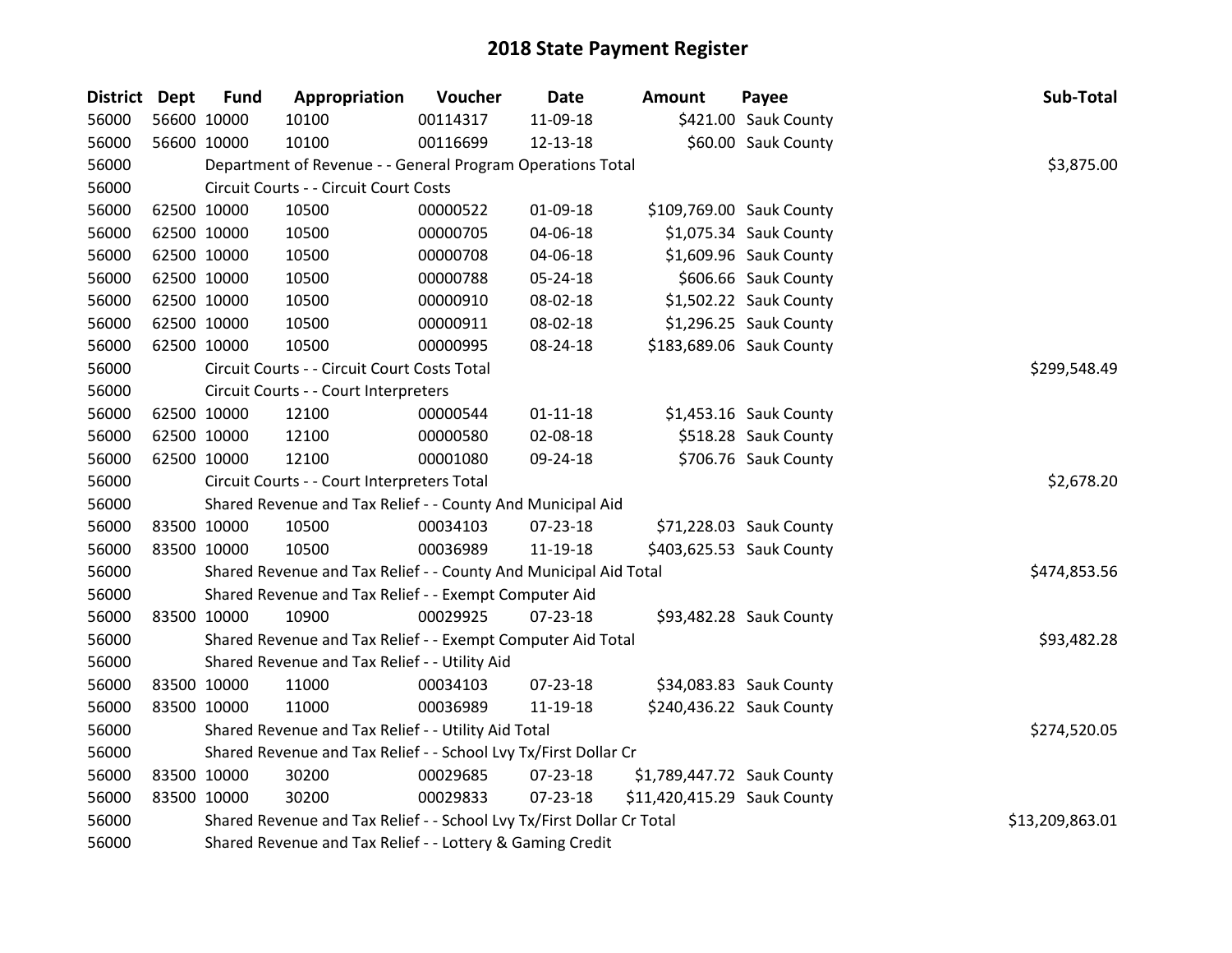| District Dept |             | Fund | Appropriation                                                   | <b>Voucher</b> | <b>Date</b> | Amount                     | <b>Pavee</b> | Sub-Total       |
|---------------|-------------|------|-----------------------------------------------------------------|----------------|-------------|----------------------------|--------------|-----------------|
| 56000         | 83500 52100 |      | 36300                                                           | 00027200       | 03-26-18    | \$1,864,139.16 Sauk County |              |                 |
| 56000         |             |      | Shared Revenue and Tax Relief - - Lottery & Gaming Credit Total |                |             |                            |              | \$1,864,139.16  |
| 56000 Total   |             |      |                                                                 |                |             |                            |              | \$23,072,736.74 |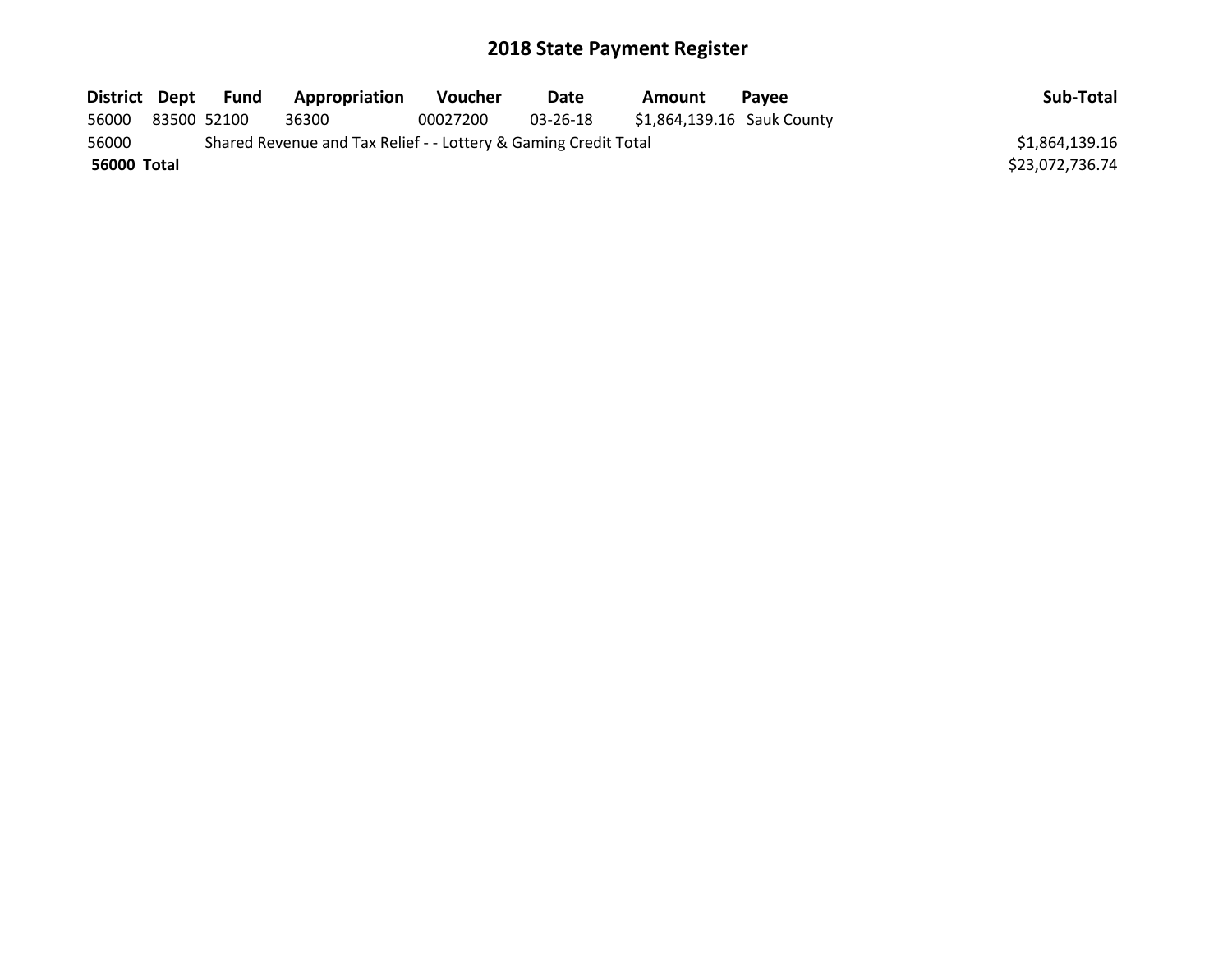| District Dept |             | <b>Fund</b> | Appropriation                                                      | Voucher  | Date           | Amount | Payee                       | Sub-Total    |
|---------------|-------------|-------------|--------------------------------------------------------------------|----------|----------------|--------|-----------------------------|--------------|
| 56002         |             |             | Dept of Safety & Prof Services - - Fire Dues Distribution          |          |                |        |                             |              |
| 56002         | 16500 10000 |             | 22500                                                              | 00022442 | $07 - 25 - 18$ |        | \$7,718.83 Town Of Baraboo  |              |
| 56002         |             |             | Dept of Safety & Prof Services - - Fire Dues Distribution Total    |          |                |        |                             | \$7,718.83   |
| 56002         |             |             | Dept of Natural Resources - - Aids In Lieu Of Taxes - Gener        |          |                |        |                             |              |
| 56002         |             | 37000 10000 | 50300                                                              | 00212549 | 02-06-18       |        | \$45,585.98 Town Of Baraboo |              |
| 56002         | 37000 10000 |             | 50300                                                              | 00229862 | 04-20-18       |        | \$2,193.54 Town Of Baraboo  |              |
| 56002         |             |             | Dept of Natural Resources - - Aids In Lieu Of Taxes - Gener Total  |          |                |        |                             | \$47,779.52  |
| 56002         |             |             | Dept of Natural Resources - - Resaids - Cnty Forst, Cl & Mfl       |          |                |        |                             |              |
| 56002         |             | 37000 21200 | 57100                                                              | 00248094 | 06-28-18       |        | \$199.58 Town Of Baraboo    |              |
| 56002         |             |             | Dept of Natural Resources - - Resaids - Cnty Forst, CI & Mfl Total |          |                |        |                             | \$199.58     |
| 56002         |             |             | Dept of Natural Resources - - Aids In Lieu Of Taxes - Sum S        |          |                |        |                             |              |
| 56002         |             | 37000 21200 | 57900                                                              | 00229861 | 04-20-18       |        | \$610.86 Town Of Baraboo    |              |
| 56002         |             |             | Dept of Natural Resources - - Aids In Lieu Of Taxes - Sum S Total  |          |                |        |                             | \$610.86     |
| 56002         |             |             | Dept of Natural Resources - - Fin Asst For Responsible Units       |          |                |        |                             |              |
| 56002         |             | 37000 27400 | 67000                                                              | 00235401 | $05 - 11 - 18$ |        | \$2,170.57 Town Of Baraboo  |              |
| 56002         |             |             | Dept of Natural Resources - - Fin Asst For Responsible Units Total |          |                |        |                             | \$2,170.57   |
| 56002         |             |             | WI Dept of Transportation - - Trns Aids To Mnc.-Sf                 |          |                |        |                             |              |
| 56002         |             | 39500 21100 | 19100                                                              | 00205091 | $01 - 02 - 18$ |        | \$31,713.97 Town Of Baraboo |              |
| 56002         |             | 39500 21100 | 19100                                                              | 00235599 | $04 - 02 - 18$ |        | \$31,713.97 Town Of Baraboo |              |
| 56002         |             | 39500 21100 | 19100                                                              | 00269298 | 07-02-18       |        | \$31,713.97 Town Of Baraboo |              |
| 56002         | 39500 21100 |             | 19100                                                              | 00303350 | $10 - 01 - 18$ |        | \$31,713.99 Town Of Baraboo |              |
| 56002         |             |             | WI Dept of Transportation - - Trns Aids To Mnc.-Sf Total           |          |                |        |                             | \$126,855.90 |
| 56002         |             |             | Department of Revenue - - Payments For Municipal Svcs              |          |                |        |                             |              |
| 56002         | 56600 10000 |             | 50100                                                              | 00026906 | $01 - 31 - 18$ |        | \$1,454.96 Town Of Baraboo  |              |
| 56002         |             |             | Department of Revenue - - Payments For Municipal Svcs Total        |          |                |        |                             | \$1,454.96   |
| 56002         |             |             | Shared Revenue and Tax Relief - - County And Municipal Aid         |          |                |        |                             |              |
| 56002         | 83500 10000 |             | 10500                                                              | 00034066 | 07-23-18       |        | \$3,327.99 Town Of Baraboo  |              |
| 56002         | 83500 10000 |             | 10500                                                              | 00036952 | 11-19-18       |        | \$18,858.60 Town Of Baraboo |              |
| 56002         |             |             | Shared Revenue and Tax Relief - - County And Municipal Aid Total   |          |                |        |                             | \$22,186.59  |
| 56002         |             |             | Shared Revenue and Tax Relief - - Exempt Computer Aid              |          |                |        |                             |              |
| 56002         | 83500 10000 |             | 10900                                                              | 00031255 | $07 - 23 - 18$ |        | \$90.31 Town Of Baraboo     |              |
| 56002         |             |             | Shared Revenue and Tax Relief - - Exempt Computer Aid Total        |          |                |        |                             | \$90.31      |
| 56002         |             |             | Shared Revenue and Tax Relief - - Utility Aid                      |          |                |        |                             |              |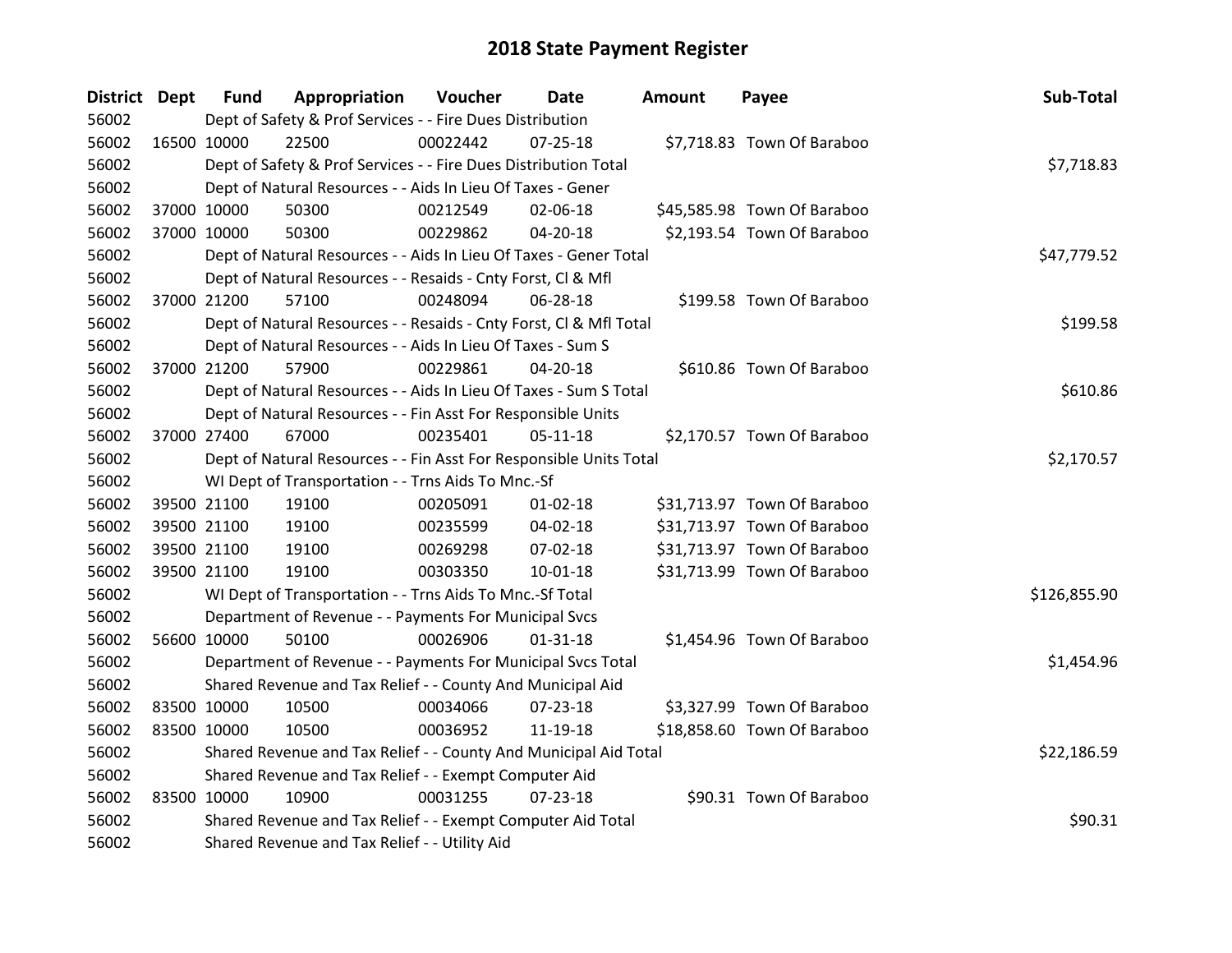| District Dept |             | <b>Fund</b> | Appropriation                                                   | <b>Voucher</b> | Date           | Amount | Pavee                      | Sub-Total    |
|---------------|-------------|-------------|-----------------------------------------------------------------|----------------|----------------|--------|----------------------------|--------------|
| 56002         | 83500 10000 |             | 11000                                                           | 00034066       | 07-23-18       |        | \$1,309.56 Town Of Baraboo |              |
| 56002         | 83500 10000 |             | 11000                                                           | 00036952       | 11-19-18       |        | \$7,422.90 Town Of Baraboo |              |
| 56002         |             |             | Shared Revenue and Tax Relief - - Utility Aid Total             |                |                |        |                            | \$8,732.46   |
| 56002         |             |             | Shared Revenue and Tax Relief - - Lottery & Gaming Credit       |                |                |        |                            |              |
| 56002         | 83500 52100 |             | 36300                                                           | 00027600       | $03 - 26 - 18$ |        | \$363.84 Town Of Baraboo   |              |
| 56002         |             |             | Shared Revenue and Tax Relief - - Lottery & Gaming Credit Total |                |                |        |                            | \$363.84     |
| 56002 Total   |             |             |                                                                 |                |                |        |                            | \$218,163.42 |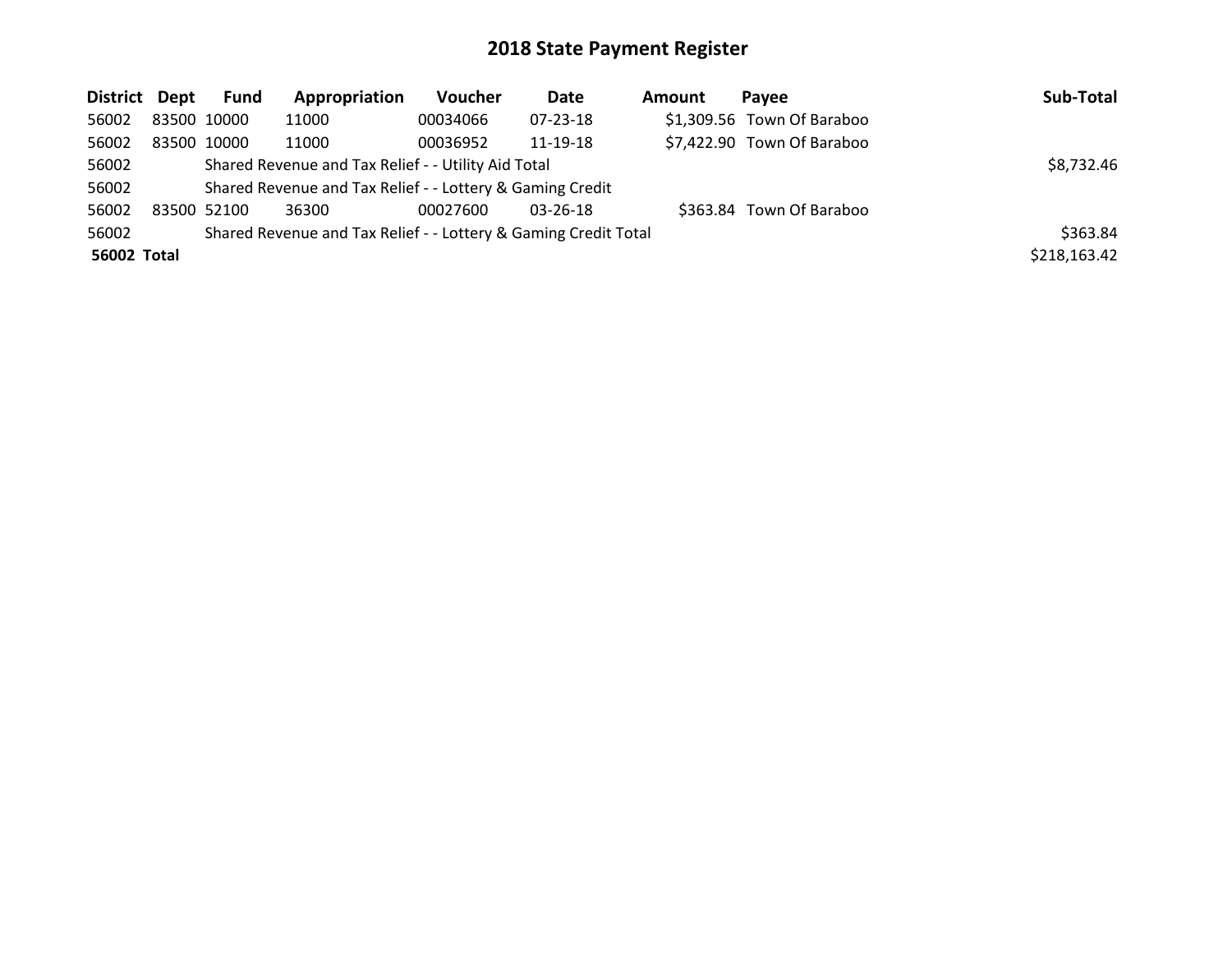| District Dept      |             | <b>Fund</b> | Appropriation                                                      | Voucher  | Date           | <b>Amount</b> | Payee                          | Sub-Total    |
|--------------------|-------------|-------------|--------------------------------------------------------------------|----------|----------------|---------------|--------------------------------|--------------|
| 56004              |             |             | Dept of Safety & Prof Services - - Fire Dues Distribution          |          |                |               |                                |              |
| 56004              | 16500 10000 |             | 22500                                                              | 00022443 | $07 - 25 - 18$ |               | \$2,350.02 Town Of Bear Creek  |              |
| 56004              |             |             | Dept of Safety & Prof Services - - Fire Dues Distribution Total    |          |                |               |                                | \$2,350.02   |
| 56004              |             |             | Dept of Natural Resources - - Aids In Lieu Of Taxes - Gener        |          |                |               |                                |              |
| 56004              | 37000 10000 |             | 50300                                                              | 00212638 | 02-06-18       |               | \$1,328.28 Town Of Bear Creek  |              |
| 56004              | 37000 10000 |             | 50300                                                              | 00230424 | 04-20-18       |               | \$398.00 Town Of Bear Creek    |              |
| 56004              |             |             | Dept of Natural Resources - - Aids In Lieu Of Taxes - Gener Total  |          |                |               |                                | \$1,726.28   |
| 56004              |             |             | Dept of Natural Resources - - Resaids - Cnty Forst, CI & Mfl       |          |                |               |                                |              |
| 56004              |             | 37000 21200 | 57100                                                              | 00248095 | 06-28-18       |               | \$1,268.79 Town Of Bear Creek  |              |
| 56004              |             |             | Dept of Natural Resources - - Resaids - Cnty Forst, CI & Mfl Total |          |                |               |                                | \$1,268.79   |
| 56004              |             |             | Dept of Natural Resources - - Fin Asst For Responsible Units       |          |                |               |                                |              |
| 56004              |             | 37000 27400 | 67000                                                              | 00235144 | 05-11-18       |               | \$1,048.43 Town Of Bear Creek  |              |
| 56004              |             |             | Dept of Natural Resources - - Fin Asst For Responsible Units Total |          |                |               |                                | \$1,048.43   |
| 56004              |             |             | WI Dept of Transportation - - Trns Aids To Mnc.-Sf                 |          |                |               |                                |              |
| 56004              |             | 39500 21100 | 19100                                                              | 00205092 | $01 - 02 - 18$ |               | \$26,165.52 Town Of Bear Creek |              |
| 56004              |             | 39500 21100 | 19100                                                              | 00235600 | 04-02-18       |               | \$26,165.52 Town Of Bear Creek |              |
| 56004              |             | 39500 21100 | 19100                                                              | 00269299 | $07 - 02 - 18$ |               | \$26,165.52 Town Of Bear Creek |              |
| 56004              |             | 39500 21100 | 19100                                                              | 00303351 | 10-01-18       |               | \$26,165.53 Town Of Bear Creek |              |
| 56004              |             |             | WI Dept of Transportation - - Trns Aids To Mnc.-Sf Total           |          |                |               |                                | \$104,662.09 |
| 56004              |             |             | Shared Revenue and Tax Relief - - County And Municipal Aid         |          |                |               |                                |              |
| 56004              |             | 83500 10000 | 10500                                                              | 00034067 | $07 - 23 - 18$ |               | \$1,097.66 Town Of Bear Creek  |              |
| 56004              | 83500 10000 |             | 10500                                                              | 00036953 | 11-19-18       |               | \$6,220.06 Town Of Bear Creek  |              |
| 56004              |             |             | Shared Revenue and Tax Relief - - County And Municipal Aid Total   |          |                |               |                                | \$7,317.72   |
| 56004              |             |             | Shared Revenue and Tax Relief - - Exempt Computer Aid              |          |                |               |                                |              |
| 56004              | 83500 10000 |             | 10900                                                              | 00031256 | $07 - 23 - 18$ |               | \$5.07 Town Of Bear Creek      |              |
| 56004              |             |             | Shared Revenue and Tax Relief - - Exempt Computer Aid Total        |          |                |               |                                | \$5.07       |
| <b>56004 Total</b> |             |             |                                                                    |          |                |               |                                | \$118,378.40 |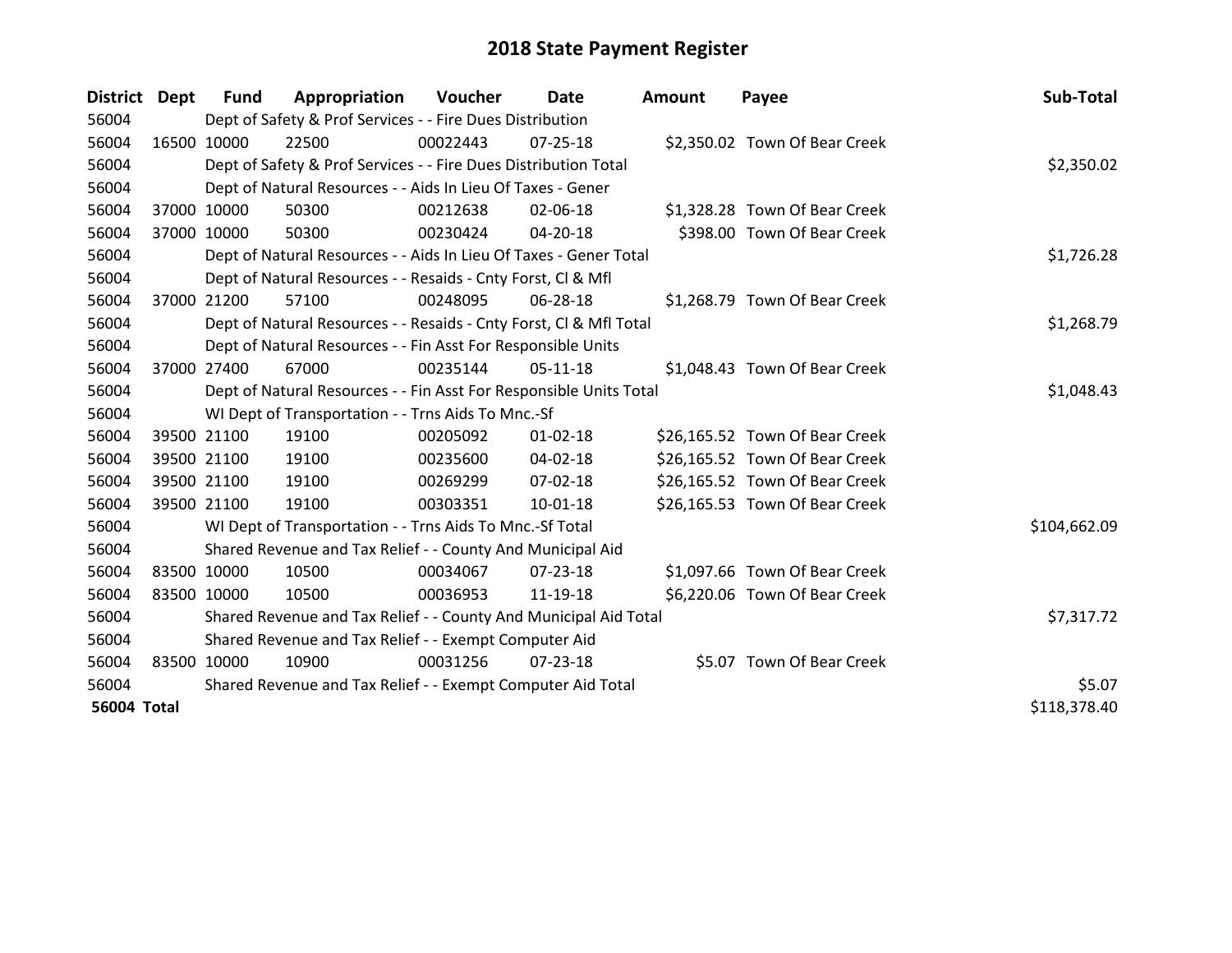| District Dept |             | <b>Fund</b> | Appropriation                                                      | Voucher  | Date           | Amount | Payee                       | Sub-Total    |
|---------------|-------------|-------------|--------------------------------------------------------------------|----------|----------------|--------|-----------------------------|--------------|
| 56006         |             |             | Dept of Safety & Prof Services - - Fire Dues Distribution          |          |                |        |                             |              |
| 56006         |             | 16500 10000 | 22500                                                              | 00022444 | $07 - 25 - 18$ |        | \$8,353.45 Town Of Dellona  |              |
| 56006         |             |             | Dept of Safety & Prof Services - - Fire Dues Distribution Total    |          |                |        |                             | \$8,353.45   |
| 56006         |             |             | Dept of Natural Resources - - Aids In Lieu Of Taxes - Gener        |          |                |        |                             |              |
| 56006         |             | 37000 10000 | 50300                                                              | 00212491 | 02-06-18       |        | \$19,968.03 Town Of Dellona |              |
| 56006         |             | 37000 10000 | 50300                                                              | 00229553 | 04-20-18       |        | \$50.66 Town Of Dellona     |              |
| 56006         |             | 37000 10000 | 50300                                                              | 00229555 | 04-20-18       |        | \$437.53 Town Of Dellona    |              |
| 56006         |             | 37000 10000 | 50300                                                              | 00229556 | $04 - 20 - 18$ |        | \$207.03 Town Of Dellona    |              |
| 56006         |             |             | Dept of Natural Resources - - Aids In Lieu Of Taxes - Gener Total  |          |                |        |                             | \$20,663.25  |
| 56006         |             |             | Dept of Natural Resources - - Resaids - Cnty Forst, Cl & Mfl       |          |                |        |                             |              |
| 56006         |             | 37000 21200 | 57100                                                              | 00248096 | 06-28-18       |        | \$459.74 Town Of Dellona    |              |
| 56006         |             |             | Dept of Natural Resources - - Resaids - Cnty Forst, CI & Mfl Total |          |                |        |                             | \$459.74     |
| 56006         |             |             | Dept of Natural Resources - - Aids In Lieu Of Taxes - Sum S        |          |                |        |                             |              |
| 56006         |             | 37000 21200 | 57900                                                              | 00229552 | 04-20-18       |        | \$934.83 Town Of Dellona    |              |
| 56006         |             | 37000 21200 | 57900                                                              | 00229554 | 04-20-18       |        | \$4.79 Town Of Dellona      |              |
| 56006         |             |             | Dept of Natural Resources - - Aids In Lieu Of Taxes - Sum S Total  | \$939.62 |                |        |                             |              |
| 56006         |             |             | Dept of Natural Resources - - Fin Asst For Responsible Units       |          |                |        |                             |              |
| 56006         |             | 37000 27400 | 67000                                                              | 00234990 | 05-11-18       |        | \$1,435.16 Town Of Dellona  |              |
| 56006         |             |             | Dept of Natural Resources - - Fin Asst For Responsible Units Total |          |                |        |                             | \$1,435.16   |
| 56006         |             |             | WI Dept of Transportation - - Trns Aids To Mnc.-Sf                 |          |                |        |                             |              |
| 56006         |             | 39500 21100 | 19100                                                              | 00205093 | $01 - 02 - 18$ |        | \$29,743.05 Town Of Dellona |              |
| 56006         |             | 39500 21100 | 19100                                                              | 00235601 | 04-02-18       |        | \$29,743.05 Town Of Dellona |              |
| 56006         |             | 39500 21100 | 19100                                                              | 00269300 | 07-02-18       |        | \$29,743.05 Town Of Dellona |              |
| 56006         |             | 39500 21100 | 19100                                                              | 00303352 | 10-01-18       |        | \$29,743.05 Town Of Dellona |              |
| 56006         |             |             | WI Dept of Transportation - - Trns Aids To Mnc.-Sf Total           |          |                |        |                             | \$118,972.20 |
| 56006         |             |             | Shared Revenue and Tax Relief - - County And Municipal Aid         |          |                |        |                             |              |
| 56006         | 83500 10000 |             | 10500                                                              | 00034068 | 07-23-18       |        | \$1,675.18 Town Of Dellona  |              |
| 56006         |             | 83500 10000 | 10500                                                              | 00036954 | 11-19-18       |        | \$9,492.69 Town Of Dellona  |              |
| 56006         |             |             | Shared Revenue and Tax Relief - - County And Municipal Aid Total   |          |                |        |                             | \$11,167.87  |
| 56006         |             |             | Shared Revenue and Tax Relief - - Exempt Computer Aid              |          |                |        |                             |              |
| 56006         |             | 83500 10000 | 10900                                                              | 00031257 | $07 - 23 - 18$ |        | \$260.78 Town Of Dellona    |              |
| 56006         |             |             | Shared Revenue and Tax Relief - - Exempt Computer Aid Total        |          |                |        |                             | \$260.78     |
| 56006         |             |             | Shared Revenue and Tax Relief - - Utility Aid                      |          |                |        |                             |              |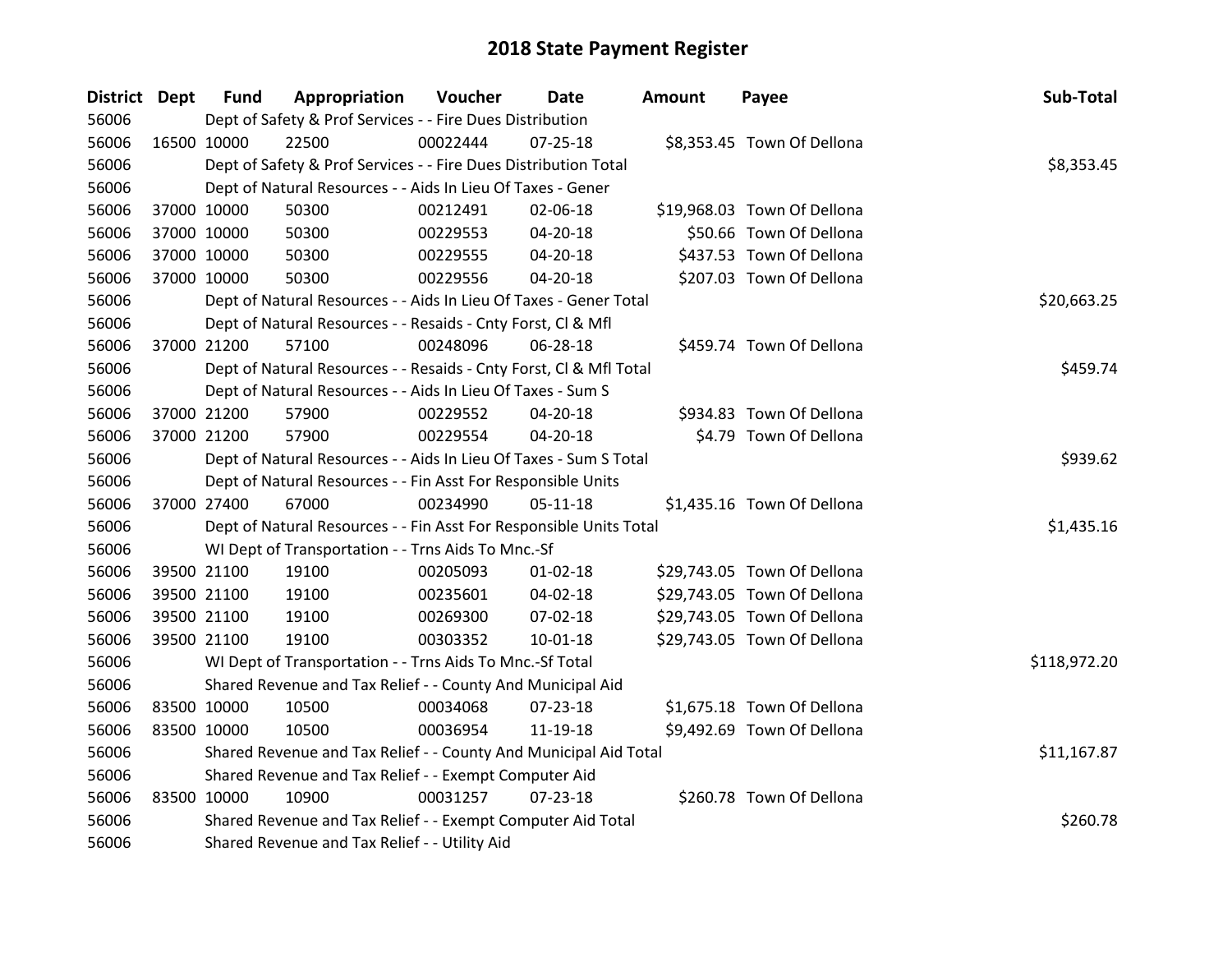| District Dept |             | <b>Fund</b> | Appropriation                                                   | <b>Voucher</b> | Date     | Amount | <b>Pavee</b>               | Sub-Total    |
|---------------|-------------|-------------|-----------------------------------------------------------------|----------------|----------|--------|----------------------------|--------------|
| 56006         | 83500 10000 |             | 11000                                                           | 00034068       | 07-23-18 |        | \$474.01 Town Of Dellona   |              |
| 56006         | 83500 10000 |             | 11000                                                           | 00036954       | 11-19-18 |        | \$2,690.08 Town Of Dellona |              |
| 56006         |             |             | Shared Revenue and Tax Relief - - Utility Aid Total             |                |          |        |                            | \$3,164.09   |
| 56006         |             |             | Shared Revenue and Tax Relief - - Lottery & Gaming Credit       |                |          |        |                            |              |
| 56006         | 83500 52100 |             | 36300                                                           | 00027601       | 03-26-18 |        | \$3,309.36 Town Of Dellona |              |
| 56006         |             |             | Shared Revenue and Tax Relief - - Lottery & Gaming Credit Total |                |          |        |                            | \$3,309.36   |
| 56006 Total   |             |             |                                                                 |                |          |        |                            | \$168,725.52 |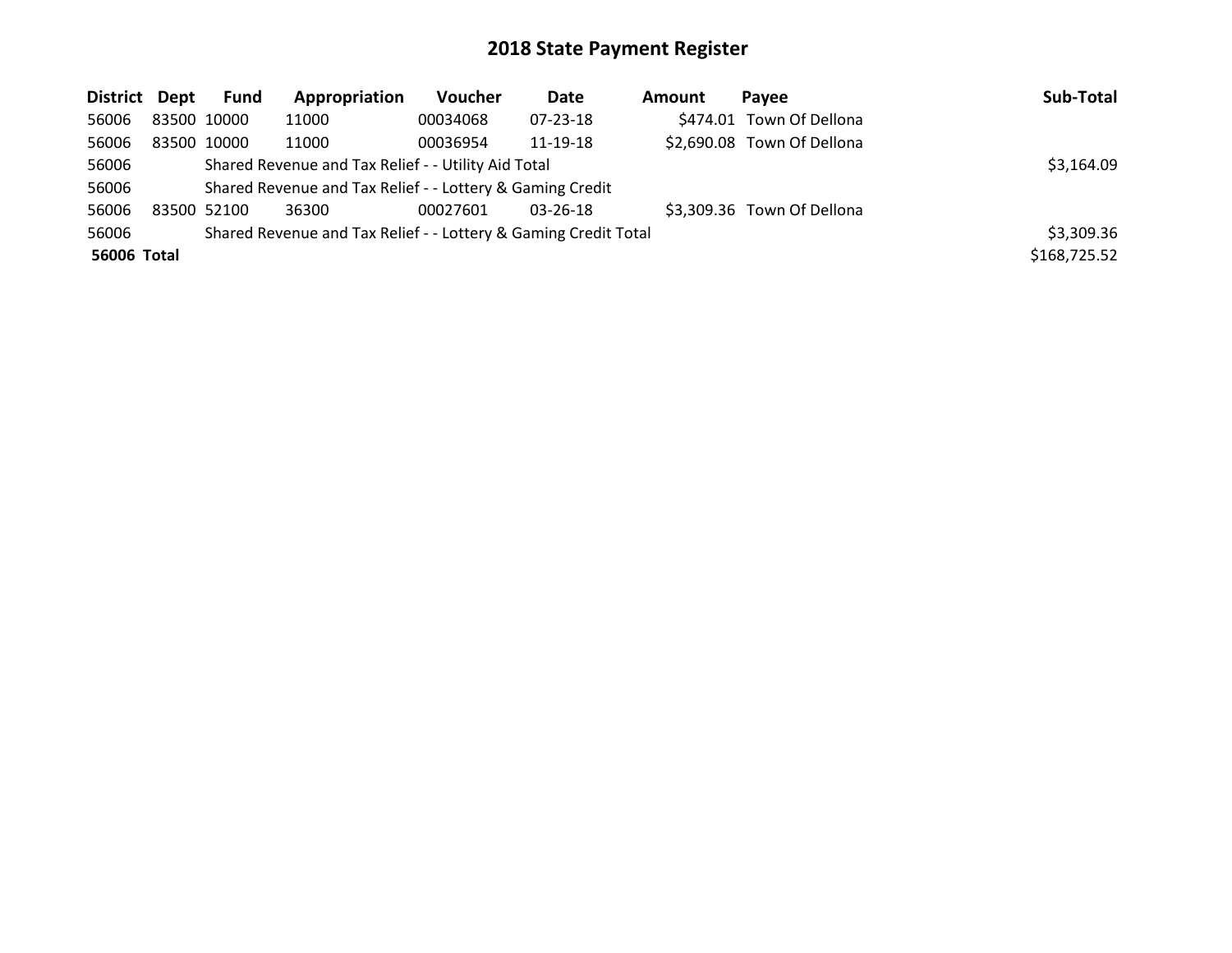| District Dept |             | <b>Fund</b> | Appropriation                                                        | Voucher  | Date           | <b>Amount</b> | Payee                      | Sub-Total    |
|---------------|-------------|-------------|----------------------------------------------------------------------|----------|----------------|---------------|----------------------------|--------------|
| 56008         |             |             | Dept of Safety & Prof Services - - Fire Dues Distribution            |          |                |               |                            |              |
| 56008         | 16500 10000 |             | 22500                                                                | 00022445 | $07 - 25 - 18$ |               | \$11,679.84 Town Of Delton |              |
| 56008         |             |             | Dept of Safety & Prof Services - - Fire Dues Distribution Total      |          |                |               |                            | \$11,679.84  |
| 56008         |             |             | Dept of Natural Resources - - Aids In Lieu Of Taxes - Gener          |          |                |               |                            |              |
| 56008         | 37000 10000 |             | 50300                                                                | 00212554 | 02-06-18       |               | \$57,549.93 Town Of Delton |              |
| 56008         | 37000 10000 |             | 50300                                                                | 00229933 | 04-20-18       |               | \$685.65 Town Of Delton    |              |
| 56008         | 37000 10000 |             | 50300                                                                | 00229934 | $04 - 20 - 18$ |               | \$2,505.46 Town Of Delton  |              |
| 56008         |             |             | Dept of Natural Resources - - Aids In Lieu Of Taxes - Gener Total    |          |                |               |                            | \$60,741.04  |
| 56008         |             |             | Dept of Natural Resources - - Resaids - Cnty Forst, Cl & Mfl         |          |                |               |                            |              |
| 56008         | 37000 21200 |             | 57100                                                                | 00248097 | 06-28-18       |               | \$140.76 Town Of Delton    |              |
| 56008         |             |             | Dept of Natural Resources - - Resaids - Cnty Forst, CI & Mfl Total   |          |                |               |                            | \$140.76     |
| 56008         |             |             | Dept of Natural Resources - - Aids In Lieu Of Taxes - Sum S          |          |                |               |                            |              |
| 56008         | 37000 21200 |             | 57900                                                                | 00229935 | 04-20-18       |               | \$237.69 Town Of Delton    |              |
| 56008         |             |             | Dept of Natural Resources - - Aids In Lieu Of Taxes - Sum S Total    |          |                |               |                            | \$237.69     |
| 56008         |             |             | Dept of Natural Resources - - Fin Asst For Responsible Units         |          |                |               |                            |              |
| 56008         | 37000 27400 |             | 67000                                                                | 00235161 | $05-11-18$     |               | \$3,392.55 Town Of Delton  |              |
| 56008         |             |             | Dept of Natural Resources - - Fin Asst For Responsible Units Total   |          |                |               |                            | \$3,392.55   |
| 56008         |             |             | WI Dept of Transportation - - Trns Aids To Mnc.-Sf                   |          |                |               |                            |              |
| 56008         | 39500 21100 |             | 19100                                                                | 00205094 | $01 - 02 - 18$ |               | \$33,236.96 Town Of Delton |              |
| 56008         | 39500 21100 |             | 19100                                                                | 00235602 | 04-02-18       |               | \$33,236.96 Town Of Delton |              |
| 56008         | 39500 21100 |             | 19100                                                                | 00269301 | 07-02-18       |               | \$33,236.96 Town Of Delton |              |
| 56008         | 39500 21100 |             | 19100                                                                | 00303353 | $10 - 01 - 18$ |               | \$33,236.97 Town Of Delton |              |
| 56008         |             |             | WI Dept of Transportation - - Trns Aids To Mnc.-Sf Total             |          |                |               |                            | \$132,947.85 |
| 56008         |             |             | Department of Administration - - Hv Trans Ln Annual Impact Fee       |          |                |               |                            |              |
| 56008         | 50500 10000 |             | 17400                                                                | 00078707 | 05-01-18       |               | \$43,037.00 Town Of Delton |              |
| 56008         |             |             | Department of Administration - - Hv Trans Ln Annual Impact Fee Total |          |                |               |                            | \$43,037.00  |
| 56008         |             |             | Department of Revenue - - Payments For Municipal Svcs                |          |                |               |                            |              |
| 56008         | 56600 10000 |             | 50100                                                                | 00026907 | $01 - 31 - 18$ |               | \$902.44 Town Of Delton    |              |
| 56008         |             |             | Department of Revenue - - Payments For Municipal Svcs Total          |          |                |               |                            | \$902.44     |
| 56008         |             |             | Shared Revenue and Tax Relief - - County And Municipal Aid           |          |                |               |                            |              |
| 56008         | 83500 10000 |             | 10500                                                                | 00034069 | $07 - 23 - 18$ |               | \$3,662.61 Town Of Delton  |              |
| 56008         | 83500 10000 |             | 10500                                                                | 00036955 | 11-19-18       |               | \$20,754.79 Town Of Delton |              |
| 56008         |             |             | Shared Revenue and Tax Relief - - County And Municipal Aid Total     |          |                |               |                            | \$24,417.40  |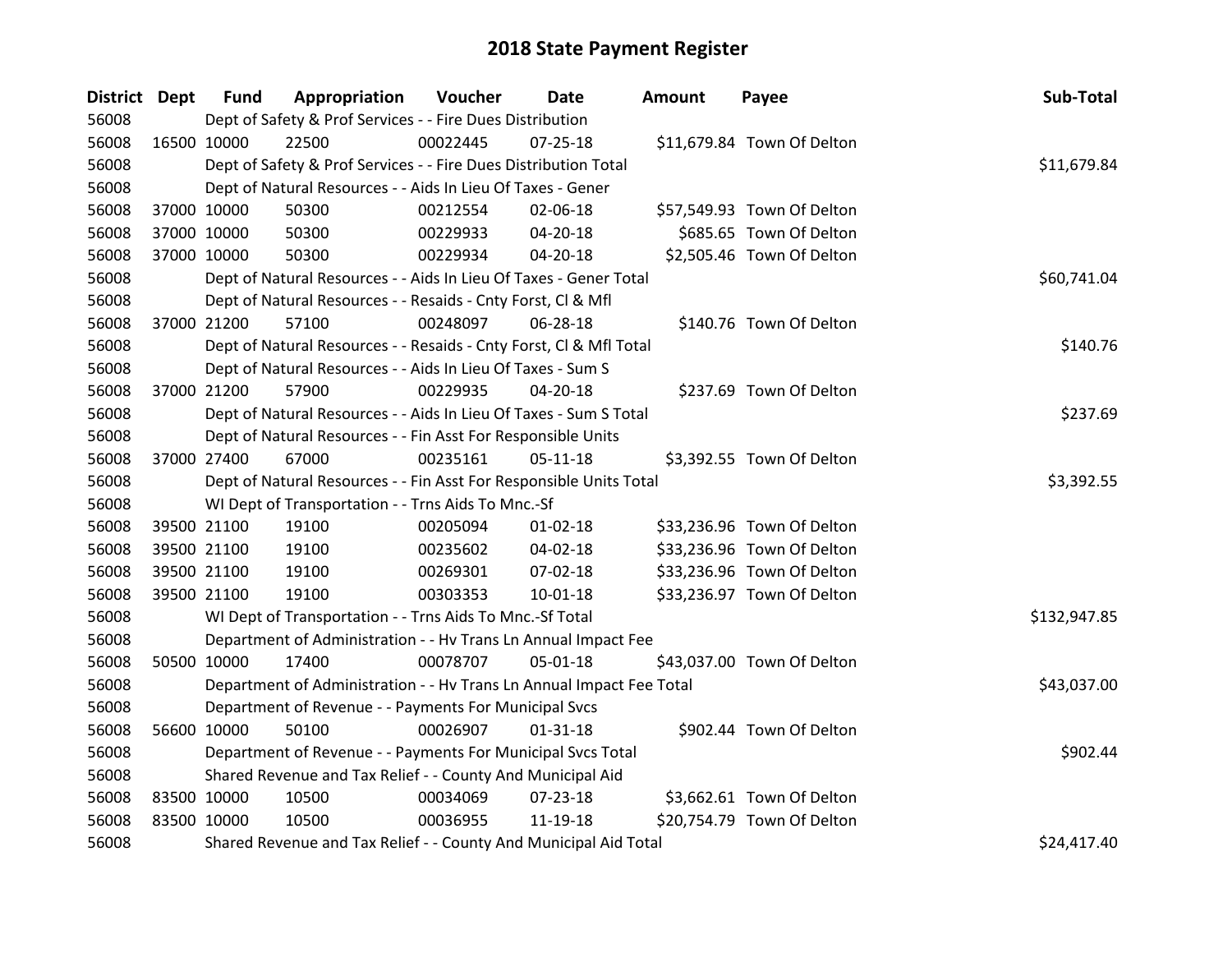| District           | Dept        | Fund | Appropriation                                                   | <b>Voucher</b> | Date           | <b>Amount</b> | Payee                      | Sub-Total    |
|--------------------|-------------|------|-----------------------------------------------------------------|----------------|----------------|---------------|----------------------------|--------------|
| 56008              |             |      | Shared Revenue and Tax Relief - - Exempt Computer Aid           |                |                |               |                            |              |
| 56008              | 83500 10000 |      | 10900                                                           | 00031258       | 07-23-18       |               | \$5,227.73 Town Of Delton  |              |
| 56008              |             |      | Shared Revenue and Tax Relief - - Exempt Computer Aid Total     |                |                |               |                            | \$5,227.73   |
| 56008              |             |      | Shared Revenue and Tax Relief - - Utility Aid                   |                |                |               |                            |              |
| 56008              | 83500 10000 |      | 11000                                                           | 00034069       | 07-23-18       |               | \$1,756.29 Town Of Delton  |              |
| 56008              | 83500 10000 |      | 11000                                                           | 00036955       | 11-19-18       |               | \$12,742.55 Town Of Delton |              |
| 56008              |             |      | Shared Revenue and Tax Relief - - Utility Aid Total             |                |                |               |                            | \$14,498.84  |
| 56008              |             |      | Shared Revenue and Tax Relief - - Lottery & Gaming Credit       |                |                |               |                            |              |
| 56008              | 83500 52100 |      | 36300                                                           | 00027602       | $03 - 26 - 18$ |               | \$5,395.32 Town Of Delton  |              |
| 56008              |             |      | Shared Revenue and Tax Relief - - Lottery & Gaming Credit Total |                |                |               |                            | \$5,395.32   |
| <b>56008 Total</b> |             |      |                                                                 |                |                |               |                            | \$302,618.46 |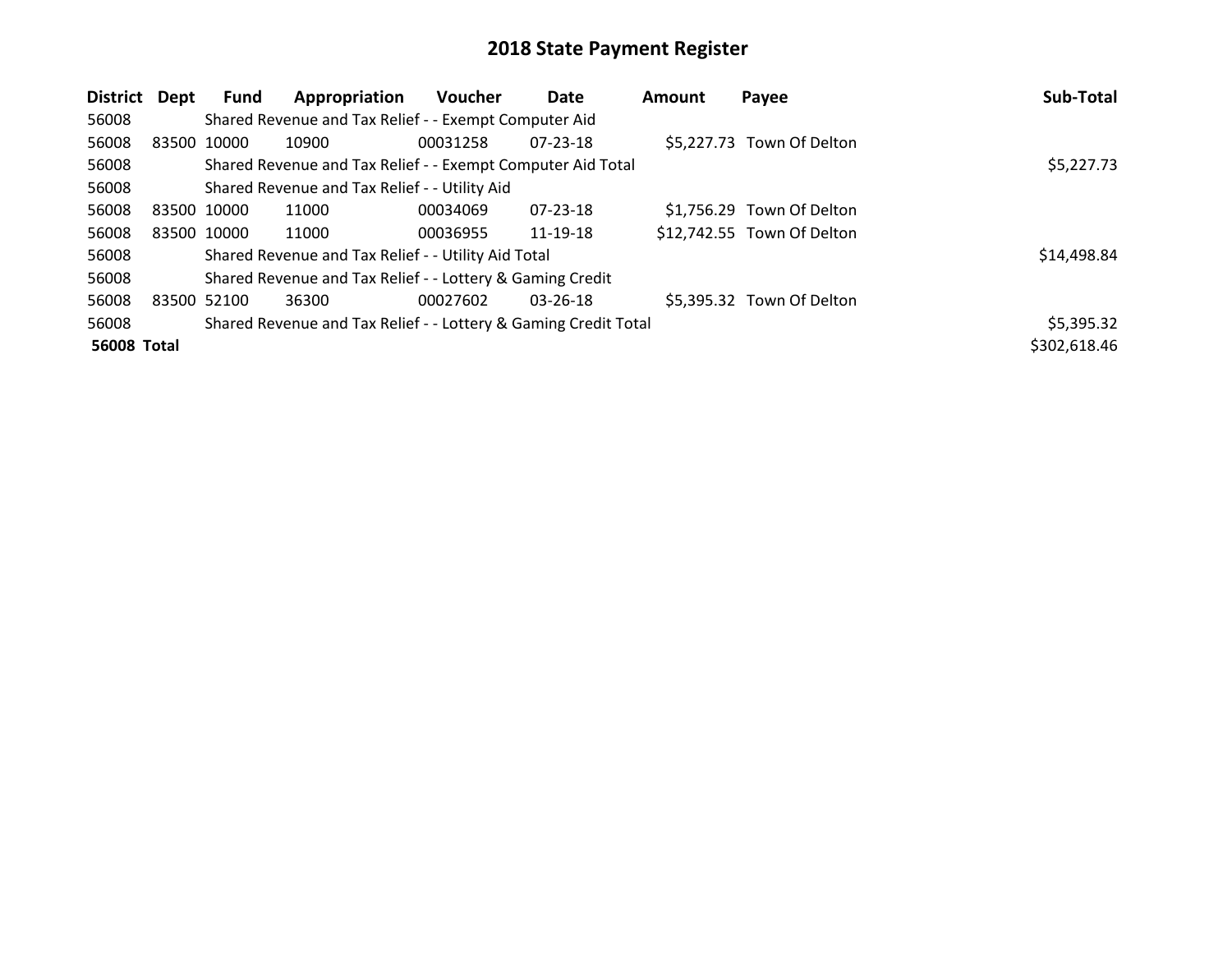| <b>District Dept</b> |             | <b>Fund</b> | Appropriation                                                      | Voucher  | Date           | <b>Amount</b> | Payee                         | Sub-Total    |
|----------------------|-------------|-------------|--------------------------------------------------------------------|----------|----------------|---------------|-------------------------------|--------------|
| 56010                |             |             | Dept of Safety & Prof Services - - Fire Dues Distribution          |          |                |               |                               |              |
| 56010                | 16500 10000 |             | 22500                                                              | 00017887 | $07 - 02 - 18$ |               | \$5,116.05 Town Of Excelsior  |              |
| 56010                |             |             | Dept of Safety & Prof Services - - Fire Dues Distribution Total    |          |                |               |                               | \$5,116.05   |
| 56010                |             |             | Dept of Natural Resources - - Aids In Lieu Of Taxes - Gener        |          |                |               |                               |              |
| 56010                |             | 37000 10000 | 50300                                                              | 00212665 | 02-05-18       |               | \$2,003.79 Town Of Excelsior  |              |
| 56010                |             | 37000 10000 | 50300                                                              | 00212666 | 02-05-18       |               | \$1,658.08 Town Of Excelsior  |              |
| 56010                |             | 37000 10000 | 50300                                                              | 00230605 | 04-20-18       |               | \$90.39 Town Of Excelsior     |              |
| 56010                |             | 37000 10000 | 50300                                                              | 00230606 | $04 - 20 - 18$ |               | \$58.60 Town Of Excelsior     |              |
| 56010                |             |             | Dept of Natural Resources - - Aids In Lieu Of Taxes - Gener Total  |          |                |               |                               | \$3,810.86   |
| 56010                |             |             | Dept of Natural Resources - - Resaids - Cnty Forst, CI & Mfl       |          |                |               |                               |              |
| 56010                |             | 37000 21200 | 57100                                                              | 00248098 | 06-28-18       |               | \$402.46 Town Of Excelsior    |              |
| 56010                |             |             | Dept of Natural Resources - - Resaids - Cnty Forst, Cl & Mfl Total |          |                |               |                               | \$402.46     |
| 56010                |             |             | Dept of Natural Resources - - Aids In Lieu Of Taxes - Sum S        |          |                |               |                               |              |
| 56010                |             | 37000 21200 | 57900                                                              | 00230607 | 04-20-18       |               | \$5.86 Town Of Excelsior      |              |
| 56010                |             |             | Dept of Natural Resources - - Aids In Lieu Of Taxes - Sum S Total  |          |                |               |                               | \$5.86       |
| 56010                |             |             | Dept of Natural Resources - - Fin Asst For Responsible Units       |          |                |               |                               |              |
| 56010                |             | 37000 27400 | 67000                                                              | 00235712 | $05 - 11 - 18$ |               | \$1,858.34 Town Of Excelsior  |              |
| 56010                |             |             | Dept of Natural Resources - - Fin Asst For Responsible Units Total |          |                |               |                               | \$1,858.34   |
| 56010                |             |             | WI Dept of Transportation - - Trns Aids To Mnc.-Sf                 |          |                |               |                               |              |
| 56010                |             | 39500 21100 | 19100                                                              | 00205095 | $01 - 02 - 18$ |               | \$31,391.46 Town Of Excelsior |              |
| 56010                |             | 39500 21100 | 19100                                                              | 00235603 | 04-02-18       |               | \$31,391.46 Town Of Excelsior |              |
| 56010                |             | 39500 21100 | 19100                                                              | 00269302 | 07-02-18       |               | \$31,391.46 Town Of Excelsior |              |
| 56010                |             | 39500 21100 | 19100                                                              | 00303354 | $10 - 01 - 18$ |               | \$31,391.46 Town Of Excelsior |              |
| 56010                |             |             | WI Dept of Transportation - - Trns Aids To Mnc.-Sf Total           |          |                |               |                               | \$125,565.84 |
| 56010                |             |             | Shared Revenue and Tax Relief - - County And Municipal Aid         |          |                |               |                               |              |
| 56010                | 83500 10000 |             | 10500                                                              | 00034070 | 07-23-18       |               | \$2,921.25 Town Of Excelsior  |              |
| 56010                |             | 83500 10000 | 10500                                                              | 00036956 | 11-19-18       |               | \$16,553.74 Town Of Excelsior |              |
| 56010                |             |             | Shared Revenue and Tax Relief - - County And Municipal Aid Total   |          |                |               |                               | \$19,474.99  |
| 56010                |             |             | Shared Revenue and Tax Relief - - Exempt Computer Aid              |          |                |               |                               |              |
| 56010                | 83500 10000 |             | 10900                                                              | 00031259 | $07 - 23 - 18$ |               | \$1.01 Town Of Excelsior      |              |
| 56010                |             |             | Shared Revenue and Tax Relief - - Exempt Computer Aid Total        |          |                |               |                               | \$1.01       |
| 56010                |             |             | Shared Revenue and Tax Relief - - Utility Aid                      |          |                |               |                               |              |
| 56010                | 83500 10000 |             | 11000                                                              | 00034070 | 07-23-18       |               | \$254.56 Town Of Excelsior    |              |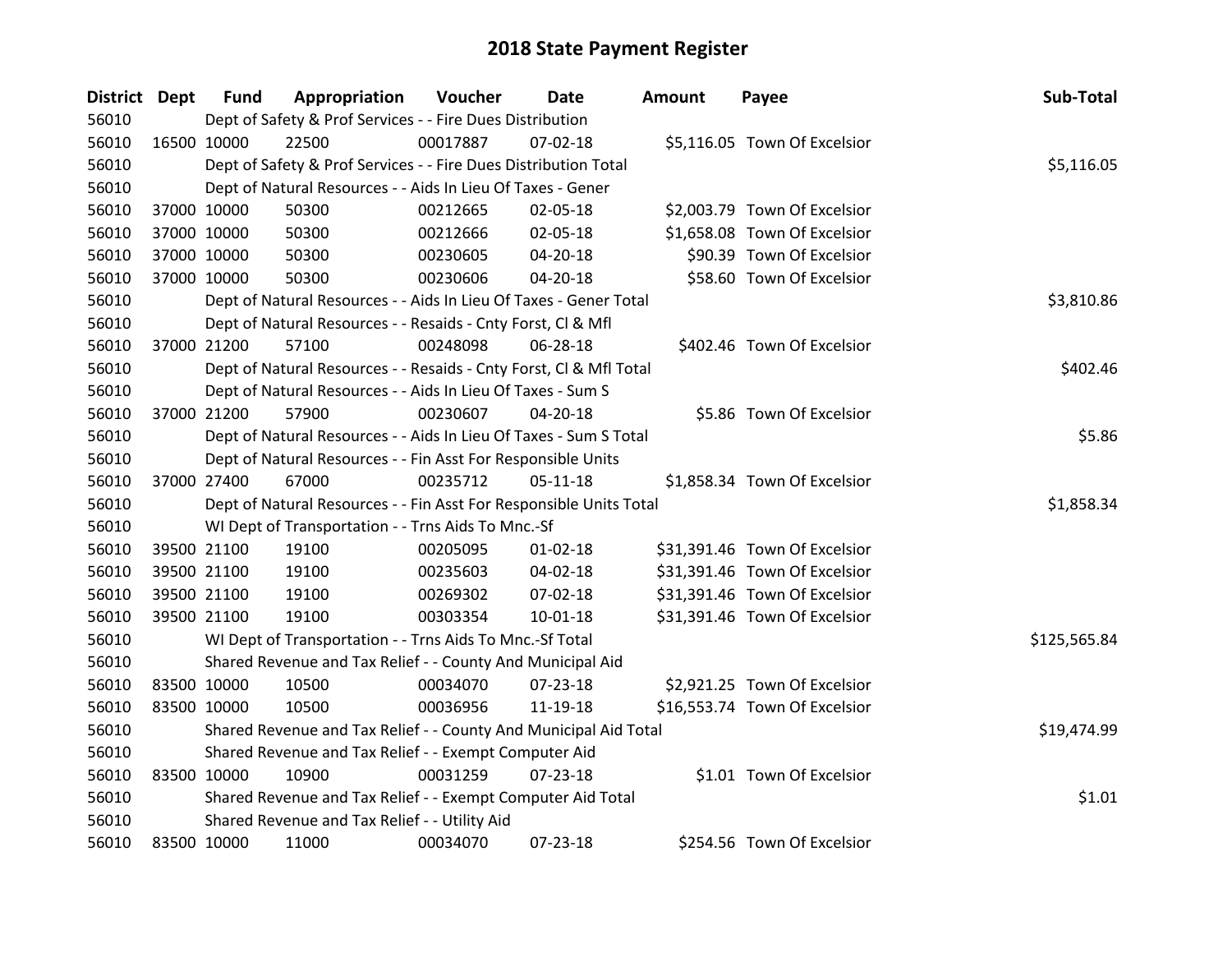|             |             | District Dept Fund | <b>Appropriation</b>                                | <b>Voucher</b> | Date     | Amount | <b>Pavee</b>                 | Sub-Total    |
|-------------|-------------|--------------------|-----------------------------------------------------|----------------|----------|--------|------------------------------|--------------|
| 56010       | 83500 10000 |                    | 11000                                               | 00036956       | 11-19-18 |        | \$2,073.06 Town Of Excelsior |              |
| 56010       |             |                    | Shared Revenue and Tax Relief - - Utility Aid Total |                |          |        |                              | \$2,327.62   |
| 56010 Total |             |                    |                                                     |                |          |        |                              | \$158,563.03 |
|             |             |                    |                                                     |                |          |        |                              |              |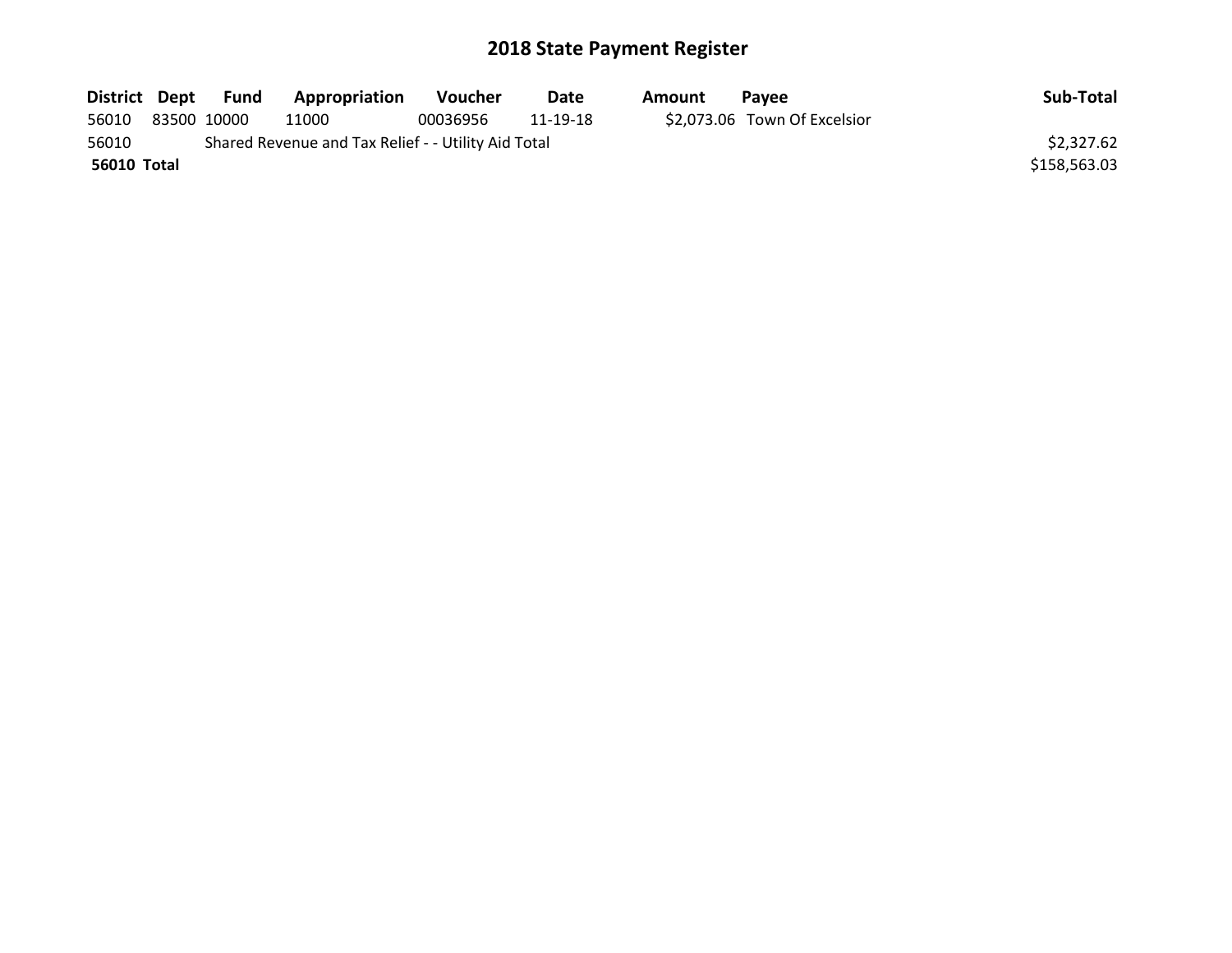| District Dept |             | <b>Fund</b> | Appropriation                                                        | Voucher  | Date           | <b>Amount</b> | Payee                         | Sub-Total   |
|---------------|-------------|-------------|----------------------------------------------------------------------|----------|----------------|---------------|-------------------------------|-------------|
| 56012         |             |             | Dept of Safety & Prof Services - - Fire Dues Distribution            |          |                |               |                               |             |
| 56012         | 16500 10000 |             | 22500                                                                | 00022446 | $07 - 24 - 18$ |               | \$4,121.27 Town Of Fairfield  |             |
| 56012         |             |             | Dept of Safety & Prof Services - - Fire Dues Distribution Total      |          |                |               |                               | \$4,121.27  |
| 56012         |             |             | Dept of Natural Resources - - Aids In Lieu Of Taxes - Gener          |          |                |               |                               |             |
| 56012         |             | 37000 10000 | 50300                                                                | 00212526 | 02-06-18       |               | \$5,700.94 Town Of Fairfield  |             |
| 56012         | 37000 10000 |             | 50300                                                                | 00212527 | 02-06-18       |               | \$15,666.11 Town Of Fairfield |             |
| 56012         |             | 37000 10000 | 50300                                                                | 00229721 | $04 - 20 - 18$ |               | \$227.29 Town Of Fairfield    |             |
| 56012         |             |             | Dept of Natural Resources - - Aids In Lieu Of Taxes - Gener Total    |          |                |               |                               | \$21,594.34 |
| 56012         |             |             | Dept of Natural Resources - - Resaids - Cnty Forst, CI & Mfl         |          |                |               |                               |             |
| 56012         |             | 37000 21200 | 57100                                                                | 00248099 | 06-28-18       |               | \$303.16 Town Of Fairfield    |             |
| 56012         |             |             | Dept of Natural Resources - - Resaids - Cnty Forst, Cl & Mfl Total   |          |                |               |                               | \$303.16    |
| 56012         |             |             | Dept of Natural Resources - - Aids In Lieu Of Taxes - Sum S          |          |                |               |                               |             |
| 56012         |             | 37000 21200 | 57900                                                                | 00229722 | 04-20-18       |               | \$554.97 Town Of Fairfield    |             |
| 56012         |             |             | Dept of Natural Resources - - Aids In Lieu Of Taxes - Sum S Total    |          |                |               |                               | \$554.97    |
| 56012         |             |             | Dept of Natural Resources - - Fin Asst For Responsible Units         |          |                |               |                               |             |
| 56012         | 37000 27400 |             | 67000                                                                | 00235835 | $05 - 11 - 18$ |               | \$3,257.83 Town Of Fairfield  |             |
| 56012         |             |             | Dept of Natural Resources - - Fin Asst For Responsible Units Total   |          |                |               |                               | \$3,257.83  |
| 56012         |             |             | WI Dept of Transportation - - Trns Aids To Mnc.-Sf                   |          |                |               |                               |             |
| 56012         |             | 39500 21100 | 19100                                                                | 00205096 | $01 - 02 - 18$ |               | \$20,455.81 Town Of Fairfield |             |
| 56012         |             | 39500 21100 | 19100                                                                | 00235604 | 04-02-18       |               | \$20,455.81 Town Of Fairfield |             |
| 56012         |             | 39500 21100 | 19100                                                                | 00269303 | 07-02-18       |               | \$20,455.81 Town Of Fairfield |             |
| 56012         | 39500 21100 |             | 19100                                                                | 00303355 | $10-01-18$     |               | \$20,455.82 Town Of Fairfield |             |
| 56012         |             |             | WI Dept of Transportation - - Trns Aids To Mnc.-Sf Total             |          |                |               |                               | \$81,823.25 |
| 56012         |             |             | Department of Administration - - Hv Trans Ln Annual Impact Fee       |          |                |               |                               |             |
| 56012         | 50500 10000 |             | 17400                                                                | 00078687 | 05-01-18       |               | \$42,146.00 Town Of Fairfield |             |
| 56012         |             |             | Department of Administration - - Hv Trans Ln Annual Impact Fee Total |          |                |               |                               | \$42,146.00 |
| 56012         |             |             | Shared Revenue and Tax Relief - - County And Municipal Aid           |          |                |               |                               |             |
| 56012         |             | 83500 10000 | 10500                                                                | 00034071 | $07 - 23 - 18$ |               | \$1,770.51 Town Of Fairfield  |             |
| 56012         | 83500 10000 |             | 10500                                                                | 00036957 | 11-19-18       |               | \$10,033.77 Town Of Fairfield |             |
| 56012         |             |             | Shared Revenue and Tax Relief - - County And Municipal Aid Total     |          |                |               |                               | \$11,804.28 |
| 56012         |             |             | Shared Revenue and Tax Relief - - Exempt Computer Aid                |          |                |               |                               |             |
| 56012         | 83500 10000 |             | 10900                                                                | 00031260 | $07 - 23 - 18$ |               | \$224.25 Town Of Fairfield    |             |
| 56012         |             |             | Shared Revenue and Tax Relief - - Exempt Computer Aid Total          |          |                |               |                               | \$224.25    |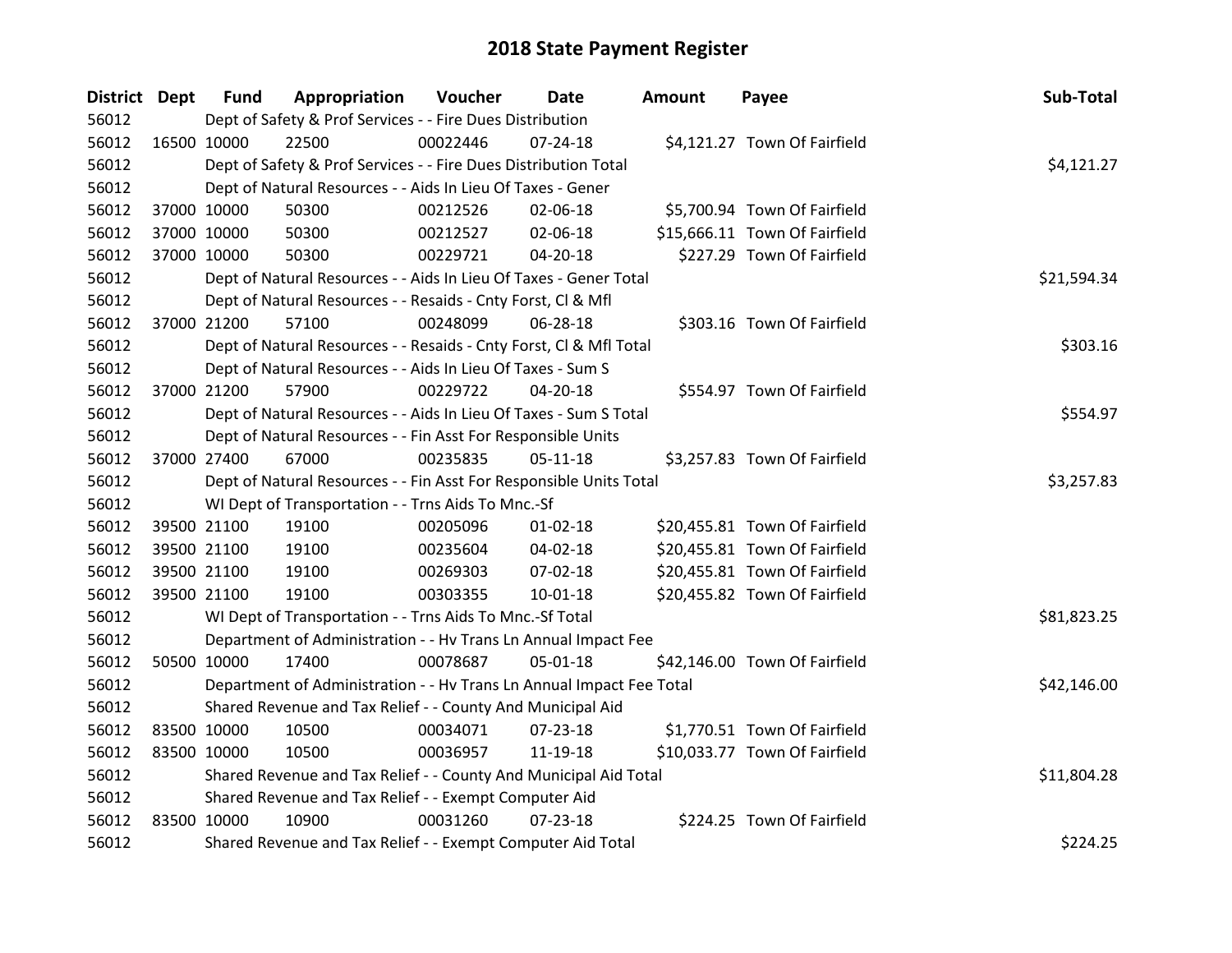| District Dept | Fund        | <b>Appropriation</b>                                            | Voucher  | Date           | Amount | Pavee                      | Sub-Total    |
|---------------|-------------|-----------------------------------------------------------------|----------|----------------|--------|----------------------------|--------------|
| 56012         |             | Shared Revenue and Tax Relief - - Lottery & Gaming Credit       |          |                |        |                            |              |
| 56012         | 83500 52100 | 36300                                                           | 00027603 | $03 - 26 - 18$ |        | \$502.68 Town Of Fairfield |              |
| 56012         |             | Shared Revenue and Tax Relief - - Lottery & Gaming Credit Total |          |                |        |                            | \$502.68     |
| 56012 Total   |             |                                                                 |          |                |        |                            | \$166,332.03 |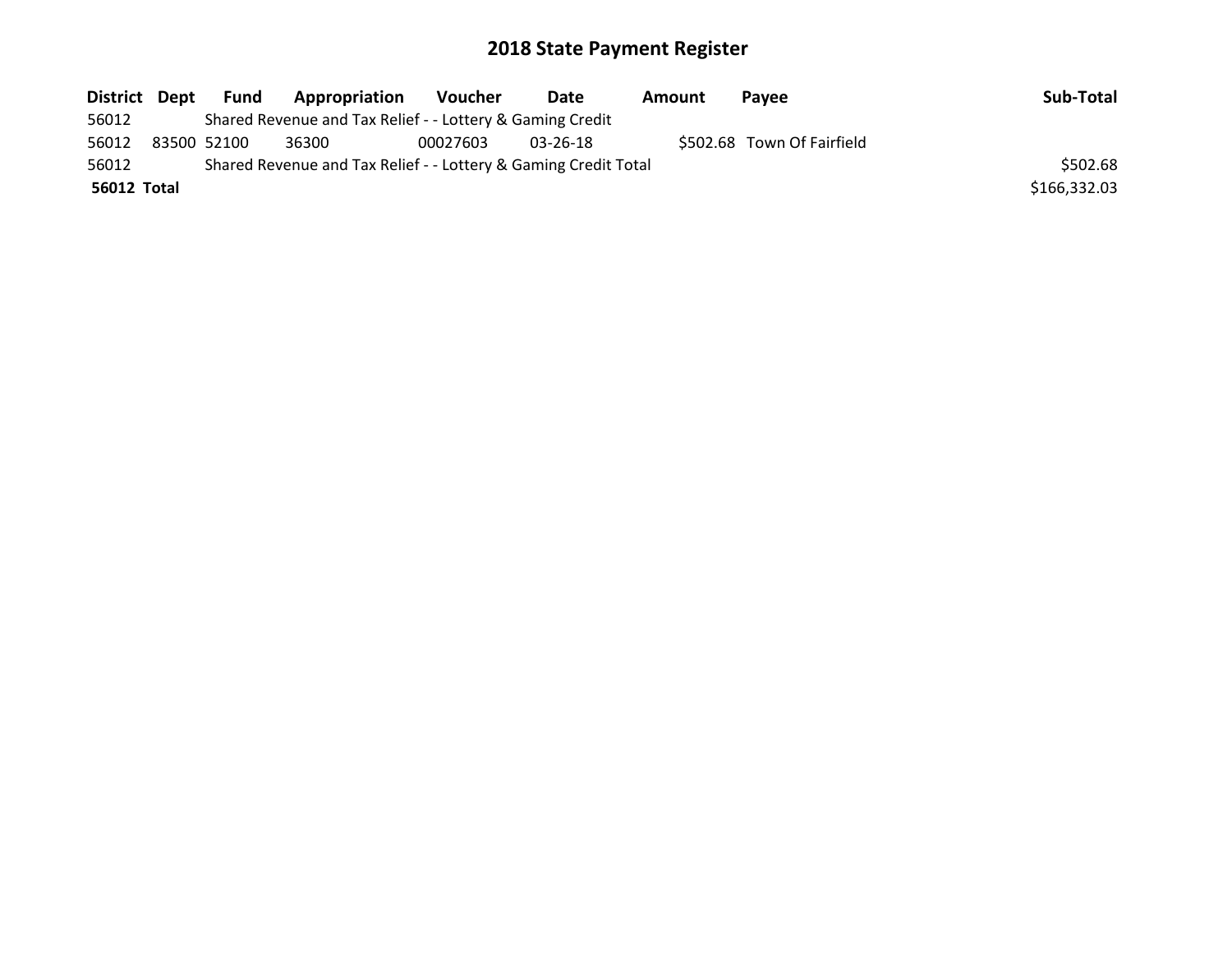| District           | Dept  | <b>Fund</b> | Appropriation                                                      | Voucher  | Date           | <b>Amount</b> | Payee                        | Sub-Total    |
|--------------------|-------|-------------|--------------------------------------------------------------------|----------|----------------|---------------|------------------------------|--------------|
| 56014              |       |             | Dept of Safety & Prof Services - - Fire Dues Distribution          |          |                |               |                              |              |
| 56014              |       | 16500 10000 | 22500                                                              | 00022447 | $07 - 26 - 18$ |               | \$2,679.13 Town Of Franklin  |              |
| 56014              |       |             | Dept of Safety & Prof Services - - Fire Dues Distribution Total    |          |                |               |                              | \$2,679.13   |
| 56014              |       |             | Dept of Natural Resources - - Resaids - Cnty Forst, CI & Mfl       |          |                |               |                              |              |
| 56014              | 37000 | 21200       | 57100                                                              | 00248100 | 06-28-18       |               | \$1,063.32 Town Of Franklin  |              |
| 56014              |       |             | Dept of Natural Resources - - Resaids - Cnty Forst, CI & Mfl Total |          |                |               |                              | \$1,063.32   |
| 56014              |       |             | Dept of Natural Resources - - Fin Asst For Responsible Units       |          |                |               |                              |              |
| 56014              | 37000 | 27400       | 67000                                                              | 00235663 | 05-11-18       |               | \$649.03 Town Of Franklin    |              |
| 56014              |       |             | Dept of Natural Resources - - Fin Asst For Responsible Units Total |          |                |               |                              | \$649.03     |
| 56014              |       |             | WI Dept of Transportation - - Trns Aids To Mnc.-Sf                 |          |                |               |                              |              |
| 56014              |       | 39500 21100 | 19100                                                              | 00205097 | $01 - 02 - 18$ |               | \$36,288.91 Town Of Franklin |              |
| 56014              |       | 39500 21100 | 19100                                                              | 00235605 | 04-02-18       |               | \$36,288.91 Town Of Franklin |              |
| 56014              |       | 39500 21100 | 19100                                                              | 00269304 | 07-02-18       |               | \$36,288.91 Town Of Franklin |              |
| 56014              |       | 39500 21100 | 19100                                                              | 00303356 | $10 - 01 - 18$ |               | \$36,288.91 Town Of Franklin |              |
| 56014              |       |             | WI Dept of Transportation - - Trns Aids To Mnc.-Sf Total           |          |                |               |                              | \$145,155.64 |
| 56014              |       |             | Shared Revenue and Tax Relief - - County And Municipal Aid         |          |                |               |                              |              |
| 56014              |       | 83500 10000 | 10500                                                              | 00034072 | 07-23-18       |               | \$1,705.65 Town Of Franklin  |              |
| 56014              |       | 83500 10000 | 10500                                                              | 00036958 | 11-19-18       |               | \$10,255.94 Town Of Franklin |              |
| 56014              |       |             | Shared Revenue and Tax Relief - - County And Municipal Aid Total   |          |                |               |                              | \$11,961.59  |
| 56014              |       |             | Shared Revenue and Tax Relief - - Exempt Computer Aid              |          |                |               |                              |              |
| 56014              |       | 83500 10000 | 10900                                                              | 00031261 | 07-23-18       |               | \$63.93 Town Of Franklin     |              |
| 56014              |       |             | Shared Revenue and Tax Relief - - Exempt Computer Aid Total        |          |                |               |                              | \$63.93      |
| <b>56014 Total</b> |       |             |                                                                    |          |                |               |                              | \$161,572.64 |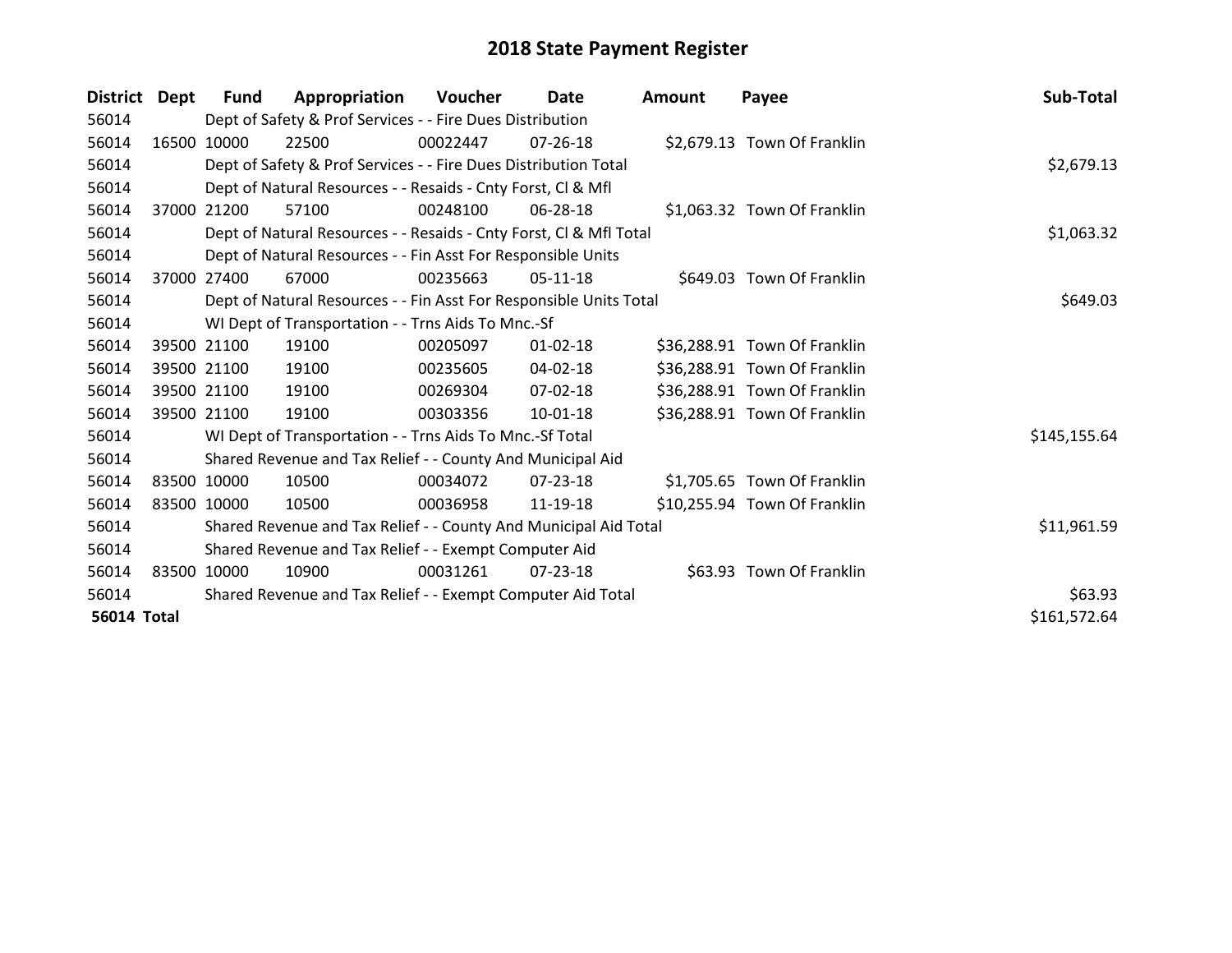| District Dept      |             | <b>Fund</b> | Appropriation                                                         | Voucher  | Date           | <b>Amount</b> | Payee                        | Sub-Total    |
|--------------------|-------------|-------------|-----------------------------------------------------------------------|----------|----------------|---------------|------------------------------|--------------|
| 56016              |             |             | Dept of Safety & Prof Services - - Fire Dues Distribution             |          |                |               |                              |              |
| 56016              | 16500 10000 |             | 22500                                                                 | 00022448 | 07-25-18       |               | \$1,959.55 Freedom, Town Of  |              |
| 56016              |             |             | Dept of Safety & Prof Services - - Fire Dues Distribution Total       |          |                |               |                              | \$1,959.55   |
| 56016              |             |             | Dept of Natural Resources - - Aids In Lieu Of Taxes - Gener           |          |                |               |                              |              |
| 56016              | 37000 10000 |             | 50300                                                                 | 00212562 | $02 - 06 - 18$ |               | \$1,930.10 Freedom, Town Of  |              |
| 56016              |             |             | Dept of Natural Resources - - Aids In Lieu Of Taxes - Gener Total     |          |                |               |                              | \$1,930.10   |
| 56016              |             |             | Dept of Natural Resources - - Resaids - Cnty Forst, CI & Mfl          |          |                |               |                              |              |
| 56016              |             | 37000 21200 | 57100                                                                 | 00248101 | 06-28-18       |               | \$943.56 Freedom, Town Of    |              |
| 56016              |             |             | Dept of Natural Resources - - Resaids - Cnty Forst, Cl & Mfl Total    |          |                |               |                              | \$943.56     |
| 56016              |             |             | Dept of Natural Resources - - Fin Asst For Responsible Units          |          |                |               |                              |              |
| 56016              |             | 37000 27400 | 67000                                                                 | 00235162 | 05-11-18       |               | \$1,494.59 Freedom, Town Of  |              |
| 56016              |             |             | Dept of Natural Resources - - Fin Asst For Responsible Units Total    |          |                |               |                              | \$1,494.59   |
| 56016              |             |             | WI Dept of Transportation - - Trns Aids To Mnc.-Sf                    |          |                |               |                              |              |
| 56016              |             | 39500 21100 | 19100                                                                 | 00205098 | $01 - 02 - 18$ |               | \$25,054.63 Freedom, Town Of |              |
| 56016              |             | 39500 21100 | 19100                                                                 | 00235606 | 04-02-18       |               | \$25,054.63 Freedom, Town Of |              |
| 56016              |             | 39500 21100 | 19100                                                                 | 00269305 | 07-02-18       |               | \$25,054.63 Freedom, Town Of |              |
| 56016              |             | 39500 21100 | 19100                                                                 | 00303357 | 10-01-18       |               | \$25,054.66 Freedom, Town Of |              |
| 56016              |             |             | WI Dept of Transportation - - Trns Aids To Mnc.-Sf Total              |          |                |               |                              | \$100,218.55 |
| 56016              |             |             | Department of Justice - - Law Enforcement Train, Local                |          |                |               |                              |              |
| 56016              | 45500 10000 |             | 23100                                                                 | 00052746 | 10-04-18       |               | \$320.00 Freedom, Town Of    |              |
| 56016              |             |             | Department of Justice - - Law Enforcement Train, Local Total          |          |                |               |                              | \$320.00     |
| 56016              |             |             | Shared Revenue and Tax Relief - - Expenditure Restraint Program       |          |                |               |                              |              |
| 56016              | 83500 10000 |             | 10100                                                                 | 00034073 | 07-23-18       |               | \$1,900.53 Freedom, Town Of  |              |
| 56016              |             | 83500 10000 | 10100                                                                 | 00036959 | 11-19-18       |               | \$0.07 Freedom, Town Of      |              |
| 56016              |             |             | Shared Revenue and Tax Relief - - Expenditure Restraint Program Total |          |                |               |                              | \$1,900.60   |
| 56016              |             |             | Shared Revenue and Tax Relief - - County And Municipal Aid            |          |                |               |                              |              |
| 56016              | 83500 10000 |             | 10500                                                                 | 00034073 | 07-23-18       |               | \$1,611.75 Freedom, Town Of  |              |
| 56016              | 83500 10000 |             | 10500                                                                 | 00036959 | 11-19-18       |               | \$9,133.22 Freedom, Town Of  |              |
| 56016              |             |             | Shared Revenue and Tax Relief - - County And Municipal Aid Total      |          |                |               |                              | \$10,744.97  |
| 56016              |             |             | Shared Revenue and Tax Relief - - Exempt Computer Aid                 |          |                |               |                              |              |
| 56016              | 83500 10000 |             | 10900                                                                 | 00031262 | $07 - 23 - 18$ |               | \$10.15 Freedom, Town Of     |              |
| 56016              |             |             | Shared Revenue and Tax Relief - - Exempt Computer Aid Total           |          |                |               |                              | \$10.15      |
| <b>56016 Total</b> |             |             |                                                                       |          |                |               |                              | \$119,522.07 |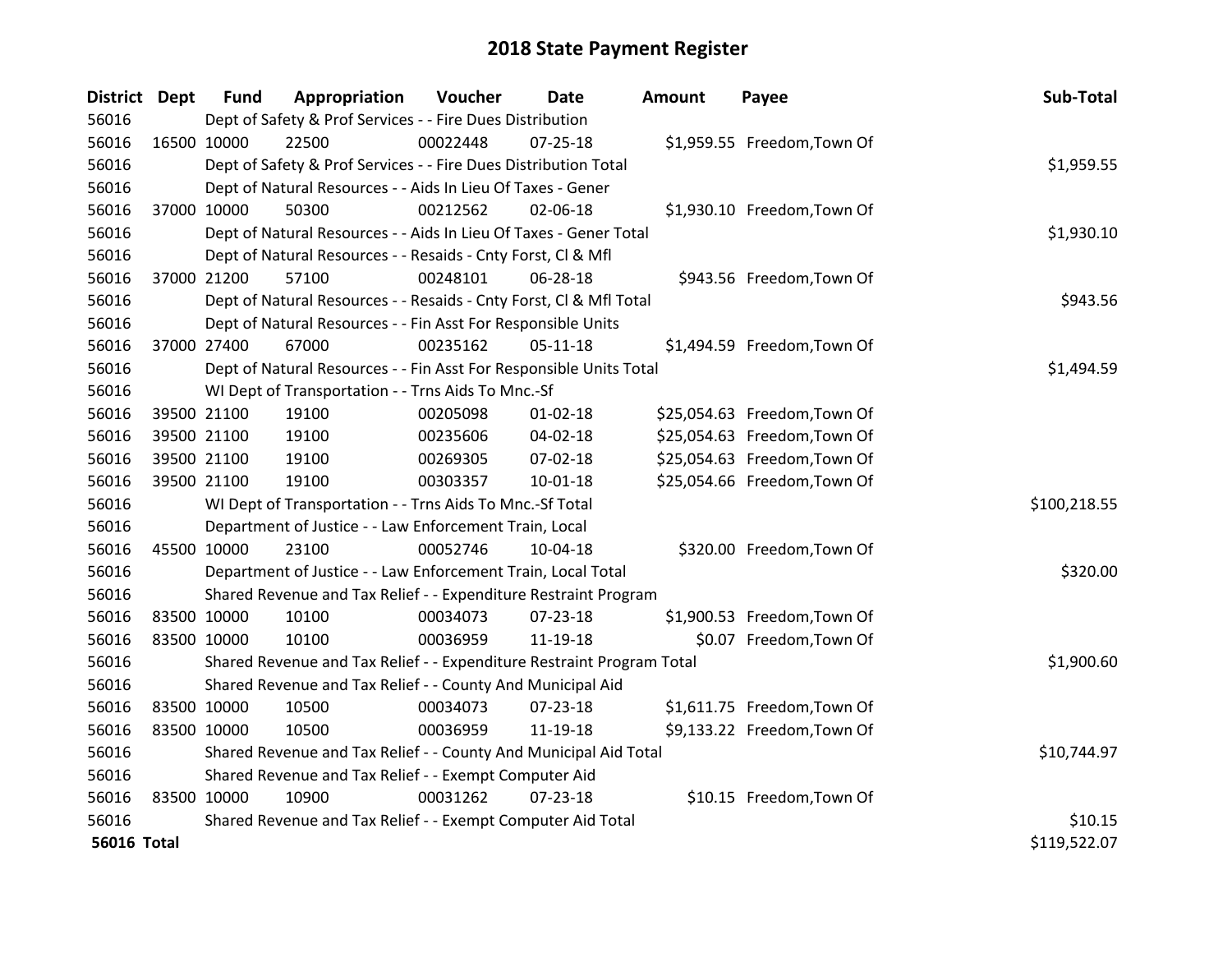| <b>District Dept</b> |             | <b>Fund</b> | Appropriation                                                      | Voucher     | Date           | Amount | Payee                          | Sub-Total   |
|----------------------|-------------|-------------|--------------------------------------------------------------------|-------------|----------------|--------|--------------------------------|-------------|
| 56018                |             |             | Dept of Safety & Prof Services - - Fire Dues Distribution          |             |                |        |                                |             |
| 56018                | 16500 10000 |             | 22500                                                              | 00022449    | $07 - 24 - 18$ |        | \$3,942.08 Town Of Greenfield  |             |
| 56018                |             |             | Dept of Safety & Prof Services - - Fire Dues Distribution Total    |             |                |        |                                | \$3,942.08  |
| 56018                |             |             | Dept of Natural Resources - - Aids In Lieu Of Taxes - Gener        |             |                |        |                                |             |
| 56018                |             | 37000 10000 | 50300                                                              | 00212383    | 02-06-18       |        | \$89.24 Town Of Greenfield     |             |
| 56018                |             | 37000 10000 | 50300                                                              | 00212384    | 02-06-18       |        | \$36,821.42 Town Of Greenfield |             |
| 56018                | 37000 10000 |             | 50300                                                              | 00228940    | 04-20-18       |        | \$2,537.51 Town Of Greenfield  |             |
| 56018                |             | 37000 10000 | 50300                                                              | 00228941    | 04-20-18       |        | \$1.70 Town Of Greenfield      |             |
| 56018                |             |             | Dept of Natural Resources - - Aids In Lieu Of Taxes - Gener Total  | \$39,449.87 |                |        |                                |             |
| 56018                |             |             | Dept of Natural Resources - - Resaids - Cnty Forst, Cl & Mfl       |             |                |        |                                |             |
| 56018                |             | 37000 21200 | 57100                                                              | 00248102    | 06-28-18       |        | \$538.01 Town Of Greenfield    |             |
| 56018                |             |             | Dept of Natural Resources - - Resaids - Cnty Forst, Cl & Mfl Total |             |                |        |                                | \$538.01    |
| 56018                |             |             | Dept of Natural Resources - - Aids In Lieu Of Taxes - Sum S        |             |                |        |                                |             |
| 56018                | 37000 21200 |             | 57900                                                              | 00228939    | 04-20-18       |        | \$30.11 Town Of Greenfield     |             |
| 56018                |             |             | Dept of Natural Resources - - Aids In Lieu Of Taxes - Sum S Total  | \$30.11     |                |        |                                |             |
| 56018                |             |             | Dept of Natural Resources - - Fin Asst For Responsible Units       |             |                |        |                                |             |
| 56018                |             | 37000 27400 | 67000                                                              | 00235007    | $05 - 11 - 18$ |        | \$1,228.32 Town Of Greenfield  |             |
| 56018                |             |             | Dept of Natural Resources - - Fin Asst For Responsible Units Total |             |                |        |                                | \$1,228.32  |
| 56018                |             |             | WI Dept of Transportation - - Trns Aids To Mnc.-Sf                 |             |                |        |                                |             |
| 56018                |             | 39500 21100 | 19100                                                              | 00205099    | $01 - 02 - 18$ |        | \$20,467.75 Town Of Greenfield |             |
| 56018                | 39500 21100 |             | 19100                                                              | 00235607    | 04-02-18       |        | \$20,467.75 Town Of Greenfield |             |
| 56018                | 39500 21100 |             | 19100                                                              | 00269306    | 07-02-18       |        | \$20,467.75 Town Of Greenfield |             |
| 56018                |             | 39500 21100 | 19100                                                              | 00303358    | 10-01-18       |        | \$20,467.78 Town Of Greenfield |             |
| 56018                |             |             | WI Dept of Transportation - - Trns Aids To Mnc.-Sf Total           |             |                |        |                                | \$81,871.03 |
| 56018                |             |             | Department of Revenue - - Payments For Municipal Svcs              |             |                |        |                                |             |
| 56018                | 56600 10000 |             | 50100                                                              | 00026908    | $01 - 31 - 18$ |        | \$159.79 Town Of Greenfield    |             |
| 56018                |             |             | Department of Revenue - - Payments For Municipal Svcs Total        |             |                |        |                                | \$159.79    |
| 56018                |             |             | Shared Revenue and Tax Relief - - County And Municipal Aid         |             |                |        |                                |             |
| 56018                | 83500 10000 |             | 10500                                                              | 00034074    | 07-23-18       |        | \$1,517.93 Town Of Greenfield  |             |
| 56018                | 83500 10000 |             | 10500                                                              | 00036960    | 11-19-18       |        | \$8,601.60 Town Of Greenfield  |             |
| 56018                |             |             | Shared Revenue and Tax Relief - - County And Municipal Aid Total   |             |                |        |                                | \$10,119.53 |
| 56018                |             |             | Shared Revenue and Tax Relief - - Exempt Computer Aid              |             |                |        |                                |             |
| 56018                | 83500 10000 |             | 10900                                                              | 00031263    | 07-23-18       |        | \$25.37 Town Of Greenfield     |             |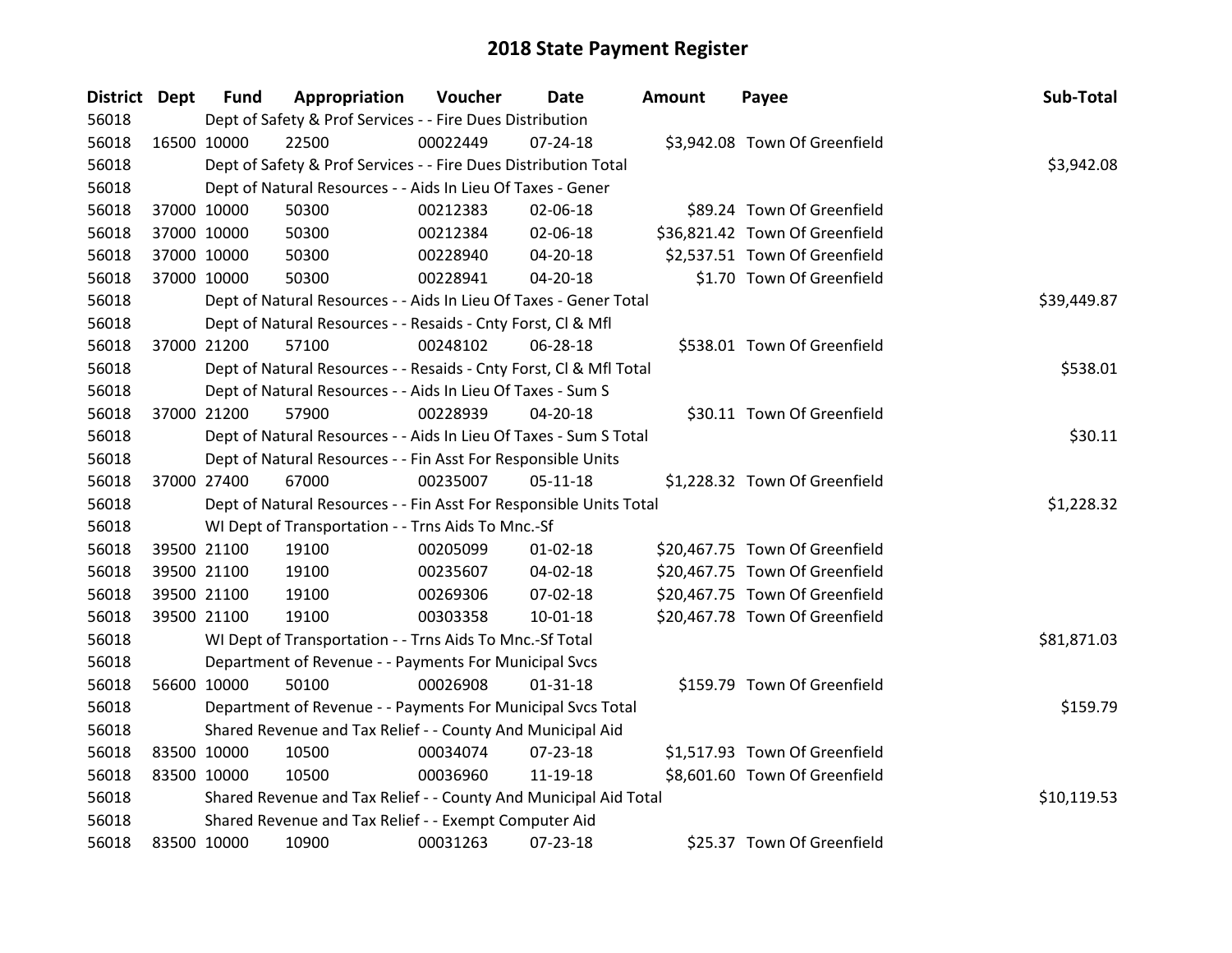| District Dept | Fund | <b>Surfa</b> Appropriation                                  | Voucher | Date | Amount | Pavee | Sub-Total    |
|---------------|------|-------------------------------------------------------------|---------|------|--------|-------|--------------|
| 56018         |      | Shared Revenue and Tax Relief - - Exempt Computer Aid Total |         |      |        |       | \$25.37      |
| 56018 Total   |      |                                                             |         |      |        |       | \$137,364.11 |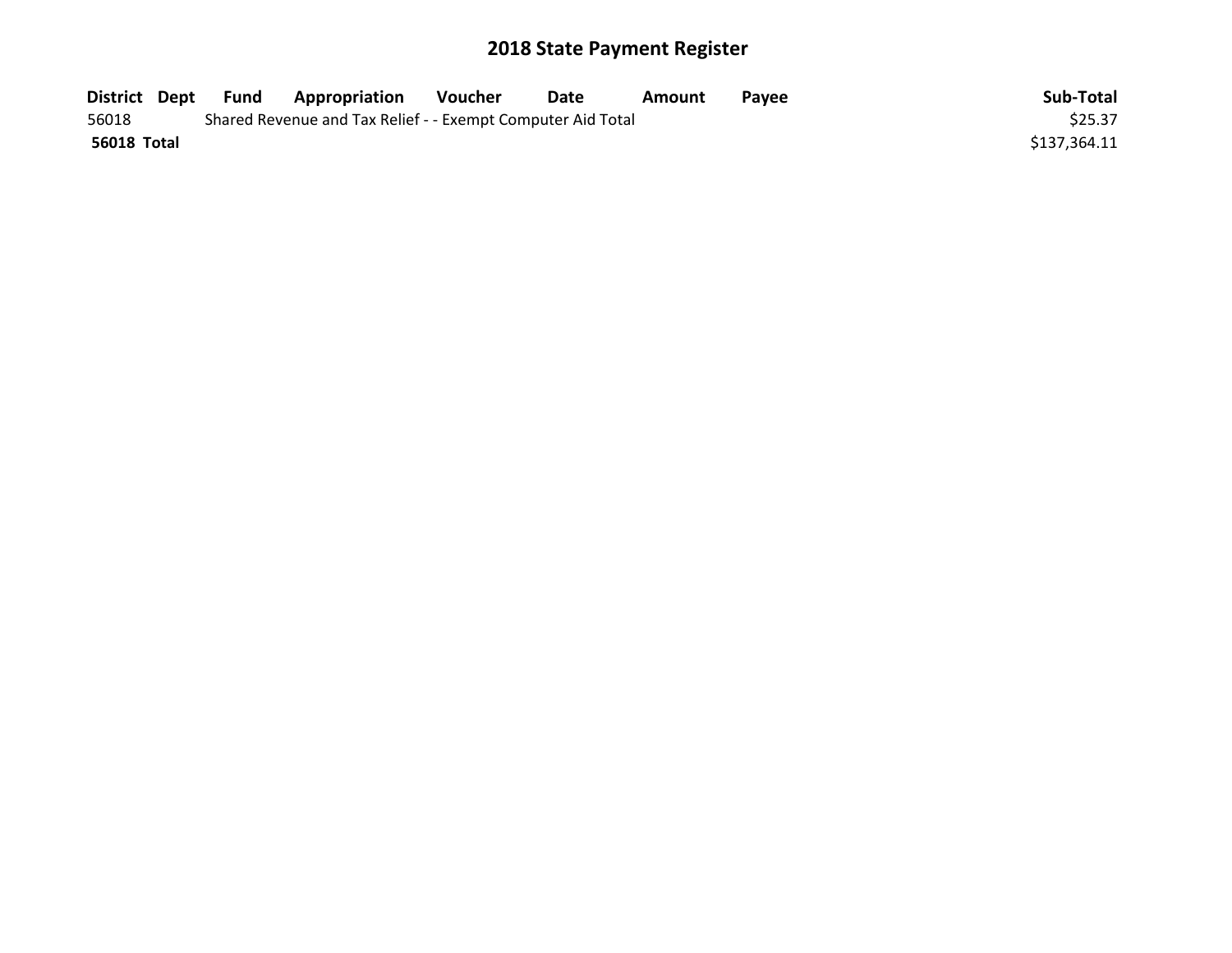| District Dept      |             | <b>Fund</b>                                           | Appropriation                                                      | Voucher  | <b>Date</b>    | <b>Amount</b> | Payee                           | Sub-Total    |
|--------------------|-------------|-------------------------------------------------------|--------------------------------------------------------------------|----------|----------------|---------------|---------------------------------|--------------|
| 56020              |             |                                                       | Dept of Safety & Prof Services - - Fire Dues Distribution          |          |                |               |                                 |              |
| 56020              | 16500 10000 |                                                       | 22500                                                              | 00022450 | $07 - 26 - 18$ |               | \$2,837.21 Town Of Honey Creek  |              |
| 56020              |             |                                                       | Dept of Safety & Prof Services - - Fire Dues Distribution Total    |          |                |               |                                 | \$2,837.21   |
| 56020              |             |                                                       | Dept of Natural Resources - - Aids In Lieu Of Taxes - Gener        |          |                |               |                                 |              |
| 56020              | 37000 10000 |                                                       | 50300                                                              | 00212567 | 02-06-18       |               | \$7,314.81 Town Of Honey Creek  |              |
| 56020              | 37000 10000 |                                                       | 50300                                                              | 00230026 | 04-20-18       |               | \$284.49 Town Of Honey Creek    |              |
| 56020              |             |                                                       | Dept of Natural Resources - - Aids In Lieu Of Taxes - Gener Total  |          |                |               |                                 | \$7,599.30   |
| 56020              |             |                                                       | Dept of Natural Resources - - Resaids - Cnty Forst, CI & Mfl       |          |                |               |                                 |              |
| 56020              |             | 37000 21200                                           | 57100                                                              | 00248103 | 06-28-18       |               | \$598.96 Town Of Honey Creek    |              |
| 56020              |             |                                                       | Dept of Natural Resources - - Resaids - Cnty Forst, Cl & Mfl Total |          |                |               |                                 | \$598.96     |
| 56020              |             |                                                       | Dept of Natural Resources - - Fin Asst For Responsible Units       |          |                |               |                                 |              |
| 56020              |             | 37000 27400                                           | 67000                                                              | 00235041 | 05-11-18       |               | \$2,042.98 Town Of Honey Creek  |              |
| 56020              |             |                                                       | Dept of Natural Resources - - Fin Asst For Responsible Units Total |          |                |               |                                 | \$2,042.98   |
| 56020              |             |                                                       | WI Dept of Transportation - - Trns Aids To Mnc.-Sf                 |          |                |               |                                 |              |
| 56020              |             | 39500 21100                                           | 19100                                                              | 00205100 | $01 - 02 - 18$ |               | \$32,687.49 Town Of Honey Creek |              |
| 56020              |             | 39500 21100                                           | 19100                                                              | 00235608 | $04 - 02 - 18$ |               | \$32,687.49 Town Of Honey Creek |              |
| 56020              |             | 39500 21100                                           | 19100                                                              | 00269307 | 07-02-18       |               | \$32,687.49 Town Of Honey Creek |              |
| 56020              |             | 39500 21100                                           | 19100                                                              | 00303359 | $10 - 01 - 18$ |               | \$32,687.50 Town Of Honey Creek |              |
| 56020              |             |                                                       | WI Dept of Transportation - - Trns Aids To Mnc.-Sf Total           |          |                |               |                                 | \$130,749.97 |
| 56020              |             |                                                       | Shared Revenue and Tax Relief - - County And Municipal Aid         |          |                |               |                                 |              |
| 56020              |             | 83500 10000                                           | 10500                                                              | 00034075 | $07 - 23 - 18$ |               | \$1,775.56 Town Of Honey Creek  |              |
| 56020              | 83500 10000 |                                                       | 10500                                                              | 00036961 | 11-19-18       |               | \$10,061.53 Town Of Honey Creek |              |
| 56020              |             |                                                       | Shared Revenue and Tax Relief - - County And Municipal Aid Total   |          |                |               |                                 | \$11,837.09  |
| 56020              |             | Shared Revenue and Tax Relief - - Exempt Computer Aid |                                                                    |          |                |               |                                 |              |
| 56020              | 83500 10000 |                                                       | 10900                                                              | 00031264 | $07 - 23 - 18$ |               | \$10.15 Town Of Honey Creek     |              |
| 56020              |             |                                                       | Shared Revenue and Tax Relief - - Exempt Computer Aid Total        |          |                |               |                                 | \$10.15      |
| <b>56020 Total</b> |             |                                                       |                                                                    |          |                |               |                                 | \$155,675.66 |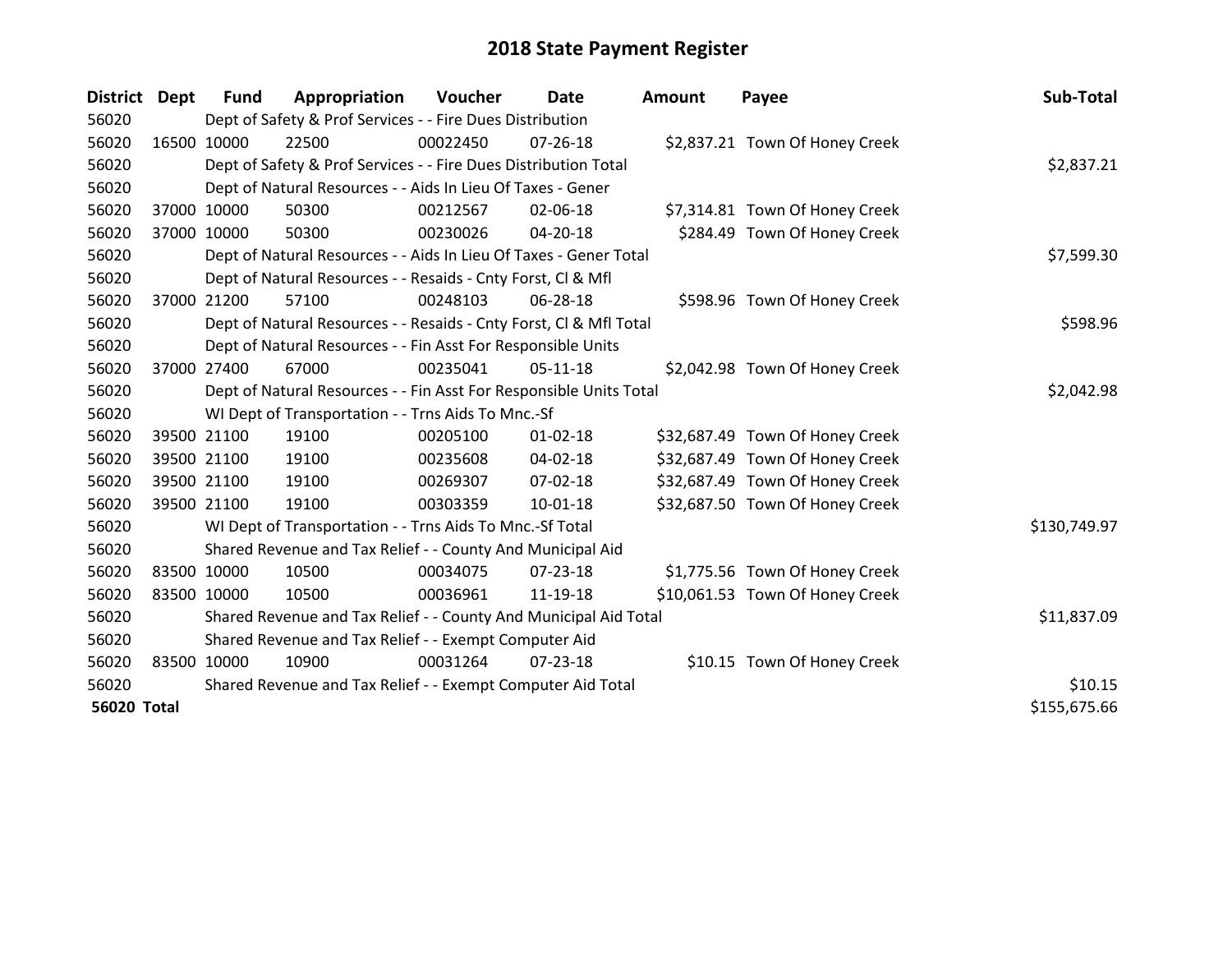| <b>District</b>    | Dept | <b>Fund</b> | Appropriation                                                      | Voucher  | Date           | <b>Amount</b> | Payee                       | Sub-Total    |
|--------------------|------|-------------|--------------------------------------------------------------------|----------|----------------|---------------|-----------------------------|--------------|
| 56022              |      |             | Dept of Safety & Prof Services - - Fire Dues Distribution          |          |                |               |                             |              |
| 56022              |      | 16500 10000 | 22500                                                              | 00022451 | $07 - 25 - 18$ |               | \$1,804.23 Town Of Ironton  |              |
| 56022              |      |             | Dept of Safety & Prof Services - - Fire Dues Distribution Total    |          |                |               |                             | \$1,804.23   |
| 56022              |      |             | Dept of Natural Resources - - Resaids - Cnty Forst, CI & Mfl       |          |                |               |                             |              |
| 56022              |      | 37000 21200 | 57100                                                              | 00248104 | 06-28-18       |               | \$420.55 Town Of Ironton    |              |
| 56022              |      |             | Dept of Natural Resources - - Resaids - Cnty Forst, CI & Mfl Total |          |                |               |                             | \$420.55     |
| 56022              |      |             | WI Dept of Transportation - - Trns Aids To Mnc.-Sf                 |          |                |               |                             |              |
| 56022              |      | 39500 21100 | 19100                                                              | 00205101 | $01 - 02 - 18$ |               | \$26,780.69 Town Of Ironton |              |
| 56022              |      | 39500 21100 | 19100                                                              | 00235609 | 04-02-18       |               | \$26,780.69 Town Of Ironton |              |
| 56022              |      | 39500 21100 | 19100                                                              | 00269308 | $07-02-18$     |               | \$26,780.69 Town Of Ironton |              |
| 56022              |      | 39500 21100 | 19100                                                              | 00303360 | 10-01-18       |               | \$26,780.69 Town Of Ironton |              |
| 56022              |      |             | WI Dept of Transportation - - Trns Aids To Mnc.-Sf Total           |          |                |               |                             | \$107,122.76 |
| 56022              |      |             | WI Dept of Transportation - - Loc Rd Imp Prg St Fd                 |          |                |               |                             |              |
| 56022              |      | 39500 21100 | 27800                                                              | 00332086 | 12-13-18       |               | \$16,050.00 Town Of Ironton |              |
| 56022              |      |             | WI Dept of Transportation - - Loc Rd Imp Prg St Fd Total           |          |                |               |                             | \$16,050.00  |
| 56022              |      |             | Shared Revenue and Tax Relief - - County And Municipal Aid         |          |                |               |                             |              |
| 56022              |      | 83500 10000 | 10500                                                              | 00034076 | 07-23-18       |               | \$4,904.05 Town Of Ironton  |              |
| 56022              |      | 83500 10000 | 10500                                                              | 00036962 | 11-19-18       |               | \$27,789.62 Town Of Ironton |              |
| 56022              |      |             | Shared Revenue and Tax Relief - - County And Municipal Aid Total   |          |                |               |                             | \$32,693.67  |
| 56022              |      |             | Shared Revenue and Tax Relief - - Exempt Computer Aid              |          |                |               |                             |              |
| 56022              |      | 83500 10000 | 10900                                                              | 00031265 | 07-23-18       |               | \$27.40 Town Of Ironton     |              |
| 56022              |      |             | Shared Revenue and Tax Relief - - Exempt Computer Aid Total        |          |                |               |                             | \$27.40      |
| <b>56022 Total</b> |      |             |                                                                    |          |                |               |                             | \$158,118.61 |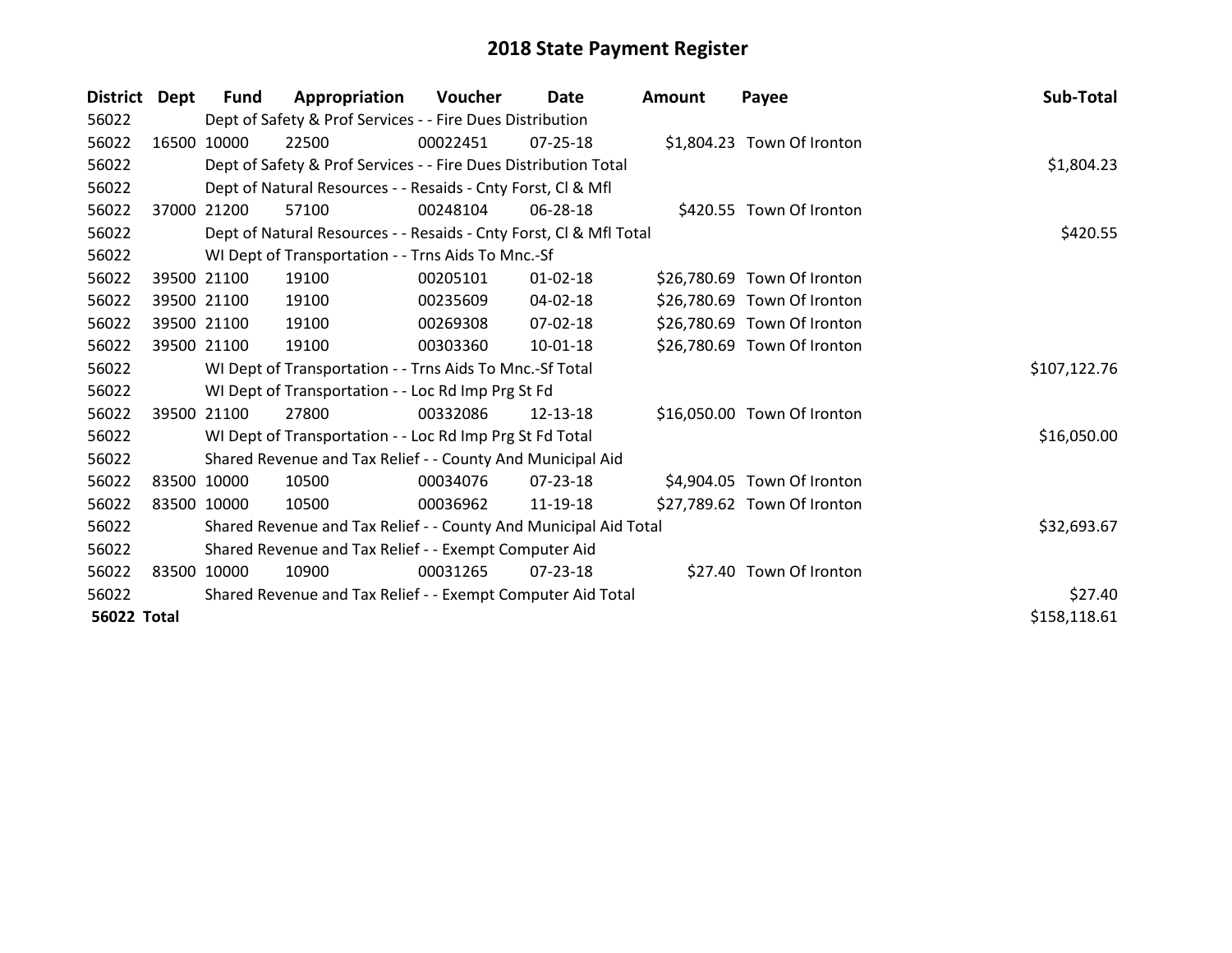| District Dept |             | <b>Fund</b> | Appropriation                                                      | Voucher      | <b>Date</b>    | Amount | Payee                         | Sub-Total    |
|---------------|-------------|-------------|--------------------------------------------------------------------|--------------|----------------|--------|-------------------------------|--------------|
| 56024         |             |             | Dept of Safety & Prof Services - - Fire Dues Distribution          |              |                |        |                               |              |
| 56024         | 16500 10000 |             | 22500                                                              | 00017894     | 07-02-18       |        | \$11,787.12 Town Of La Valle  |              |
| 56024         |             |             | Dept of Safety & Prof Services - - Fire Dues Distribution Total    |              |                |        |                               | \$11,787.12  |
| 56024         |             |             | Dept of Natural Resources - - Aids In Lieu Of Taxes - Gener        |              |                |        |                               |              |
| 56024         |             | 37000 10000 | 50300                                                              | 00212573     | 02-05-18       |        | \$1,303.46 Town Of La Valle   |              |
| 56024         | 37000 10000 |             | 50300                                                              | 00230052     | 04-20-18       |        | \$90.49 Town Of La Valle      |              |
| 56024         | 37000 10000 |             | 50300                                                              | 00230053     | 04-20-18       |        | \$4.48 Town Of La Valle       |              |
| 56024         |             |             | Dept of Natural Resources - - Aids In Lieu Of Taxes - Gener Total  |              | \$1,398.43     |        |                               |              |
| 56024         |             |             | Dept of Natural Resources - - Gpo -Federal Funds                   |              |                |        |                               |              |
| 56024         |             | 37000 21200 | 38100                                                              | 00222224     | 03-23-18       |        | \$3,164.66 Town Of La Valle   |              |
| 56024         |             |             | Dept of Natural Resources - - Gpo -Federal Funds Total             |              |                |        |                               | \$3,164.66   |
| 56024         |             |             | Dept of Natural Resources - - Enf A - Boating Enforcement          |              |                |        |                               |              |
| 56024         |             | 37000 21200 | 55000                                                              | 00222224     | 03-23-18       |        | \$6,943.53 Town Of La Valle   |              |
| 56024         |             |             | Dept of Natural Resources - - Enf A - Boating Enforcement Total    |              |                |        |                               | \$6,943.53   |
| 56024         |             |             | Dept of Natural Resources - - Resaids - Cnty Forst, CI & Mfl       |              |                |        |                               |              |
| 56024         |             | 37000 21200 | 57100                                                              | 00248105     | 06-28-18       |        | \$287.43 Town Of La Valle     |              |
| 56024         |             |             | Dept of Natural Resources - - Resaids - Cnty Forst, CI & Mfl Total |              |                |        |                               | \$287.43     |
| 56024         |             |             | Dept of Natural Resources - - Rec & Resource Aids, Fed             |              |                |        |                               |              |
| 56024         | 37000 21200 |             | 58300                                                              | 00238236     | 05-30-18       |        | \$2,864.43 Town Of La Valle   |              |
| 56024         |             |             | Dept of Natural Resources - - Rec & Resource Aids, Fed Total       |              |                |        |                               | \$2,864.43   |
| 56024         |             |             | Dept of Natural Resources - - Fin Asst For Responsible Units       |              |                |        |                               |              |
| 56024         | 37000 27400 |             | 67000                                                              | 00235375     | 05-11-18       |        | \$1,736.30 Town Of La Valle   |              |
| 56024         |             |             | Dept of Natural Resources - - Fin Asst For Responsible Units Total |              |                |        |                               | \$1,736.30   |
| 56024         |             |             | Dept of Natural Resources - - Land Acquisition                     |              |                |        |                               |              |
| 56024         | 37000 36300 |             | TA100                                                              | 00275320     | 11-01-18       |        | \$146,176.50 Town Of La Valle |              |
| 56024         |             |             | Dept of Natural Resources - - Land Acquisition Total               |              |                |        |                               | \$146,176.50 |
| 56024         |             |             | WI Dept of Transportation - - Trns Aids To Mnc.-Sf                 |              |                |        |                               |              |
| 56024         | 39500 21100 |             | 19100                                                              | 00205102     | $01 - 02 - 18$ |        | \$44,226.36 Town Of La Valle  |              |
| 56024         |             | 39500 21100 | 19100                                                              | 00235610     | 04-02-18       |        | \$44,226.36 Town Of La Valle  |              |
| 56024         |             | 39500 21100 | 19100                                                              | 00269309     | 07-02-18       |        | \$44,226.36 Town Of La Valle  |              |
| 56024         | 39500 21100 |             | 19100                                                              | 00303361     | $10 - 01 - 18$ |        | \$44,226.37 Town Of La Valle  |              |
| 56024         |             |             | WI Dept of Transportation - - Trns Aids To Mnc.-Sf Total           | \$176,905.45 |                |        |                               |              |
| 56024         |             |             | WI Dept of Transportation - - Loc Rd Imp Prg St Fd                 |              |                |        |                               |              |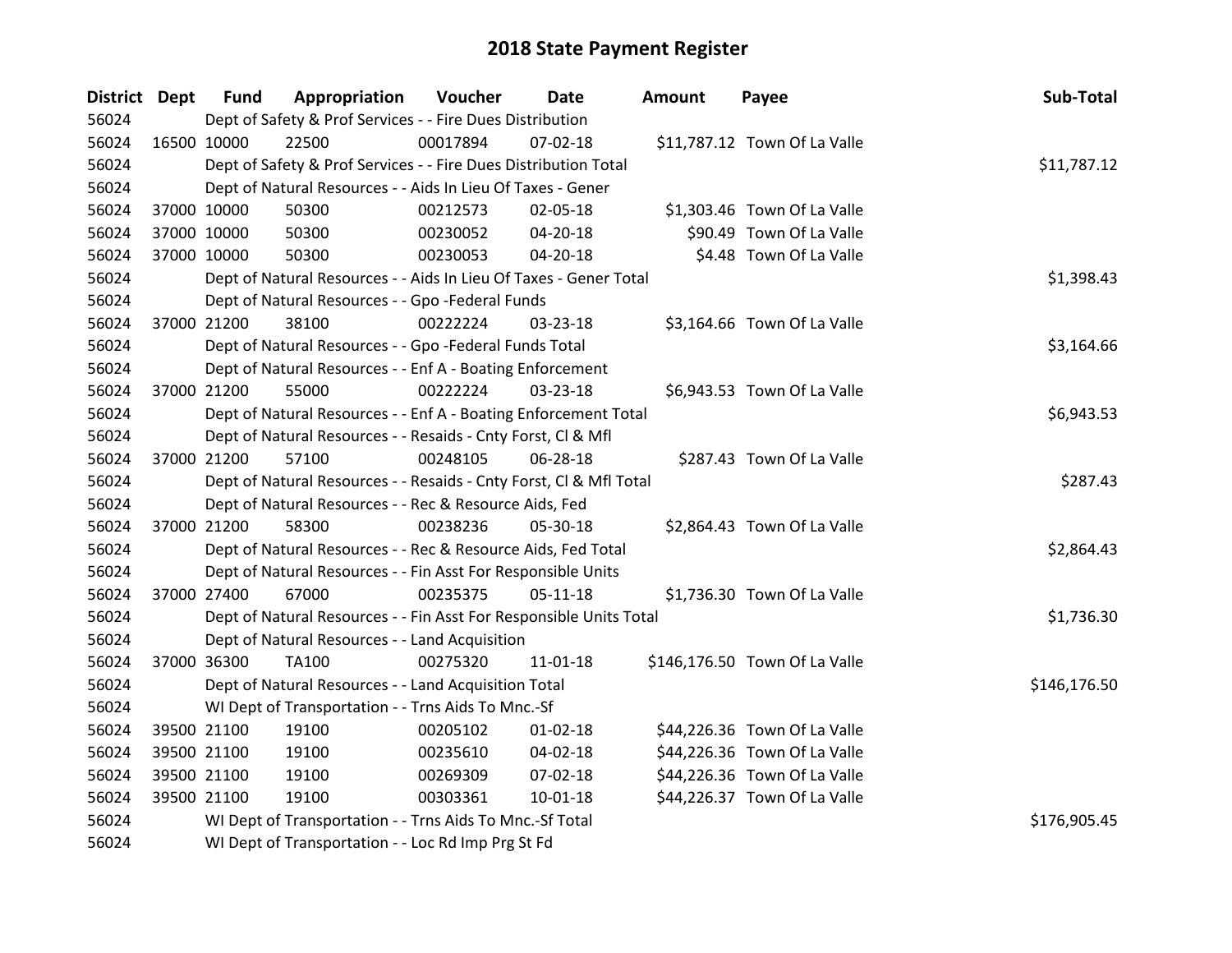| <b>District</b> | Dept | <b>Fund</b> | Appropriation                                                    | <b>Voucher</b> | Date           | <b>Amount</b> | Payee                        | Sub-Total    |
|-----------------|------|-------------|------------------------------------------------------------------|----------------|----------------|---------------|------------------------------|--------------|
| 56024           |      | 39500 21100 | 27800                                                            | 00213278       | $01 - 22 - 18$ |               | \$17,833.07 Town Of La Valle |              |
| 56024           |      |             | WI Dept of Transportation - - Loc Rd Imp Prg St Fd Total         |                |                |               |                              | \$17,833.07  |
| 56024           |      |             | Department of Justice - - Law Enforcement Train, Local           |                |                |               |                              |              |
| 56024           |      | 45500 10000 | 23100                                                            | 00053306       | 10-18-18       |               | \$1,120.00 Town Of La Valle  |              |
| 56024           |      |             | Department of Justice - - Law Enforcement Train, Local Total     |                |                |               |                              | \$1,120.00   |
| 56024           |      |             | Shared Revenue and Tax Relief - - County And Municipal Aid       |                |                |               |                              |              |
| 56024           |      | 83500 10000 | 10500                                                            | 00034077       | $07 - 23 - 18$ |               | \$2,361.55 Town Of La Valle  |              |
| 56024           |      | 83500 10000 | 10500                                                            | 00036963       | 11-19-18       |               | \$13,382.10 Town Of La Valle |              |
| 56024           |      |             | Shared Revenue and Tax Relief - - County And Municipal Aid Total |                |                |               |                              | \$15,743.65  |
| 56024           |      |             | Shared Revenue and Tax Relief - - Exempt Computer Aid            |                |                |               |                              |              |
| 56024           |      | 83500 10000 | 10900                                                            | 00031266       | $07 - 23 - 18$ |               | \$121.76 Town Of La Valle    |              |
| 56024           |      |             | Shared Revenue and Tax Relief - - Exempt Computer Aid Total      |                |                |               |                              | \$121.76     |
| 56024           |      |             | Shared Revenue and Tax Relief - - Utility Aid                    |                |                |               |                              |              |
| 56024           |      | 83500 10000 | 11000                                                            | 00034077       | 07-23-18       |               | \$159.09 Town Of La Valle    |              |
| 56024           |      | 83500 10000 | 11000                                                            | 00036963       | 11-19-18       |               | \$930.74 Town Of La Valle    |              |
| 56024           |      |             | Shared Revenue and Tax Relief - - Utility Aid Total              |                |                |               |                              | \$1,089.83   |
| 56024 Total     |      |             |                                                                  |                |                |               |                              | \$387,172.16 |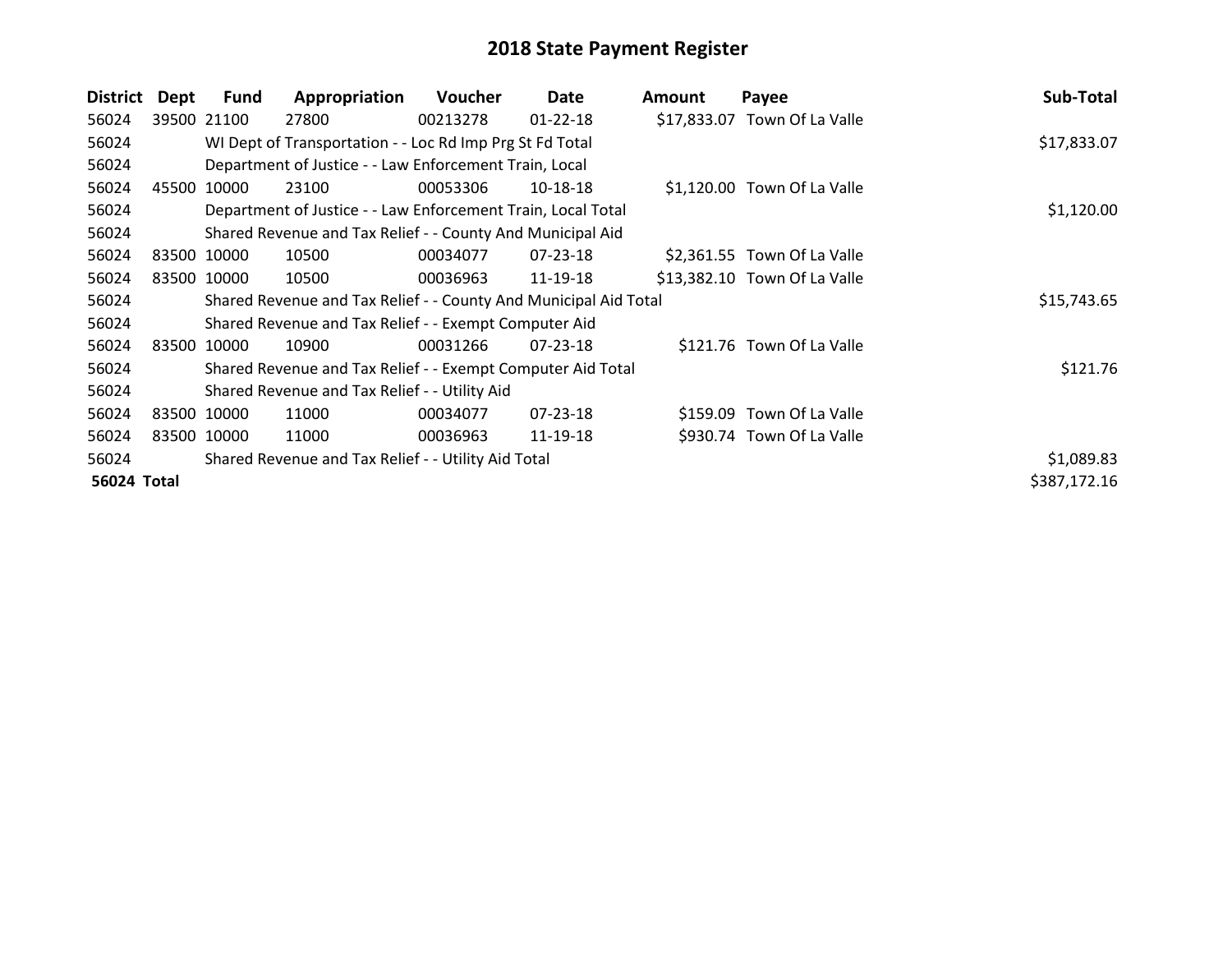| District Dept |             | <b>Fund</b> | Appropriation                                                      | Voucher     | Date           | Amount | Payee                        | Sub-Total   |
|---------------|-------------|-------------|--------------------------------------------------------------------|-------------|----------------|--------|------------------------------|-------------|
| 56026         |             |             | Dept of Safety & Prof Services - - Fire Dues Distribution          |             |                |        |                              |             |
| 56026         | 16500 10000 |             | 22500                                                              | 00022452    | $07 - 25 - 18$ |        | \$7,437.16 Town Of Merrimac  |             |
| 56026         |             |             | Dept of Safety & Prof Services - - Fire Dues Distribution Total    |             |                |        |                              | \$7,437.16  |
| 56026         |             |             | Dept of Natural Resources - - Aids In Lieu Of Taxes - Gener        |             |                |        |                              |             |
| 56026         |             | 37000 10000 | 50300                                                              | 00212373    | 02-06-18       |        | \$6,020.14 Town Of Merrimac  |             |
| 56026         |             | 37000 10000 | 50300                                                              | 00212374    | 02-06-18       |        | \$38,010.34 Town Of Merrimac |             |
| 56026         | 37000 10000 |             | 50300                                                              | 00228889    | $04 - 20 - 18$ |        | \$2,992.33 Town Of Merrimac  |             |
| 56026         |             |             | Dept of Natural Resources - - Aids In Lieu Of Taxes - Gener Total  | \$47,022.81 |                |        |                              |             |
| 56026         |             |             | Dept of Natural Resources - - Resaids - Cnty Forst, CI & Mfl       |             |                |        |                              |             |
| 56026         | 37000 21200 |             | 57100                                                              | 00248106    | 06-28-18       |        | \$138.55 Town Of Merrimac    |             |
| 56026         |             |             | Dept of Natural Resources - - Resaids - Cnty Forst, CI & Mfl Total |             |                |        |                              | \$138.55    |
| 56026         |             |             | Dept of Natural Resources - - Aids In Lieu Of Taxes - Sum S        |             |                |        |                              |             |
| 56026         |             | 37000 21200 | 57900                                                              | 00228890    | 04-20-18       |        | \$616.53 Town Of Merrimac    |             |
| 56026         |             |             | Dept of Natural Resources - - Aids In Lieu Of Taxes - Sum S Total  |             |                |        |                              | \$616.53    |
| 56026         |             |             | Dept of Natural Resources - - Fin Asst For Responsible Units       |             |                |        |                              |             |
| 56026         | 37000 27400 |             | 67000                                                              | 00235693    | $05 - 11 - 18$ |        | \$3,031.19 Town Of Merrimac  |             |
| 56026         |             |             | Dept of Natural Resources - - Fin Asst For Responsible Units Total |             |                |        |                              | \$3,031.19  |
| 56026         |             |             | WI Dept of Transportation - - Trns Aids To Mnc.-Sf                 |             |                |        |                              |             |
| 56026         |             | 39500 21100 | 19100                                                              | 00205103    | $01 - 02 - 18$ |        | \$18,072.78 Town Of Merrimac |             |
| 56026         |             | 39500 21100 | 19100                                                              | 00235611    | 04-02-18       |        | \$18,072.78 Town Of Merrimac |             |
| 56026         |             | 39500 21100 | 19100                                                              | 00269310    | 07-02-18       |        | \$18,072.78 Town Of Merrimac |             |
| 56026         | 39500 21100 |             | 19100                                                              | 00303362    | $10-01-18$     |        | \$18,072.80 Town Of Merrimac |             |
| 56026         |             |             | WI Dept of Transportation - - Trns Aids To Mnc.-Sf Total           |             |                |        |                              | \$72,291.14 |
| 56026         |             |             | Department of Revenue - - Payments For Municipal Svcs              |             |                |        |                              |             |
| 56026         | 56600 10000 |             | 50100                                                              | 00026909    | $01 - 31 - 18$ |        | \$168.09 Town Of Merrimac    |             |
| 56026         |             |             | Department of Revenue - - Payments For Municipal Svcs Total        |             |                |        |                              | \$168.09    |
| 56026         |             |             | Shared Revenue and Tax Relief - - County And Municipal Aid         |             |                |        |                              |             |
| 56026         | 83500 10000 |             | 10500                                                              | 00034078    | 07-23-18       |        | \$1,674.46 Town Of Merrimac  |             |
| 56026         | 83500 10000 |             | 10500                                                              | 00036964    | 11-19-18       |        | \$9,488.58 Town Of Merrimac  |             |
| 56026         |             |             | Shared Revenue and Tax Relief - - County And Municipal Aid Total   |             |                |        |                              | \$11,163.04 |
| 56026         |             |             | Shared Revenue and Tax Relief - - Exempt Computer Aid              |             |                |        |                              |             |
| 56026         | 83500 10000 |             | 10900                                                              | 00031267    | $07 - 23 - 18$ |        | \$18.26 Town Of Merrimac     |             |
| 56026         |             |             | Shared Revenue and Tax Relief - - Exempt Computer Aid Total        |             |                |        |                              | \$18.26     |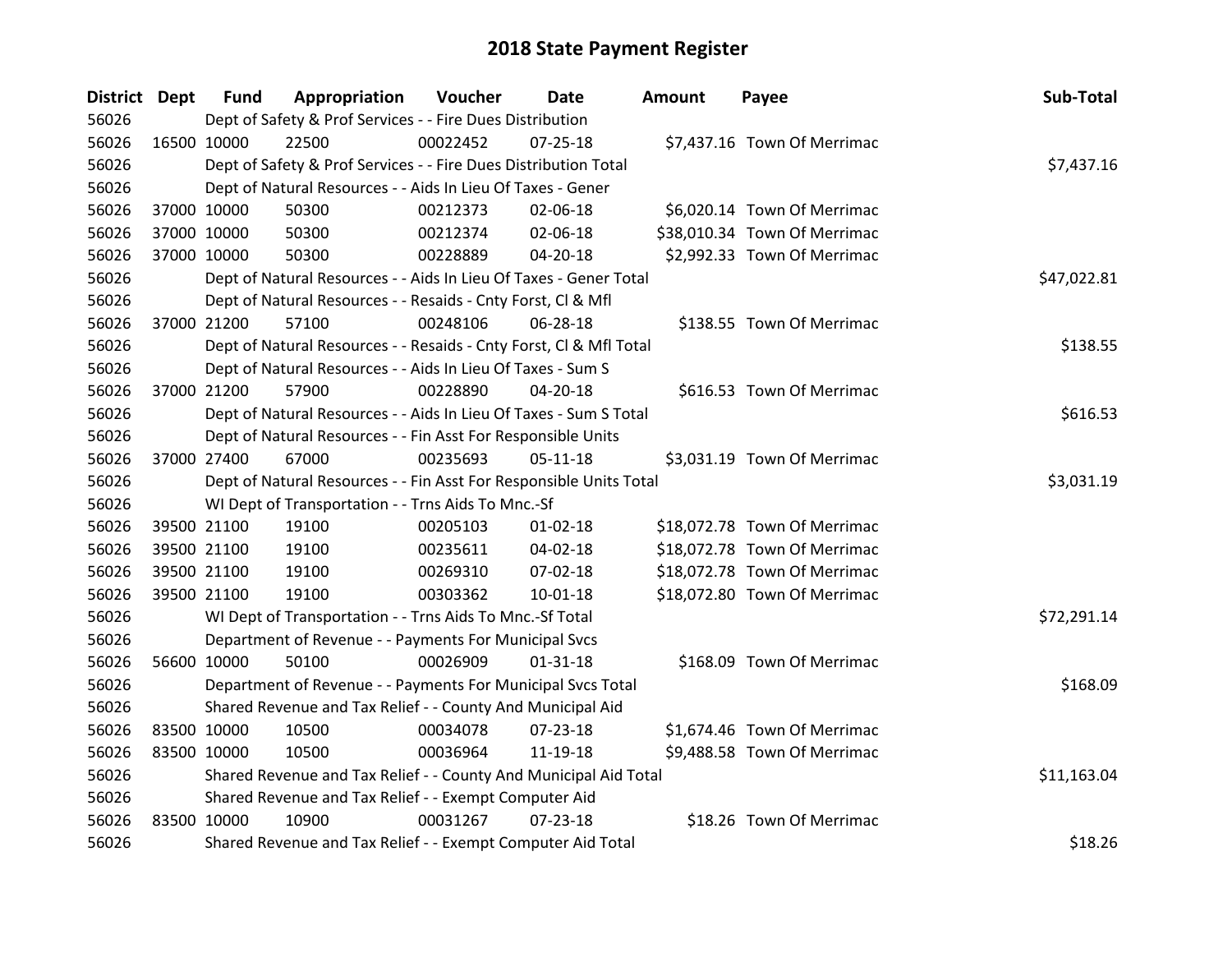| District Dept |             | <b>Fund</b> | Appropriation                                                   | <b>Voucher</b> | Date           | Amount | Payee                       | Sub-Total    |
|---------------|-------------|-------------|-----------------------------------------------------------------|----------------|----------------|--------|-----------------------------|--------------|
| 56026         |             |             | Shared Revenue and Tax Relief - - Utility Aid                   |                |                |        |                             |              |
| 56026         | 83500 10000 |             | 11000                                                           | 00034078       | $07 - 23 - 18$ |        | \$563.96 Town Of Merrimac   |              |
| 56026         | 83500 10000 |             | 11000                                                           | 00036964       | 11-19-18       |        | \$4,038.18 Town Of Merrimac |              |
| 56026         |             |             | Shared Revenue and Tax Relief - - Utility Aid Total             |                |                |        |                             | \$4,602.14   |
| 56026         |             |             | Shared Revenue and Tax Relief - - Lottery & Gaming Credit       |                |                |        |                             |              |
| 56026         | 83500 52100 |             | 36300                                                           | 00027604       | 03-26-18       |        | \$2,188.72 Town Of Merrimac |              |
| 56026         |             |             | Shared Revenue and Tax Relief - - Lottery & Gaming Credit Total |                |                |        |                             | \$2,188.72   |
| 56026 Total   |             |             |                                                                 |                |                |        |                             | \$148,677.63 |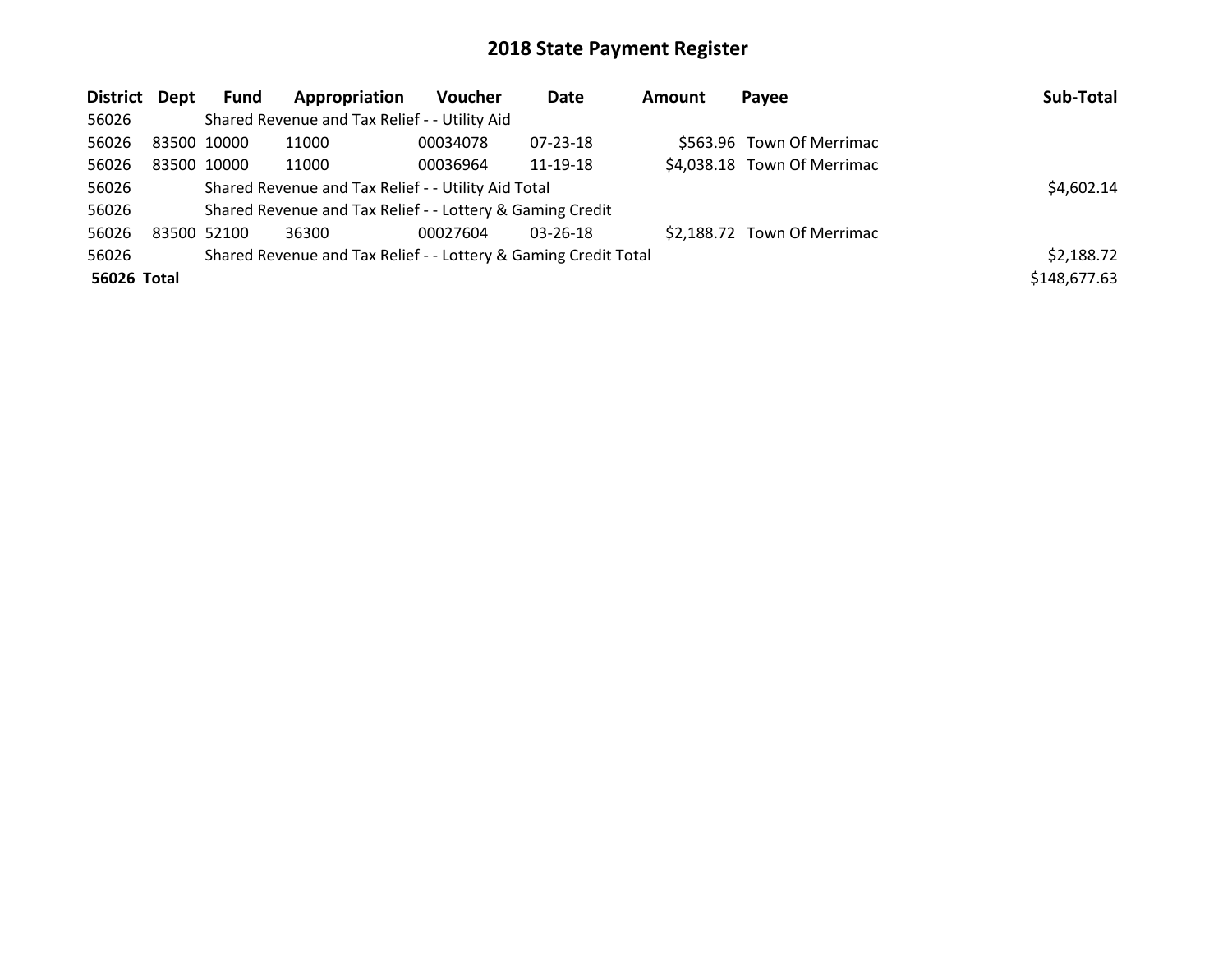| District Dept | <b>Fund</b> | Appropriation                                                      | Voucher  | <b>Date</b>    | <b>Amount</b> | Payee                              | Sub-Total   |
|---------------|-------------|--------------------------------------------------------------------|----------|----------------|---------------|------------------------------------|-------------|
| 56028         |             | Dept of Safety & Prof Services - - Fire Dues Distribution          |          |                |               |                                    |             |
| 56028         | 16500 10000 | 22500                                                              | 00022453 | $07 - 25 - 18$ |               | \$5,568.60 Town Of Prairie Du Sac  |             |
| 56028         |             | Dept of Safety & Prof Services - - Fire Dues Distribution Total    |          |                |               |                                    | \$5,568.60  |
| 56028         |             | Dept of Natural Resources - - Aids In Lieu Of Taxes - Gener        |          |                |               |                                    |             |
| 56028         | 37000 10000 | 50300                                                              | 00212403 | 02-06-18       |               | \$14,738.69 Town Of Prairie Du Sac |             |
| 56028         | 37000 10000 | 50300                                                              | 00229102 | 04-20-18       |               | \$290.30 Town Of Prairie Du Sac    |             |
| 56028         | 37000 10000 | 50300                                                              | 00229103 | $04 - 20 - 18$ |               | \$98.22 Town Of Prairie Du Sac     |             |
| 56028         |             | Dept of Natural Resources - - Aids In Lieu Of Taxes - Gener Total  |          |                |               |                                    | \$15,127.21 |
| 56028         |             | Dept of Natural Resources - - Resaids - Cnty Forst, Cl & Mfl       |          |                |               |                                    |             |
| 56028         | 37000 21200 | 57100                                                              | 00248107 | 06-28-18       |               | \$165.68 Town Of Prairie Du Sac    |             |
| 56028         |             | Dept of Natural Resources - - Resaids - Cnty Forst, CI & Mfl Total |          |                |               |                                    | \$165.68    |
| 56028         |             | Dept of Natural Resources - - Aids In Lieu Of Taxes - Sum S        |          |                |               |                                    |             |
| 56028         | 37000 21200 | 57900                                                              | 00229101 | 04-20-18       |               | \$61.53 Town Of Prairie Du Sac     |             |
| 56028         |             | Dept of Natural Resources - - Aids In Lieu Of Taxes - Sum S Total  |          |                |               |                                    | \$61.53     |
| 56028         |             | Dept of Natural Resources - - Fin Asst For Responsible Units       |          |                |               |                                    |             |
| 56028         | 37000 27400 | 67000                                                              | 00235829 | $05-11-18$     |               | \$3,847.43 Town Of Prairie Du Sac  |             |
| 56028         |             | Dept of Natural Resources - - Fin Asst For Responsible Units Total |          |                |               |                                    | \$3,847.43  |
| 56028         |             | WI Dept of Transportation - - Trns Aids To Mnc.-Sf                 |          |                |               |                                    |             |
| 56028         | 39500 21100 | 19100                                                              | 00205104 | $01 - 02 - 18$ |               | \$24,087.09 Town Of Prairie Du Sac |             |
| 56028         | 39500 21100 | 19100                                                              | 00235612 | 04-02-18       |               | \$24,087.09 Town Of Prairie Du Sac |             |
| 56028         | 39500 21100 | 19100                                                              | 00269311 | 07-02-18       |               | \$24,087.09 Town Of Prairie Du Sac |             |
| 56028         | 39500 21100 | 19100                                                              | 00303363 | 10-01-18       |               | \$24,087.10 Town Of Prairie Du Sac |             |
| 56028         |             | WI Dept of Transportation - - Trns Aids To Mnc.-Sf Total           |          |                |               |                                    | \$96,348.37 |
| 56028         |             | Shared Revenue and Tax Relief - - County And Municipal Aid         |          |                |               |                                    |             |
| 56028         | 83500 10000 | 10500                                                              | 00034079 | 07-23-18       |               | \$2,387.86 Town Of Prairie Du Sac  |             |
| 56028         | 83500 10000 | 10500                                                              | 00036965 | 11-19-18       |               | \$13,531.19 Town Of Prairie Du Sac |             |
| 56028         |             | Shared Revenue and Tax Relief - - County And Municipal Aid Total   |          |                |               |                                    | \$15,919.05 |
| 56028         |             | Shared Revenue and Tax Relief - - Exempt Computer Aid              |          |                |               |                                    |             |
| 56028         | 83500 10000 | 10900                                                              | 00031268 | $07 - 23 - 18$ |               | \$267.88 Town Of Prairie Du Sac    |             |
| 56028         |             | Shared Revenue and Tax Relief - - Exempt Computer Aid Total        |          |                |               |                                    | \$267.88    |
| 56028         |             | Shared Revenue and Tax Relief - - Utility Aid                      |          |                |               |                                    |             |
| 56028         | 83500 10000 | 11000                                                              | 00034079 | $07 - 23 - 18$ |               | \$5,974.42 Town Of Prairie Du Sac  |             |
| 56028         | 83500 10000 | 11000                                                              | 00036965 | 11-19-18       |               | \$60,548.01 Town Of Prairie Du Sac |             |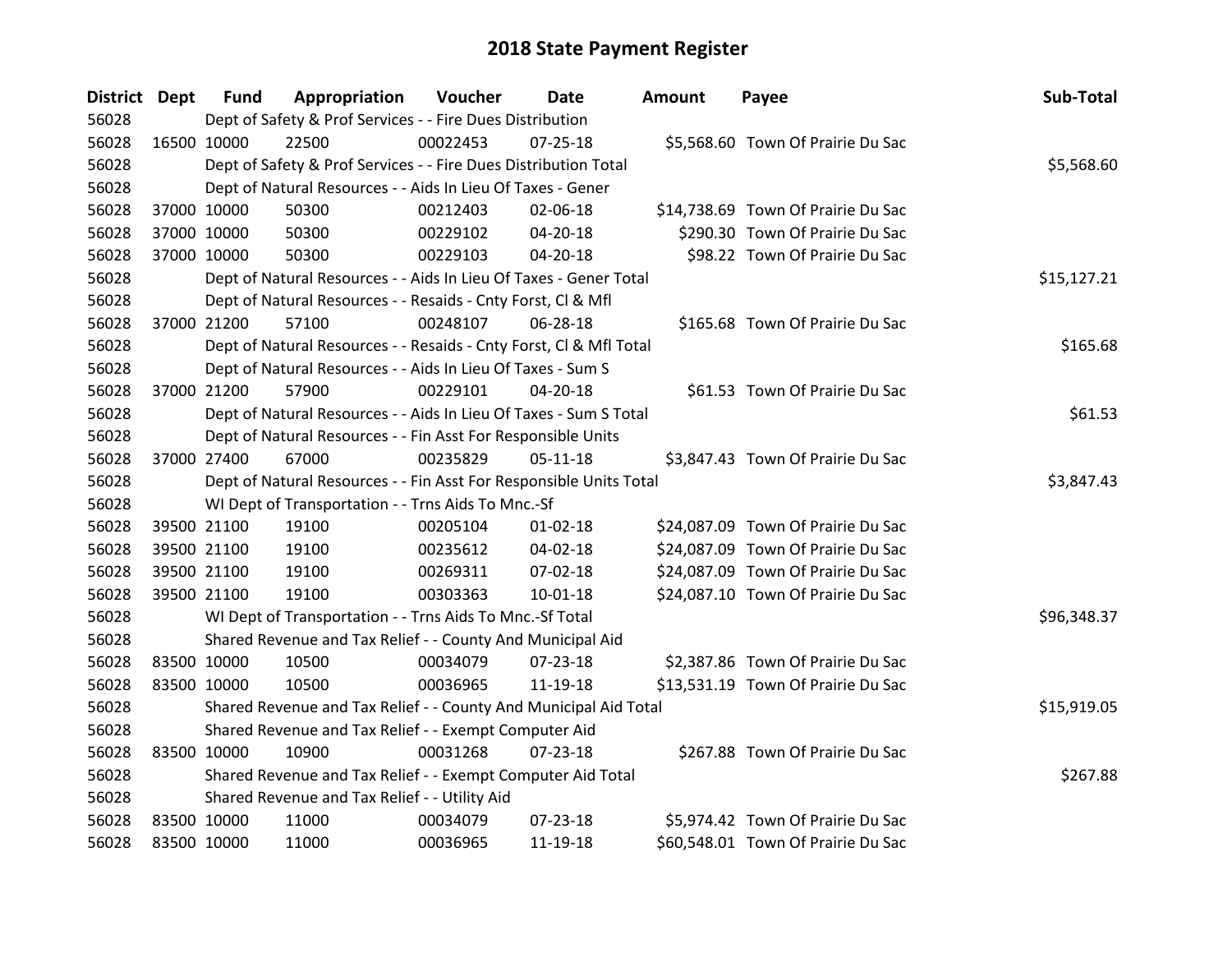| District Dept | Fund | <b>Appropriation</b>                                | Voucher | Date | Amount | <b>Pavee</b> | Sub-Total    |
|---------------|------|-----------------------------------------------------|---------|------|--------|--------------|--------------|
| 56028         |      | Shared Revenue and Tax Relief - - Utility Aid Total |         |      |        |              | \$66,522.43  |
| 56028 Total   |      |                                                     |         |      |        |              | \$203,828.18 |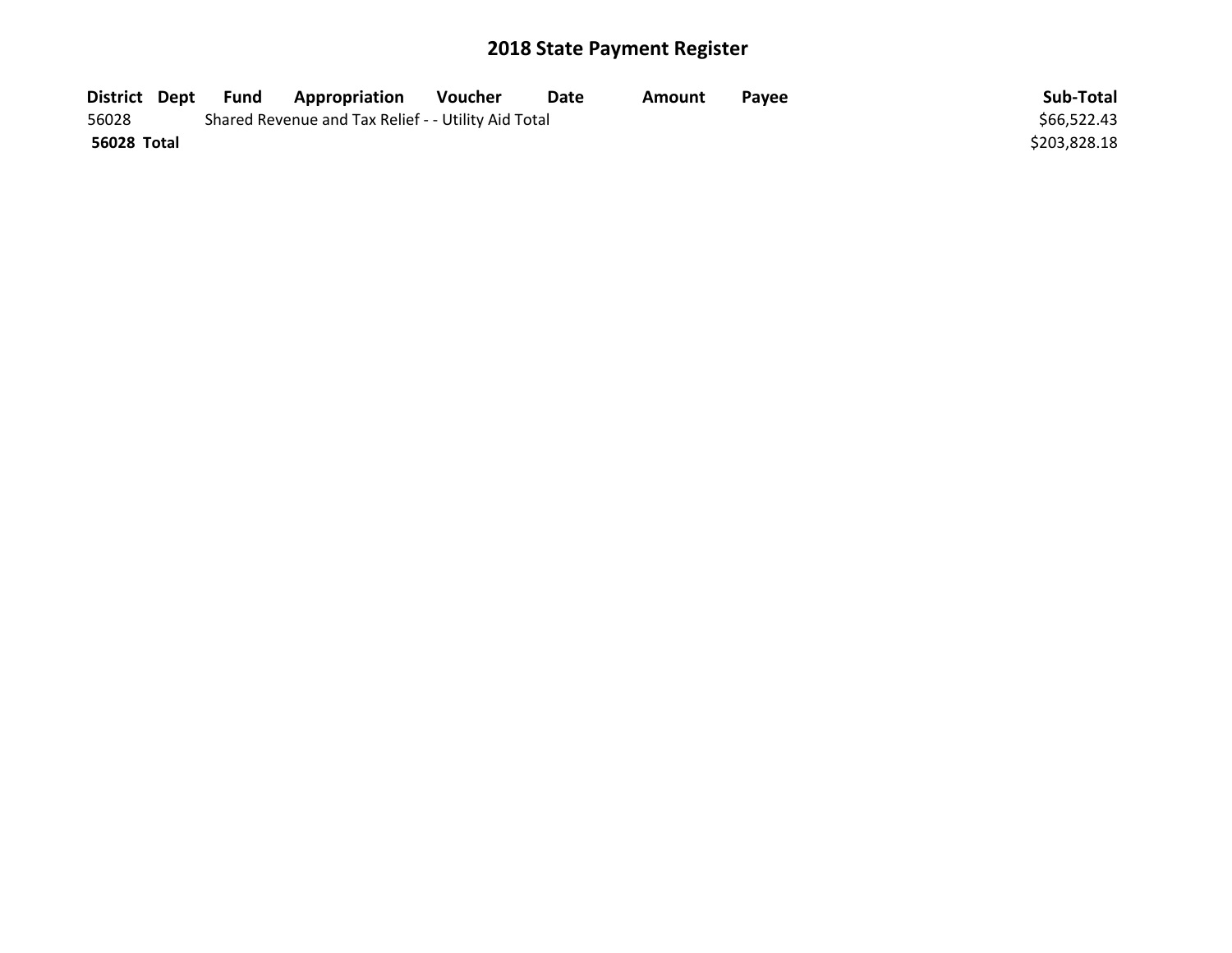| <b>District Dept</b> |                                                                    | <b>Fund</b>                                        | Appropriation                                                      | Voucher  | Date           | Amount | Payee                         | Sub-Total   |  |
|----------------------|--------------------------------------------------------------------|----------------------------------------------------|--------------------------------------------------------------------|----------|----------------|--------|-------------------------------|-------------|--|
| 56030                |                                                                    |                                                    | Dept of Safety & Prof Services - - Fire Dues Distribution          |          |                |        |                               |             |  |
| 56030                | 16500 10000                                                        |                                                    | 22500                                                              | 00022454 | $07 - 24 - 18$ |        | \$4,093.30 Town Of Reedsburg  |             |  |
| 56030                |                                                                    |                                                    | Dept of Safety & Prof Services - - Fire Dues Distribution Total    |          |                |        |                               | \$4,093.30  |  |
| 56030                |                                                                    |                                                    | Dept of Natural Resources - - Aids In Lieu Of Taxes - Gener        |          |                |        |                               |             |  |
| 56030                | 37000 10000                                                        |                                                    | 50300                                                              | 00229246 | $04 - 20 - 18$ |        | \$15.32 Town Of Reedsburg     |             |  |
| 56030                |                                                                    |                                                    | Dept of Natural Resources - - Aids In Lieu Of Taxes - Gener Total  |          |                |        |                               | \$15.32     |  |
| 56030                |                                                                    |                                                    | Dept of Natural Resources - - Resaids - Cnty Forst, Cl & Mfl       |          |                |        |                               |             |  |
| 56030                | 37000 21200                                                        |                                                    | 57100                                                              | 00248108 | 06-28-18       |        | \$151.32 Town Of Reedsburg    |             |  |
| 56030                |                                                                    |                                                    | Dept of Natural Resources - - Resaids - Cnty Forst, CI & Mfl Total |          |                |        |                               | \$151.32    |  |
| 56030                |                                                                    |                                                    | Dept of Natural Resources - - Aids In Lieu Of Taxes - Sum S        |          |                |        |                               |             |  |
| 56030                |                                                                    | 37000 21200                                        | 57900                                                              | 00229245 | 04-20-18       |        | \$70.40 Town Of Reedsburg     |             |  |
| 56030                |                                                                    |                                                    | Dept of Natural Resources - - Aids In Lieu Of Taxes - Sum S Total  |          |                |        |                               | \$70.40     |  |
| 56030                |                                                                    |                                                    | Dept of Natural Resources - - Fin Asst For Responsible Units       |          |                |        |                               |             |  |
| 56030                | 37000 27400                                                        |                                                    | 67000                                                              | 00235609 | $05 - 11 - 18$ |        | \$1,829.01 Town Of Reedsburg  |             |  |
| 56030                | Dept of Natural Resources - - Fin Asst For Responsible Units Total |                                                    |                                                                    |          |                |        |                               |             |  |
| 56030                |                                                                    | WI Dept of Transportation - - Trns Aids To Mnc.-Sf |                                                                    |          |                |        |                               |             |  |
| 56030                | 39500 21100                                                        |                                                    | 19100                                                              | 00205105 | $01 - 02 - 18$ |        | \$24,481.27 Town Of Reedsburg |             |  |
| 56030                | 39500 21100                                                        |                                                    | 19100                                                              | 00235613 | 04-02-18       |        | \$24,481.27 Town Of Reedsburg |             |  |
| 56030                |                                                                    | 39500 21100                                        | 19100                                                              | 00269312 | 07-02-18       |        | \$24,481.27 Town Of Reedsburg |             |  |
| 56030                | 39500 21100                                                        |                                                    | 19100                                                              | 00303364 | $10 - 01 - 18$ |        | \$24,481.30 Town Of Reedsburg |             |  |
| 56030                |                                                                    |                                                    | WI Dept of Transportation - - Trns Aids To Mnc.-Sf Total           |          |                |        |                               | \$97,925.11 |  |
| 56030                |                                                                    |                                                    | WI Dept of Transportation - - Dept Mgt & Oper St Fd                |          |                |        |                               |             |  |
| 56030                |                                                                    | 39500 21100                                        | 46100                                                              | 00212721 | $01-17-18$     |        | \$1,080.00 Town Of Reedsburg  |             |  |
| 56030                |                                                                    | 39500 21100                                        | 46100                                                              | 00244947 | 04-23-18       |        | \$1,080.00 Town Of Reedsburg  |             |  |
| 56030                |                                                                    | 39500 21100                                        | 46100                                                              | 00273164 | $07-10-18$     |        | \$1,080.00 Town Of Reedsburg  |             |  |
| 56030                | 39500 21100                                                        |                                                    | 46100                                                              | 00318081 | 11-01-18       |        | \$960.00 Town Of Reedsburg    |             |  |
| 56030                |                                                                    |                                                    | WI Dept of Transportation - - Dept Mgt & Oper St Fd Total          |          |                |        |                               | \$4,200.00  |  |
| 56030                |                                                                    |                                                    | Shared Revenue and Tax Relief - - County And Municipal Aid         |          |                |        |                               |             |  |
| 56030                | 83500 10000                                                        |                                                    | 10500                                                              | 00034080 | 07-23-18       |        | \$5,610.18 Town Of Reedsburg  |             |  |
| 56030                | 83500 10000                                                        |                                                    | 10500                                                              | 00036966 | 11-19-18       |        | \$31,791.02 Town Of Reedsburg |             |  |
| 56030                |                                                                    |                                                    | Shared Revenue and Tax Relief - - County And Municipal Aid Total   |          |                |        |                               | \$37,401.20 |  |
| 56030                |                                                                    |                                                    | Shared Revenue and Tax Relief - - Exempt Computer Aid              |          |                |        |                               |             |  |
| 56030                | 83500 10000                                                        |                                                    | 10900                                                              | 00031269 | 07-23-18       |        | \$6.09 Town Of Reedsburg      |             |  |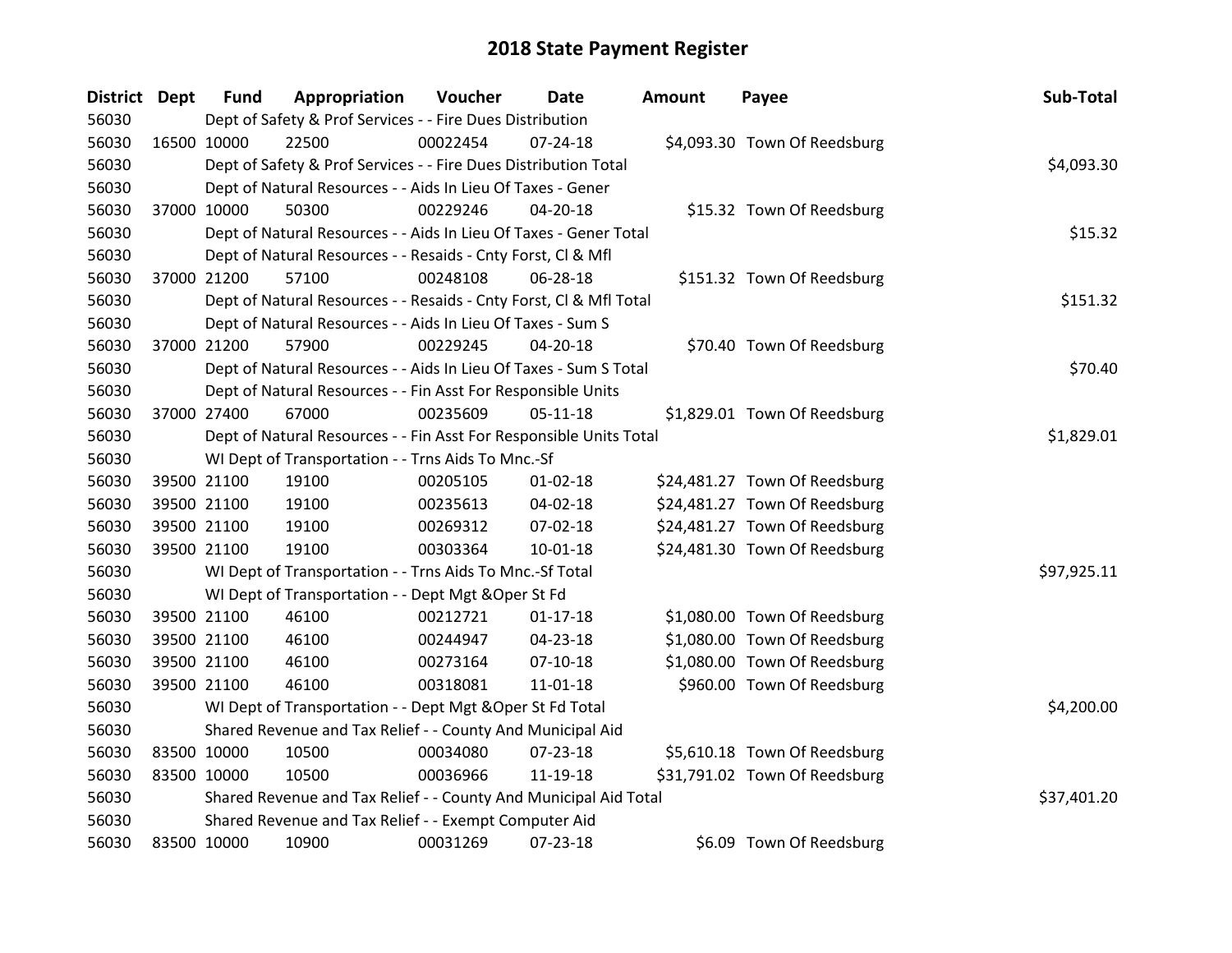| District Dept | Fund        | Appropriation                                               | <b>Voucher</b> | Date     | <b>Amount</b> | Pavee                         | Sub-Total    |
|---------------|-------------|-------------------------------------------------------------|----------------|----------|---------------|-------------------------------|--------------|
| 56030         |             | Shared Revenue and Tax Relief - - Exempt Computer Aid Total |                |          |               |                               | \$6.09       |
| 56030         |             | Shared Revenue and Tax Relief - - Utility Aid               |                |          |               |                               |              |
| 56030         | 83500 10000 | 11000                                                       | 00034080       | 07-23-18 |               | \$2,153.71 Town Of Reedsburg  |              |
| 56030         | 83500 10000 | 11000                                                       | 00036966       | 11-19-18 |               | \$12,452.59 Town Of Reedsburg |              |
| 56030         |             | Shared Revenue and Tax Relief - - Utility Aid Total         |                |          |               |                               | \$14,606.30  |
| 56030 Total   |             |                                                             |                |          |               |                               | \$160,298.05 |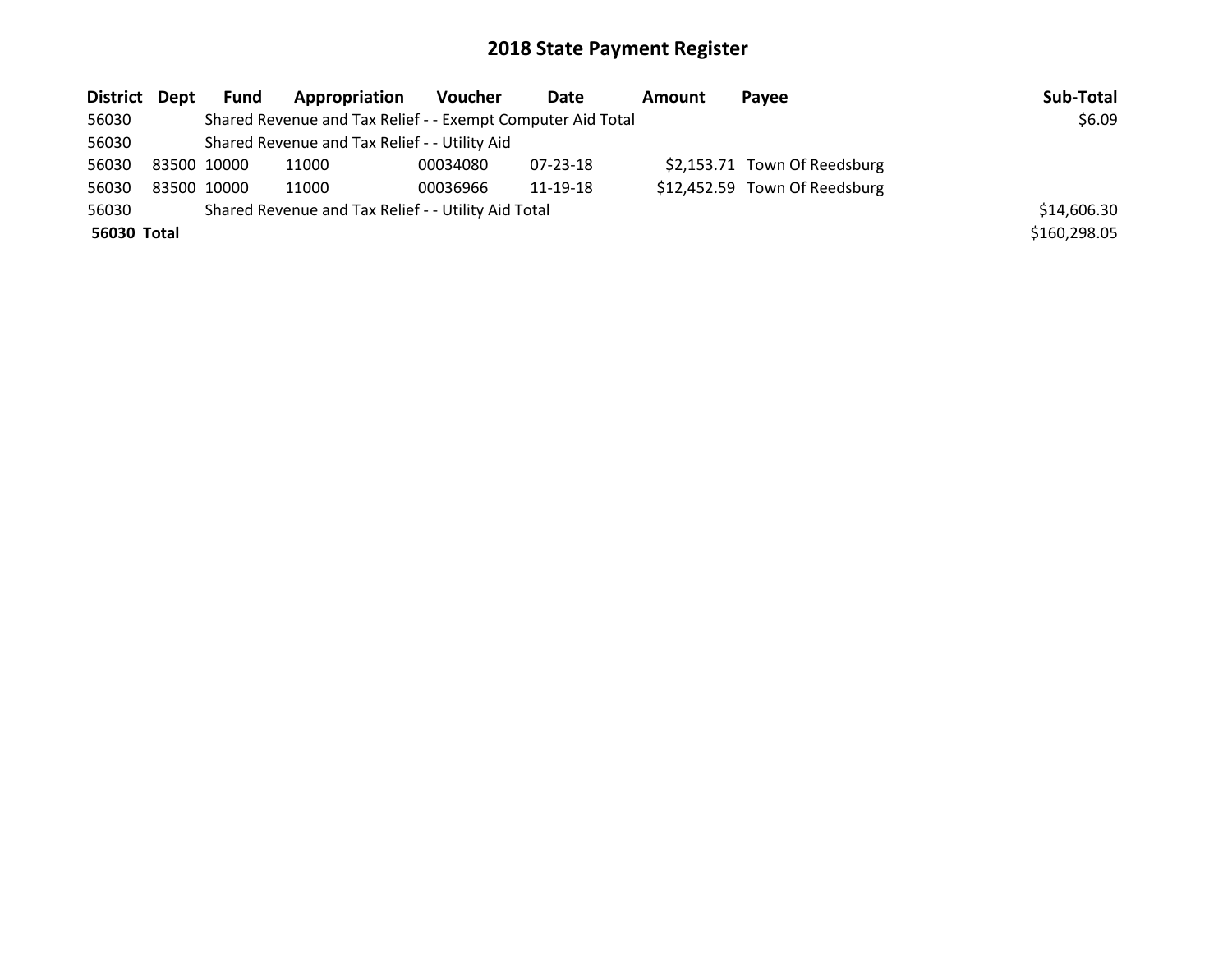| District Dept |             | <b>Fund</b> | Appropriation                                                      | Voucher     | <b>Date</b>    | Amount | Payee                            | Sub-Total    |  |  |
|---------------|-------------|-------------|--------------------------------------------------------------------|-------------|----------------|--------|----------------------------------|--------------|--|--|
| 56032         |             |             | Dept of Safety & Prof Services - - Fire Dues Distribution          |             |                |        |                                  |              |  |  |
| 56032         | 16500 10000 |             | 22500                                                              | 00022455    | $07 - 25 - 18$ |        | \$7,343.86 Town Of Spring Green  |              |  |  |
| 56032         |             |             | Dept of Safety & Prof Services - - Fire Dues Distribution Total    |             |                |        |                                  | \$7,343.86   |  |  |
| 56032         |             |             | Dept of Natural Resources - - Aids In Lieu Of Taxes - Gener        |             |                |        |                                  |              |  |  |
| 56032         |             | 37000 10000 | 50300                                                              | 00212640    | 02-06-18       |        | \$1,655.54 Town Of Spring Green  |              |  |  |
| 56032         |             | 37000 10000 | 50300                                                              | 00212641    | 02-06-18       |        | \$1,718.38 Town Of Spring Green  |              |  |  |
| 56032         |             | 37000 10000 | 50300                                                              | 00212642    | 02-06-18       |        | \$23,387.00 Town Of Spring Green |              |  |  |
| 56032         |             | 37000 10000 | 50300                                                              | 00230433    | 04-20-18       |        | \$1,244.54 Town Of Spring Green  |              |  |  |
| 56032         |             |             | Dept of Natural Resources - - Aids In Lieu Of Taxes - Gener Total  | \$28,005.46 |                |        |                                  |              |  |  |
| 56032         |             |             | Dept of Natural Resources - - Resaids - Cnty Forst, Cl & Mfl       |             |                |        |                                  |              |  |  |
| 56032         | 37000 21200 |             | 57100                                                              | 00248109    | 06-28-18       |        | \$343.35 Town Of Spring Green    |              |  |  |
| 56032         |             |             | Dept of Natural Resources - - Resaids - Cnty Forst, CI & Mfl Total |             |                |        |                                  | \$343.35     |  |  |
| 56032         |             |             | Dept of Natural Resources - - Aids In Lieu Of Taxes - Sum S        |             |                |        |                                  |              |  |  |
| 56032         | 37000 21200 |             | 57900                                                              | 00230434    | 04-20-18       |        | \$326.66 Town Of Spring Green    |              |  |  |
| 56032         |             |             | Dept of Natural Resources - - Aids In Lieu Of Taxes - Sum S Total  |             |                |        |                                  |              |  |  |
| 56032         |             |             | Dept of Natural Resources - - Fin Asst For Responsible Units       |             |                |        |                                  |              |  |  |
| 56032         |             | 37000 27400 | 67000                                                              | 00235533    | $05 - 11 - 18$ |        | \$1,880.52 Town Of Spring Green  |              |  |  |
| 56032         |             |             | Dept of Natural Resources - - Fin Asst For Responsible Units Total |             |                |        |                                  | \$1,880.52   |  |  |
| 56032         |             |             | WI Dept of Transportation - - Trns Aids To Mnc.-Sf                 |             |                |        |                                  |              |  |  |
| 56032         |             | 39500 21100 | 19100                                                              | 00205106    | $01 - 02 - 18$ |        | \$36,683.09 Town Of Spring Green |              |  |  |
| 56032         |             | 39500 21100 | 19100                                                              | 00235614    | 04-02-18       |        | \$36,683.09 Town Of Spring Green |              |  |  |
| 56032         |             | 39500 21100 | 19100                                                              | 00269313    | 07-02-18       |        | \$36,683.09 Town Of Spring Green |              |  |  |
| 56032         |             | 39500 21100 | 19100                                                              | 00303365    | $10 - 01 - 18$ |        | \$36,683.11 Town Of Spring Green |              |  |  |
| 56032         |             |             | WI Dept of Transportation - - Trns Aids To Mnc.-Sf Total           |             |                |        |                                  | \$146,732.38 |  |  |
| 56032         |             |             | WI Dept of Transportation - - Loc Rd Imp Prg St Fd                 |             |                |        |                                  |              |  |  |
| 56032         |             | 39500 21100 | 27800                                                              | 00321100    | 11-07-18       |        | \$17,833.07 Town Of Spring Green |              |  |  |
| 56032         |             |             | WI Dept of Transportation - - Loc Rd Imp Prg St Fd Total           |             |                |        |                                  | \$17,833.07  |  |  |
| 56032         |             |             | Department of Revenue - - Payments For Municipal Svcs              |             |                |        |                                  |              |  |  |
| 56032         | 56600 10000 |             | 50100                                                              | 00026910    | $01 - 31 - 18$ |        | \$129.62 Town Of Spring Green    |              |  |  |
| 56032         |             |             | Department of Revenue - - Payments For Municipal Svcs Total        |             |                |        |                                  | \$129.62     |  |  |
| 56032         |             |             | Shared Revenue and Tax Relief - - County And Municipal Aid         |             |                |        |                                  |              |  |  |
| 56032         | 83500 10000 |             | 10500                                                              | 00034081    | 07-23-18       |        | \$2,814.06 Town Of Spring Green  |              |  |  |
| 56032         | 83500 10000 |             | 10500                                                              | 00036967    | 11-19-18       |        | \$15,946.35 Town Of Spring Green |              |  |  |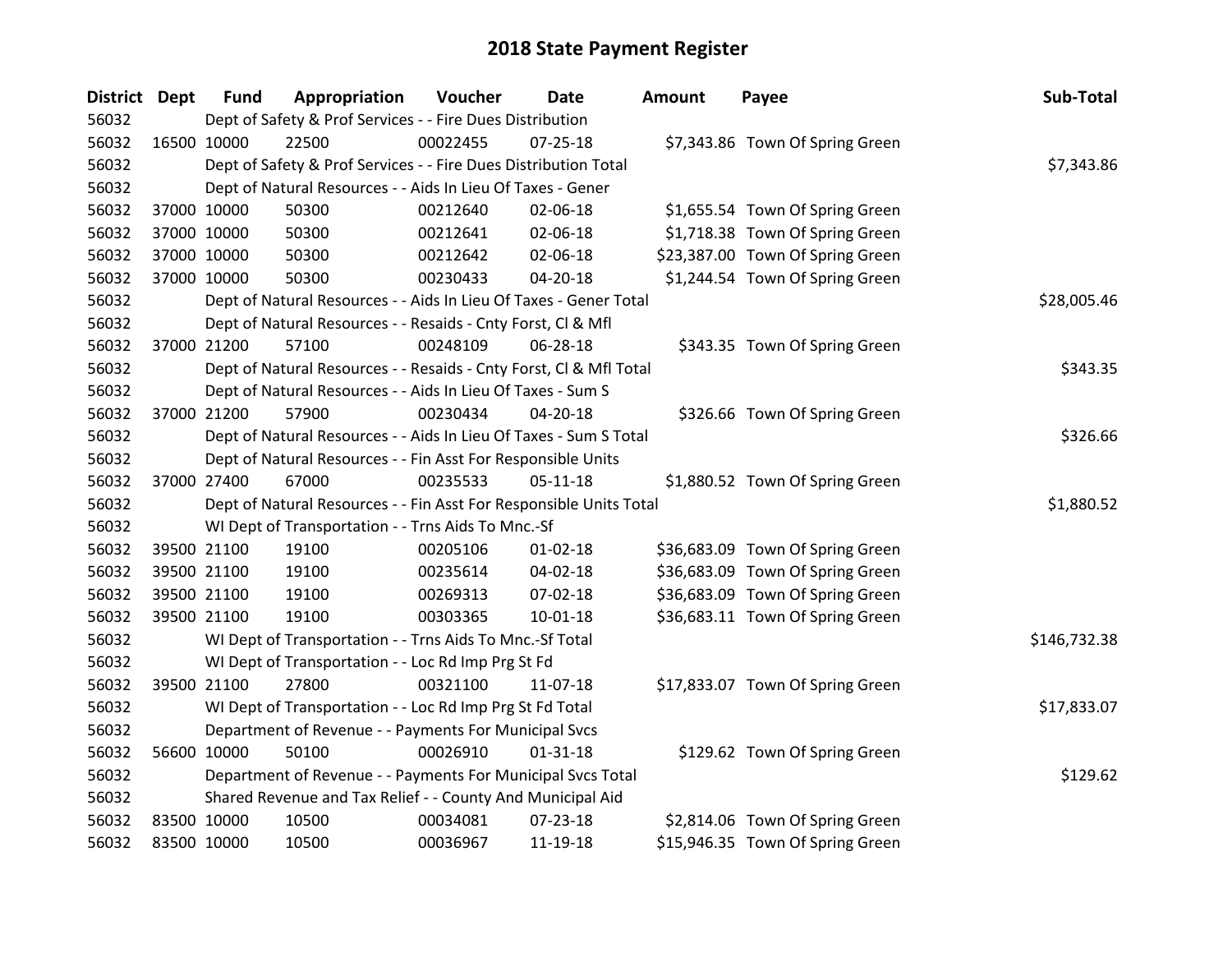| <b>District</b> | Dept        | <b>Fund</b> | Appropriation                                                    | <b>Voucher</b> | Date           | <b>Amount</b> | Payee                            | Sub-Total    |
|-----------------|-------------|-------------|------------------------------------------------------------------|----------------|----------------|---------------|----------------------------------|--------------|
| 56032           |             |             | Shared Revenue and Tax Relief - - County And Municipal Aid Total |                |                |               |                                  | \$18,760.41  |
| 56032           |             |             | Shared Revenue and Tax Relief - - Exempt Computer Aid            |                |                |               |                                  |              |
| 56032           | 83500 10000 |             | 10900                                                            | 00031270       | 07-23-18       |               | \$639.26 Town Of Spring Green    |              |
| 56032           |             |             | Shared Revenue and Tax Relief - - Exempt Computer Aid Total      |                |                |               |                                  | \$639.26     |
| 56032           |             |             | Shared Revenue and Tax Relief - - Utility Aid                    |                |                |               |                                  |              |
| 56032           | 83500 10000 |             | 11000                                                            | 00034081       | $07 - 23 - 18$ |               | \$3,285.17 Town Of Spring Green  |              |
| 56032           |             | 83500 10000 | 11000                                                            | 00036967       | 11-19-18       |               | \$18,983.45 Town Of Spring Green |              |
| 56032           |             |             | Shared Revenue and Tax Relief - - Utility Aid Total              |                |                |               |                                  | \$22,268.62  |
| 56032           |             |             | Shared Revenue and Tax Relief - - Lottery & Gaming Credit        |                |                |               |                                  |              |
| 56032           | 83500       | 52100       | 36300                                                            | 00027605       | $03 - 26 - 18$ |               | \$10,877.76 Town Of Spring Green |              |
| 56032           |             |             | Shared Revenue and Tax Relief - - Lottery & Gaming Credit Total  |                |                |               |                                  | \$10,877.76  |
| 56032 Total     |             |             |                                                                  |                |                |               |                                  | \$255,140.97 |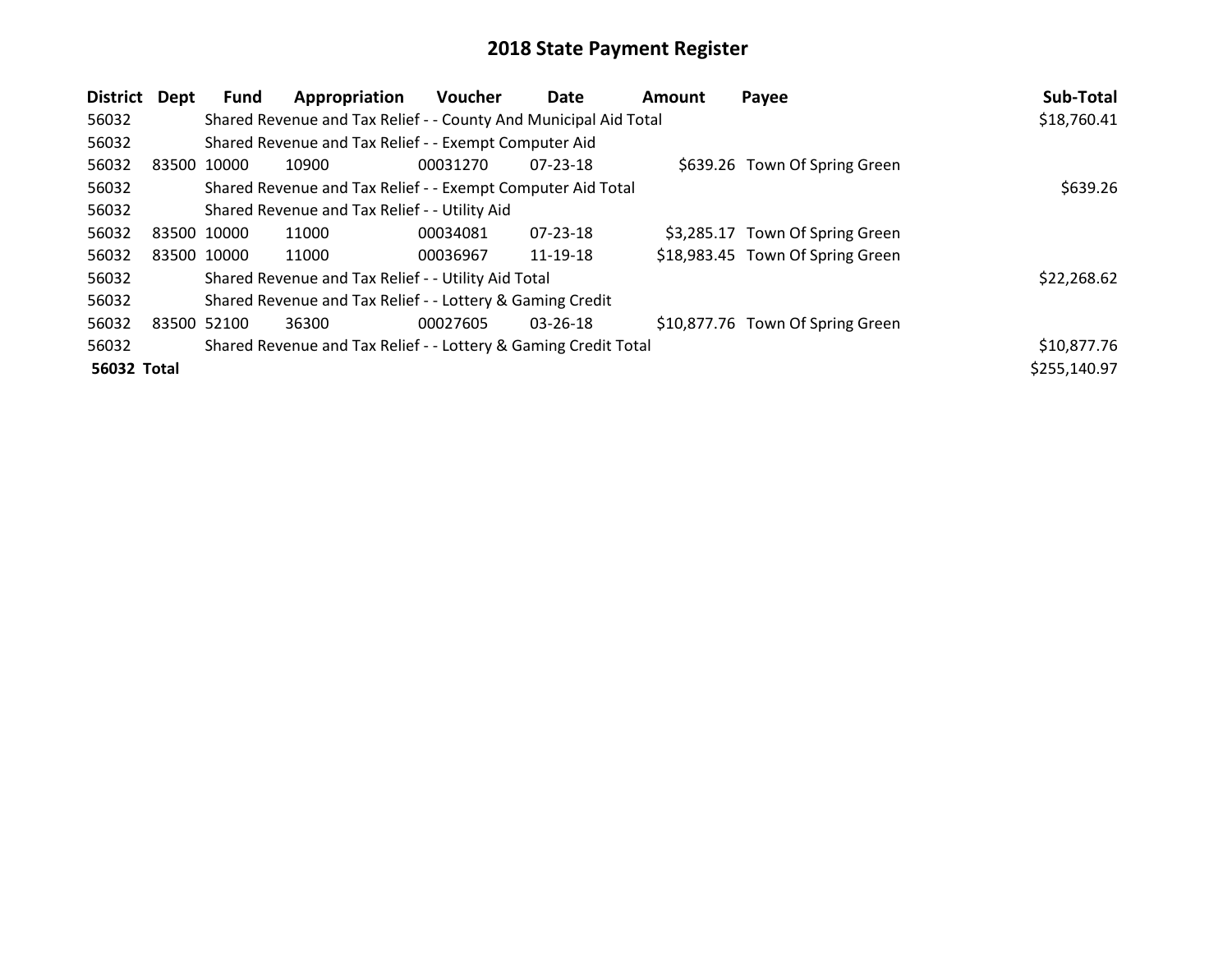| District Dept |             | <b>Fund</b> | Appropriation                                                      | Voucher  | Date           | Amount | Payee                       | Sub-Total   |
|---------------|-------------|-------------|--------------------------------------------------------------------|----------|----------------|--------|-----------------------------|-------------|
| 56034         |             |             | Dept of Safety & Prof Services - - Fire Dues Distribution          |          |                |        |                             |             |
| 56034         | 16500 10000 |             | 22500                                                              | 00022456 | $07 - 25 - 18$ |        | \$2,201.49 Town Of Sumpter  |             |
| 56034         |             |             | Dept of Safety & Prof Services - - Fire Dues Distribution Total    |          |                |        |                             | \$2,201.49  |
| 56034         |             |             | Dept of Natural Resources - - Aids In Lieu Of Taxes - Gener        |          |                |        |                             |             |
| 56034         |             | 37000 10000 | 50300                                                              | 00212520 | 02-06-18       |        | \$59,133.26 Town Of Sumpter |             |
| 56034         | 37000 10000 |             | 50300                                                              | 00229698 | 04-20-18       |        | \$472.42 Town Of Sumpter    |             |
| 56034         |             |             | Dept of Natural Resources - - Aids In Lieu Of Taxes - Gener Total  |          |                |        |                             | \$59,605.68 |
| 56034         |             |             | Dept of Natural Resources - - Resaids - Cnty Forst, Cl & Mfl       |          |                |        |                             |             |
| 56034         |             | 37000 21200 | 57100                                                              | 00248110 | 06-28-18       |        | \$386.90 Town Of Sumpter    |             |
| 56034         |             |             | Dept of Natural Resources - - Resaids - Cnty Forst, CI & Mfl Total |          |                |        |                             | \$386.90    |
| 56034         |             |             | Dept of Natural Resources - - Aids In Lieu Of Taxes - Sum S        |          |                |        |                             |             |
| 56034         |             | 37000 21200 | 57900                                                              | 00229699 | $04 - 20 - 18$ |        | \$1,108.72 Town Of Sumpter  |             |
| 56034         |             |             | Dept of Natural Resources - - Aids In Lieu Of Taxes - Sum S Total  |          |                |        |                             | \$1,108.72  |
| 56034         |             |             | Dept of Natural Resources - - Fin Asst For Responsible Units       |          |                |        |                             |             |
| 56034         |             | 37000 27400 | 67000                                                              | 00235511 | $05 - 11 - 18$ |        | \$390.69 Town Of Sumpter    |             |
| 56034         |             |             | Dept of Natural Resources - - Fin Asst For Responsible Units Total | \$390.69 |                |        |                             |             |
| 56034         |             |             | WI Dept of Transportation - - Trns Aids To Mnc.-Sf                 |          |                |        |                             |             |
| 56034         |             | 39500 21100 | 19100                                                              | 00205107 | $01 - 02 - 18$ |        | \$13,975.65 Town Of Sumpter |             |
| 56034         |             | 39500 21100 | 19100                                                              | 00235615 | 04-02-18       |        | \$13,975.65 Town Of Sumpter |             |
| 56034         |             | 39500 21100 | 19100                                                              | 00269314 | 07-02-18       |        | \$13,975.65 Town Of Sumpter |             |
| 56034         |             | 39500 21100 | 19100                                                              | 00303366 | $10 - 01 - 18$ |        | \$13,975.65 Town Of Sumpter |             |
| 56034         |             |             | WI Dept of Transportation - - Trns Aids To Mnc.-Sf Total           |          |                |        |                             | \$55,902.60 |
| 56034         |             |             | Department of Revenue - - Payments For Municipal Svcs              |          |                |        |                             |             |
| 56034         |             | 56600 10000 | 50100                                                              | 00026911 | $01 - 31 - 18$ |        | \$327.20 Town Of Sumpter    |             |
| 56034         |             |             | Department of Revenue - - Payments For Municipal Svcs Total        |          |                |        |                             | \$327.20    |
| 56034         |             |             | Shared Revenue and Tax Relief - - County And Municipal Aid         |          |                |        |                             |             |
| 56034         | 83500 10000 |             | 10500                                                              | 00036968 | 11-19-18       |        | \$4,801.36 Town Of Sumpter  |             |
| 56034         |             |             | Shared Revenue and Tax Relief - - County And Municipal Aid Total   |          |                |        |                             | \$4,801.36  |
| 56034         |             |             | Shared Revenue and Tax Relief - - Exempt Computer Aid              |          |                |        |                             |             |
| 56034         | 83500 10000 |             | 10900                                                              | 00031271 | $07 - 23 - 18$ |        | \$8.12 Town Of Sumpter      |             |
| 56034         |             |             | Shared Revenue and Tax Relief - - Exempt Computer Aid Total        |          |                |        |                             | \$8.12      |
| 56034         |             |             | Shared Revenue and Tax Relief - - Utility Aid                      |          |                |        |                             |             |
| 56034         | 83500 10000 |             | 11000                                                              | 00034082 | 07-23-18       |        | \$10.69 Town Of Sumpter     |             |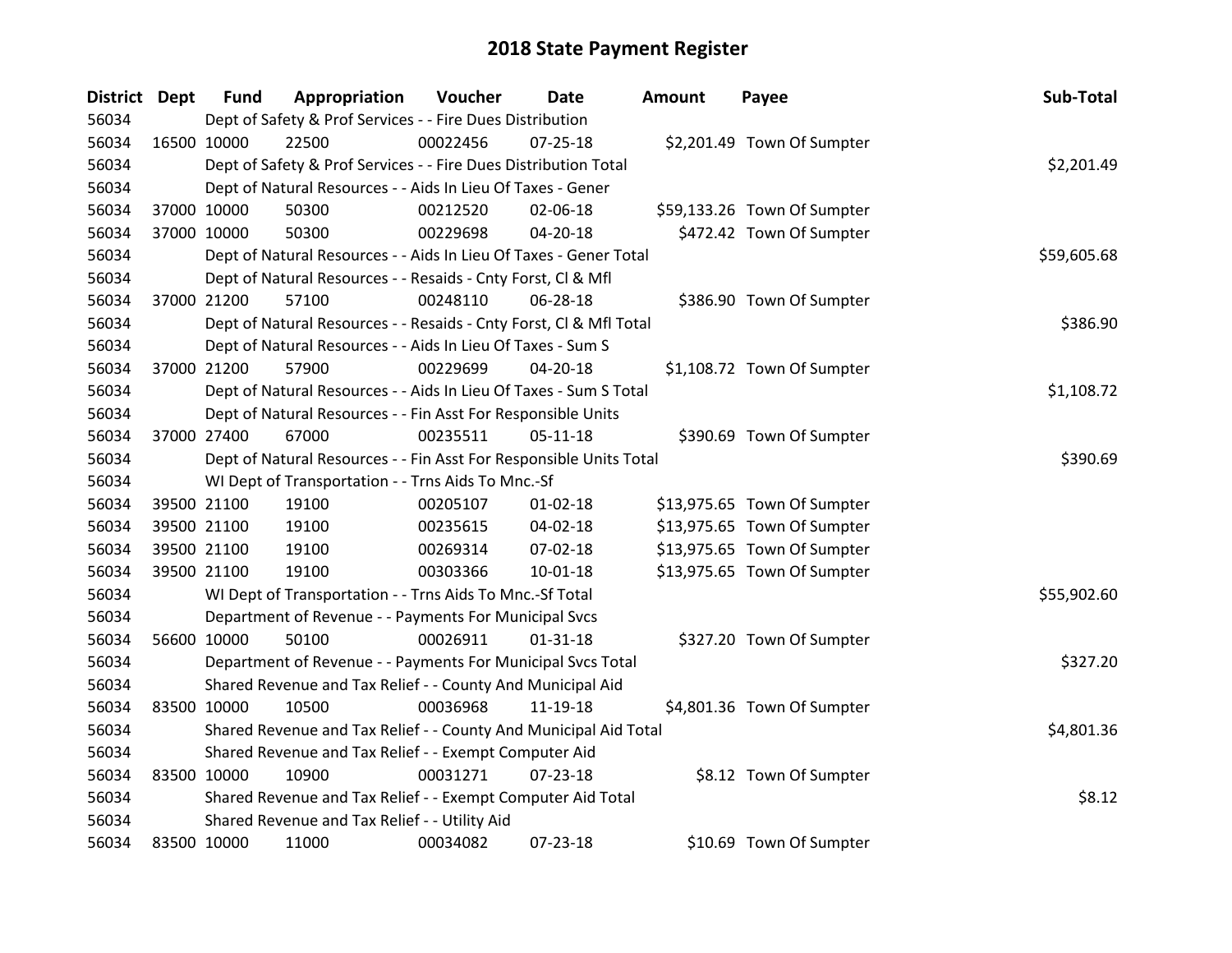| District Dept |  | Fund        | Appropriation                                                   | <b>Voucher</b> | Date           | <b>Amount</b> | Pavee                       | Sub-Total    |
|---------------|--|-------------|-----------------------------------------------------------------|----------------|----------------|---------------|-----------------------------|--------------|
| 56034         |  | 83500 10000 | 11000                                                           | 00036968       | 11-19-18       |               | \$57.91 Town Of Sumpter     |              |
| 56034         |  | \$68.60     |                                                                 |                |                |               |                             |              |
| 56034         |  |             | Shared Revenue and Tax Relief - - Lottery & Gaming Credit       |                |                |               |                             |              |
| 56034         |  | 83500 52100 | 36300                                                           | 00027606       | $03 - 26 - 18$ |               | \$11,116.44 Town Of Sumpter |              |
| 56034         |  |             | Shared Revenue and Tax Relief - - Lottery & Gaming Credit Total |                |                |               |                             | \$11,116.44  |
| 56034 Total   |  |             |                                                                 |                |                |               |                             | \$135,917.80 |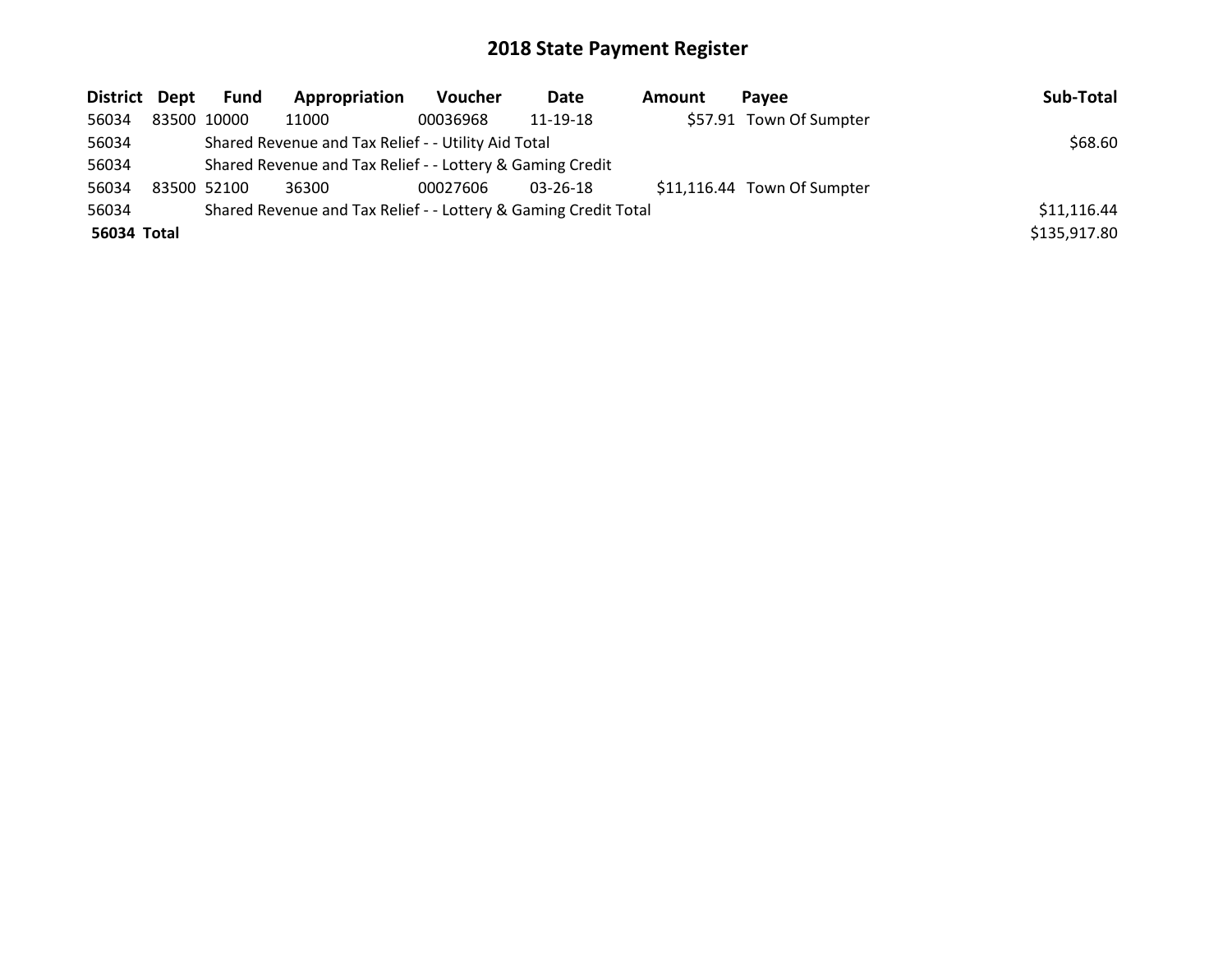| District Dept |             | <b>Fund</b>                                                        | Appropriation                                                      | Voucher     | <b>Date</b>    | <b>Amount</b> | Payee                     | Sub-Total    |
|---------------|-------------|--------------------------------------------------------------------|--------------------------------------------------------------------|-------------|----------------|---------------|---------------------------|--------------|
| 56036         |             |                                                                    | Dept of Safety & Prof Services - - Fire Dues Distribution          |             |                |               |                           |              |
| 56036         | 16500 10000 |                                                                    | 22500                                                              | 00022457    | $07 - 24 - 18$ |               | \$3,090.52 Troy, Town Of  |              |
| 56036         |             |                                                                    | Dept of Safety & Prof Services - - Fire Dues Distribution Total    |             |                |               |                           | \$3,090.52   |
| 56036         |             |                                                                    | Dept of Natural Resources - - Aids In Lieu Of Taxes - Gener        |             |                |               |                           |              |
| 56036         |             | 37000 10000                                                        | 50300                                                              | 00212598    | 02-06-18       |               | \$2,672.02 Troy, Town Of  |              |
| 56036         |             | 37000 10000                                                        | 50300                                                              | 00212599    | 02-06-18       |               | \$1,153.24 Troy, Town Of  |              |
| 56036         |             | 37000 10000                                                        | 50300                                                              | 00212600    | 02-06-18       |               | \$10,702.34 Troy, Town Of |              |
| 56036         |             | 37000 10000                                                        | 50300                                                              | 00230267    | 04-20-18       |               | \$728.53 Troy, Town Of    |              |
| 56036         |             |                                                                    | Dept of Natural Resources - - Aids In Lieu Of Taxes - Gener Total  | \$15,256.13 |                |               |                           |              |
| 56036         |             |                                                                    | Dept of Natural Resources - - Resaids - Cnty Forst, Cl & Mfl       |             |                |               |                           |              |
| 56036         |             | 37000 21200                                                        | 57100                                                              | 00248111    | 06-28-18       |               | \$883.54 Troy, Town Of    |              |
| 56036         |             |                                                                    | Dept of Natural Resources - - Resaids - Cnty Forst, Cl & Mfl Total |             |                |               |                           | \$883.54     |
| 56036         |             |                                                                    | Dept of Natural Resources - - Fin Asst For Responsible Units       |             |                |               |                           |              |
| 56036         |             | 37000 27400                                                        | 67000                                                              | 00235106    | $05 - 11 - 18$ |               | \$2,478.05 Troy, Town Of  |              |
| 56036         |             | Dept of Natural Resources - - Fin Asst For Responsible Units Total | \$2,478.05                                                         |             |                |               |                           |              |
| 56036         |             | WI Dept of Transportation - - Trns Aids To Mnc.-Sf                 |                                                                    |             |                |               |                           |              |
| 56036         |             | 39500 21100                                                        | 19100                                                              | 00205108    | $01 - 02 - 18$ |               | \$26,762.77 Troy, Town Of |              |
| 56036         |             | 39500 21100                                                        | 19100                                                              | 00235616    | 04-02-18       |               | \$26,762.77 Troy, Town Of |              |
| 56036         |             | 39500 21100                                                        | 19100                                                              | 00269315    | 07-02-18       |               | \$26,762.77 Troy, Town Of |              |
| 56036         |             | 39500 21100                                                        | 19100                                                              | 00303367    | $10 - 01 - 18$ |               | \$26,762.78 Troy, Town Of |              |
| 56036         |             |                                                                    | WI Dept of Transportation - - Trns Aids To Mnc.-Sf Total           |             |                |               |                           | \$107,051.09 |
| 56036         |             |                                                                    | WI Dept of Transportation - - Loc Rd Imp Prg St Fd                 |             |                |               |                           |              |
| 56036         |             | 39500 21100                                                        | 27800                                                              | 00321099    | 11-07-18       |               | \$17,833.11 Troy, Town Of |              |
| 56036         |             |                                                                    | WI Dept of Transportation - - Loc Rd Imp Prg St Fd Total           |             |                |               |                           | \$17,833.11  |
| 56036         |             |                                                                    | Shared Revenue and Tax Relief - - County And Municipal Aid         |             |                |               |                           |              |
| 56036         |             | 83500 10000                                                        | 10500                                                              | 00034083    | 07-23-18       |               | \$2,318.93 Troy, Town Of  |              |
| 56036         |             | 83500 10000                                                        | 10500                                                              | 00036969    | 11-19-18       |               | \$13,140.60 Troy, Town Of |              |
| 56036         |             |                                                                    | Shared Revenue and Tax Relief - - County And Municipal Aid Total   |             |                |               |                           | \$15,459.53  |
| 56036         |             | Shared Revenue and Tax Relief - - Exempt Computer Aid              |                                                                    |             |                |               |                           |              |
| 56036         |             | 83500 10000                                                        | 10900                                                              | 00031272    | 07-23-18       |               | \$11.16 Troy, Town Of     |              |
| 56036         |             |                                                                    | Shared Revenue and Tax Relief - - Exempt Computer Aid Total        |             |                |               |                           | \$11.16      |
| 56036         |             |                                                                    | Shared Revenue and Tax Relief - - Utility Aid                      |             |                |               |                           |              |
| 56036         | 83500 10000 |                                                                    | 11000                                                              | 00034083    | 07-23-18       |               | \$40.55 Troy, Town Of     |              |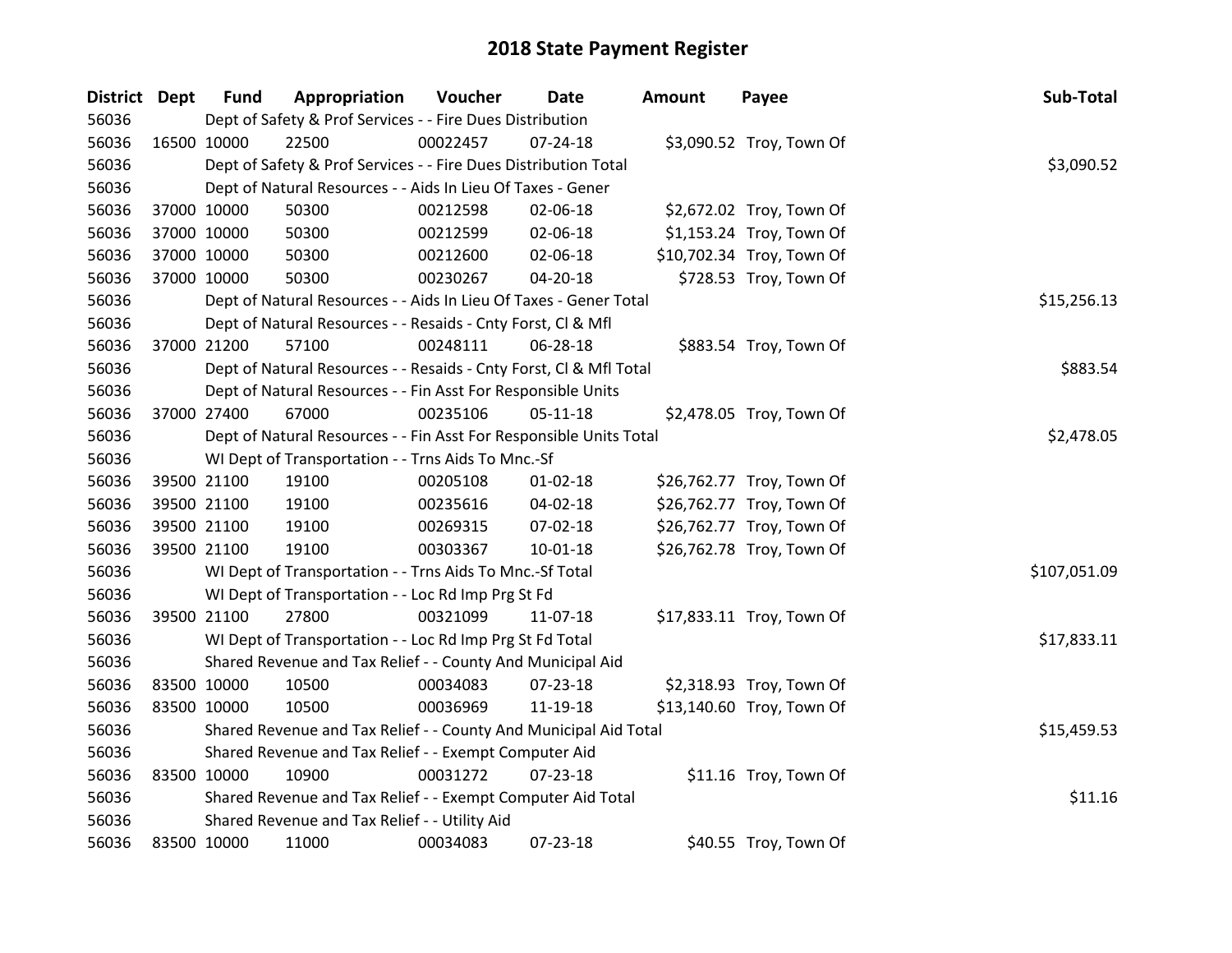|             | District Dept Fund | <b>Appropriation</b>                                | Voucher  | Date     | Amount | Pavee                   | Sub-Total    |
|-------------|--------------------|-----------------------------------------------------|----------|----------|--------|-------------------------|--------------|
| 56036       | 83500 10000        | 11000                                               | 00036969 | 11-19-18 |        | $$208.36$ Troy, Town Of |              |
| 56036       |                    | Shared Revenue and Tax Relief - - Utility Aid Total |          |          |        |                         | \$248.91     |
| 56036 Total |                    |                                                     |          |          |        |                         | \$162,312.04 |
|             |                    |                                                     |          |          |        |                         |              |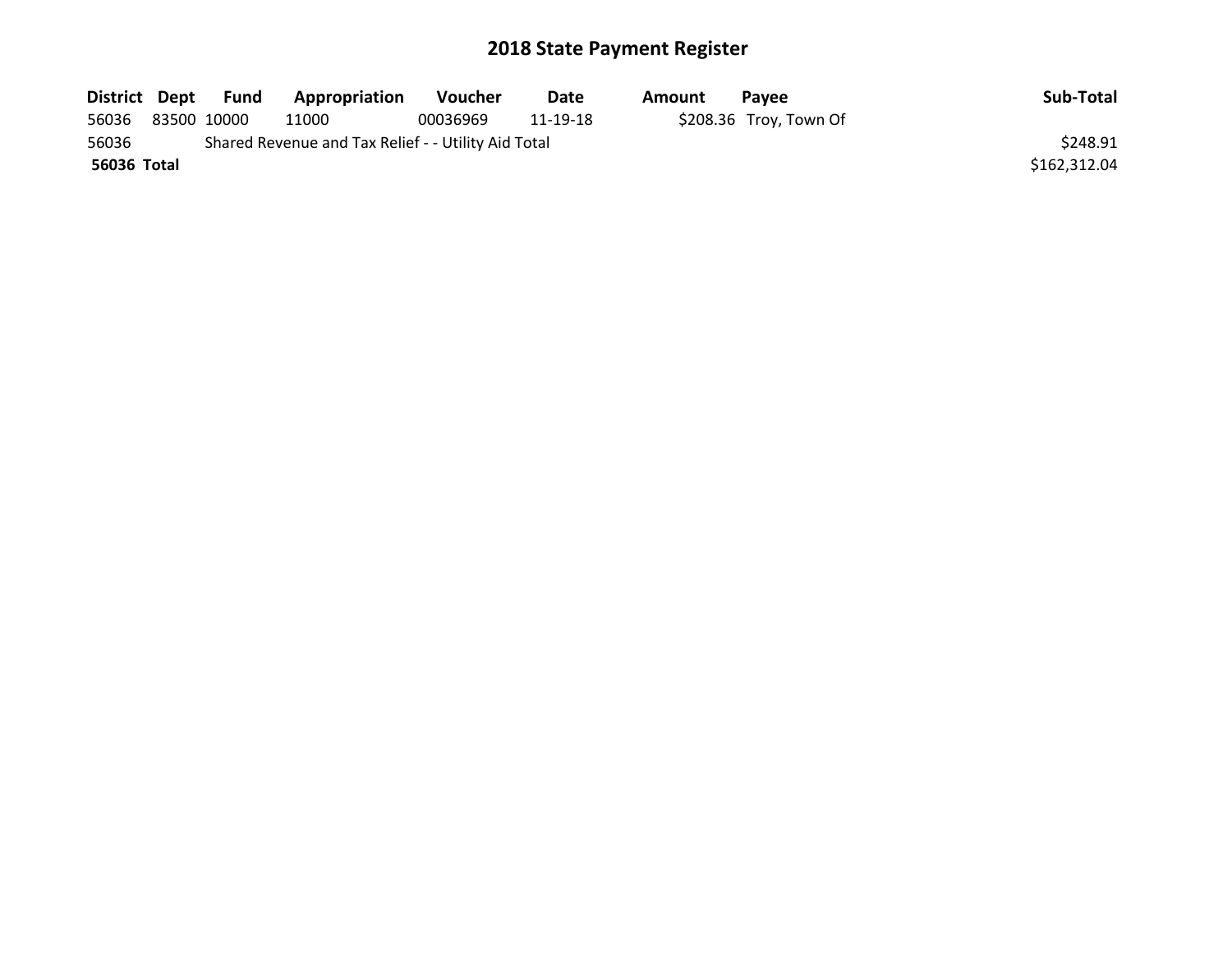| <b>District</b>    | Dept        | <b>Fund</b> | Appropriation                                                      | Voucher  | Date           | <b>Amount</b> | Payee                           | Sub-Total    |  |
|--------------------|-------------|-------------|--------------------------------------------------------------------|----------|----------------|---------------|---------------------------------|--------------|--|
| 56038              |             |             | Dept of Safety & Prof Services - - Fire Dues Distribution          |          |                |               |                                 |              |  |
| 56038              | 16500       | 10000       | 22500                                                              | 00022458 | 07-25-18       |               | \$2,354.59 Washington, Town Of  |              |  |
| 56038              |             |             | Dept of Safety & Prof Services - - Fire Dues Distribution Total    |          |                |               |                                 | \$2,354.59   |  |
| 56038              |             |             | Dept of Natural Resources - - Resaids - Cnty Forst, CI & Mfl       |          |                |               |                                 |              |  |
| 56038              | 37000       | 21200       | 57100                                                              | 00248112 | 06-28-18       |               | \$171.36 Washington, Town Of    |              |  |
| 56038              |             |             | Dept of Natural Resources - - Resaids - Cnty Forst, CI & Mfl Total |          |                |               |                                 |              |  |
| 56038              |             |             | Dept of Natural Resources - - Fin Asst For Responsible Units       |          |                |               |                                 |              |  |
| 56038              | 37000       | 27400       | 67000                                                              | 00235519 | 05-11-18       |               | \$1,950.26 Washington, Town Of  |              |  |
| 56038              |             |             | Dept of Natural Resources - - Fin Asst For Responsible Units Total |          |                |               |                                 | \$1,950.26   |  |
| 56038              |             |             | WI Dept of Transportation - - Trns Aids To Mnc.-Sf                 |          |                |               |                                 |              |  |
| 56038              | 39500 21100 |             | 19100                                                              | 00205109 | 01-02-18       |               | \$31,397.43 Washington, Town Of |              |  |
| 56038              | 39500 21100 |             | 19100                                                              | 00235617 | 04-02-18       |               | \$31,397.43 Washington, Town Of |              |  |
| 56038              | 39500 21100 |             | 19100                                                              | 00269316 | 07-02-18       |               | \$31,397.43 Washington, Town Of |              |  |
| 56038              | 39500 21100 |             | 19100                                                              | 00303368 | $10-01-18$     |               | \$31,397.44 Washington, Town Of |              |  |
| 56038              |             |             | WI Dept of Transportation - - Trns Aids To Mnc.-Sf Total           |          |                |               |                                 | \$125,589.73 |  |
| 56038              |             |             | Shared Revenue and Tax Relief - - County And Municipal Aid         |          |                |               |                                 |              |  |
| 56038              | 83500 10000 |             | 10500                                                              | 00034084 | 07-23-18       |               | \$5,536.07 Washington, Town Of  |              |  |
| 56038              | 83500 10000 |             | 10500                                                              | 00036970 | 11-19-18       |               | \$31,371.09 Washington, Town Of |              |  |
| 56038              |             |             | Shared Revenue and Tax Relief - - County And Municipal Aid Total   |          |                |               |                                 | \$36,907.16  |  |
| 56038              |             |             | Shared Revenue and Tax Relief - - Exempt Computer Aid              |          |                |               |                                 |              |  |
| 56038              | 83500 10000 |             | 10900                                                              | 00031273 | $07 - 23 - 18$ |               | \$5.07 Washington, Town Of      |              |  |
| 56038              |             |             | Shared Revenue and Tax Relief - - Exempt Computer Aid Total        |          |                |               |                                 | \$5.07       |  |
| <b>56038 Total</b> |             |             |                                                                    |          |                |               |                                 | \$166,978.17 |  |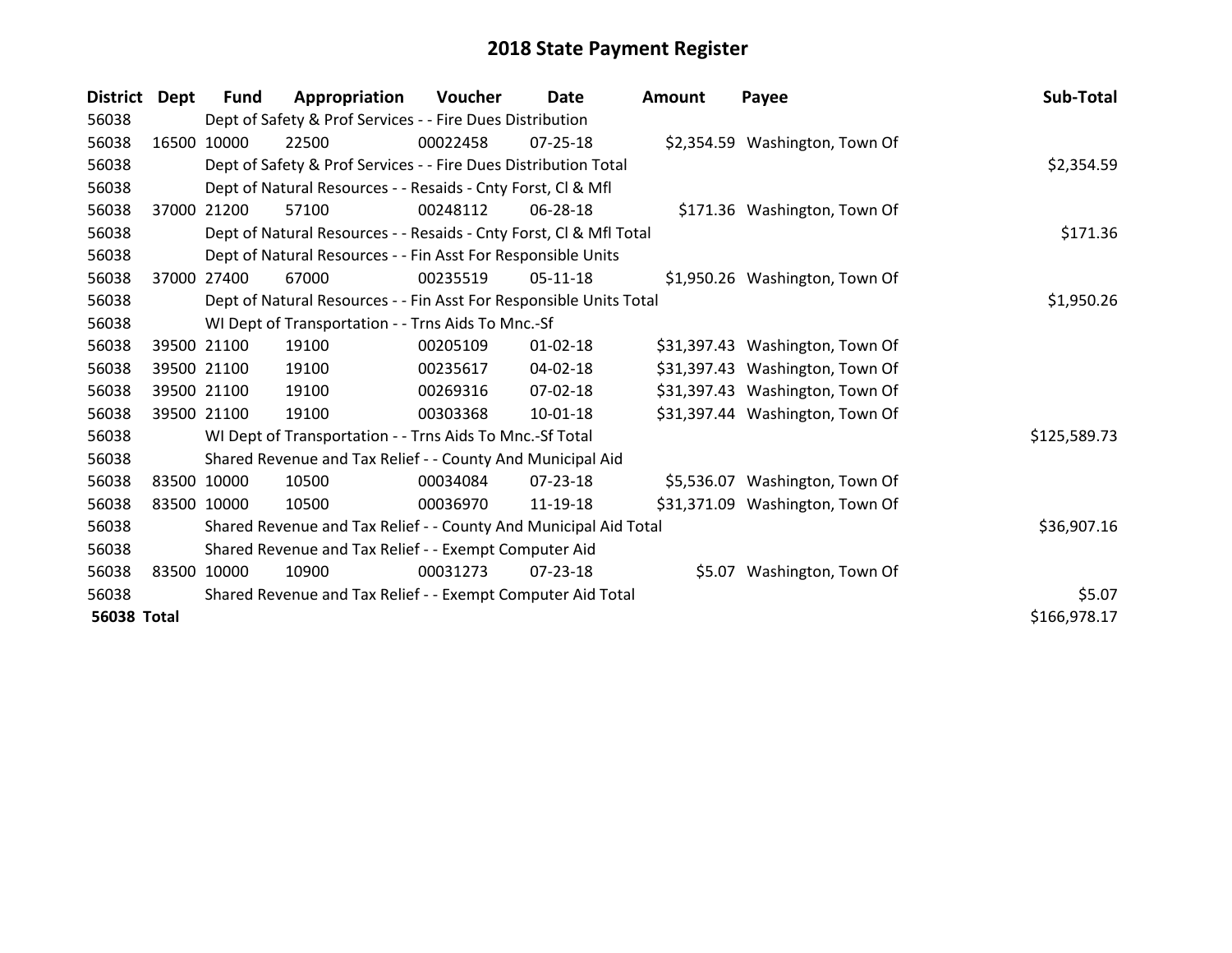| <b>District</b>    | <b>Dept</b> | <b>Fund</b> | Appropriation                                                      | Voucher     | Date           | Amount | Payee                          | Sub-Total    |
|--------------------|-------------|-------------|--------------------------------------------------------------------|-------------|----------------|--------|--------------------------------|--------------|
| 56040              |             |             | Dept of Safety & Prof Services - - Fire Dues Distribution          |             |                |        |                                |              |
| 56040              | 16500 10000 |             | 22500                                                              | 00022459    | $07 - 25 - 18$ |        | \$2,017.28 Westfield, Town Of  |              |
| 56040              |             |             | Dept of Safety & Prof Services - - Fire Dues Distribution Total    |             |                |        |                                | \$2,017.28   |
| 56040              |             |             | Dept of Natural Resources - - Aids In Lieu Of Taxes - Gener        |             |                |        |                                |              |
| 56040              | 37000       | 10000       | 50300                                                              | 00212608    | 02-06-18       |        | \$137.54 Westfield, Town Of    |              |
| 56040              |             |             | Dept of Natural Resources - - Aids In Lieu Of Taxes - Gener Total  |             |                |        |                                | \$137.54     |
| 56040              |             |             | Dept of Natural Resources - - Resaids - Cnty Forst, CI & Mfl       |             |                |        |                                |              |
| 56040              | 37000       | 21200       | 57100                                                              | 00248113    | 06-28-18       |        | \$257.14 Westfield, Town Of    |              |
| 56040              |             |             | Dept of Natural Resources - - Resaids - Cnty Forst, CI & Mfl Total |             |                |        |                                | \$257.14     |
| 56040              |             |             | Dept of Natural Resources - - Fin Asst For Responsible Units       |             |                |        |                                |              |
| 56040              |             | 37000 27400 | 67000                                                              | 00235426    | $05-11-18$     |        | \$1,148.29 Westfield, Town Of  |              |
| 56040              |             |             | Dept of Natural Resources - - Fin Asst For Responsible Units Total |             |                |        |                                | \$1,148.29   |
| 56040              |             |             | WI Dept of Transportation - - Trns Aids To Mnc.-Sf                 |             |                |        |                                |              |
| 56040              | 39500 21100 |             | 19100                                                              | 00205110    | $01 - 02 - 18$ |        | \$30,423.91 Westfield, Town Of |              |
| 56040              | 39500 21100 |             | 19100                                                              | 00235618    | $04 - 02 - 18$ |        | \$30,423.91 Westfield, Town Of |              |
| 56040              | 39500 21100 |             | 19100                                                              | 00269317    | 07-02-18       |        | \$30,423.91 Westfield, Town Of |              |
| 56040              | 39500 21100 |             | 19100                                                              | 00303369    | 10-01-18       |        | \$30,423.93 Westfield, Town Of |              |
| 56040              |             |             | WI Dept of Transportation - - Trns Aids To Mnc.-Sf Total           |             |                |        |                                | \$121,695.66 |
| 56040              |             |             | Shared Revenue and Tax Relief - - County And Municipal Aid         |             |                |        |                                |              |
| 56040              | 83500 10000 |             | 10500                                                              | 00034085    | $07 - 23 - 18$ |        | \$2,091.76 Westfield, Town Of  |              |
| 56040              | 83500 10000 |             | 10500                                                              | 00036971    | 11-19-18       |        | \$11,853.28 Westfield, Town Of |              |
| 56040              |             |             | Shared Revenue and Tax Relief - - County And Municipal Aid Total   | \$13,945.04 |                |        |                                |              |
| 56040              |             |             | Shared Revenue and Tax Relief - - Exempt Computer Aid              |             |                |        |                                |              |
| 56040              | 83500 10000 |             | 10900                                                              | 00031274    | 07-23-18       |        | \$3.04 Westfield, Town Of      |              |
| 56040              |             |             | Shared Revenue and Tax Relief - - Exempt Computer Aid Total        | \$3.04      |                |        |                                |              |
| <b>56040 Total</b> |             |             |                                                                    |             |                |        |                                | \$139,203.99 |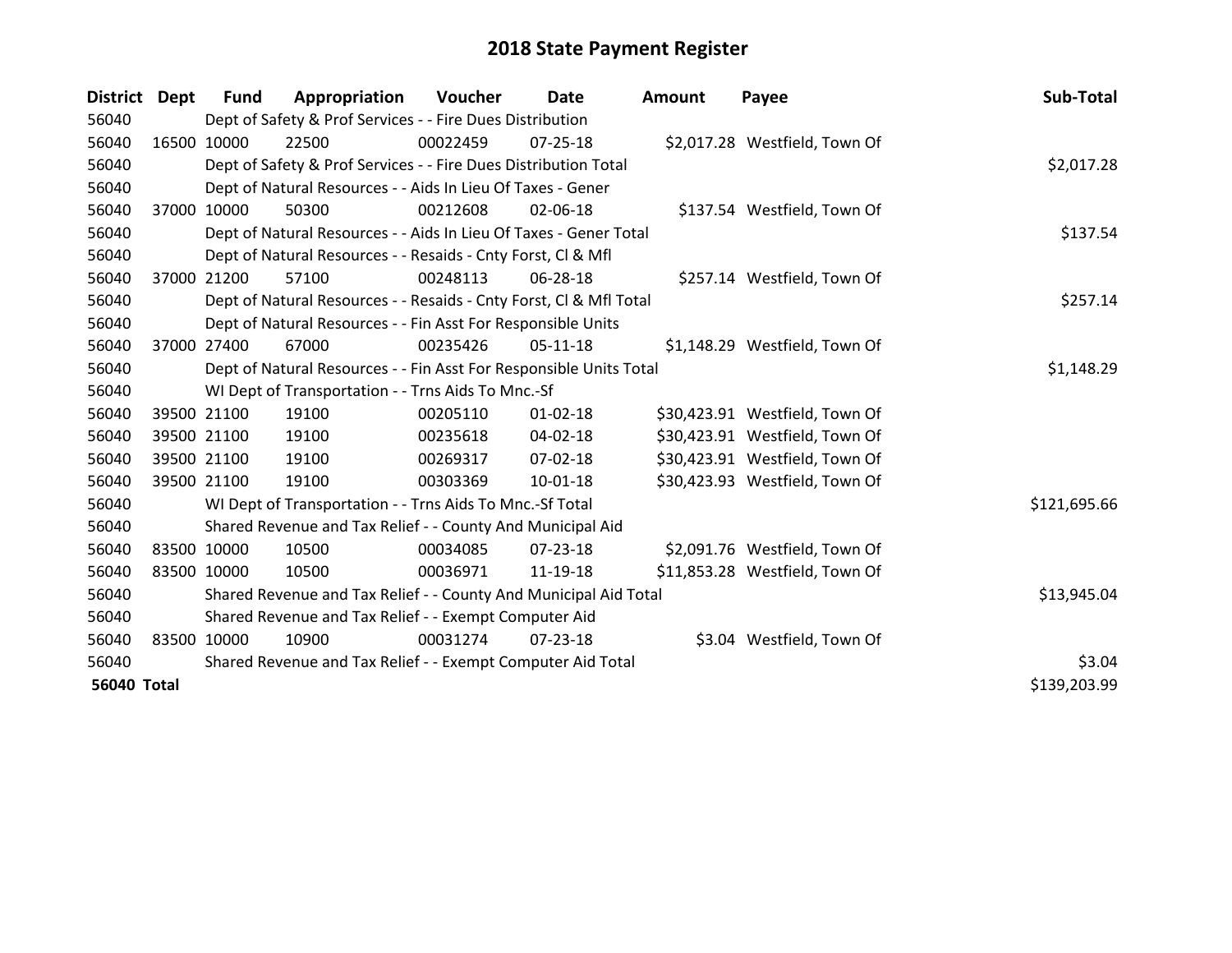| <b>District Dept</b> |             | <b>Fund</b> | Appropriation                                                      | Voucher  | Date           | Amount | Payee                        | Sub-Total   |
|----------------------|-------------|-------------|--------------------------------------------------------------------|----------|----------------|--------|------------------------------|-------------|
| 56042                |             |             | Dept of Safety & Prof Services - - Fire Dues Distribution          |          |                |        |                              |             |
| 56042                | 16500 10000 |             | 22500                                                              | 00022460 | $07 - 24 - 18$ |        | \$3,173.05 Town Of Winfield  |             |
| 56042                |             |             | Dept of Safety & Prof Services - - Fire Dues Distribution Total    |          |                |        |                              | \$3,173.05  |
| 56042                |             |             | Dept of Natural Resources - - Aids In Lieu Of Taxes - Gener        |          |                |        |                              |             |
| 56042                | 37000 10000 |             | 50300                                                              | 00212515 | 02-06-18       |        | \$44.75 Town Of Winfield     |             |
| 56042                | 37000 10000 |             | 50300                                                              | 00212516 | 02-06-18       |        | \$5,722.39 Town Of Winfield  |             |
| 56042                | 37000 10000 |             | 50300                                                              | 00229684 | 04-20-18       |        | \$7.48 Town Of Winfield      |             |
| 56042                |             |             | Dept of Natural Resources - - Aids In Lieu Of Taxes - Gener Total  |          |                |        |                              | \$5,774.62  |
| 56042                |             |             | Dept of Natural Resources - - Resaids - Cnty Forst, CI & Mfl       |          |                |        |                              |             |
| 56042                | 37000 21200 |             | 57100                                                              | 00248114 | 06-28-18       |        | \$476.25 Town Of Winfield    |             |
| 56042                |             |             | Dept of Natural Resources - - Resaids - Cnty Forst, CI & Mfl Total |          |                |        |                              | \$476.25    |
| 56042                |             |             | Dept of Natural Resources - - Aids In Lieu Of Taxes - Sum S        |          |                |        |                              |             |
| 56042                |             | 37000 21200 | 57900                                                              | 00229685 | 04-20-18       |        | \$58.90 Town Of Winfield     |             |
| 56042                |             |             | Dept of Natural Resources - - Aids In Lieu Of Taxes - Sum S Total  |          |                |        |                              | \$58.90     |
| 56042                |             |             | Dept of Natural Resources - - Fin Asst For Responsible Units       |          |                |        |                              |             |
| 56042                | 37000 27400 |             | 67000                                                              | 00235906 | $05-11-18$     |        | \$1,405.84 Town Of Winfield  |             |
| 56042                |             |             | Dept of Natural Resources - - Fin Asst For Responsible Units Total |          |                |        |                              | \$1,405.84  |
| 56042                |             |             | WI Dept of Transportation - - Trns Aids To Mnc.-Sf                 |          |                |        |                              |             |
| 56042                |             | 39500 21100 | 19100                                                              | 00205111 | $01 - 02 - 18$ |        | \$24,690.31 Town Of Winfield |             |
| 56042                |             | 39500 21100 | 19100                                                              | 00235619 | 04-02-18       |        | \$24,690.31 Town Of Winfield |             |
| 56042                |             | 39500 21100 | 19100                                                              | 00269318 | 07-02-18       |        | \$24,690.31 Town Of Winfield |             |
| 56042                | 39500 21100 |             | 19100                                                              | 00303370 | $10 - 01 - 18$ |        | \$24,690.33 Town Of Winfield |             |
| 56042                |             |             | WI Dept of Transportation - - Trns Aids To Mnc.-Sf Total           |          |                |        |                              | \$98,761.26 |
| 56042                |             |             | Shared Revenue and Tax Relief - - County And Municipal Aid         |          |                |        |                              |             |
| 56042                | 83500 10000 |             | 10500                                                              | 00034086 | 07-23-18       |        | \$2,005.84 Town Of Winfield  |             |
| 56042                | 83500 10000 |             | 10500                                                              | 00036972 | 11-19-18       |        | \$11,366.43 Town Of Winfield |             |
| 56042                |             |             | Shared Revenue and Tax Relief - - County And Municipal Aid Total   |          |                |        |                              | \$13,372.27 |
| 56042                |             |             | Shared Revenue and Tax Relief - - Exempt Computer Aid              |          |                |        |                              |             |
| 56042                |             | 83500 10000 | 10900                                                              | 00031275 | $07 - 23 - 18$ |        | \$6.09 Town Of Winfield      |             |
| 56042                |             |             | Shared Revenue and Tax Relief - - Exempt Computer Aid Total        |          |                |        |                              | \$6.09      |
| 56042                |             |             | Shared Revenue and Tax Relief - - Utility Aid                      |          |                |        |                              |             |
| 56042                | 83500 10000 |             | 11000                                                              | 00034086 | 07-23-18       |        | \$336.72 Town Of Winfield    |             |
| 56042                | 83500 10000 |             | 11000                                                              | 00036972 | 11-19-18       |        | \$1,977.14 Town Of Winfield  |             |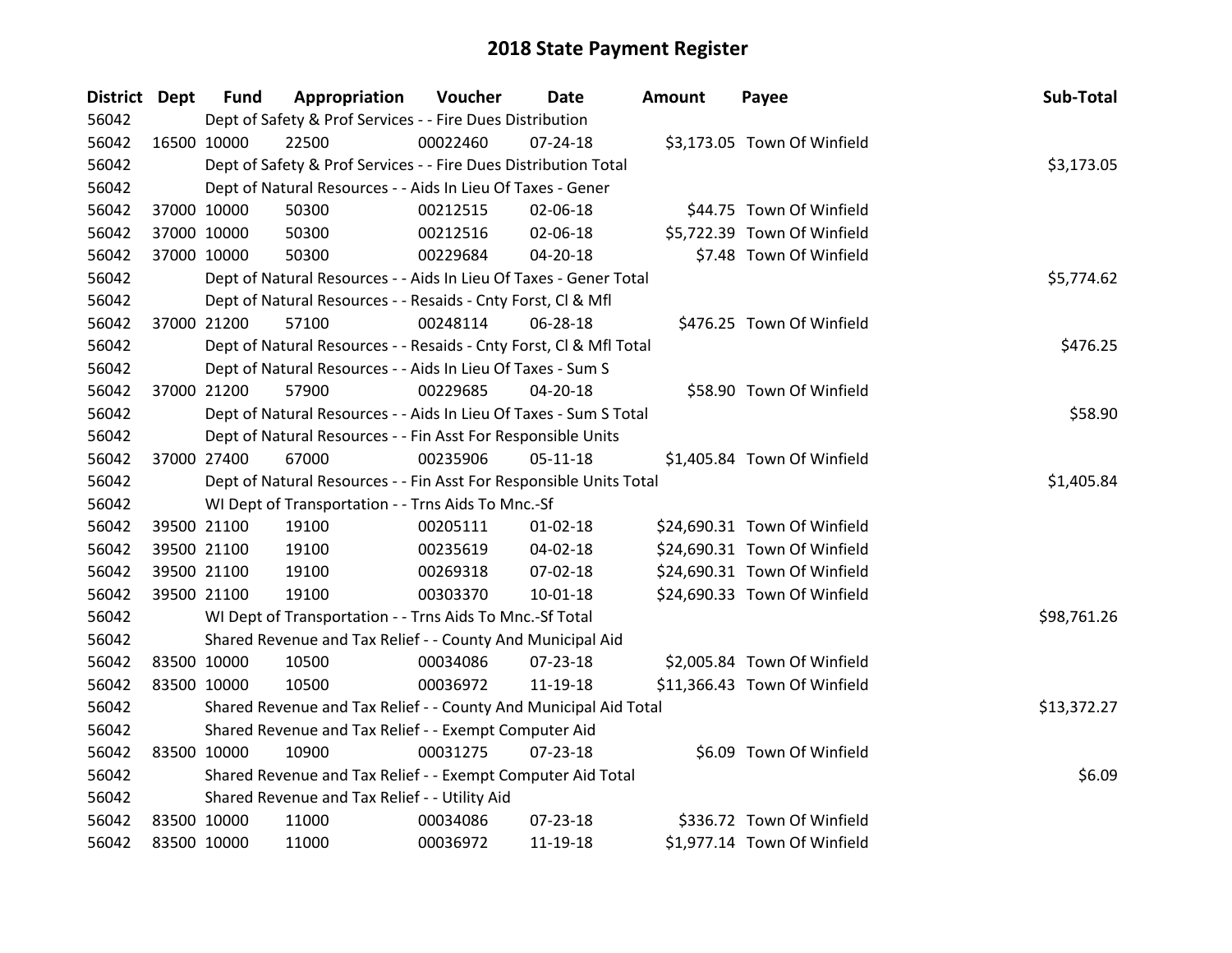|             | District Dept Fund | <b>Appropriation</b>                                | Voucher | Date | Amount | <b>Pavee</b> | Sub-Total    |
|-------------|--------------------|-----------------------------------------------------|---------|------|--------|--------------|--------------|
| 56042       |                    | Shared Revenue and Tax Relief - - Utility Aid Total |         |      |        |              | \$2,313.86   |
| 56042 Total |                    |                                                     |         |      |        |              | \$125.342.14 |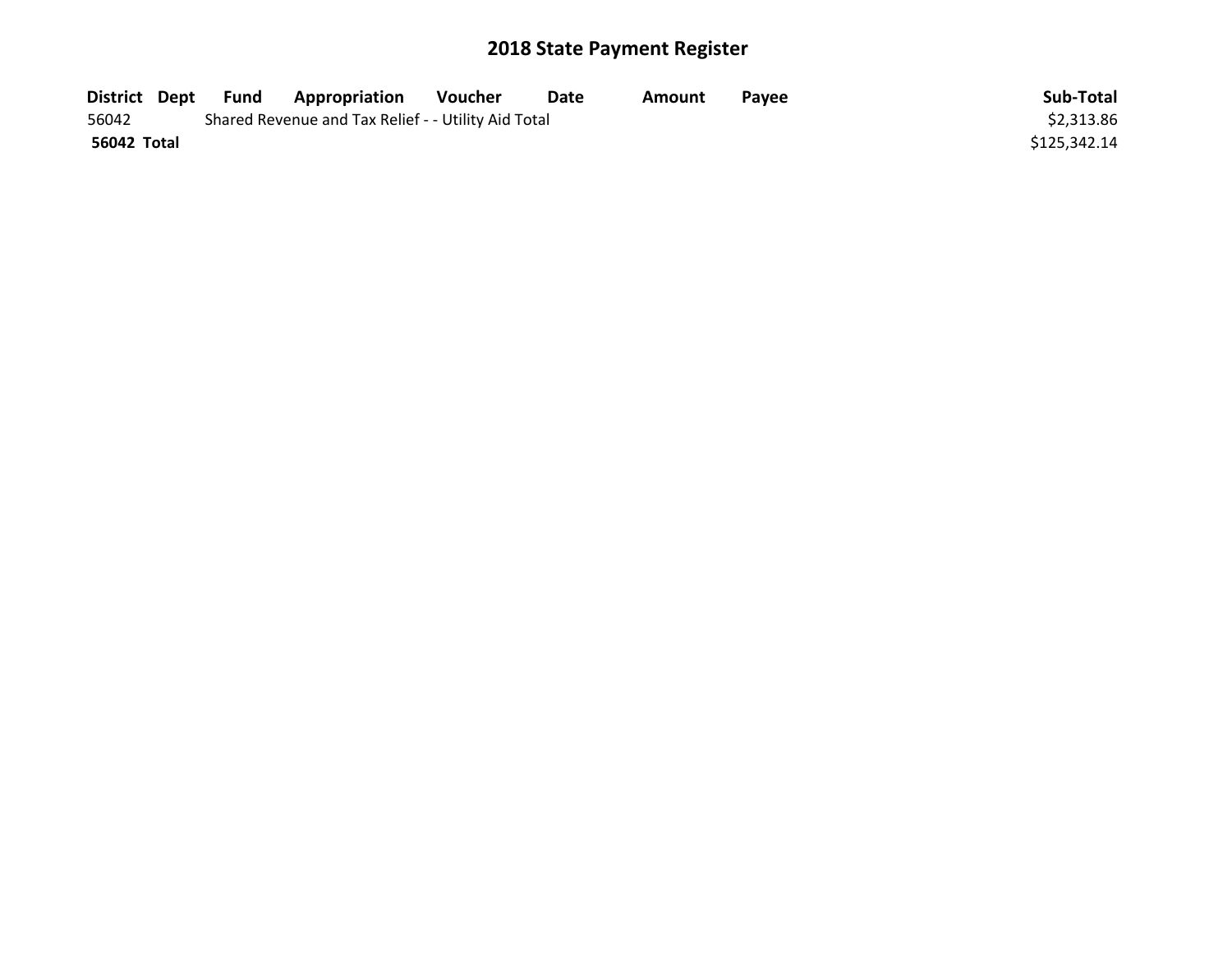| <b>District</b>    | Dept        | <b>Fund</b> | Appropriation                                                      | Voucher  | Date           | <b>Amount</b> | Payee                        | Sub-Total    |
|--------------------|-------------|-------------|--------------------------------------------------------------------|----------|----------------|---------------|------------------------------|--------------|
| 56044              |             |             | Dept of Safety & Prof Services - - Fire Dues Distribution          |          |                |               |                              |              |
| 56044              | 16500 10000 |             | 22500                                                              | 00022461 | 07-24-18       |               | \$3,019.25 Town Of Woodland  |              |
| 56044              |             |             | Dept of Safety & Prof Services - - Fire Dues Distribution Total    |          |                |               |                              | \$3,019.25   |
| 56044              |             |             | Dept of Natural Resources - - Aids In Lieu Of Taxes - Gener        |          |                |               |                              |              |
| 56044              | 37000 10000 |             | 50300                                                              | 00212391 | 02-06-18       |               | \$46.63 Town Of Woodland     |              |
| 56044              | 37000 10000 |             | 50300                                                              | 00228997 | 04-20-18       |               | \$11.74 Town Of Woodland     |              |
| 56044              | 37000 10000 |             | 50300                                                              | 00228998 | 04-20-18       |               | \$7.32 Town Of Woodland      |              |
| 56044              |             |             | Dept of Natural Resources - - Aids In Lieu Of Taxes - Gener Total  |          | \$65.69        |               |                              |              |
| 56044              |             |             | Dept of Natural Resources - - Resaids - Cnty Forst, CI & Mfl       |          |                |               |                              |              |
| 56044              | 37000 21200 |             | 57100                                                              | 00248115 | 06-28-18       |               | \$413.51 Town Of Woodland    |              |
| 56044              |             |             | Dept of Natural Resources - - Resaids - Cnty Forst, Cl & Mfl Total |          |                |               |                              | \$413.51     |
| 56044              |             |             | Dept of Natural Resources - - Fin Asst For Responsible Units       |          |                |               |                              |              |
| 56044              | 37000 27400 |             | 67000                                                              | 00235600 | $05-11-18$     |               | \$2,557.80 Town Of Woodland  |              |
| 56044              |             |             | Dept of Natural Resources - - Fin Asst For Responsible Units Total |          |                |               |                              | \$2,557.80   |
| 56044              |             |             | WI Dept of Transportation - - Trns Aids To Mnc.-Sf                 |          |                |               |                              |              |
| 56044              |             | 39500 21100 | 19100                                                              | 00205112 | $01 - 02 - 18$ |               | \$38,295.67 Town Of Woodland |              |
| 56044              |             | 39500 21100 | 19100                                                              | 00235620 | 04-02-18       |               | \$38,295.67 Town Of Woodland |              |
| 56044              |             | 39500 21100 | 19100                                                              | 00269319 | 07-02-18       |               | \$38,295.67 Town Of Woodland |              |
| 56044              | 39500 21100 |             | 19100                                                              | 00303371 | $10 - 01 - 18$ |               | \$38,295.67 Town Of Woodland |              |
| 56044              |             |             | WI Dept of Transportation - - Trns Aids To Mnc.-Sf Total           |          |                |               |                              | \$153,182.68 |
| 56044              |             |             | Shared Revenue and Tax Relief - - County And Municipal Aid         |          |                |               |                              |              |
| 56044              | 83500 10000 |             | 10500                                                              | 00034087 | 07-23-18       |               | \$1,116.29 Town Of Woodland  |              |
| 56044              | 83500 10000 |             | 10500                                                              | 00036973 | 11-19-18       |               | \$6,333.94 Town Of Woodland  |              |
| 56044              |             |             | Shared Revenue and Tax Relief - - County And Municipal Aid Total   |          |                |               |                              | \$7,450.23   |
| 56044              |             |             | Shared Revenue and Tax Relief - - Exempt Computer Aid              |          |                |               |                              |              |
| 56044              | 83500 10000 |             | 10900                                                              | 00031276 | $07 - 23 - 18$ |               | \$3.04 Town Of Woodland      |              |
| 56044              |             |             | Shared Revenue and Tax Relief - - Exempt Computer Aid Total        |          |                |               |                              | \$3.04       |
| <b>56044 Total</b> |             |             |                                                                    |          |                |               |                              | \$166,692.20 |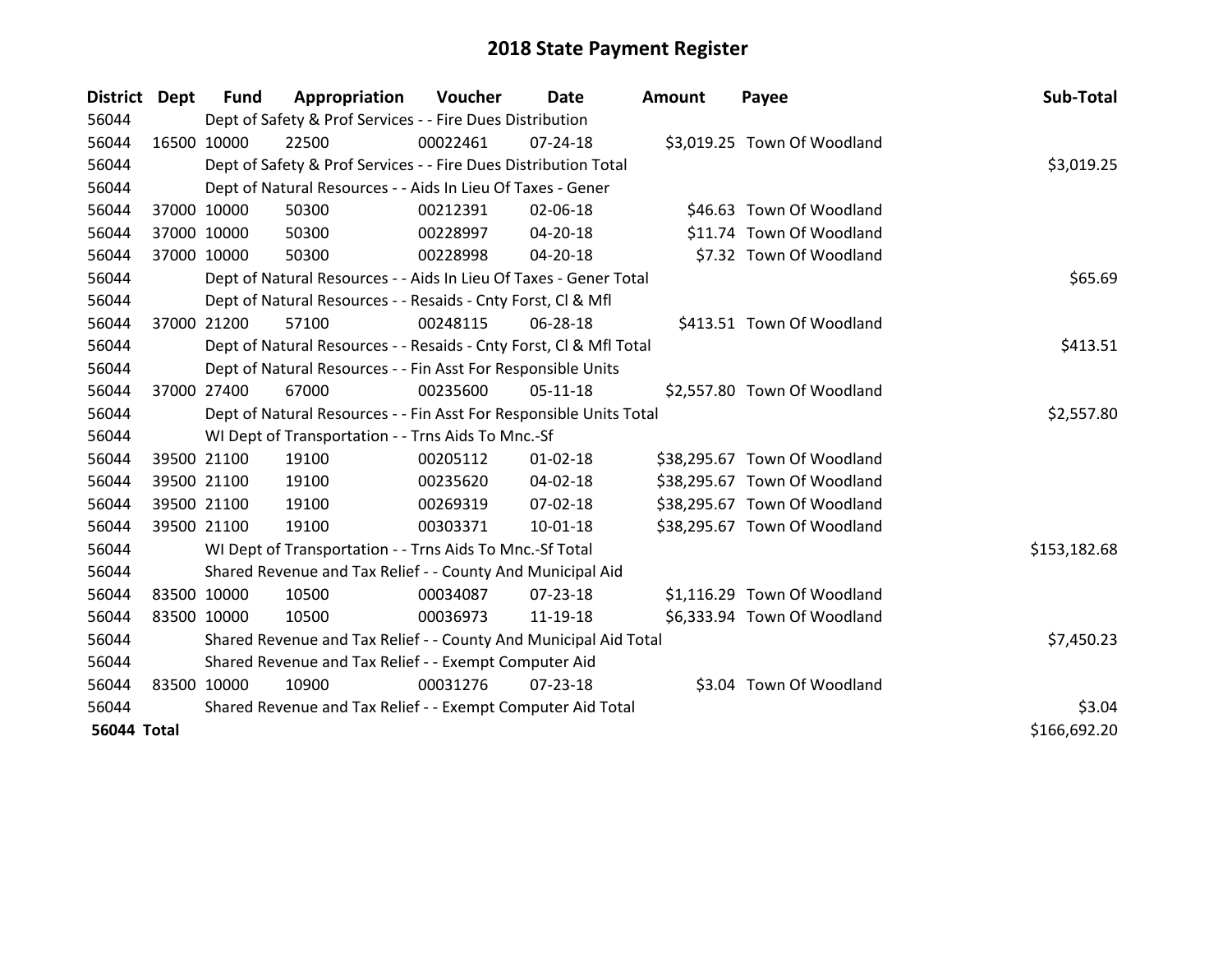| <b>District</b>    | Dept  | <b>Fund</b> | Appropriation                                                      | Voucher  | Date           | Amount | Payee                          | Sub-Total   |
|--------------------|-------|-------------|--------------------------------------------------------------------|----------|----------------|--------|--------------------------------|-------------|
| 56141              |       |             | Dept of Safety & Prof Services - - Fire Dues Distribution          |          |                |        |                                |             |
| 56141              | 16500 | 10000       | 22500                                                              | 00022462 | 07-24-18       |        | \$343.46 Village Of Ironton    |             |
| 56141              |       |             | Dept of Safety & Prof Services - - Fire Dues Distribution Total    |          | \$343.46       |        |                                |             |
| 56141              |       |             | Dept of Natural Resources - - Fin Asst For Responsible Units       |          |                |        |                                |             |
| 56141              | 37000 | 27400       | 67000                                                              | 00235961 | 05-11-18       |        | \$116.69 Village Of Ironton    |             |
| 56141              |       |             | Dept of Natural Resources - - Fin Asst For Responsible Units Total |          | \$116.69       |        |                                |             |
| 56141              |       |             | WI Dept of Transportation - - Trns Aids To Mnc.-Sf                 |          |                |        |                                |             |
| 56141              |       | 39500 21100 | 19100                                                              | 00205113 | $01 - 02 - 18$ |        | \$1,806.08 Village Of Ironton  |             |
| 56141              |       | 39500 21100 | 19100                                                              | 00235621 | 04-02-18       |        | \$1,806.08 Village Of Ironton  |             |
| 56141              |       | 39500 21100 | 19100                                                              | 00269320 | 07-02-18       |        | \$1,806.08 Village Of Ironton  |             |
| 56141              |       | 39500 21100 | 19100                                                              | 00303372 | 10-01-18       |        | \$1,806.10 Village Of Ironton  |             |
| 56141              |       |             | WI Dept of Transportation - - Trns Aids To Mnc.-Sf Total           |          |                |        |                                | \$7,224.34  |
| 56141              |       |             | Shared Revenue and Tax Relief - - County And Municipal Aid         |          |                |        |                                |             |
| 56141              |       | 83500 10000 | 10500                                                              | 00034088 | $07 - 23 - 18$ |        | \$6,540.56 Village Of Ironton  |             |
| 56141              |       | 83500 10000 | 10500                                                              | 00036974 | 11-19-18       |        | \$37,063.19 Village Of Ironton |             |
| 56141              |       |             | Shared Revenue and Tax Relief - - County And Municipal Aid Total   |          |                |        |                                | \$43,603.75 |
| 56141              |       |             | Shared Revenue and Tax Relief - - Lottery & Gaming Credit          |          |                |        |                                |             |
| 56141              |       | 83500 52100 | 36300                                                              | 00029007 | 06-18-18       |        | \$493.37 Village Of Ironton    |             |
| 56141              |       |             | Shared Revenue and Tax Relief - - Lottery & Gaming Credit Total    | \$493.37 |                |        |                                |             |
| <b>56141 Total</b> |       |             |                                                                    |          |                |        |                                | \$51,781.61 |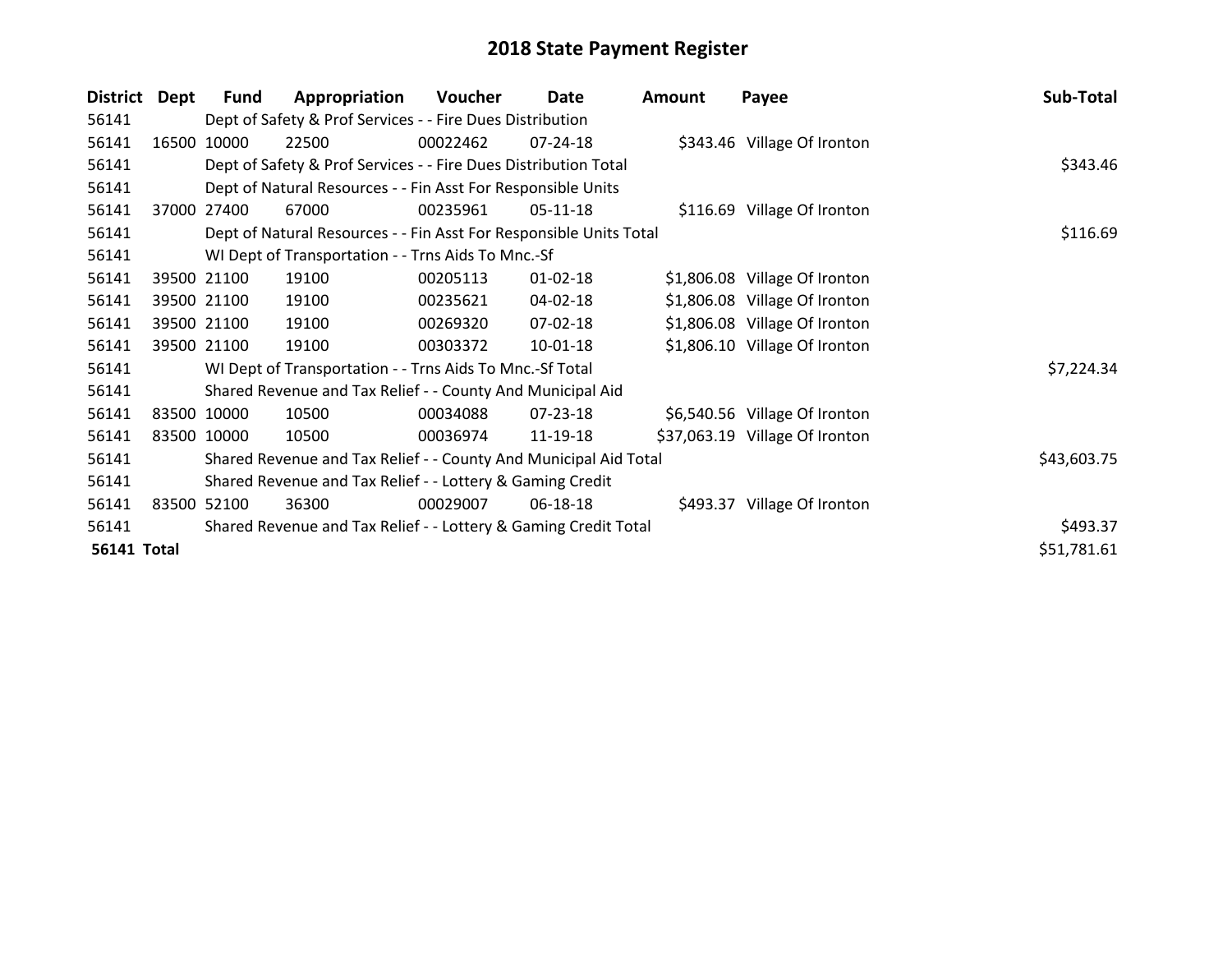| <b>District</b> | <b>Dept</b> | <b>Fund</b> | Appropriation                                                       | <b>Voucher</b> | Date           | Amount | Payee                               | Sub-Total    |
|-----------------|-------------|-------------|---------------------------------------------------------------------|----------------|----------------|--------|-------------------------------------|--------------|
| 56146           |             |             | Dept of Safety & Prof Services - - Fire Dues Distribution           |                |                |        |                                     |              |
| 56146           | 16500 10000 |             | 22500                                                               | 00022463       | 07-26-18       |        | \$56,879.13 Village Of Lake Delton  |              |
| 56146           |             |             | Dept of Safety & Prof Services - - Fire Dues Distribution Total     |                |                |        |                                     | \$56,879.13  |
| 56146           |             |             | Dept of Natural Resources - - Aids In Lieu Of Taxes - Gener         |                |                |        |                                     |              |
| 56146           | 37000 10000 |             | 50300                                                               | 00212644       | 02-06-18       |        | \$9,567.54 Village Of Lake Delton   |              |
| 56146           |             |             | Dept of Natural Resources - - Aids In Lieu Of Taxes - Gener Total   |                |                |        |                                     | \$9,567.54   |
| 56146           |             |             | Dept of Natural Resources - - Gpo -Federal Funds                    |                |                |        |                                     |              |
| 56146           | 37000 21200 |             | 38100                                                               | 00222221       | 03-23-18       |        | \$6,780.23 Village Of Lake Delton   |              |
| 56146           |             |             | Dept of Natural Resources - - Gpo -Federal Funds Total              |                |                |        |                                     | \$6,780.23   |
| 56146           |             |             | Dept of Natural Resources - - Enf A - Boating Enforcement           |                |                |        |                                     |              |
| 56146           | 37000 21200 |             | 55000                                                               | 00222221       | 03-23-18       |        | \$14,876.38 Village Of Lake Delton  |              |
| 56146           |             |             | Dept of Natural Resources - - Enf A - Boating Enforcement Total     |                |                |        |                                     | \$14,876.38  |
| 56146           |             |             | Dept of Natural Resources - - Fin Asst For Responsible Units        |                |                |        |                                     |              |
| 56146           | 37000 27400 |             | 67000                                                               | 00235965       | $05 - 11 - 18$ |        | \$6,667.82 Village Of Lake Delton   |              |
| 56146           |             |             | Dept of Natural Resources - - Fin Asst For Responsible Units Total  | \$6,667.82     |                |        |                                     |              |
| 56146           |             |             | WI Dept of Transportation - - Trns Aids To Mnc.-Sf                  |                |                |        |                                     |              |
| 56146           | 39500 21100 |             | 19100                                                               | 00205114       | $01 - 02 - 18$ |        | \$138,702.27 Village Of Lake Delton |              |
| 56146           |             | 39500 21100 | 19100                                                               | 00235622       | 04-02-18       |        | \$138,702.27 Village Of Lake Delton |              |
| 56146           |             | 39500 21100 | 19100                                                               | 00269321       | 07-02-18       |        | \$138,702.27 Village Of Lake Delton |              |
| 56146           | 39500 21100 |             | 19100                                                               | 00303373       | $10 - 01 - 18$ |        | \$138,702.29 Village Of Lake Delton |              |
| 56146           |             |             | WI Dept of Transportation - - Trns Aids To Mnc.-Sf Total            |                |                |        |                                     | \$554,809.10 |
| 56146           |             |             | Department of Justice - - Law Enforcement Train, Local              |                |                |        |                                     |              |
| 56146           | 45500 10000 |             | 23100                                                               | 00053286       | 10-18-18       |        | \$3,040.00 Village Of Lake Delton   |              |
| 56146           |             |             | Department of Justice - - Law Enforcement Train, Local Total        |                |                |        |                                     | \$3,040.00   |
| 56146           |             |             | Department of Justice - - Federal Aid, State Operations             |                |                |        |                                     |              |
| 56146           | 45500 10000 |             | 24100                                                               | 00045570       | 05-07-18       |        | \$16.20 Village Of Lake Delton      |              |
| 56146           |             |             | Department of Justice - - Federal Aid, State Operations Total       |                |                |        |                                     | \$16.20      |
| 56146           |             |             | Department of Military Affairs - - General Program Operations       |                |                |        |                                     |              |
| 56146           | 46500 10000 |             | 30100                                                               | 00040816       | $03 - 22 - 18$ |        | \$162.58 Village Of Lake Delton     |              |
| 56146           |             |             | Department of Military Affairs - - General Program Operations Total |                |                |        |                                     | \$162.58     |
| 56146           |             |             | Department of Military Affairs - - Program Services                 |                |                |        |                                     |              |
| 56146           | 46500 10000 |             | 33100                                                               | 00040816       | 03-22-18       |        | \$162.57 Village Of Lake Delton     |              |
| 56146           |             |             | Department of Military Affairs - - Program Services Total           |                |                |        |                                     | \$162.57     |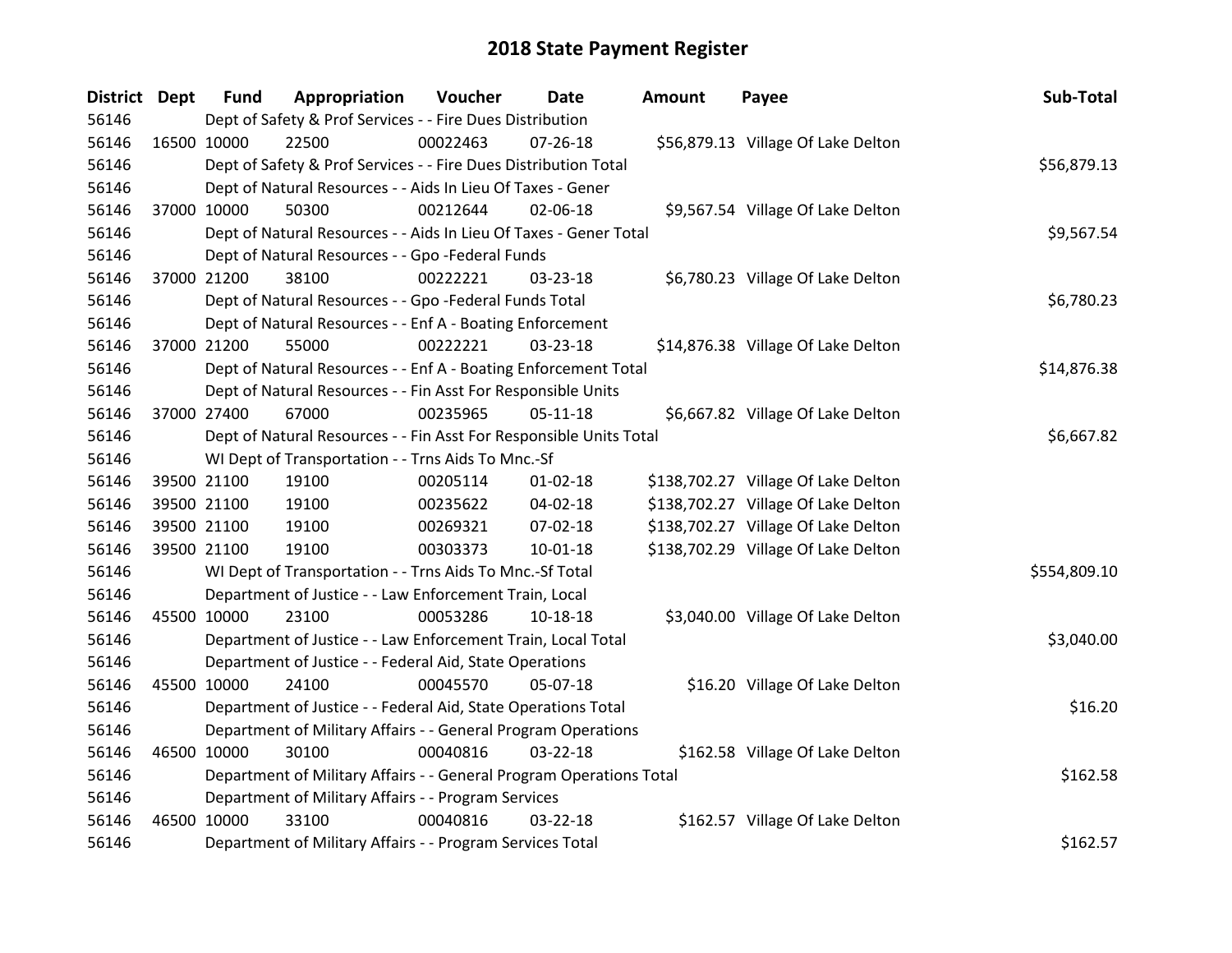| <b>District</b>    | <b>Dept</b> | Fund        | Appropriation                                                          | <b>Voucher</b> | Date           | Amount | Payee                              | Sub-Total    |
|--------------------|-------------|-------------|------------------------------------------------------------------------|----------------|----------------|--------|------------------------------------|--------------|
| 56146              |             |             | Department of Military Affairs - - Epcra Administration                |                |                |        |                                    |              |
| 56146              |             | 46500 10000 | 33500                                                                  | 00040816       | 03-22-18       |        | \$162.57 Village Of Lake Delton    |              |
| 56146              |             |             | Department of Military Affairs - - Epcra Administration Total          |                |                |        |                                    | \$162.57     |
| 56146              |             |             | Department of Military Affairs - - Federal Aid, State Operations       |                |                |        |                                    |              |
| 56146              | 46500       | 10000       | 34100                                                                  | 00040816       | 03-22-18       |        | \$487.72 Village Of Lake Delton    |              |
| 56146              |             |             | Department of Military Affairs - - Federal Aid, State Operations Total |                |                |        |                                    | \$487.72     |
| 56146              |             |             | Department of Administration - - Hv Trans Ln Annual Impact Fee         |                |                |        |                                    |              |
| 56146              | 50500       | 10000       | 17400                                                                  | 00078753       | 05-01-18       |        | \$16,293.00 Village Of Lake Delton |              |
| 56146              |             |             | Department of Administration - - Hv Trans Ln Annual Impact Fee Total   |                |                |        |                                    | \$16,293.00  |
| 56146              |             |             | Shared Revenue and Tax Relief - - County And Municipal Aid             |                |                |        |                                    |              |
| 56146              | 83500 10000 |             | 10500                                                                  | 00034089       | $07 - 23 - 18$ |        | \$3,132.43 Village Of Lake Delton  |              |
| 56146              |             | 83500 10000 | 10500                                                                  | 00036975       | 11-19-18       |        | \$17,750.44 Village Of Lake Delton |              |
| 56146              |             |             | Shared Revenue and Tax Relief - - County And Municipal Aid Total       |                |                |        |                                    | \$20,882.87  |
| 56146              |             |             | Shared Revenue and Tax Relief - - Exempt Computer Aid                  |                |                |        |                                    |              |
| 56146              |             | 83500 10000 | 10900                                                                  | 00031277       | $07 - 23 - 18$ |        | \$7,209.44 Village Of Lake Delton  |              |
| 56146              |             | 83500 10000 | 10900                                                                  | 00032505       | $07 - 23 - 18$ |        | \$25,254.93 Village Of Lake Delton |              |
| 56146              |             |             | Shared Revenue and Tax Relief - - Exempt Computer Aid Total            |                |                |        |                                    | \$32,464.37  |
| 56146              |             |             | Shared Revenue and Tax Relief - - Utility Aid                          |                |                |        |                                    |              |
| 56146              |             | 83500 10000 | 11000                                                                  | 00034089       | $07 - 23 - 18$ |        | \$1,281.70 Village Of Lake Delton  |              |
| 56146              |             | 83500 10000 | 11000                                                                  | 00036975       | 11-19-18       |        | \$7,524.57 Village Of Lake Delton  |              |
| 56146              |             |             | Shared Revenue and Tax Relief - - Utility Aid Total                    |                |                |        |                                    | \$8,806.27   |
| 56146              |             |             | Shared Revenue and Tax Relief - - Lottery & Gaming Credit              |                |                |        |                                    |              |
| 56146              |             | 83500 52100 | 36300                                                                  | 00027607       | $03 - 26 - 18$ |        | \$27,804.84 Village Of Lake Delton |              |
| 56146              |             |             | Shared Revenue and Tax Relief - - Lottery & Gaming Credit Total        |                |                |        |                                    | \$27,804.84  |
| <b>56146 Total</b> |             |             |                                                                        |                |                |        |                                    | \$759,863.19 |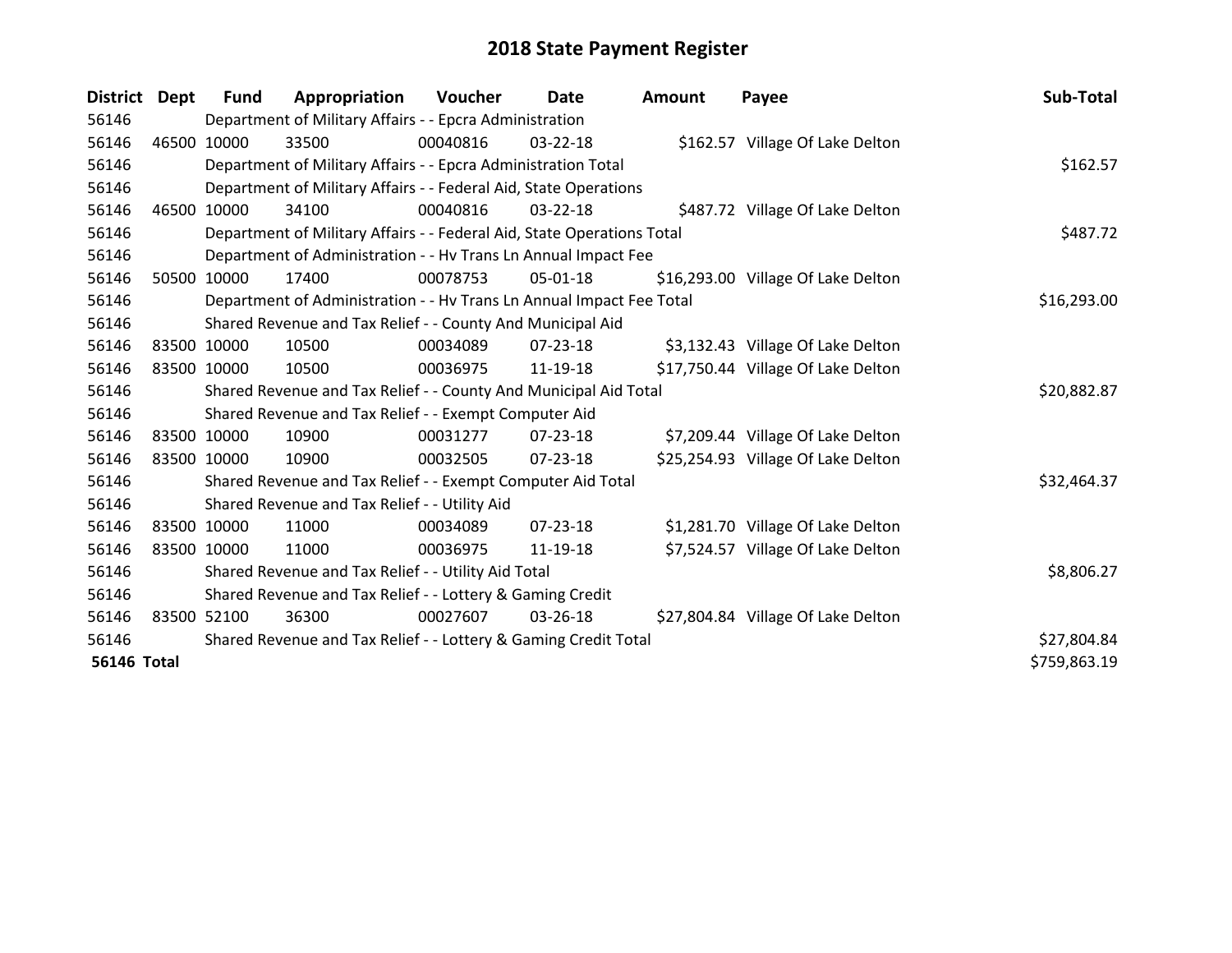| District Dept |             | <b>Fund</b> | Appropriation                                                         | Voucher  | <b>Date</b>    | <b>Amount</b> | Payee                           | Sub-Total   |
|---------------|-------------|-------------|-----------------------------------------------------------------------|----------|----------------|---------------|---------------------------------|-------------|
| 56147         |             |             | Dept of Safety & Prof Services - - Fire Dues Distribution             |          |                |               |                                 |             |
| 56147         | 16500 10000 |             | 22500                                                                 | 00022464 | $07 - 24 - 18$ |               | \$691.73 Village Of La Valle    |             |
| 56147         |             |             | Dept of Safety & Prof Services - - Fire Dues Distribution Total       |          |                |               |                                 | \$691.73    |
| 56147         |             |             | Dept of Natural Resources - - Aids In Lieu Of Taxes - Gener           |          |                |               |                                 |             |
| 56147         |             | 37000 10000 | 50300                                                                 | 00212622 | 02-06-18       |               | \$411.07 Village Of La Valle    |             |
| 56147         |             | 37000 10000 | 50300                                                                 | 00230347 | 04-20-18       |               | \$40.22 Village Of La Valle     |             |
| 56147         |             |             | Dept of Natural Resources - - Aids In Lieu Of Taxes - Gener Total     |          | \$451.29       |               |                                 |             |
| 56147         |             |             | Dept of Natural Resources - - Gen Program Ops-State Funds             |          |                |               |                                 |             |
| 56147         |             | 37000 21200 | 16100                                                                 | 00210191 | $01-29-18$     |               | \$107.42 Village Of La Valle    |             |
| 56147         |             | 37000 21200 | 16100                                                                 | 00231195 | 04-25-18       |               | \$152.00 Village Of La Valle    |             |
| 56147         |             | 37000 21200 | 16100                                                                 | 00251890 | $07-12-18$     |               | \$182.21 Village Of La Valle    |             |
| 56147         |             | 37000 21200 | 16100                                                                 | 00272102 | $10-12-18$     |               | \$195.46 Village Of La Valle    |             |
| 56147         |             |             | Dept of Natural Resources - - Gen Program Ops-State Funds Total       |          |                |               |                                 | \$637.09    |
| 56147         |             |             | Dept of Natural Resources - - Fin Asst For Responsible Units          |          |                |               |                                 |             |
| 56147         |             | 37000 27400 | 67000                                                                 | 00235443 | 05-11-18       |               | \$1,036.55 Village Of La Valle  |             |
| 56147         |             |             | Dept of Natural Resources - - Fin Asst For Responsible Units Total    |          |                |               |                                 | \$1,036.55  |
| 56147         |             |             | WI Dept of Transportation - - Trns Aids To Mnc.-Sf                    |          |                |               |                                 |             |
| 56147         | 39500 21100 |             | 19100                                                                 | 00205115 | $01 - 02 - 18$ |               | \$3,855.50 Village Of La Valle  |             |
| 56147         | 39500 21100 |             | 19100                                                                 | 00235623 | 04-02-18       |               | \$3,855.50 Village Of La Valle  |             |
| 56147         |             | 39500 21100 | 19100                                                                 | 00269322 | 07-02-18       |               | \$3,855.50 Village Of La Valle  |             |
| 56147         |             | 39500 21100 | 19100                                                                 | 00303374 | 10-01-18       |               | \$3,855.50 Village Of La Valle  |             |
| 56147         |             |             | WI Dept of Transportation - - Trns Aids To Mnc.-Sf Total              |          |                |               |                                 | \$15,422.00 |
| 56147         |             |             | Shared Revenue and Tax Relief - - Expenditure Restraint Program       |          |                |               |                                 |             |
| 56147         | 83500 10000 |             | 10100                                                                 | 00034090 | 07-23-18       |               | \$2,963.54 Village Of La Valle  |             |
| 56147         |             | 83500 10000 | 10100                                                                 | 00036976 | 11-19-18       |               | \$0.07 Village Of La Valle      |             |
| 56147         |             |             | Shared Revenue and Tax Relief - - Expenditure Restraint Program Total |          |                |               |                                 | \$2,963.61  |
| 56147         |             |             | Shared Revenue and Tax Relief - - County And Municipal Aid            |          |                |               |                                 |             |
| 56147         | 83500 10000 |             | 10500                                                                 | 00034090 | 07-23-18       |               | \$14,614.76 Village Of La Valle |             |
| 56147         | 83500 10000 |             | 10500                                                                 | 00036976 | 11-19-18       |               | \$82,816.96 Village Of La Valle |             |
| 56147         |             |             | Shared Revenue and Tax Relief - - County And Municipal Aid Total      |          |                |               |                                 | \$97,431.72 |
| 56147         |             |             | Shared Revenue and Tax Relief - - Exempt Computer Aid                 |          |                |               |                                 |             |
| 56147         | 83500 10000 |             | 10900                                                                 | 00031278 | 07-23-18       |               | \$366.31 Village Of La Valle    |             |
| 56147         |             |             | Shared Revenue and Tax Relief - - Exempt Computer Aid Total           |          |                |               |                                 | \$366.31    |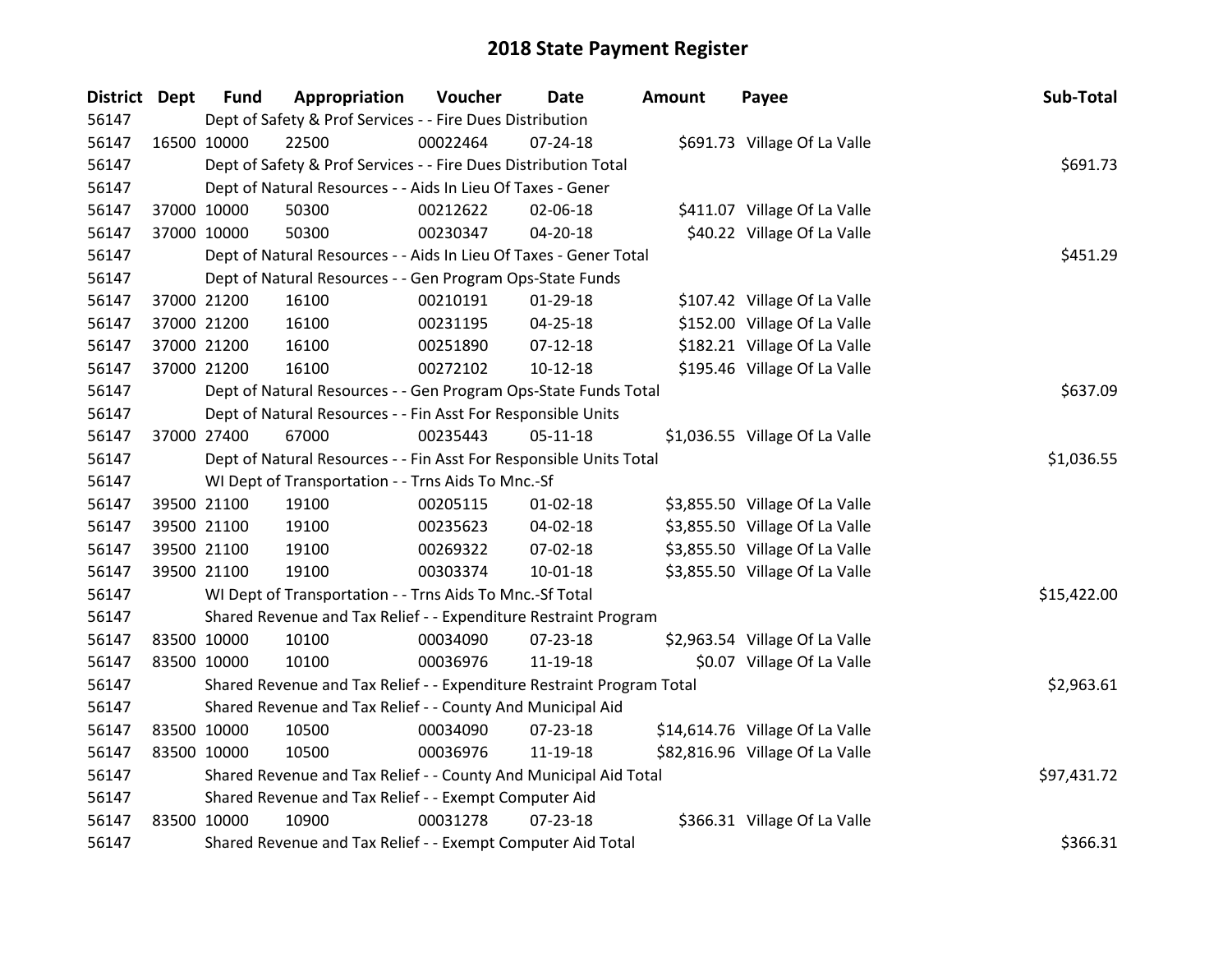|                    | District Dept Fund Appropriation | Voucher | <b>Date</b> | Amount | Payee | Sub-Total    |
|--------------------|----------------------------------|---------|-------------|--------|-------|--------------|
| <b>56147 Total</b> |                                  |         |             |        |       | \$119,000.30 |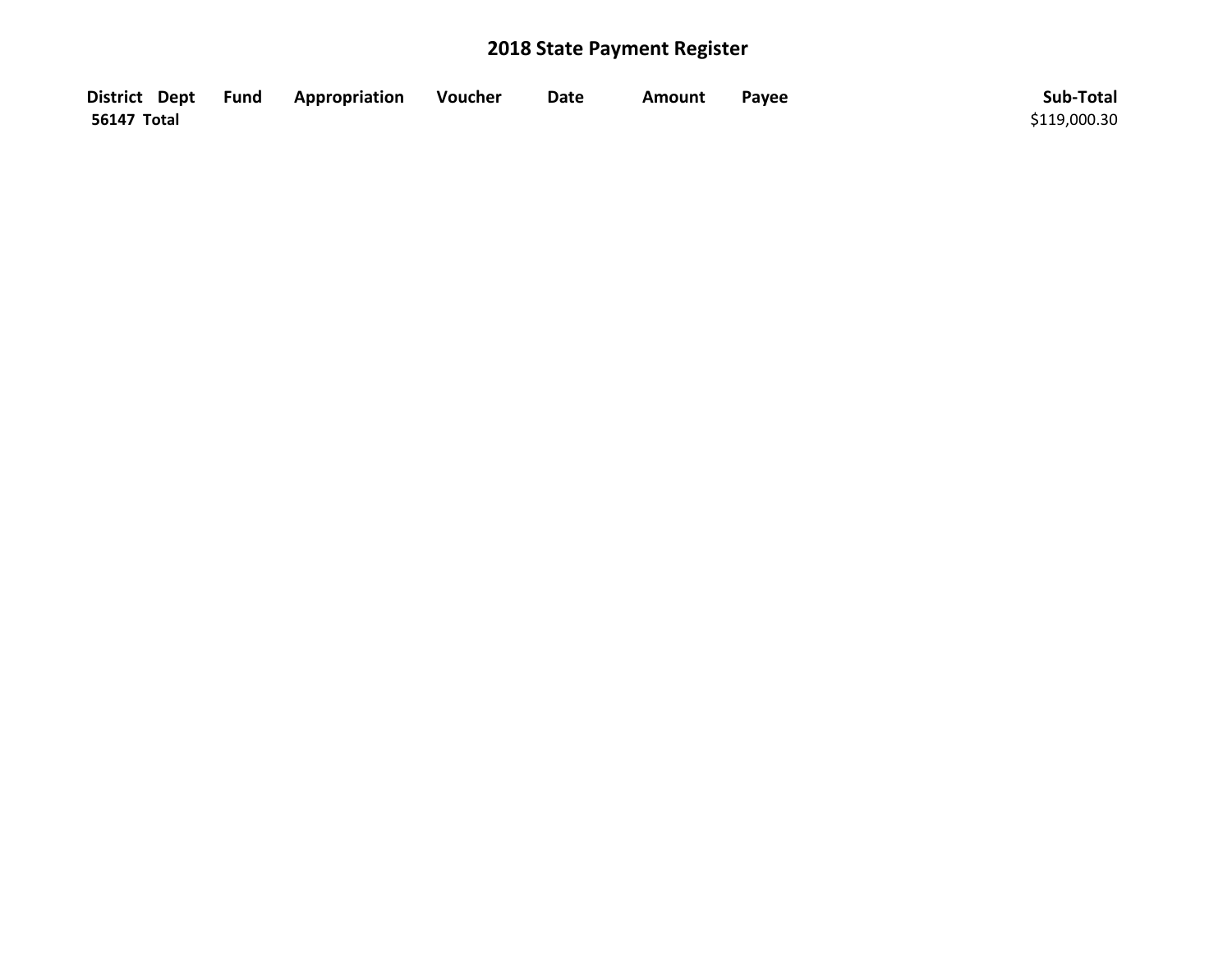| <b>District</b>    | <b>Dept</b> | Fund        | Appropriation                                                    | Voucher  | Date           | Amount | Payee                             | Sub-Total   |
|--------------------|-------------|-------------|------------------------------------------------------------------|----------|----------------|--------|-----------------------------------|-------------|
| 56148              |             |             | Dept of Safety & Prof Services - - Fire Dues Distribution        |          |                |        |                                   |             |
| 56148              |             | 16500 10000 | 22500                                                            | 00022465 | 07-24-18       |        | \$380.22 Village Of Lime Ridge    |             |
| 56148              |             |             | Dept of Safety & Prof Services - - Fire Dues Distribution Total  |          |                |        |                                   | \$380.22    |
| 56148              |             |             | WI Dept of Transportation - - Trns Aids To Mnc.-Sf               |          |                |        |                                   |             |
| 56148              |             | 39500 21100 | 19100                                                            | 00205116 | $01 - 02 - 18$ |        | \$502.40 Village Of Lime Ridge    |             |
| 56148              |             | 39500 21100 | 19100                                                            | 00235624 | 04-02-18       |        | \$502.40 Village Of Lime Ridge    |             |
| 56148              |             | 39500 21100 | 19100                                                            | 00269323 | 07-02-18       |        | \$502.40 Village Of Lime Ridge    |             |
| 56148              |             | 39500 21100 | 19100                                                            | 00303375 | 10-01-18       |        | \$502.41 Village Of Lime Ridge    |             |
| 56148              |             |             | WI Dept of Transportation - - Trns Aids To Mnc.-Sf Total         |          |                |        |                                   | \$2,009.61  |
| 56148              |             |             | Shared Revenue and Tax Relief - - County And Municipal Aid       |          |                |        |                                   |             |
| 56148              |             | 83500 10000 | 10500                                                            | 00034091 | $07 - 23 - 18$ |        | \$6,166.95 Village Of Lime Ridge  |             |
| 56148              |             | 83500 10000 | 10500                                                            | 00036977 | 11-19-18       |        | \$34,946.05 Village Of Lime Ridge |             |
| 56148              |             |             | Shared Revenue and Tax Relief - - County And Municipal Aid Total |          |                |        |                                   | \$41,113.00 |
| 56148              |             |             | Shared Revenue and Tax Relief - - Exempt Computer Aid            |          |                |        |                                   |             |
| 56148              | 83500       | 10000       | 10900                                                            | 00031279 | 07-23-18       |        | \$35.51 Village Of Lime Ridge     |             |
| 56148              |             |             | Shared Revenue and Tax Relief - - Exempt Computer Aid Total      |          |                |        |                                   | \$35.51     |
| <b>56148 Total</b> |             |             |                                                                  |          |                |        |                                   | \$43,538.34 |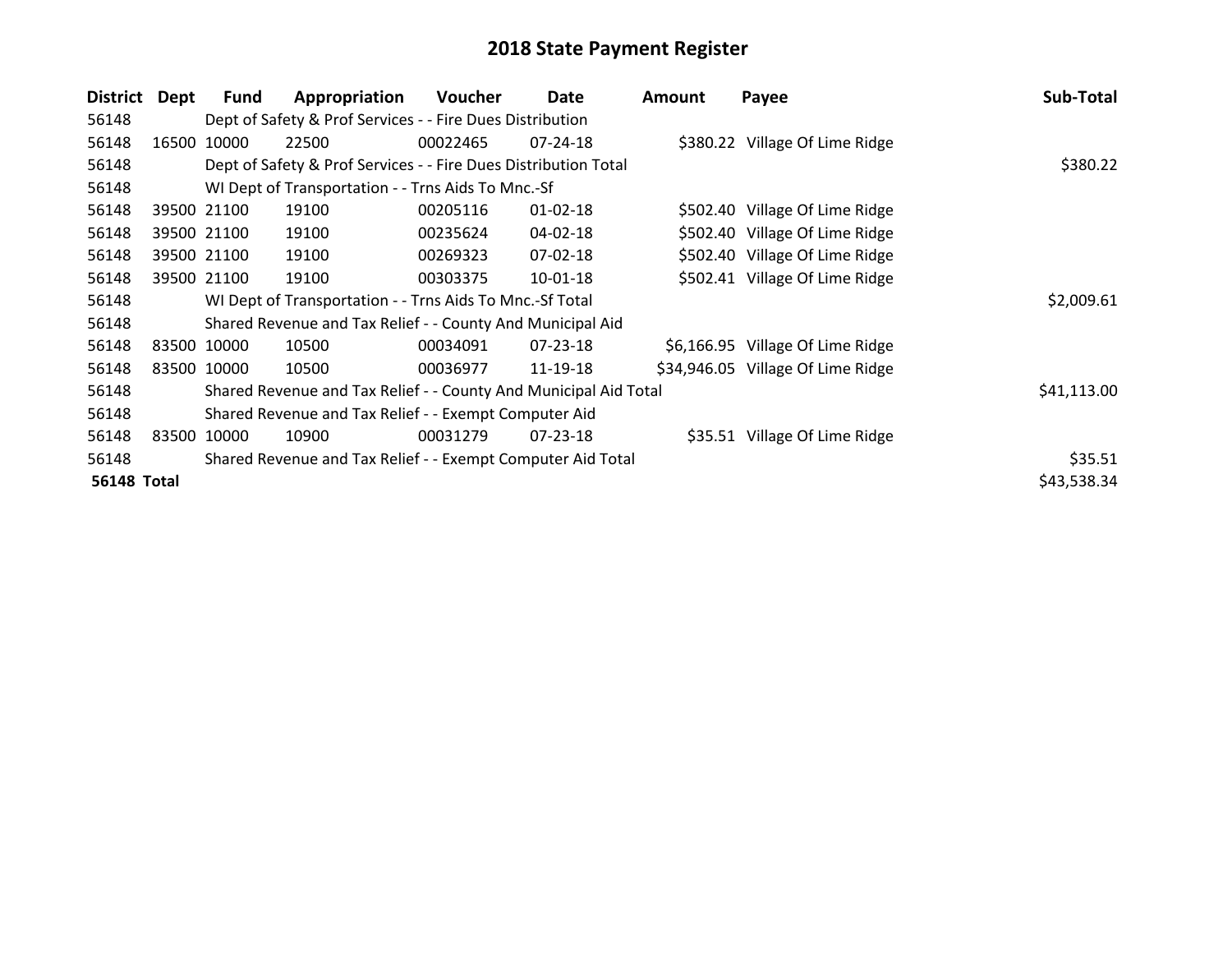| <b>District</b>    | Dept        | <b>Fund</b> | Appropriation                                                      | Voucher  | <b>Date</b>    | <b>Amount</b> | Payee                             | Sub-Total   |
|--------------------|-------------|-------------|--------------------------------------------------------------------|----------|----------------|---------------|-----------------------------------|-------------|
| 56149              |             |             | Dept of Safety & Prof Services - - Fire Dues Distribution          |          |                |               |                                   |             |
| 56149              | 16500       | 10000       | 22500                                                              | 00022466 | $07 - 24 - 18$ |               | \$649.03 Village Of Loganville    |             |
| 56149              |             |             | Dept of Safety & Prof Services - - Fire Dues Distribution Total    |          |                |               |                                   | \$649.03    |
| 56149              |             |             | Dept of Natural Resources - - Fin Asst For Responsible Units       |          |                |               |                                   |             |
| 56149              | 37000       | 27400       | 67000                                                              | 00235724 | $05-11-18$     |               | \$968.08 Village Of Loganville    |             |
| 56149              |             |             | Dept of Natural Resources - - Fin Asst For Responsible Units Total |          |                |               |                                   | \$968.08    |
| 56149              |             |             | WI Dept of Transportation - - Trns Aids To Mnc.-Sf                 |          |                |               |                                   |             |
| 56149              |             | 39500 21100 | 19100                                                              | 00205117 | $01 - 02 - 18$ |               | \$4,115.37 Village Of Loganville  |             |
| 56149              |             | 39500 21100 | 19100                                                              | 00235625 | 04-02-18       |               | \$4,115.37 Village Of Loganville  |             |
| 56149              |             | 39500 21100 | 19100                                                              | 00269324 | $07 - 02 - 18$ |               | \$4,115.37 Village Of Loganville  |             |
| 56149              |             | 39500 21100 | 19100                                                              | 00303376 | 10-01-18       |               | \$4,115.40 Village Of Loganville  |             |
| 56149              |             |             | WI Dept of Transportation - - Trns Aids To Mnc.-Sf Total           |          |                |               |                                   | \$16,461.51 |
| 56149              |             |             | Shared Revenue and Tax Relief - - County And Municipal Aid         |          |                |               |                                   |             |
| 56149              |             | 83500 10000 | 10500                                                              | 00034092 | $07 - 23 - 18$ |               | \$7,198.35 Village Of Loganville  |             |
| 56149              |             | 83500 10000 | 10500                                                              | 00036978 | 11-19-18       |               | \$40,790.67 Village Of Loganville |             |
| 56149              |             |             | Shared Revenue and Tax Relief - - County And Municipal Aid Total   |          |                |               |                                   | \$47,989.02 |
| 56149              |             |             | Shared Revenue and Tax Relief - - Exempt Computer Aid              |          |                |               |                                   |             |
| 56149              | 83500 10000 |             | 10900                                                              | 00031280 | $07 - 23 - 18$ |               | \$110.60 Village Of Loganville    |             |
| 56149              |             |             | Shared Revenue and Tax Relief - - Exempt Computer Aid Total        |          |                |               |                                   | \$110.60    |
| 56149              |             |             | Shared Revenue and Tax Relief - - Utility Aid                      |          |                |               |                                   |             |
| 56149              |             | 83500 10000 | 11000                                                              | 00034092 | 07-23-18       |               | \$401.58 Village Of Loganville    |             |
| 56149              |             | 83500 10000 | 11000                                                              | 00036978 | 11-19-18       |               | \$2,333.13 Village Of Loganville  |             |
| 56149              |             |             | Shared Revenue and Tax Relief - - Utility Aid Total                |          |                |               |                                   | \$2,734.71  |
| <b>56149 Total</b> |             |             |                                                                    |          |                |               |                                   | \$68,912.95 |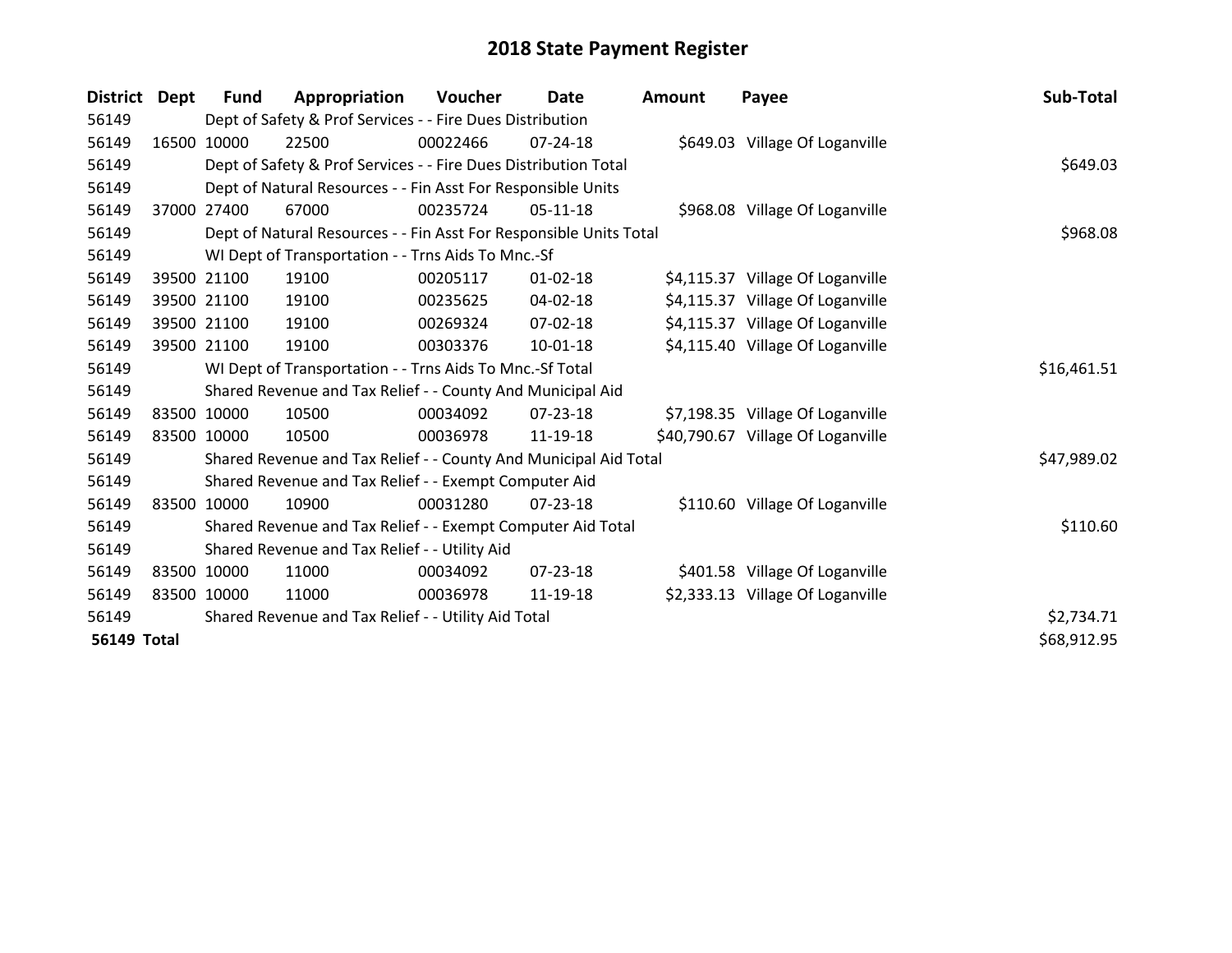| <b>District Dept</b> |             | <b>Fund</b> | Appropriation                                                      | Voucher     | <b>Date</b>    | <b>Amount</b> | Payee                          | Sub-Total  |
|----------------------|-------------|-------------|--------------------------------------------------------------------|-------------|----------------|---------------|--------------------------------|------------|
| 56151                |             |             | Dept of Safety & Prof Services - - Fire Dues Distribution          |             |                |               |                                |            |
| 56151                | 16500 10000 |             | 22500                                                              | 00017910    | 07-02-18       |               | \$1,940.62 Village Of Merrimac |            |
| 56151                |             |             | Dept of Safety & Prof Services - - Fire Dues Distribution Total    |             |                |               |                                | \$1,940.62 |
| 56151                |             |             | Dept of Natural Resources - - Resaids - Cnty Forst, Cl & Mfl       |             |                |               |                                |            |
| 56151                |             | 37000 21200 | 57100                                                              | 00248116    | 06-28-18       |               | \$10.01 Village Of Merrimac    |            |
| 56151                |             |             | Dept of Natural Resources - - Resaids - Cnty Forst, Cl & Mfl Total |             |                |               |                                | \$10.01    |
| 56151                |             |             | Dept of Natural Resources - - Fin Asst For Responsible Units       |             |                |               |                                |            |
| 56151                |             | 37000 27400 | 67000                                                              | 00235125    | $05 - 11 - 18$ |               | \$1,438.33 Village Of Merrimac |            |
| 56151                |             |             | Dept of Natural Resources - - Fin Asst For Responsible Units Total |             |                |               |                                | \$1,438.33 |
| 56151                |             |             | WI Dept of Transportation - - Trns Aids To Mnc.-Sf                 |             |                |               |                                |            |
| 56151                |             | 39500 21100 | 19100                                                              | 00205118    | 01-02-18       |               | \$6,419.23 Village Of Merrimac |            |
| 56151                |             | 39500 21100 | 19100                                                              | 00235626    | 04-02-18       |               | \$6,419.23 Village Of Merrimac |            |
| 56151                |             | 39500 21100 | 19100                                                              | 00269325    | 07-02-18       |               | \$6,419.23 Village Of Merrimac |            |
| 56151                |             | 39500 21100 | 19100                                                              | 00303377    | $10-01-18$     |               | \$6,419.24 Village Of Merrimac |            |
| 56151                |             |             | WI Dept of Transportation - - Trns Aids To Mnc.-Sf Total           | \$25,676.93 |                |               |                                |            |
| 56151                |             |             | WI Dept of Transportation - - Hwy Mgmt & Opers Sf                  |             |                |               |                                |            |
| 56151                |             | 39500 21100 | 36500                                                              | 00209862    | 01-09-18       |               | \$153.92 Village Of Merrimac   |            |
| 56151                |             | 39500 21100 | 36500                                                              | 00221340    | $02 - 12 - 18$ |               | \$151.38 Village Of Merrimac   |            |
| 56151                |             | 39500 21100 | 36500                                                              | 00228616    | 03-08-18       |               | \$151.38 Village Of Merrimac   |            |
| 56151                |             | 39500 21100 | 36500                                                              | 00239532    | 04-06-18       |               | \$151.38 Village Of Merrimac   |            |
| 56151                |             | 39500 21100 | 36500                                                              | 00254604    | $05-17-18$     |               | \$156.46 Village Of Merrimac   |            |
| 56151                |             | 39500 21100 | 36500                                                              | 00263053    | 06-13-18       |               | \$162.39 Village Of Merrimac   |            |
| 56151                |             | 39500 21100 | 36500                                                              | 00275235    | $07 - 13 - 18$ |               | \$174.24 Village Of Merrimac   |            |
| 56151                |             | 39500 21100 | 36500                                                              | 00285106    | 08-09-18       |               | \$170.85 Village Of Merrimac   |            |
| 56151                |             | 39500 21100 | 36500                                                              | 00296057    | 09-12-18       |               | \$180.17 Village Of Merrimac   |            |
| 56151                |             | 39500 21100 | 36500                                                              | 00307450    | 10-05-18       |               | \$168.88 Village Of Merrimac   |            |
| 56151                |             | 39500 21100 | 36500                                                              | 00320661    | 11-07-18       |               | \$159.48 Village Of Merrimac   |            |
| 56151                |             | 39500 21100 | 36500                                                              | 00329214    | 12-06-18       |               | \$156.06 Village Of Merrimac   |            |
| 56151                |             |             | WI Dept of Transportation - - Hwy Mgmt & Opers Sf Total            |             |                |               |                                | \$1,936.59 |
| 56151                |             |             | WI Dept of Transportation - - Routine Maint Sf                     |             |                |               |                                |            |
| 56151                |             | 39500 21100 | 36800                                                              | 00209862    | 01-09-18       |               | \$35.11 Village Of Merrimac    |            |
| 56151                |             | 39500 21100 | 36800                                                              | 00221340    | $02 - 12 - 18$ |               | \$34.53 Village Of Merrimac    |            |
| 56151                |             | 39500 21100 | 36800                                                              | 00228616    | 03-08-18       |               | \$34.53 Village Of Merrimac    |            |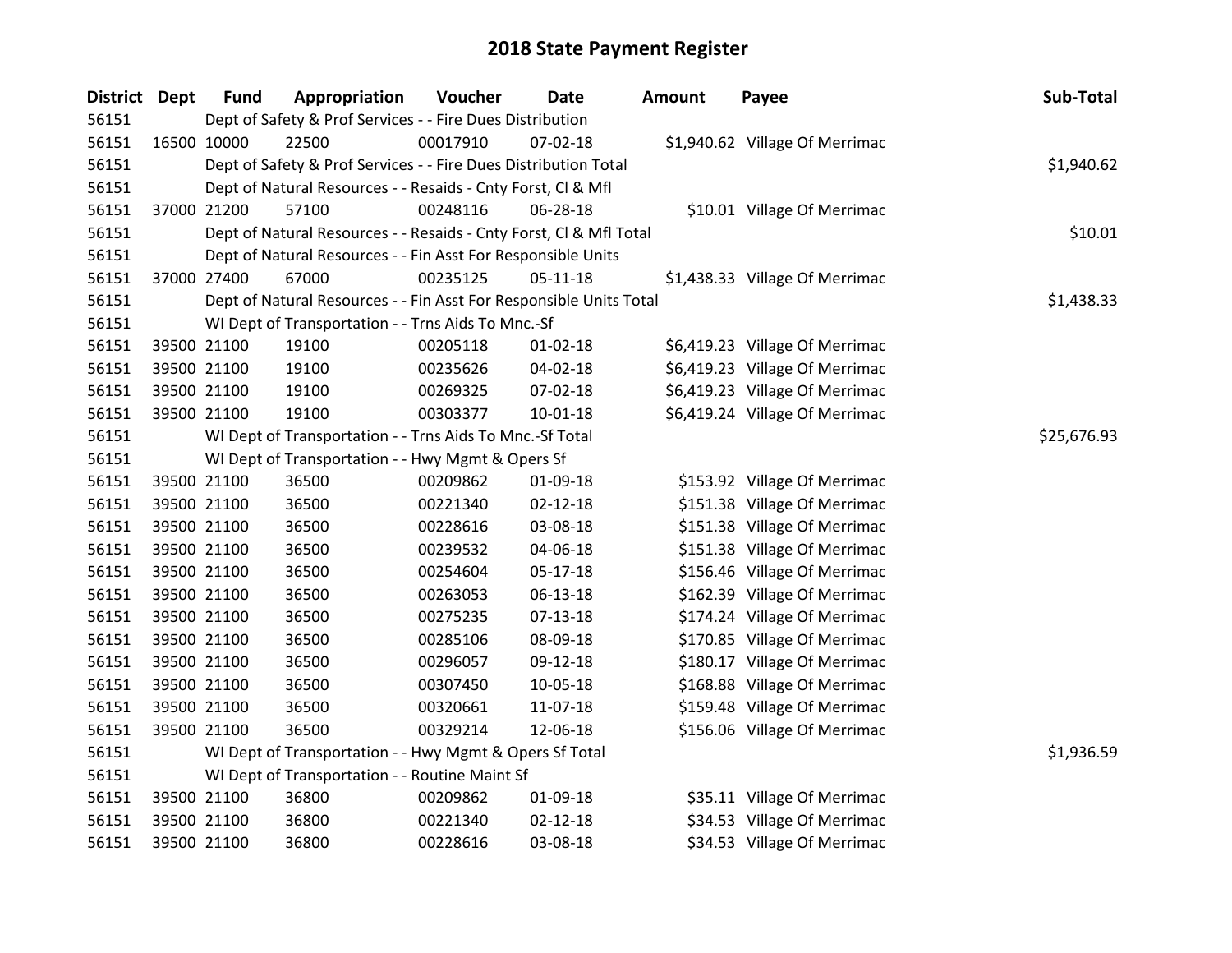| <b>District</b>    | Dept | <b>Fund</b> | Appropriation                                                      | Voucher  | Date           | Amount | Payee                           | Sub-Total   |
|--------------------|------|-------------|--------------------------------------------------------------------|----------|----------------|--------|---------------------------------|-------------|
| 56151              |      | 39500 21100 | 36800                                                              | 00239532 | 04-06-18       |        | \$34.53 Village Of Merrimac     |             |
| 56151              |      | 39500 21100 | 36800                                                              | 00254604 | 05-17-18       |        | \$35.69 Village Of Merrimac     |             |
| 56151              |      | 39500 21100 | 36800                                                              | 00263053 | 06-13-18       |        | \$37.04 Village Of Merrimac     |             |
| 56151              |      | 39500 21100 | 36800                                                              | 00275235 | $07 - 13 - 18$ |        | \$39.75 Village Of Merrimac     |             |
| 56151              |      | 39500 21100 | 36800                                                              | 00285106 | 08-09-18       |        | \$38.98 Village Of Merrimac     |             |
| 56151              |      | 39500 21100 | 36800                                                              | 00296057 | 09-12-18       |        | \$41.10 Village Of Merrimac     |             |
| 56151              |      | 39500 21100 | 36800                                                              | 00307450 | 10-05-18       |        | \$38.53 Village Of Merrimac     |             |
| 56151              |      | 39500 21100 | 36800                                                              | 00320661 | 11-07-18       |        | \$36.38 Village Of Merrimac     |             |
| 56151              |      | 39500 21100 | 36800                                                              | 00329214 | 12-06-18       |        | \$35.60 Village Of Merrimac     |             |
| 56151              |      |             | WI Dept of Transportation - - Routine Maint Sf Total               |          |                |        |                                 | \$441.77    |
| 56151              |      |             | Department of Veterans Affairs - - Foreclosure Loss Payments       |          |                |        |                                 |             |
| 56151              |      | 48500 58300 | 36100                                                              | 00043417 | $02 - 21 - 18$ |        | \$44.27 Village Of Merrimac     |             |
| 56151              |      | 48500 58300 | 36100                                                              | 00046566 | 04-30-18       |        | \$89.16 Village Of Merrimac     |             |
| 56151              |      | 48500 58300 | 36100                                                              | 00047479 | 05-30-18       |        | \$44.27 Village Of Merrimac     |             |
| 56151              |      | 48500 58300 | 36100                                                              | 00048263 | $06 - 11 - 18$ |        | \$44.27 Village Of Merrimac     |             |
| 56151              |      | 48500 58300 | 36100                                                              | 00052192 | 08-22-18       |        | \$91.08 Village Of Merrimac     |             |
| 56151              |      | 48500 58300 | 36100                                                              | 00053229 | 09-14-18       |        | \$44.27 Village Of Merrimac     |             |
| 56151              |      | 48500 58300 | 36100                                                              | 00054321 | 10-05-18       |        | \$44.54 Village Of Merrimac     |             |
| 56151              |      |             | Department of Veterans Affairs - - Foreclosure Loss Payments Total |          |                |        |                                 | \$401.86    |
| 56151              |      |             | Department of Revenue - - Payments For Municipal Svcs              |          |                |        |                                 |             |
| 56151              |      | 56600 10000 | 50100                                                              | 00026912 | $01 - 31 - 18$ |        | \$43.25 Village Of Merrimac     |             |
| 56151              |      |             | Department of Revenue - - Payments For Municipal Svcs Total        |          |                |        |                                 | \$43.25     |
| 56151              |      |             | Shared Revenue and Tax Relief - - County And Municipal Aid         |          |                |        |                                 |             |
| 56151              |      | 83500 10000 | 10500                                                              | 00034093 | 07-23-18       |        | \$2,661.94 Village Of Merrimac  |             |
| 56151              |      | 83500 10000 | 10500                                                              | 00036979 | 11-19-18       |        | \$15,084.31 Village Of Merrimac |             |
| 56151              |      |             | Shared Revenue and Tax Relief - - County And Municipal Aid Total   |          |                |        |                                 | \$17,746.25 |
| 56151              |      |             | Shared Revenue and Tax Relief - - Exempt Computer Aid              |          |                |        |                                 |             |
| 56151              |      | 83500 10000 | 10900                                                              | 00031281 | $07 - 23 - 18$ |        | \$114.66 Village Of Merrimac    |             |
| 56151              |      |             | Shared Revenue and Tax Relief - - Exempt Computer Aid Total        |          |                |        |                                 | \$114.66    |
| <b>56151 Total</b> |      |             |                                                                    |          |                |        |                                 | \$49,750.27 |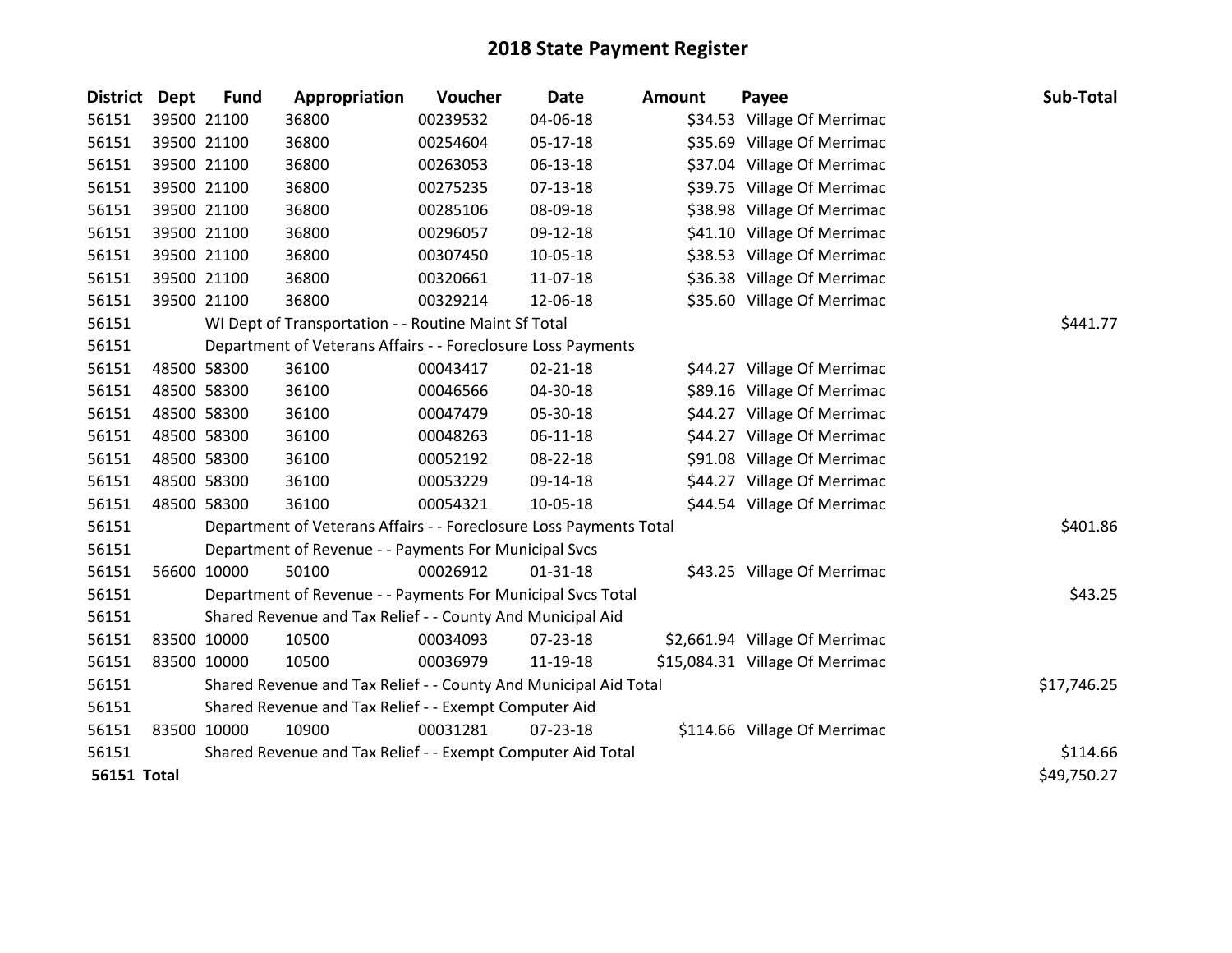| <b>District Dept</b> |             | <b>Fund</b>                                           | Appropriation                                                         | Voucher  | Date           | Amount | Payee                                 | Sub-Total    |
|----------------------|-------------|-------------------------------------------------------|-----------------------------------------------------------------------|----------|----------------|--------|---------------------------------------|--------------|
| 56161                |             |                                                       | Dept of Safety & Prof Services - - Fire Dues Distribution             |          |                |        |                                       |              |
| 56161                | 16500 10000 |                                                       | 22500                                                                 | 00022467 | $07 - 25 - 18$ |        | \$1,263.08 Village Of North Freedom   |              |
| 56161                |             |                                                       | Dept of Safety & Prof Services - - Fire Dues Distribution Total       |          |                |        |                                       | \$1,263.08   |
| 56161                |             |                                                       | Dept of Natural Resources - - Rec & Resource Aids, Fed                |          |                |        |                                       |              |
| 56161                | 37000 21200 |                                                       | 58300                                                                 | 00240926 | 06-06-18       |        | \$168,422.50 Village Of North Freedom |              |
| 56161                |             |                                                       | Dept of Natural Resources - - Rec & Resource Aids, Fed Total          |          |                |        |                                       | \$168,422.50 |
| 56161                |             |                                                       | Dept of Natural Resources - - Ea - River Protect, Cons Fund           |          |                |        |                                       |              |
| 56161                | 37000 21200 |                                                       | 67500                                                                 | 00232690 | 05-01-18       |        | \$25,925.00 Village Of North Freedom  |              |
| 56161                |             |                                                       | Dept of Natural Resources - - Ea - River Protect, Cons Fund Total     |          |                |        |                                       | \$25,925.00  |
| 56161                |             |                                                       | Dept of Natural Resources - - Fin Asst For Responsible Units          |          |                |        |                                       |              |
| 56161                |             | 37000 27400                                           | 67000                                                                 | 00235645 | $05-11-18$     |        | \$1,958.98 Village Of North Freedom   |              |
| 56161                |             |                                                       | Dept of Natural Resources - - Fin Asst For Responsible Units Total    |          |                |        |                                       | \$1,958.98   |
| 56161                |             |                                                       | Dept of Natural Resources - - Land Acquisition                        |          |                |        |                                       |              |
| 56161                | 37000 36300 |                                                       | TA100                                                                 | 00225561 | 04-09-18       |        | \$84,886.25 Village Of North Freedom  |              |
| 56161                |             |                                                       | Dept of Natural Resources - - Land Acquisition Total                  |          |                |        |                                       | \$84,886.25  |
| 56161                |             |                                                       | WI Dept of Transportation - - Trns Aids To Mnc.-Sf                    |          |                |        |                                       |              |
| 56161                | 39500 21100 |                                                       | 19100                                                                 | 00205119 | $01 - 02 - 18$ |        | \$3,952.81 Village Of North Freedom   |              |
| 56161                | 39500 21100 |                                                       | 19100                                                                 | 00235627 | 04-02-18       |        | \$3,952.81 Village Of North Freedom   |              |
| 56161                | 39500 21100 |                                                       | 19100                                                                 | 00269326 | 07-02-18       |        | \$3,952.81 Village Of North Freedom   |              |
| 56161                | 39500 21100 |                                                       | 19100                                                                 | 00303378 | 10-01-18       |        | \$3,952.82 Village Of North Freedom   |              |
| 56161                |             |                                                       | WI Dept of Transportation - - Trns Aids To Mnc.-Sf Total              |          |                |        |                                       | \$15,811.25  |
| 56161                |             |                                                       | Shared Revenue and Tax Relief - - Expenditure Restraint Program       |          |                |        |                                       |              |
| 56161                | 83500 10000 |                                                       | 10100                                                                 | 00034094 | 07-23-18       |        | \$2,653.57 Village Of North Freedom   |              |
| 56161                | 83500 10000 |                                                       | 10100                                                                 | 00036980 | 11-19-18       |        | \$0.07 Village Of North Freedom       |              |
| 56161                |             |                                                       | Shared Revenue and Tax Relief - - Expenditure Restraint Program Total |          |                |        |                                       | \$2,653.64   |
| 56161                |             |                                                       | Shared Revenue and Tax Relief - - County And Municipal Aid            |          |                |        |                                       |              |
| 56161                | 83500 10000 |                                                       | 10500                                                                 | 00034094 | 07-23-18       |        | \$22,151.80 Village Of North Freedom  |              |
| 56161                | 83500 10000 |                                                       | 10500                                                                 | 00036980 | 11-19-18       |        | \$125,526.84 Village Of North Freedom |              |
| 56161                |             |                                                       | Shared Revenue and Tax Relief - - County And Municipal Aid Total      |          |                |        |                                       | \$147,678.64 |
| 56161                |             | Shared Revenue and Tax Relief - - Exempt Computer Aid |                                                                       |          |                |        |                                       |              |
| 56161                | 83500 10000 |                                                       | 10900                                                                 | 00031282 | 07-23-18       |        | \$106.54 Village Of North Freedom     |              |
| 56161                | 83500 10000 |                                                       | 10900                                                                 | 00032506 | 07-23-18       |        | \$31.79 Village Of North Freedom      |              |
| 56161                |             |                                                       | Shared Revenue and Tax Relief - - Exempt Computer Aid Total           |          |                |        |                                       | \$138.33     |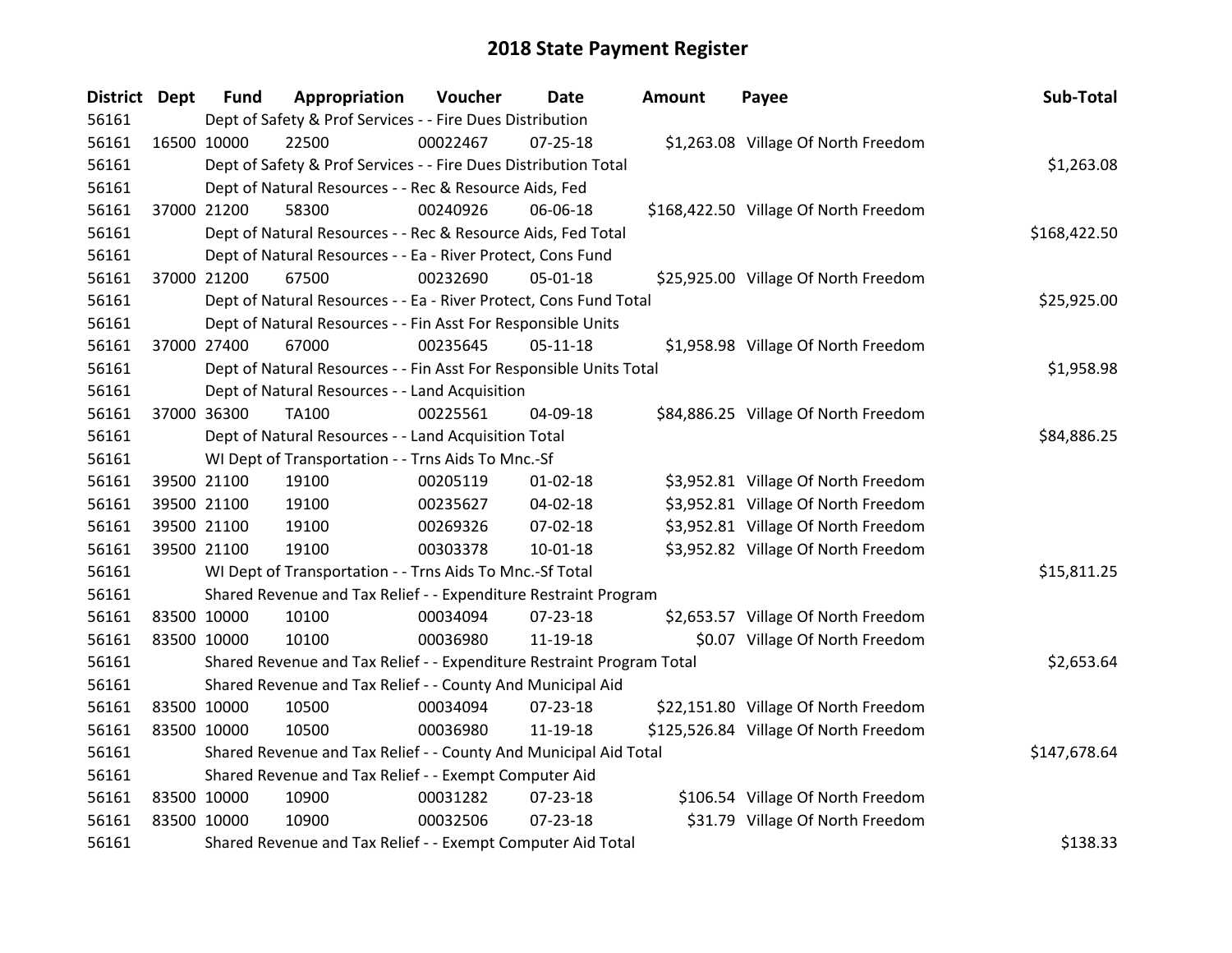| District Dept |             | <b>Fund</b>                                         | Appropriation                                                   | <b>Voucher</b> | Date           | <b>Amount</b> | Payee                               | Sub-Total    |
|---------------|-------------|-----------------------------------------------------|-----------------------------------------------------------------|----------------|----------------|---------------|-------------------------------------|--------------|
| 56161         |             |                                                     | Shared Revenue and Tax Relief - - Utility Aid                   |                |                |               |                                     |              |
| 56161         | 83500 10000 |                                                     | 11000                                                           | 00034094       | 07-23-18       |               | \$16.92 Village Of North Freedom    |              |
| 56161         | 83500 10000 |                                                     | 11000                                                           | 00036980       | 11-19-18       |               | \$99.40 Village Of North Freedom    |              |
| 56161         |             | Shared Revenue and Tax Relief - - Utility Aid Total | \$116.32                                                        |                |                |               |                                     |              |
| 56161         |             |                                                     | Shared Revenue and Tax Relief - - Lottery & Gaming Credit       |                |                |               |                                     |              |
| 56161         | 83500 52100 |                                                     | 36300                                                           | 00027608       | $03 - 26 - 18$ |               | \$2,291.23 Village Of North Freedom |              |
| 56161         |             |                                                     | Shared Revenue and Tax Relief - - Lottery & Gaming Credit Total |                |                |               |                                     |              |
| 56161 Total   |             |                                                     |                                                                 |                |                |               |                                     | \$451,145.22 |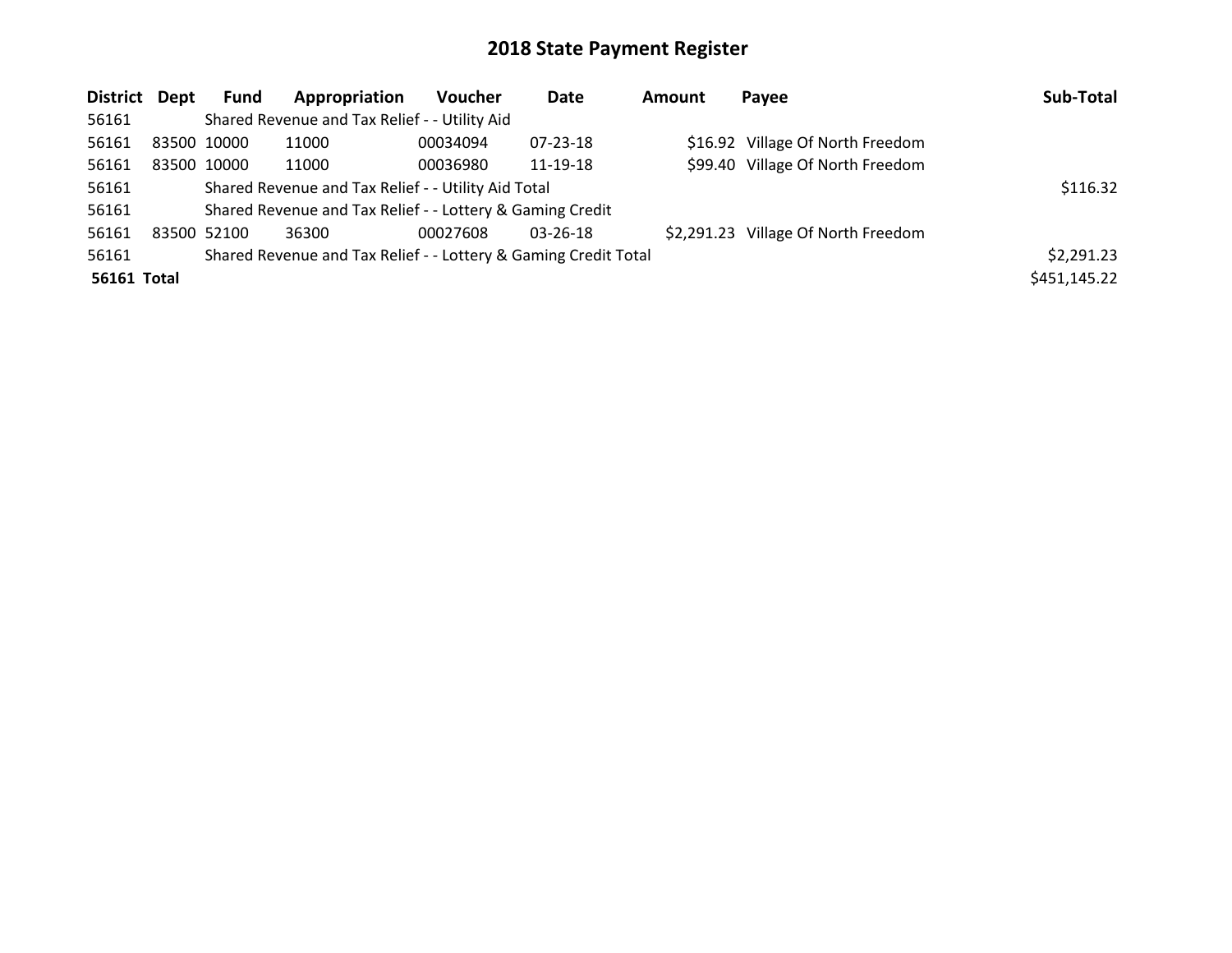| District Dept      |             | <b>Fund</b> | Appropriation                                                         | <b>Voucher</b> | <b>Date</b>    | Amount | Payee                        | Sub-Total    |
|--------------------|-------------|-------------|-----------------------------------------------------------------------|----------------|----------------|--------|------------------------------|--------------|
| 56171              |             |             | Dept of Safety & Prof Services - - Fire Dues Distribution             |                |                |        |                              |              |
| 56171              |             | 16500 10000 | 22500                                                                 | 00022468       | 07-25-18       |        | \$2,550.14 Village Of Plain  |              |
| 56171              |             |             | Dept of Safety & Prof Services - - Fire Dues Distribution Total       |                |                |        |                              | \$2,550.14   |
| 56171              |             |             | Dept of Natural Resources - - Fin Asst For Responsible Units          |                |                |        |                              |              |
| 56171              | 37000 27400 |             | 67000                                                                 | 00234991       | $05-11-18$     |        | \$2,568.39 Village Of Plain  |              |
| 56171              |             |             | Dept of Natural Resources - - Fin Asst For Responsible Units Total    |                |                |        |                              | \$2,568.39   |
| 56171              |             |             | WI Dept of Transportation - - Trns Aids To Mnc.-Sf                    |                |                |        |                              |              |
| 56171              |             | 39500 21100 | 19100                                                                 | 00205120       | $01 - 02 - 18$ |        | \$16,472.94 Village Of Plain |              |
| 56171              |             | 39500 21100 | 19100                                                                 | 00235628       | 04-02-18       |        | \$16,472.94 Village Of Plain |              |
| 56171              |             | 39500 21100 | 19100                                                                 | 00269327       | $07 - 02 - 18$ |        | \$16,472.94 Village Of Plain |              |
| 56171              | 39500 21100 |             | 19100                                                                 | 00303379       | $10-01-18$     |        | \$16,472.97 Village Of Plain |              |
| 56171              |             |             | WI Dept of Transportation - - Trns Aids To Mnc.-Sf Total              |                |                |        |                              | \$65,891.79  |
| 56171              |             |             | WI Dept of Transportation - - Loc Rd Imp Prg St Fd                    |                |                |        |                              |              |
| 56171              | 39500 21100 |             | 27800                                                                 | 00220226       | 02-08-18       |        | \$18,811.10 Village Of Plain |              |
| 56171              |             |             | WI Dept of Transportation - - Loc Rd Imp Prg St Fd Total              |                |                |        |                              | \$18,811.10  |
| 56171              |             |             | Shared Revenue and Tax Relief - - Expenditure Restraint Program       |                |                |        |                              |              |
| 56171              |             | 83500 10000 | 10100                                                                 | 00034095       | $07 - 23 - 18$ |        | \$22,283.47 Village Of Plain |              |
| 56171              | 83500 10000 |             | 10100                                                                 | 00036981       | 11-19-18       |        | \$0.06 Village Of Plain      |              |
| 56171              |             |             | Shared Revenue and Tax Relief - - Expenditure Restraint Program Total |                |                |        |                              | \$22,283.53  |
| 56171              |             |             | Shared Revenue and Tax Relief - - County And Municipal Aid            |                |                |        |                              |              |
| 56171              | 83500 10000 |             | 10500                                                                 | 00034095       | 07-23-18       |        | \$3,381.38 Village Of Plain  |              |
| 56171              | 83500 10000 |             | 10500                                                                 | 00036981       | 11-19-18       |        | \$19,161.13 Village Of Plain |              |
| 56171              |             |             | Shared Revenue and Tax Relief - - County And Municipal Aid Total      |                | \$22,542.51    |        |                              |              |
| 56171              |             |             | Shared Revenue and Tax Relief - - Exempt Computer Aid                 |                |                |        |                              |              |
| 56171              | 83500 10000 |             | 10900                                                                 | 00031283       | 07-23-18       |        | \$10,496.06 Village Of Plain |              |
| 56171              | 83500 10000 |             | 10900                                                                 | 00032507       | 07-23-18       |        | \$15.87 Village Of Plain     |              |
| 56171              |             |             | Shared Revenue and Tax Relief - - Exempt Computer Aid Total           |                | \$10,511.93    |        |                              |              |
| <b>56171 Total</b> |             |             |                                                                       |                |                |        |                              | \$145,159.39 |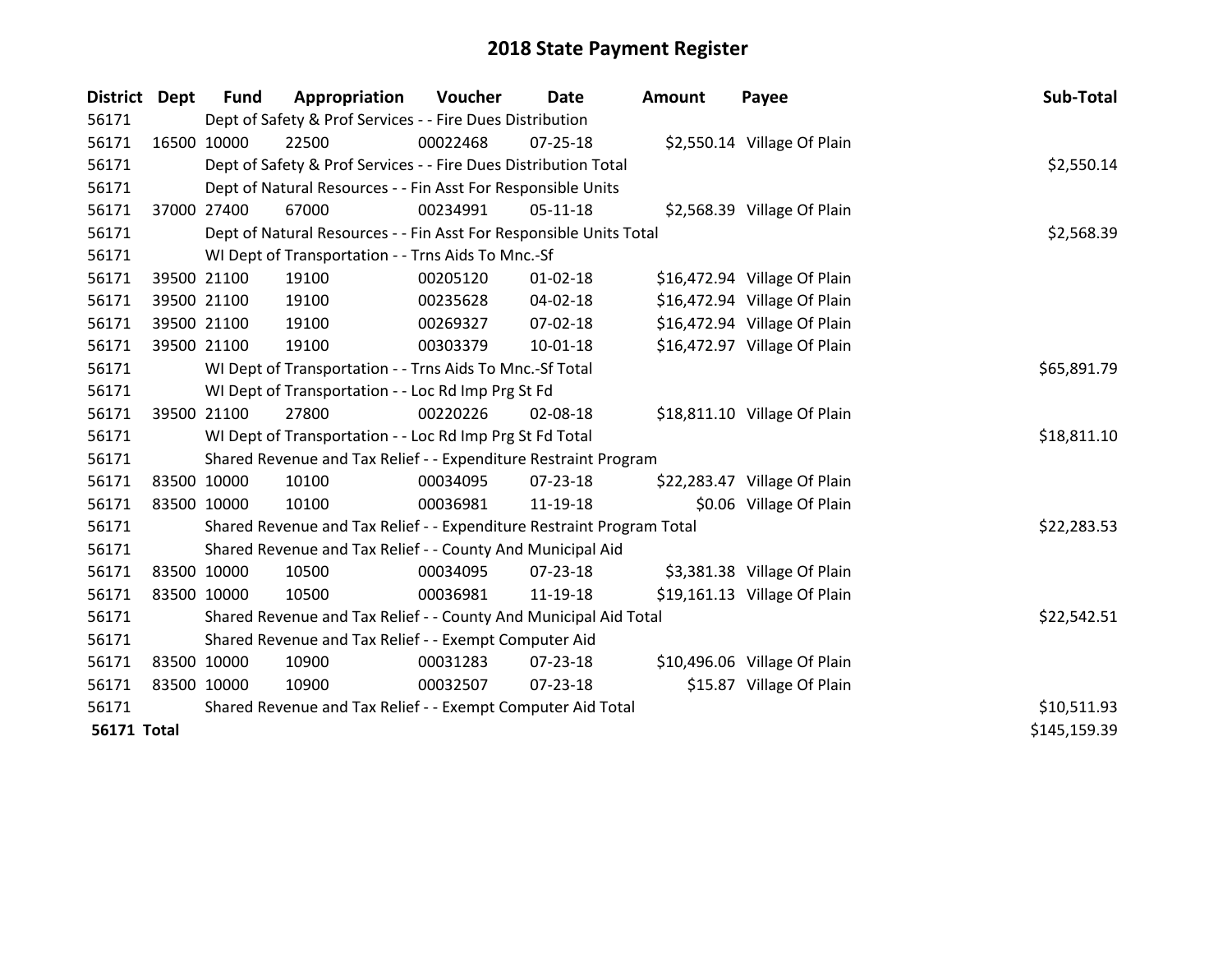| District Dept |             | <b>Fund</b>                                                 | Appropriation                                                      | Voucher  | <b>Date</b>    | Amount | Payee                                  | Sub-Total    |
|---------------|-------------|-------------------------------------------------------------|--------------------------------------------------------------------|----------|----------------|--------|----------------------------------------|--------------|
| 56172         |             |                                                             | Dept of Safety & Prof Services - - Fire Dues Distribution          |          |                |        |                                        |              |
| 56172         |             | 16500 10000                                                 | 22500                                                              | 00017913 | 07-02-18       |        | \$16,132.72 Village Of Prairie Du Sac  |              |
| 56172         |             |                                                             | Dept of Safety & Prof Services - - Fire Dues Distribution Total    |          |                |        |                                        | \$16,132.72  |
| 56172         |             |                                                             | Dept of Natural Resources - - Fin Asst For Responsible Units       |          |                |        |                                        |              |
| 56172         |             | 37000 27400                                                 | 67000                                                              | 00235707 | $05-11-18$     |        | \$16,772.57 Village Of Prairie Du Sac  |              |
| 56172         |             |                                                             | Dept of Natural Resources - - Fin Asst For Responsible Units Total |          |                |        |                                        | \$16,772.57  |
| 56172         |             |                                                             | WI Dept of Transportation - - Tc, Trns Oper Aid Sf                 |          |                |        |                                        |              |
| 56172         |             | 39500 21100                                                 | 17700                                                              | 00229589 | 03-13-18       |        | \$1,631.00 Village Of Prairie Du Sac   |              |
| 56172         |             | 39500 21100                                                 | 17700                                                              | 00250198 | 05-04-18       |        | \$710.00 Village Of Prairie Du Sac     |              |
| 56172         |             | 39500 21100                                                 | 17700                                                              | 00262838 | 06-13-18       |        | \$5,527.00 Village Of Prairie Du Sac   |              |
| 56172         |             | 39500 21100                                                 | 17700                                                              | 00289475 | 08-24-18       |        | \$16,581.00 Village Of Prairie Du Sac  |              |
| 56172         |             |                                                             | WI Dept of Transportation - - Tc, Trns Oper Aid Sf Total           |          |                |        |                                        | \$24,449.00  |
| 56172         |             |                                                             | WI Dept of Transportation - - Trnst/Trns-Rel Aid F                 |          |                |        |                                        |              |
| 56172         |             | 39500 21100                                                 | 18200                                                              | 00226400 | 03-01-18       |        | \$10,767.31 Village Of Prairie Du Sac  |              |
| 56172         |             | 39500 21100                                                 | 18200                                                              | 00323538 | 11-15-18       |        | \$12,562.88 Village Of Prairie Du Sac  |              |
| 56172         |             | 39500 21100                                                 | 18200                                                              | 00323573 | 11-15-18       |        | \$12,418.86 Village Of Prairie Du Sac  |              |
| 56172         |             | 39500 21100                                                 | 18200                                                              | 00323576 | $11 - 15 - 18$ |        | \$12,778.02 Village Of Prairie Du Sac  |              |
| 56172         |             |                                                             | WI Dept of Transportation - - Trnst/Trns-Rel Aid F Total           |          |                |        |                                        | \$48,527.07  |
| 56172         |             |                                                             | WI Dept of Transportation - - Trns Aids To Mnc.-Sf                 |          |                |        |                                        |              |
| 56172         |             | 39500 21100                                                 | 19100                                                              | 00205121 | $01 - 02 - 18$ |        | \$73,060.85 Village Of Prairie Du Sac  |              |
| 56172         |             | 39500 21100                                                 | 19100                                                              | 00235629 | 04-02-18       |        | \$73,060.85 Village Of Prairie Du Sac  |              |
| 56172         |             | 39500 21100                                                 | 19100                                                              | 00269328 | 07-02-18       |        | \$73,060.85 Village Of Prairie Du Sac  |              |
| 56172         |             | 39500 21100                                                 | 19100                                                              | 00303380 | $10-01-18$     |        | \$73,060.88 Village Of Prairie Du Sac  |              |
| 56172         |             |                                                             | WI Dept of Transportation - - Trns Aids To Mnc.-Sf Total           |          |                |        |                                        | \$292,243.43 |
| 56172         |             |                                                             | Shared Revenue and Tax Relief - - County And Municipal Aid         |          |                |        |                                        |              |
| 56172         | 83500 10000 |                                                             | 10500                                                              | 00034096 | 07-23-18       |        | \$17,804.48 Village Of Prairie Du Sac  |              |
| 56172         |             | 83500 10000                                                 | 10500                                                              | 00036982 | 11-19-18       |        | \$100,892.06 Village Of Prairie Du Sac |              |
| 56172         |             |                                                             | Shared Revenue and Tax Relief - - County And Municipal Aid Total   |          |                |        |                                        | \$118,696.54 |
| 56172         |             | Shared Revenue and Tax Relief - - Exempt Computer Aid       |                                                                    |          |                |        |                                        |              |
| 56172         | 83500 10000 |                                                             | 10900                                                              | 00031284 | 07-23-18       |        | \$9,704.59 Village Of Prairie Du Sac   |              |
| 56172         |             | 83500 10000                                                 | 10900                                                              | 00032508 | 07-23-18       |        | \$34,747.13 Village Of Prairie Du Sac  |              |
| 56172         |             | Shared Revenue and Tax Relief - - Exempt Computer Aid Total | \$44,451.72                                                        |          |                |        |                                        |              |
| 56172         |             |                                                             | Shared Revenue and Tax Relief - - Utility Aid                      |          |                |        |                                        |              |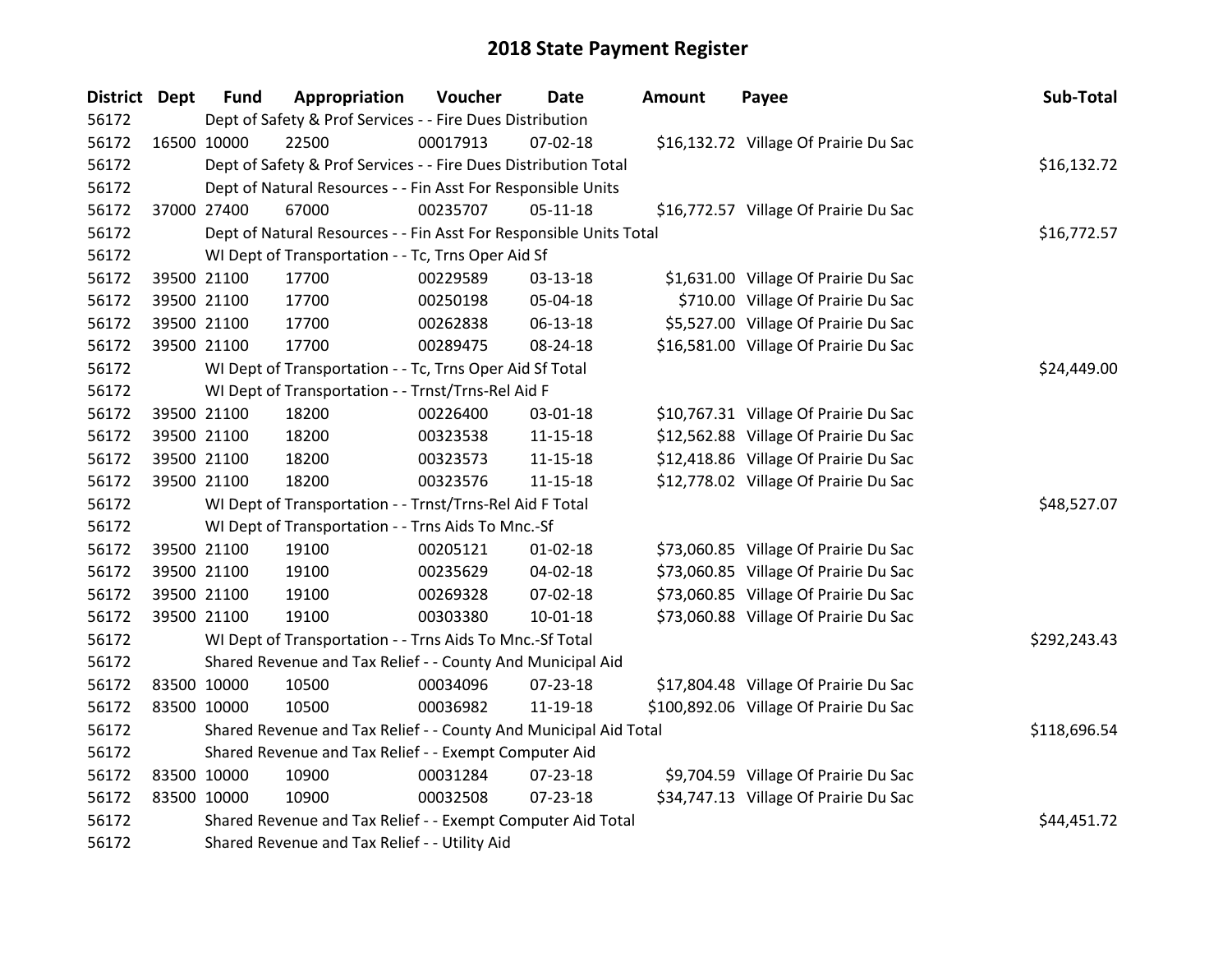|             |  | District Dept Fund | Appropriation                                       | <b>Voucher</b> | Date     | Amount | Pavee                              | Sub-Total |
|-------------|--|--------------------|-----------------------------------------------------|----------------|----------|--------|------------------------------------|-----------|
| 56172       |  | 83500 10000        | 11000                                               | 00034096       | 07-23-18 |        | \$130.03 Village Of Prairie Du Sac |           |
| 56172       |  | 83500 10000        | 11000                                               | 00036982       | 11-19-18 |        | \$760.19 Village Of Prairie Du Sac |           |
| 56172       |  |                    | Shared Revenue and Tax Relief - - Utility Aid Total |                |          |        |                                    | \$890.22  |
| 56172 Total |  |                    |                                                     |                |          |        | \$562,163.27                       |           |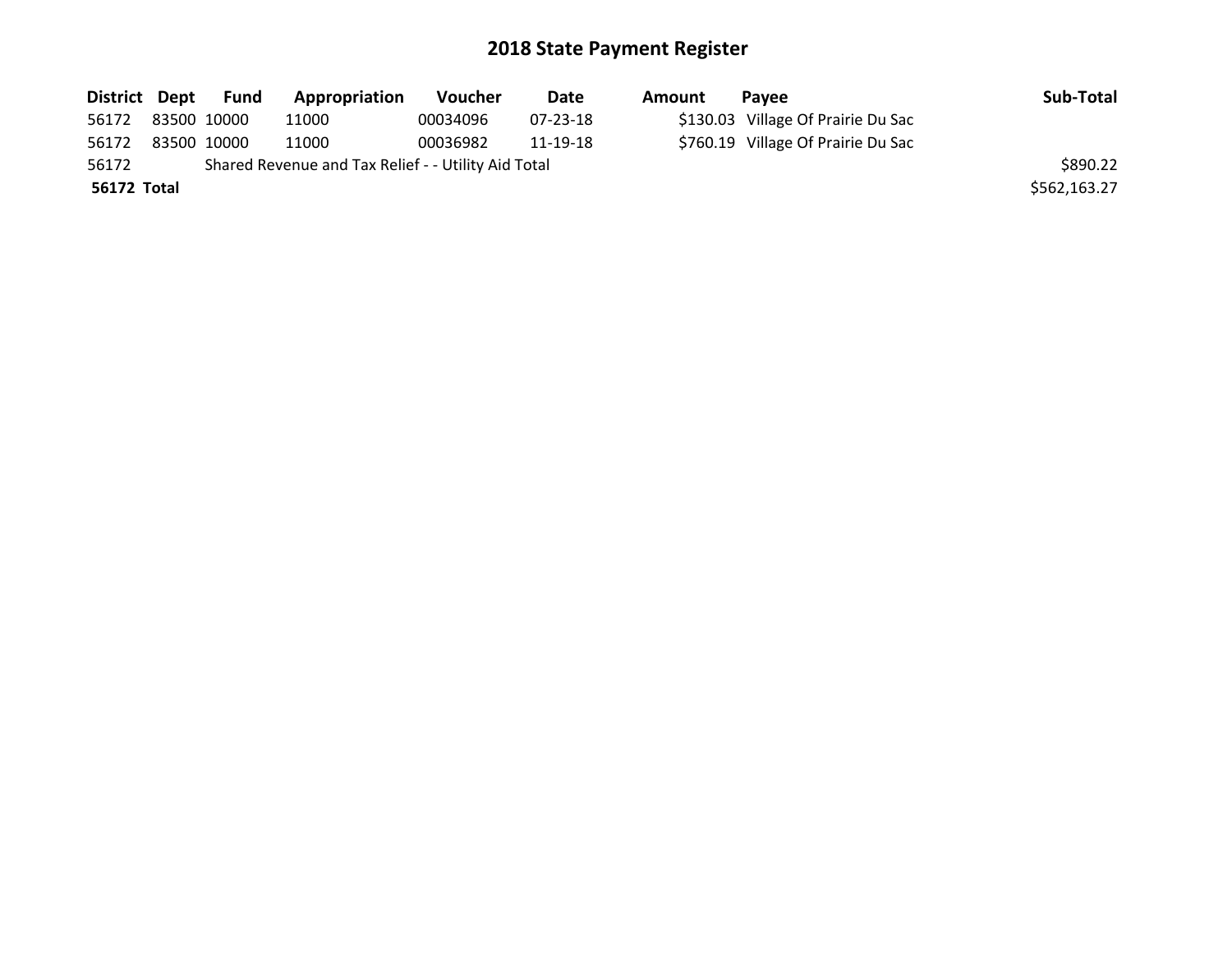| <b>District</b>    | <b>Dept</b> | <b>Fund</b>                                         | Appropriation                                                      | Voucher  | Date           | <b>Amount</b> | Payee                               | Sub-Total    |
|--------------------|-------------|-----------------------------------------------------|--------------------------------------------------------------------|----------|----------------|---------------|-------------------------------------|--------------|
| 56176              |             |                                                     | Dept of Safety & Prof Services - - Fire Dues Distribution          |          |                |               |                                     |              |
| 56176              | 16500 10000 |                                                     | 22500                                                              | 00022469 | $07 - 24 - 18$ |               | \$961.36 Village Of Rock Springs    |              |
| 56176              |             |                                                     | Dept of Safety & Prof Services - - Fire Dues Distribution Total    |          | \$961.36       |               |                                     |              |
| 56176              |             |                                                     | Dept of Natural Resources - - Aids In Lieu Of Taxes - Gener        |          |                |               |                                     |              |
| 56176              | 37000 10000 |                                                     | 50300                                                              | 00212649 | 02-06-18       |               | \$2,297.79 Village Of Rock Springs  |              |
| 56176              |             |                                                     | Dept of Natural Resources - - Aids In Lieu Of Taxes - Gener Total  |          |                |               |                                     | \$2,297.79   |
| 56176              |             |                                                     | Dept of Natural Resources - - Fin Asst For Responsible Units       |          |                |               |                                     |              |
| 56176              | 37000 27400 |                                                     | 67000                                                              | 00235160 | $05 - 11 - 18$ |               | \$1,099.15 Village Of Rock Springs  |              |
| 56176              |             |                                                     | Dept of Natural Resources - - Fin Asst For Responsible Units Total |          |                |               |                                     | \$1,099.15   |
| 56176              |             |                                                     | Department of Tourism - - Ab; State Aid For The Arts               |          |                |               |                                     |              |
| 56176              | 38000 10000 |                                                     | 30200                                                              | 00006289 | 09-19-18       |               | \$1,850.00 Village Of Rock Springs  |              |
| 56176              |             |                                                     | Department of Tourism - - Ab; State Aid For The Arts Total         |          |                |               |                                     | \$1,850.00   |
| 56176              |             |                                                     | WI Dept of Transportation - - Trns Aids To Mnc.-Sf                 |          |                |               |                                     |              |
| 56176              | 39500 21100 |                                                     | 19100                                                              | 00205122 | $01 - 02 - 18$ |               | \$3,687.26 Village Of Rock Springs  |              |
| 56176              |             | 39500 21100                                         | 19100                                                              | 00235630 | 04-02-18       |               | \$3,687.26 Village Of Rock Springs  |              |
| 56176              |             | 39500 21100                                         | 19100                                                              | 00269329 | 07-02-18       |               | \$3,687.26 Village Of Rock Springs  |              |
| 56176              | 39500 21100 |                                                     | 19100                                                              | 00303381 | $10 - 01 - 18$ |               | \$3,687.26 Village Of Rock Springs  |              |
| 56176              |             |                                                     | WI Dept of Transportation - - Trns Aids To Mnc.-Sf Total           |          |                |               |                                     | \$14,749.04  |
| 56176              |             |                                                     | Shared Revenue and Tax Relief - - County And Municipal Aid         |          |                |               |                                     |              |
| 56176              | 83500 10000 |                                                     | 10500                                                              | 00034097 | $07 - 23 - 18$ |               | \$13,133.31 Village Of Rock Springs |              |
| 56176              | 83500 10000 |                                                     | 10500                                                              | 00036983 | 11-19-18       |               | \$74,422.09 Village Of Rock Springs |              |
| 56176              |             |                                                     | Shared Revenue and Tax Relief - - County And Municipal Aid Total   |          |                |               |                                     | \$87,555.40  |
| 56176              |             |                                                     | Shared Revenue and Tax Relief - - Exempt Computer Aid              |          |                |               |                                     |              |
| 56176              | 83500 10000 |                                                     | 10900                                                              | 00031285 | $07 - 23 - 18$ |               | \$88.28 Village Of Rock Springs     |              |
| 56176              |             |                                                     | Shared Revenue and Tax Relief - - Exempt Computer Aid Total        |          |                |               |                                     | \$88.28      |
| 56176              |             | Shared Revenue and Tax Relief - - Utility Aid       |                                                                    |          |                |               |                                     |              |
| 56176              | 83500 10000 |                                                     | 11000                                                              | 00034097 | 07-23-18       |               | \$21.32 Village Of Rock Springs     |              |
| 56176              | 83500 10000 |                                                     | 11000                                                              | 00036983 | 11-19-18       |               | \$108.29 Village Of Rock Springs    |              |
| 56176              |             | Shared Revenue and Tax Relief - - Utility Aid Total | \$129.61                                                           |          |                |               |                                     |              |
| <b>56176 Total</b> |             |                                                     |                                                                    |          |                |               |                                     | \$108,730.63 |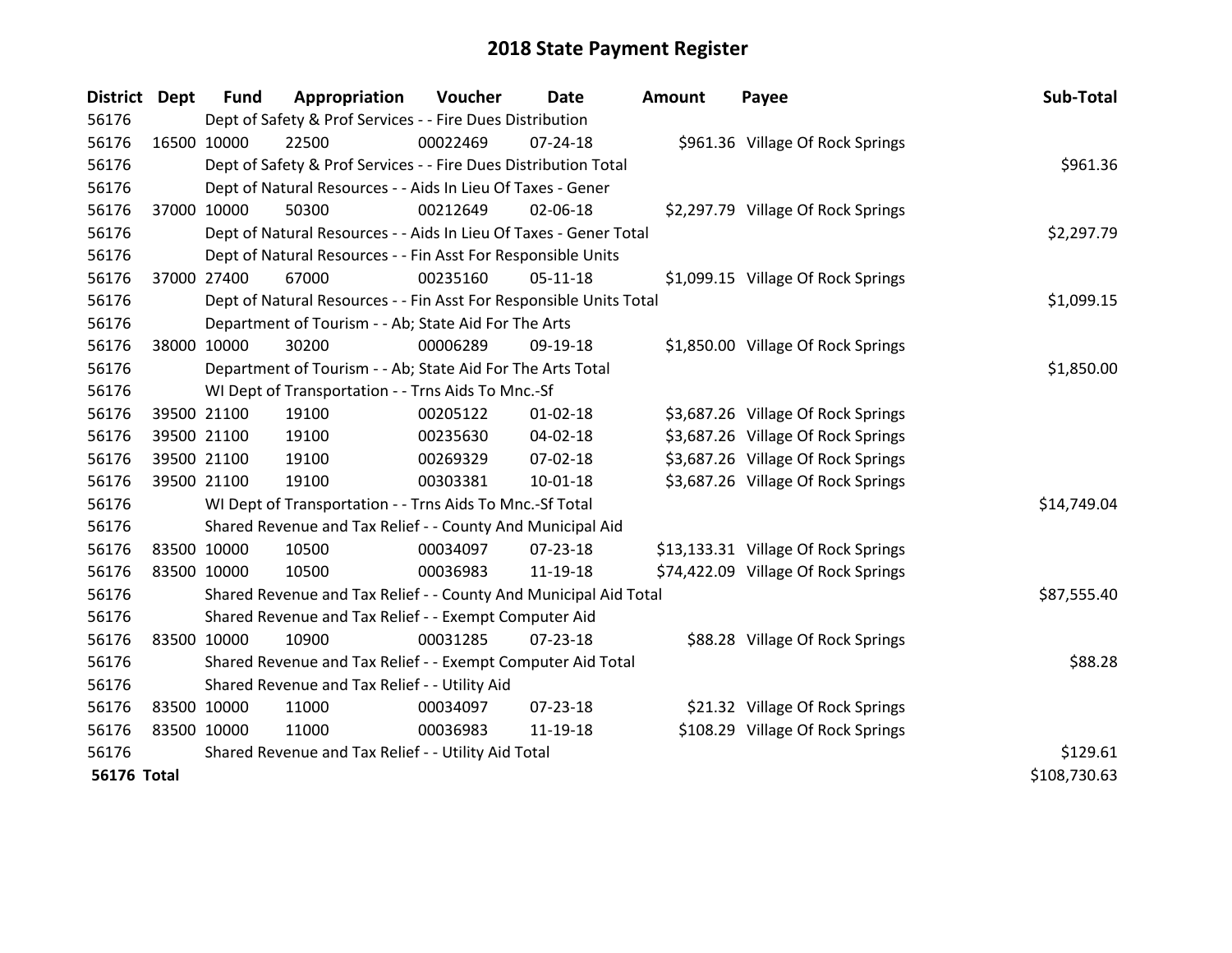| District Dept | <b>Fund</b> | Appropriation                                                      | Voucher  | <b>Date</b>    | Amount | Payee                            | Sub-Total    |
|---------------|-------------|--------------------------------------------------------------------|----------|----------------|--------|----------------------------------|--------------|
| 56181         |             | Dept of Safety & Prof Services - - Fire Dues Distribution          |          |                |        |                                  |              |
| 56181         | 16500 10000 | 22500                                                              | 00022470 | $07 - 25 - 18$ |        | \$11,845.57 Village Of Sauk City |              |
| 56181         |             | Dept of Safety & Prof Services - - Fire Dues Distribution Total    |          |                |        |                                  | \$11,845.57  |
| 56181         |             | Dept of Natural Resources - - Aids In Lieu Of Taxes - Gener        |          |                |        |                                  |              |
| 56181         | 37000 10000 | 50300                                                              | 00230364 | 04-20-18       |        | \$4.38 Village Of Sauk City      |              |
| 56181         |             | Dept of Natural Resources - - Aids In Lieu Of Taxes - Gener Total  |          |                |        |                                  | \$4.38       |
| 56181         |             | Dept of Natural Resources - - Fin Asst For Responsible Units       |          |                |        |                                  |              |
| 56181         | 37000 27400 | 67000                                                              | 00235618 | $05 - 11 - 18$ |        | \$15,125.82 Village Of Sauk City |              |
| 56181         |             | Dept of Natural Resources - - Fin Asst For Responsible Units Total |          |                |        |                                  | \$15,125.82  |
| 56181         |             | WI Dept of Transportation - - Hwy Sfty Loc Aid Ffd                 |          |                |        |                                  |              |
| 56181         | 39500 21100 | 18500                                                              | 00213923 | $01 - 22 - 18$ |        | \$3,004.32 Village Of Sauk City  |              |
| 56181         | 39500 21100 | 18500                                                              | 00219392 | $02 - 12 - 18$ |        | \$2,902.43 Village Of Sauk City  |              |
| 56181         | 39500 21100 | 18500                                                              | 00219393 | $02 - 12 - 18$ |        | \$2,003.73 Village Of Sauk City  |              |
| 56181         | 39500 21100 | 18500                                                              | 00230441 | 03-16-18       |        | \$2,454.16 Village Of Sauk City  |              |
| 56181         | 39500 21100 | 18500                                                              | 00230442 | 03-16-18       |        | \$2,255.36 Village Of Sauk City  |              |
| 56181         | 39500 21100 | 18500                                                              | 00246770 | $04 - 27 - 18$ |        | \$2,337.71 Village Of Sauk City  |              |
| 56181         | 39500 21100 | 18500                                                              | 00259230 | $06 - 14 - 18$ |        | \$2,807.62 Village Of Sauk City  |              |
| 56181         | 39500 21100 | 18500                                                              | 00269888 | $07 - 12 - 18$ |        | \$2,386.46 Village Of Sauk City  |              |
| 56181         | 39500 21100 | 18500                                                              | 00283370 | 08-28-18       |        | \$2,046.52 Village Of Sauk City  |              |
| 56181         | 39500 21100 | 18500                                                              | 00297067 | 09-26-18       |        | \$326.72 Village Of Sauk City    |              |
| 56181         | 39500 21100 | 18500                                                              | 00303976 | $10 - 01 - 18$ |        | \$1,346.01 Village Of Sauk City  |              |
| 56181         | 39500 21100 | 18500                                                              | 00318129 | 11-01-18       |        | \$165.00 Village Of Sauk City    |              |
| 56181         |             | WI Dept of Transportation - - Hwy Sfty Loc Aid Ffd Total           |          |                |        |                                  | \$24,036.04  |
| 56181         |             | WI Dept of Transportation - - Trns Aids To Mnc.-Sf                 |          |                |        |                                  |              |
| 56181         | 39500 21100 | 19100                                                              | 00205123 | $01 - 02 - 18$ |        | \$48,278.15 Village Of Sauk City |              |
| 56181         | 39500 21100 | 19100                                                              | 00235631 | 04-02-18       |        | \$48,278.15 Village Of Sauk City |              |
| 56181         | 39500 21100 | 19100                                                              | 00269330 | 07-02-18       |        | \$48,278.15 Village Of Sauk City |              |
| 56181         | 39500 21100 | 19100                                                              | 00303382 | 10-01-18       |        | \$48,278.17 Village Of Sauk City |              |
| 56181         |             | WI Dept of Transportation - - Trns Aids To Mnc.-Sf Total           |          |                |        |                                  | \$193,112.62 |
| 56181         |             | WI Dept of Transportation - - Hwy Mgmt & Opers Sf                  |          |                |        |                                  |              |
| 56181         | 39500 21100 | 36500                                                              | 00211099 | $01 - 11 - 18$ |        | \$461.37 Village Of Sauk City    |              |
| 56181         | 39500 21100 | 36500                                                              | 00221353 | $02 - 12 - 18$ |        | \$349.63 Village Of Sauk City    |              |
| 56181         | 39500 21100 | 36500                                                              | 00229933 | 03-12-18       |        | \$327.47 Village Of Sauk City    |              |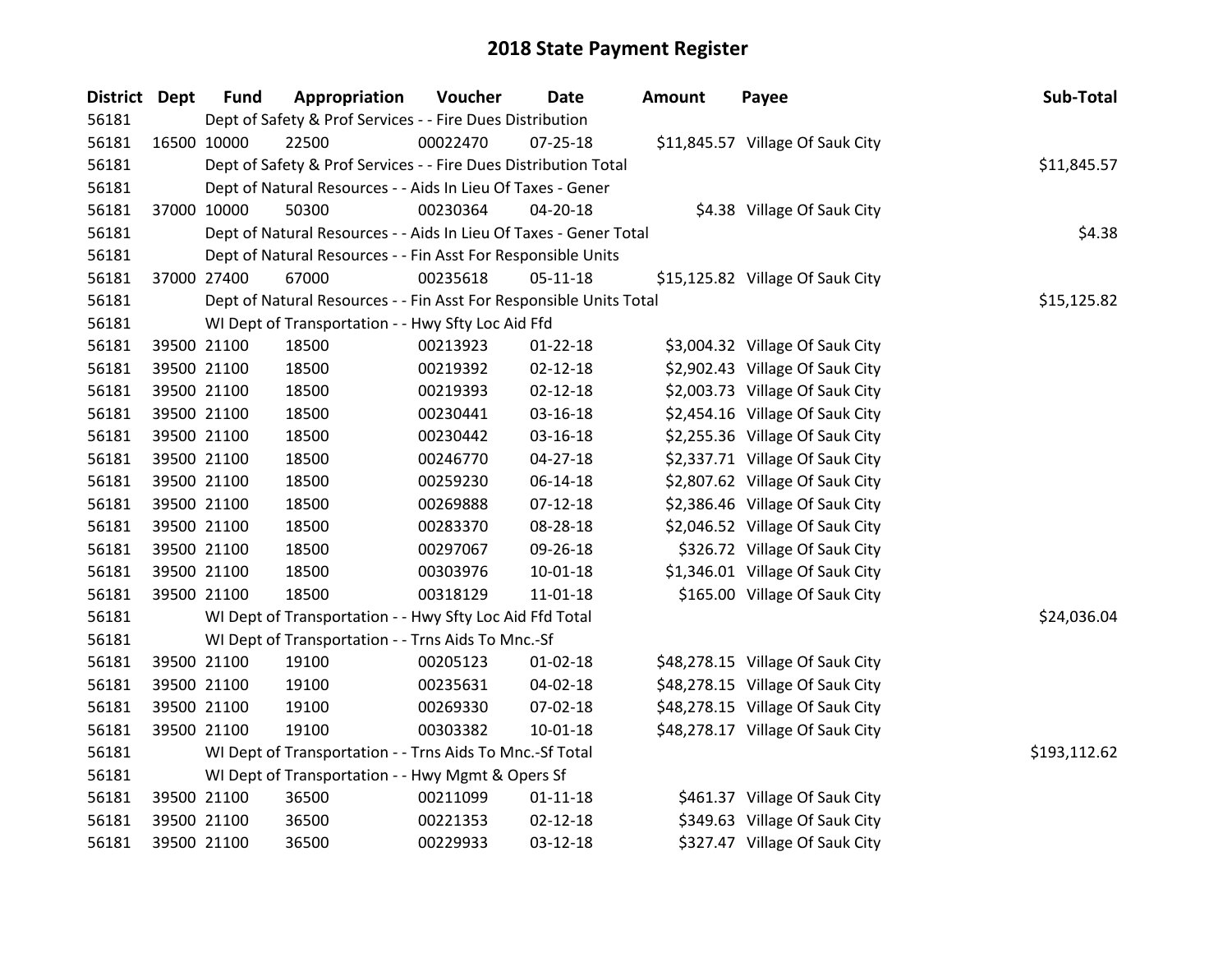| District Dept | <b>Fund</b> | Appropriation                                                                   | Voucher   | <b>Date</b>    | <b>Amount</b> | Payee                             | Sub-Total    |
|---------------|-------------|---------------------------------------------------------------------------------|-----------|----------------|---------------|-----------------------------------|--------------|
| 56181         | 39500 21100 | 36500                                                                           | 00241641  | $04 - 12 - 18$ |               | \$280.39 Village Of Sauk City     |              |
| 56181         | 39500 21100 | 36500                                                                           | 00254612  | 05-17-18       |               | \$188.63 Village Of Sauk City     |              |
| 56181         | 39500 21100 | 36500                                                                           | 00263047  | 06-13-18       |               | \$222.03 Village Of Sauk City     |              |
| 56181         | 39500 21100 | 36500                                                                           | 00263460  | 06-14-18       |               | \$427.53 Village Of Sauk City     |              |
| 56181         | 39500 21100 | 36500                                                                           | 00275230  | $07-13-18$     |               | \$174.30 Village Of Sauk City     |              |
| 56181         | 39500 21100 | 36500                                                                           | 00285129  | 08-10-18       |               | \$249.39 Village Of Sauk City     |              |
| 56181         | 39500 21100 | 36500                                                                           | 00298477  | 09-18-18       |               | \$211.13 Village Of Sauk City     |              |
| 56181         | 39500 21100 | 36500                                                                           | 00311363  | $10 - 16 - 18$ |               | \$221.36 Village Of Sauk City     |              |
| 56181         | 39500 21100 | 36500                                                                           | 00322527  | $11 - 16 - 18$ |               | \$394.16 Village Of Sauk City     |              |
| 56181         | 39500 21100 | 36500                                                                           | 00329220  | 12-06-18       |               | \$391.73 Village Of Sauk City     |              |
| 56181         |             | WI Dept of Transportation - - Hwy Mgmt & Opers Sf Total                         |           |                |               |                                   | \$3,899.12   |
| 56181         |             | Department of Health Services - - Prepaid Medical Transport Reimbursement       |           |                |               |                                   |              |
| 56181         | 43500 10000 | 16300                                                                           | AMBULANCE | 11-08-18       |               | \$14,844.55 Village Of Sauk City  |              |
| 56181         |             | Department of Health Services - - Prepaid Medical Transport Reimbursement Total |           |                |               |                                   | \$14,844.55  |
| 56181         |             | Department of Justice - - Law Enforcement Train, Local                          |           |                |               |                                   |              |
| 56181         | 45500 10000 | 23100                                                                           | 00053697  | 10-18-18       |               | \$2,240.00 Village Of Sauk City   |              |
| 56181         |             | Department of Justice - - Law Enforcement Train, Local Total                    |           |                |               |                                   | \$2,240.00   |
| 56181         |             | Department of Revenue - - Payments For Municipal Svcs                           |           |                |               |                                   |              |
| 56181         | 56600 10000 | 50100                                                                           | 00026913  | $01 - 31 - 18$ |               | \$56.96 Village Of Sauk City      |              |
| 56181         |             | Department of Revenue - - Payments For Municipal Svcs Total                     |           |                |               |                                   | \$56.96      |
| 56181         |             | Shared Revenue and Tax Relief - - Expenditure Restraint Program                 |           |                |               |                                   |              |
| 56181         | 83500 10000 | 10100                                                                           | 00034098  | 07-23-18       |               | \$22,185.26 Village Of Sauk City  |              |
| 56181         | 83500 10000 | 10100                                                                           | 00036984  | 11-19-18       |               | \$0.07 Village Of Sauk City       |              |
| 56181         |             | Shared Revenue and Tax Relief - - Expenditure Restraint Program Total           |           |                |               |                                   | \$22,185.33  |
| 56181         |             | Shared Revenue and Tax Relief - - County And Municipal Aid                      |           |                |               |                                   |              |
| 56181         | 83500 10000 | 10500                                                                           | 00034098  | 07-23-18       |               | \$22,532.41 Village Of Sauk City  |              |
| 56181         | 83500 10000 | 10500                                                                           | 00036984  | 11-19-18       |               | \$112,839.10 Village Of Sauk City |              |
| 56181         |             | Shared Revenue and Tax Relief - - County And Municipal Aid Total                |           |                |               |                                   | \$135,371.51 |
| 56181         |             | Shared Revenue and Tax Relief - - Exempt Computer Aid                           |           |                |               |                                   |              |
| 56181         | 83500 10000 | 10900                                                                           | 00031286  | 07-23-18       |               | \$21,098.66 Village Of Sauk City  |              |
| 56181         | 83500 10000 | 10900                                                                           | 00032509  | $07 - 23 - 18$ |               | \$7,832.71 Village Of Sauk City   |              |
| 56181         |             | Shared Revenue and Tax Relief - - Exempt Computer Aid Total                     |           |                |               |                                   | \$28,931.37  |
| 56181         |             | Shared Revenue and Tax Relief - - Utility Aid                                   |           |                |               |                                   |              |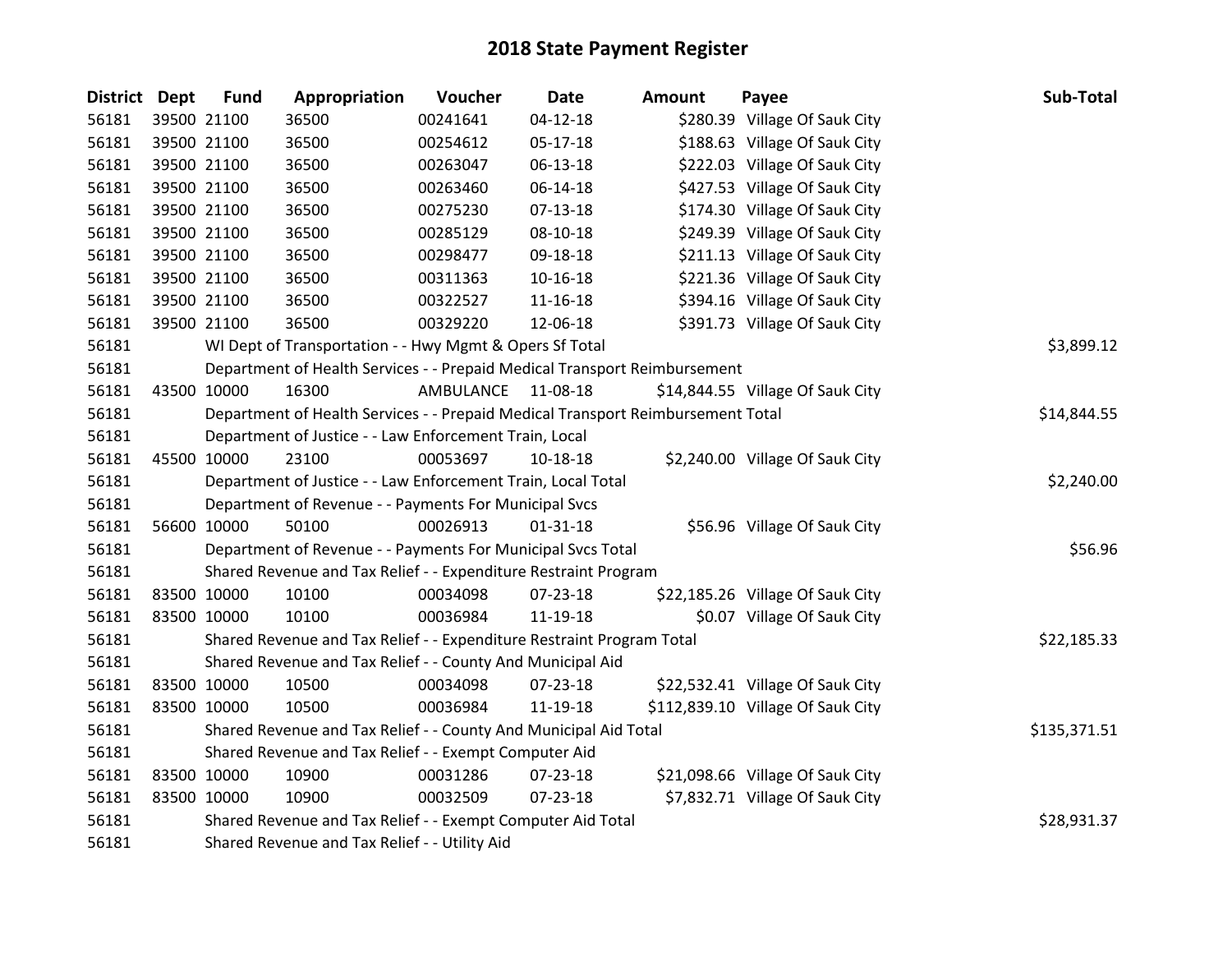|             |             | District Dept Fund | Appropriation                                       | Voucher  | Date     | Amount | <b>Pavee</b>                | Sub-Total    |
|-------------|-------------|--------------------|-----------------------------------------------------|----------|----------|--------|-----------------------------|--------------|
| 56181       | 83500 10000 |                    | 11000                                               | 00034098 | 07-23-18 |        | \$1.14 Village Of Sauk City |              |
| 56181       | 83500 10000 |                    | 11000                                               | 00036984 | 11-19-18 |        | \$7.87 Village Of Sauk City |              |
| 56181       |             |                    | Shared Revenue and Tax Relief - - Utility Aid Total |          |          |        |                             | \$9.01       |
| 56181 Total |             |                    |                                                     |          |          |        |                             | \$451,662.28 |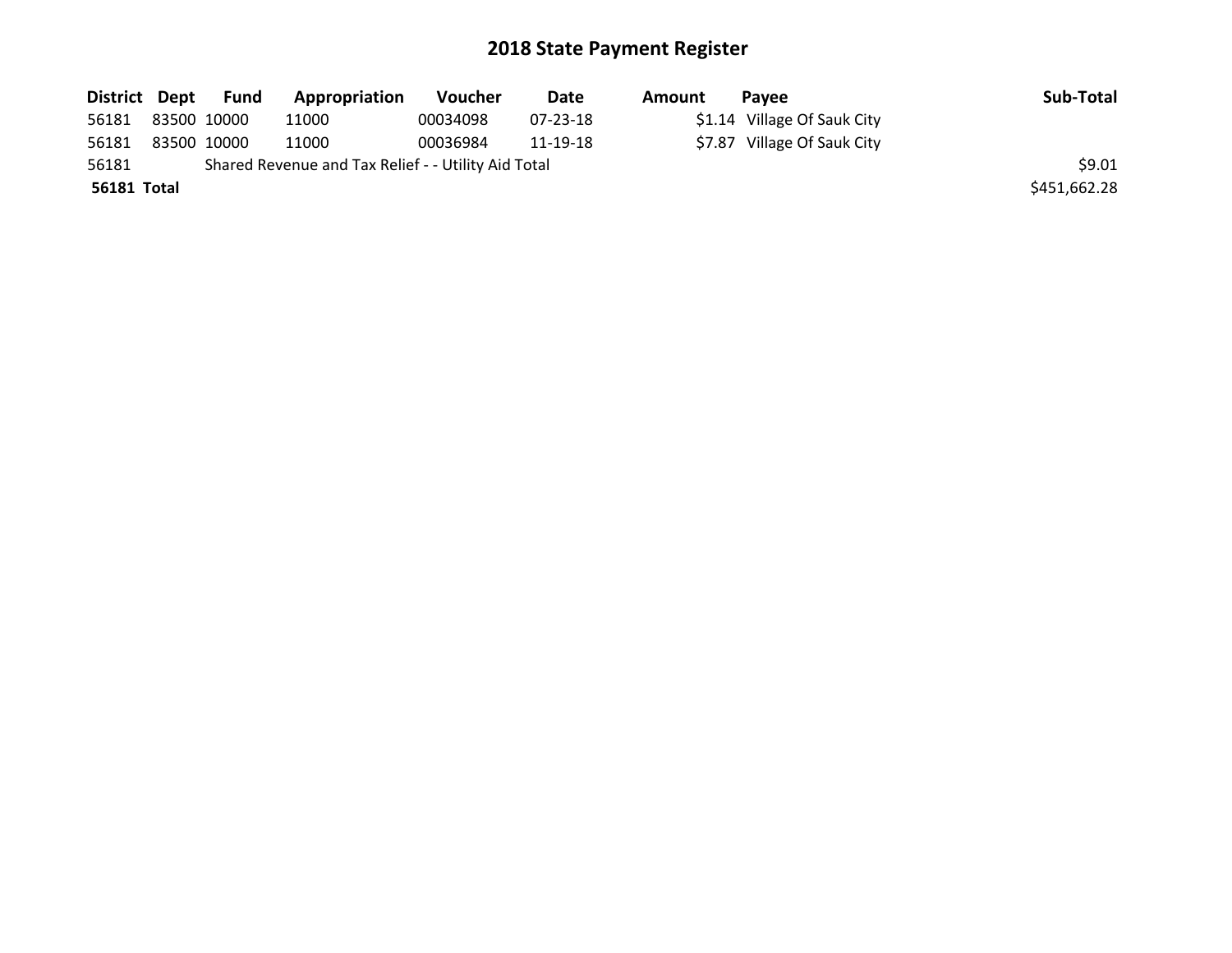| <b>District Dept</b> | <b>Fund</b>                                                              | Appropriation                                                      | Voucher  | Date           | Amount | Payee                                | Sub-Total   |  |
|----------------------|--------------------------------------------------------------------------|--------------------------------------------------------------------|----------|----------------|--------|--------------------------------------|-------------|--|
| 56182                |                                                                          | Dept of Safety & Prof Services - - Fire Dues Distribution          |          |                |        |                                      |             |  |
| 56182                | 16500 10000                                                              | 22500                                                              | 00022471 | $07 - 25 - 18$ |        | \$6,708.29 Village Of Spring Green   |             |  |
| 56182                |                                                                          | Dept of Safety & Prof Services - - Fire Dues Distribution Total    |          |                |        |                                      | \$6,708.29  |  |
| 56182                |                                                                          | Dept of Natural Resources - - Fin Asst For Responsible Units       |          |                |        |                                      |             |  |
| 56182                | 37000 27400                                                              | 67000                                                              | 00235135 | $05-11-18$     |        | \$1,939.96 Village Of Spring Green   |             |  |
| 56182                |                                                                          | Dept of Natural Resources - - Fin Asst For Responsible Units Total |          |                |        |                                      | \$1,939.96  |  |
| 56182                |                                                                          | WI Dept of Transportation - - Hwy Sfty Loc Aid Ffd                 |          |                |        |                                      |             |  |
| 56182                | 39500 21100                                                              | 18500                                                              | 00219394 | $02 - 12 - 18$ |        | \$801.85 Village Of Spring Green     |             |  |
| 56182                | 39500 21100                                                              | 18500                                                              | 00219395 | $02 - 12 - 18$ |        | \$163.47 Village Of Spring Green     |             |  |
| 56182                | 39500 21100                                                              | 18500                                                              | 00219396 | $02 - 12 - 18$ |        | \$344.55 Village Of Spring Green     |             |  |
| 56182                | 39500 21100                                                              | 18500                                                              | 00226353 | 03-02-18       |        | \$438.87 Village Of Spring Green     |             |  |
| 56182                | 39500 21100                                                              | 18500                                                              | 00229584 | 03-16-18       |        | \$544.56 Village Of Spring Green     |             |  |
| 56182                | 39500 21100                                                              | 18500                                                              | 00239963 | 04-20-18       |        | \$717.27 Village Of Spring Green     |             |  |
| 56182                | 39500 21100                                                              | 18500                                                              | 00251843 | $05 - 14 - 18$ |        | \$1,000.00 Village Of Spring Green   |             |  |
| 56182                | 39500 21100                                                              | 18500                                                              | 00259231 | 06-14-18       |        | \$207.26 Village Of Spring Green     |             |  |
| 56182                | 39500 21100                                                              | 18500                                                              | 00269889 | $07 - 12 - 18$ |        | \$758.45 Village Of Spring Green     |             |  |
| 56182                | 39500 21100                                                              | 18500                                                              | 00283371 | 08-28-18       |        | \$2,350.00 Village Of Spring Green   |             |  |
| 56182                | 39500 21100                                                              | 18500                                                              | 00296383 | 09-26-18       |        | \$200.00 Village Of Spring Green     |             |  |
| 56182                | 39500 21100                                                              | 18500                                                              | 00304840 | 10-09-18       |        | \$200.00 Village Of Spring Green     |             |  |
| 56182                | 39500 21100                                                              | 18500                                                              | 00313266 | $10 - 25 - 18$ |        | \$600.00 Village Of Spring Green     |             |  |
| 56182                | 39500 21100                                                              | 18500                                                              | 00327435 | 11-29-18       |        | \$402.29 Village Of Spring Green     |             |  |
| 56182                | 39500 21100                                                              | 18500                                                              | 00335111 | 12-26-18       |        | \$427.49 Village Of Spring Green     |             |  |
| 56182                |                                                                          | WI Dept of Transportation - - Hwy Sfty Loc Aid Ffd Total           |          |                |        |                                      | \$9,156.06  |  |
| 56182                |                                                                          | WI Dept of Transportation - - Trns Aids To Mnc.-Sf                 |          |                |        |                                      |             |  |
| 56182                | 39500 21100                                                              | 19100                                                              | 00205124 | $01 - 02 - 18$ |        | \$19,571.84 Village Of Spring Green  |             |  |
| 56182                | 39500 21100                                                              | 19100                                                              | 00235632 | 04-02-18       |        | \$19,571.84 Village Of Spring Green  |             |  |
| 56182                | 39500 21100                                                              | 19100                                                              | 00269331 | 07-02-18       |        | \$19,571.84 Village Of Spring Green  |             |  |
| 56182                | 39500 21100                                                              | 19100                                                              | 00303383 | $10 - 01 - 18$ |        | \$19,571.87 Village Of Spring Green  |             |  |
| 56182                |                                                                          | WI Dept of Transportation - - Trns Aids To Mnc.-Sf Total           |          |                |        |                                      | \$78,287.39 |  |
| 56182                | WI Dept of Transportation - - Local Rds, Grants Sf                       |                                                                    |          |                |        |                                      |             |  |
| 56182                | 39500 21100                                                              | 27000                                                              | 00231190 | 03-16-18       |        | \$343,961.31 Village Of Spring Green |             |  |
| 56182                | WI Dept of Transportation - - Local Rds, Grants Sf Total<br>\$343,961.31 |                                                                    |          |                |        |                                      |             |  |
| 56182                |                                                                          | WI Dept of Transportation - - Loc Rd Imp Prg St Fd                 |          |                |        |                                      |             |  |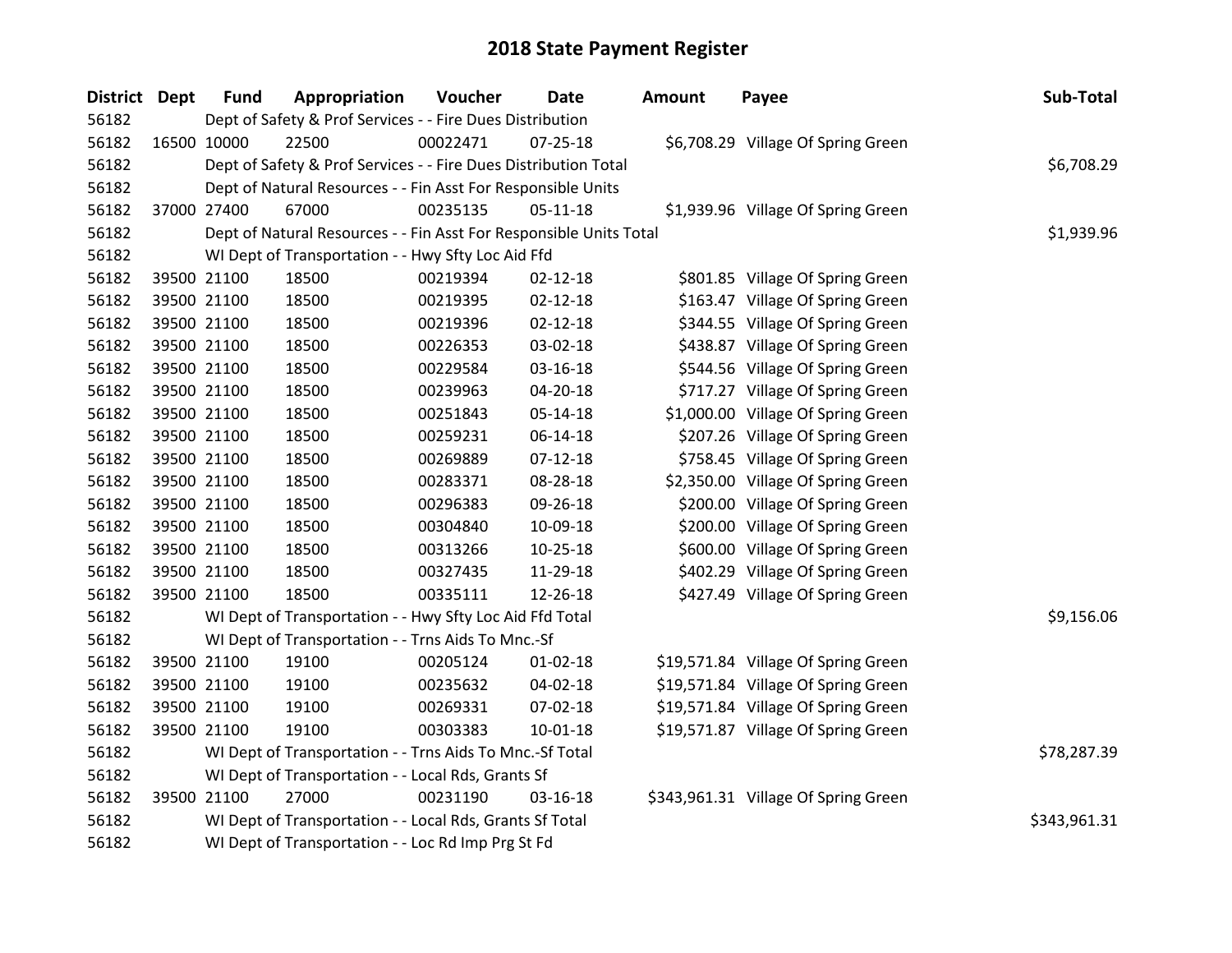| <b>District</b>    | Dept        | <b>Fund</b> | Appropriation                                                         | Voucher   | Date           | Amount                                                                          | Payee                               | Sub-Total    |  |  |
|--------------------|-------------|-------------|-----------------------------------------------------------------------|-----------|----------------|---------------------------------------------------------------------------------|-------------------------------------|--------------|--|--|
| 56182              |             | 39500 21100 | 27800                                                                 | 00231178  | 03-16-18       |                                                                                 | \$18,811.13 Village Of Spring Green |              |  |  |
| 56182              |             |             | WI Dept of Transportation - - Loc Rd Imp Prg St Fd Total              |           |                |                                                                                 |                                     | \$18,811.13  |  |  |
| 56182              |             |             |                                                                       |           |                | Department of Health Services - - Prepaid Medical Transport Reimbursement       |                                     |              |  |  |
| 56182              | 43500       | 10000       | 16300                                                                 | AMBULANCE | 11-08-18       |                                                                                 | \$5,259.88 Village Of Spring Green  |              |  |  |
| 56182              |             |             |                                                                       |           |                | Department of Health Services - - Prepaid Medical Transport Reimbursement Total |                                     | \$5,259.88   |  |  |
| 56182              |             |             | Department of Justice - - Law Enforcement Train, Local                |           |                |                                                                                 |                                     |              |  |  |
| 56182              | 45500       | 10000       | 23100                                                                 | 00053755  | 10-25-18       |                                                                                 | \$960.00 Village Of Spring Green    |              |  |  |
| 56182              |             |             | Department of Justice - - Law Enforcement Train, Local Total          |           |                |                                                                                 |                                     | \$960.00     |  |  |
| 56182              |             |             | Shared Revenue and Tax Relief - - Expenditure Restraint Program       |           |                |                                                                                 |                                     |              |  |  |
| 56182              |             | 83500 10000 | 10100                                                                 | 00034099  | 07-23-18       |                                                                                 | \$20,207.34 Village Of Spring Green |              |  |  |
| 56182              |             | 83500 10000 | 10100                                                                 | 00036985  | 11-19-18       |                                                                                 | \$0.07 Village Of Spring Green      |              |  |  |
| 56182              |             |             | Shared Revenue and Tax Relief - - Expenditure Restraint Program Total |           |                |                                                                                 |                                     |              |  |  |
| 56182              |             |             | Shared Revenue and Tax Relief - - County And Municipal Aid            |           |                |                                                                                 |                                     |              |  |  |
| 56182              | 83500 10000 |             | 10500                                                                 | 00034099  | $07 - 23 - 18$ |                                                                                 | \$13,899.25 Village Of Spring Green |              |  |  |
| 56182              |             | 83500 10000 | 10500                                                                 | 00036985  | 11-19-18       |                                                                                 | \$73,502.55 Village Of Spring Green |              |  |  |
| 56182              |             |             | Shared Revenue and Tax Relief - - County And Municipal Aid Total      |           |                |                                                                                 |                                     | \$87,401.80  |  |  |
| 56182              |             |             | Shared Revenue and Tax Relief - - Exempt Computer Aid                 |           |                |                                                                                 |                                     |              |  |  |
| 56182              | 83500 10000 |             | 10900                                                                 | 00031287  | $07 - 23 - 18$ |                                                                                 | \$4,293.20 Village Of Spring Green  |              |  |  |
| 56182              |             |             | Shared Revenue and Tax Relief - - Exempt Computer Aid Total           |           |                |                                                                                 |                                     | \$4,293.20   |  |  |
| 56182              |             |             | Shared Revenue and Tax Relief - - Utility Aid                         |           |                |                                                                                 |                                     |              |  |  |
| 56182              |             | 83500 10000 | 11000                                                                 | 00034099  | $07 - 23 - 18$ |                                                                                 | \$89.27 Village Of Spring Green     |              |  |  |
| 56182              | 83500 10000 |             | 11000                                                                 | 00036985  | 11-19-18       |                                                                                 | \$514.33 Village Of Spring Green    |              |  |  |
| 56182              |             |             | Shared Revenue and Tax Relief - - Utility Aid Total                   |           |                |                                                                                 |                                     | \$603.60     |  |  |
| <b>56182 Total</b> |             |             |                                                                       |           |                |                                                                                 |                                     | \$577,590.03 |  |  |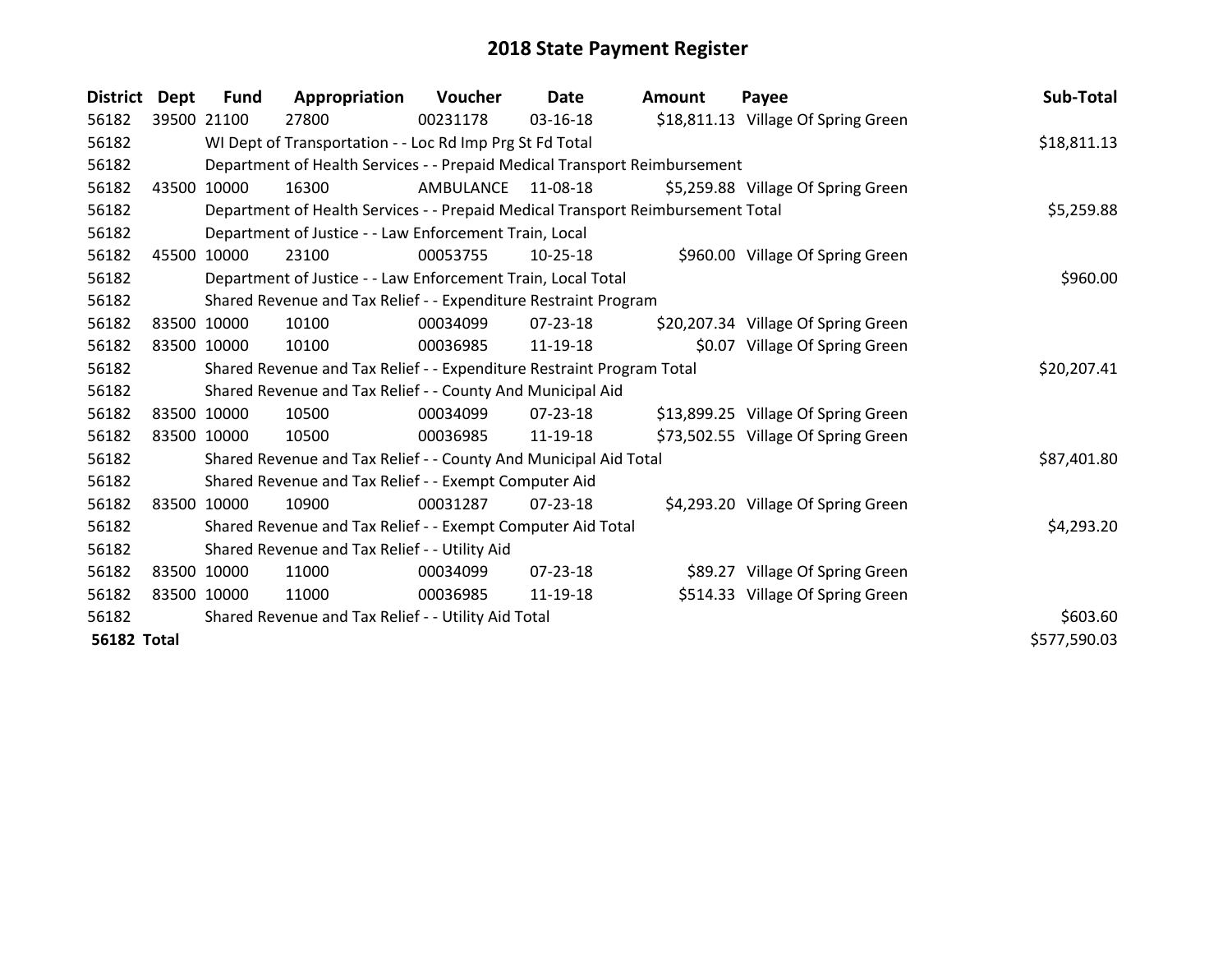| <b>District</b>    | <b>Dept</b> | Fund        | Appropriation                                                     | Voucher  | Date           | <b>Amount</b> | Payee                               | Sub-Total    |
|--------------------|-------------|-------------|-------------------------------------------------------------------|----------|----------------|---------------|-------------------------------------|--------------|
| 56191              |             |             | Dept of Safety & Prof Services - - Fire Dues Distribution         |          |                |               |                                     |              |
| 56191              | 16500       | 10000       | 22500                                                             | 00022472 | $07 - 24 - 18$ |               | \$4,510.86 Village Of West Baraboo  |              |
| 56191              |             |             | Dept of Safety & Prof Services - - Fire Dues Distribution Total   |          |                |               |                                     | \$4,510.86   |
| 56191              |             |             | Dept of Natural Resources - - Ea - River Protect, Cons Fund       |          |                |               |                                     |              |
| 56191              | 37000       | 21200       | 67500                                                             | 00211519 | $02 - 02 - 18$ |               | \$2,500.00 Village Of West Baraboo  |              |
| 56191              |             |             | Dept of Natural Resources - - Ea - River Protect, Cons Fund Total |          |                |               |                                     | \$2,500.00   |
| 56191              |             |             | WI Dept of Transportation - - Trns Aids To Mnc.-Sf                |          |                |               |                                     |              |
| 56191              |             | 39500 21100 | 19100                                                             | 00205125 | $01 - 02 - 18$ |               | \$25,772.36 Village Of West Baraboo |              |
| 56191              |             | 39500 21100 | 19100                                                             | 00235633 | 04-02-18       |               | \$25,772.36 Village Of West Baraboo |              |
| 56191              |             | 39500 21100 | 19100                                                             | 00269332 | 07-02-18       |               | \$25,772.36 Village Of West Baraboo |              |
| 56191              |             | 39500 21100 | 19100                                                             | 00303384 | 10-01-18       |               | \$25,772.38 Village Of West Baraboo |              |
| 56191              |             |             | WI Dept of Transportation - - Trns Aids To Mnc.-Sf Total          |          |                |               |                                     | \$103,089.46 |
| 56191              |             |             | Shared Revenue and Tax Relief - - County And Municipal Aid        |          |                |               |                                     |              |
| 56191              |             | 83500 10000 | 10500                                                             | 00034100 | $07 - 23 - 18$ |               | \$3,939.59 Village Of West Baraboo  |              |
| 56191              |             | 83500 10000 | 10500                                                             | 00036986 | 11-19-18       |               | \$22,324.32 Village Of West Baraboo |              |
| 56191              |             |             | Shared Revenue and Tax Relief - - County And Municipal Aid Total  |          |                |               |                                     | \$26,263.91  |
| 56191              |             |             | Shared Revenue and Tax Relief - - Exempt Computer Aid             |          |                |               |                                     |              |
| 56191              |             | 83500 10000 | 10900                                                             | 00031288 | $07 - 23 - 18$ |               | \$2,249.59 Village Of West Baraboo  |              |
| 56191              |             | 83500 10000 | 10900                                                             | 00032510 | 07-23-18       |               | \$1,934.68 Village Of West Baraboo  |              |
| 56191              |             |             | Shared Revenue and Tax Relief - - Exempt Computer Aid Total       |          |                |               |                                     | \$4,184.27   |
| <b>56191 Total</b> |             |             |                                                                   |          |                |               |                                     | \$140,548.50 |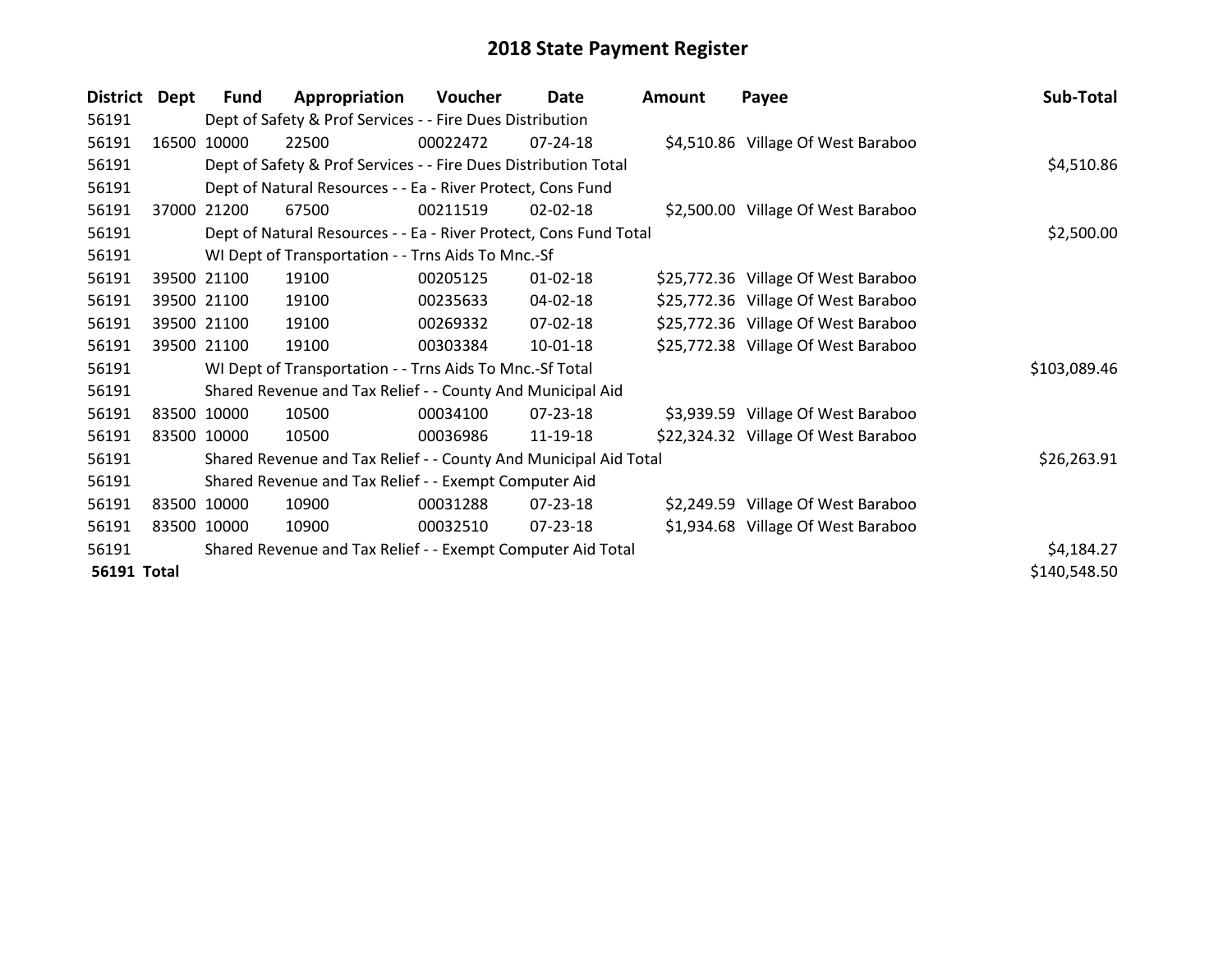| District Dept |             | <b>Fund</b> | Appropriation                                                         | Voucher  | Date           | <b>Amount</b> | Payee                       | Sub-Total   |
|---------------|-------------|-------------|-----------------------------------------------------------------------|----------|----------------|---------------|-----------------------------|-------------|
| 56206         |             |             | Dept of Safety & Prof Services - - Fire Dues Distribution             |          |                |               |                             |             |
| 56206         | 16500 10000 |             | 22500                                                                 | 00022473 | $07 - 26 - 18$ |               | \$35,270.42 City Of Baraboo |             |
| 56206         |             |             | Dept of Safety & Prof Services - - Fire Dues Distribution Total       |          |                |               |                             | \$35,270.42 |
| 56206         |             |             | Wisconsin Historical Society - - General Program Operations-Gpr       |          |                |               |                             |             |
| 56206         | 24500 10000 |             | 10100                                                                 | 00016543 | $04 - 10 - 18$ |               | \$5,828.92 City Of Baraboo  |             |
| 56206         | 24500 10000 |             | 10100                                                                 | 00017921 | $07 - 10 - 18$ |               | \$6,993.74 City Of Baraboo  |             |
| 56206         |             |             | Wisconsin Historical Society - - General Program Operations-Gpr Total |          |                |               |                             | \$12,822.66 |
| 56206         |             |             | Wisconsin Historical Society - - Energy Costs                         |          |                |               |                             |             |
| 56206         | 24500 10000 |             | 10500                                                                 | 00015077 | 01-09-18       |               | \$5,840.34 City Of Baraboo  |             |
| 56206         | 24500 10000 |             | 10500                                                                 | 00019594 | 10-09-18       |               | \$7,877.43 City Of Baraboo  |             |
| 56206         |             |             | Wisconsin Historical Society - - Energy Costs Total                   |          |                |               |                             | \$13,717.77 |
| 56206         |             |             | Dept of Public Instruction - - Fed Grants, Program Operations         |          |                |               |                             |             |
| 56206         | 25500 10000 |             | 14100                                                                 | 00106042 | 01-04-18       |               | \$732.84 City Of Baraboo    |             |
| 56206         | 25500 10000 |             | 14100                                                                 | 00110717 | 02-09-18       |               | \$732.84 City Of Baraboo    |             |
| 56206         | 25500 10000 |             | 14100                                                                 | 00114881 | 03-08-18       |               | \$732.84 City Of Baraboo    |             |
| 56206         | 25500 10000 |             | 14100                                                                 | 00119495 | 04-05-18       |               | \$732.84 City Of Baraboo    |             |
| 56206         | 25500 10000 |             | 14100                                                                 | 00123611 | 05-03-18       |               | \$732.84 City Of Baraboo    |             |
| 56206         | 25500 10000 |             | 14100                                                                 | 00130844 | 06-12-18       |               | \$732.84 City Of Baraboo    |             |
| 56206         | 25500 10000 |             | 14100                                                                 | 00142180 | 09-11-18       |               | \$751.17 City Of Baraboo    |             |
| 56206         | 25500 10000 |             | 14100                                                                 | 00142181 | 09-11-18       |               | \$751.17 City Of Baraboo    |             |
| 56206         | 25500 10000 |             | 14100                                                                 | 00142182 | 09-11-18       |               | \$751.17 City Of Baraboo    |             |
| 56206         | 25500 10000 |             | 14100                                                                 | 00144535 | $10 - 01 - 18$ |               | \$751.17 City Of Baraboo    |             |
| 56206         |             |             | Dept of Public Instruction - - Fed Grants, Program Operations Total   |          |                |               |                             | \$7,401.72  |
| 56206         |             |             | Dept of Natural Resources - - Gen Program Ops-State Funds             |          |                |               |                             |             |
| 56206         | 37000 21200 |             | 16100                                                                 | 00207250 | $01 - 16 - 18$ |               | \$623.38 City Of Baraboo    |             |
| 56206         | 37000 21200 |             | 16100                                                                 | 00228209 | 04-18-18       |               | \$85.61 City Of Baraboo     |             |
| 56206         | 37000 21200 |             | 16100                                                                 | 00251885 | $07-12-18$     |               | \$1,655.77 City Of Baraboo  |             |
| 56206         | 37000 21200 |             | 16100                                                                 | 00274797 | $10-22-18$     |               | \$4,423.59 City Of Baraboo  |             |
| 56206         |             |             | Dept of Natural Resources - - Gen Program Ops-State Funds Total       |          |                |               |                             | \$6,788.35  |
| 56206         |             |             | Dept of Natural Resources - - General Program Operations --           |          |                |               |                             |             |
| 56206         | 37000 21200 |             | 25400                                                                 | 00231589 | 04-27-18       |               | \$427.50 City Of Baraboo    |             |
| 56206         | 37000 21200 |             | 25400                                                                 | 00231590 | $04 - 27 - 18$ |               | \$157.50 City Of Baraboo    |             |
| 56206         | 37000 21200 |             | 25400                                                                 | 00240111 | 05-30-18       |               | \$115.00 City Of Baraboo    |             |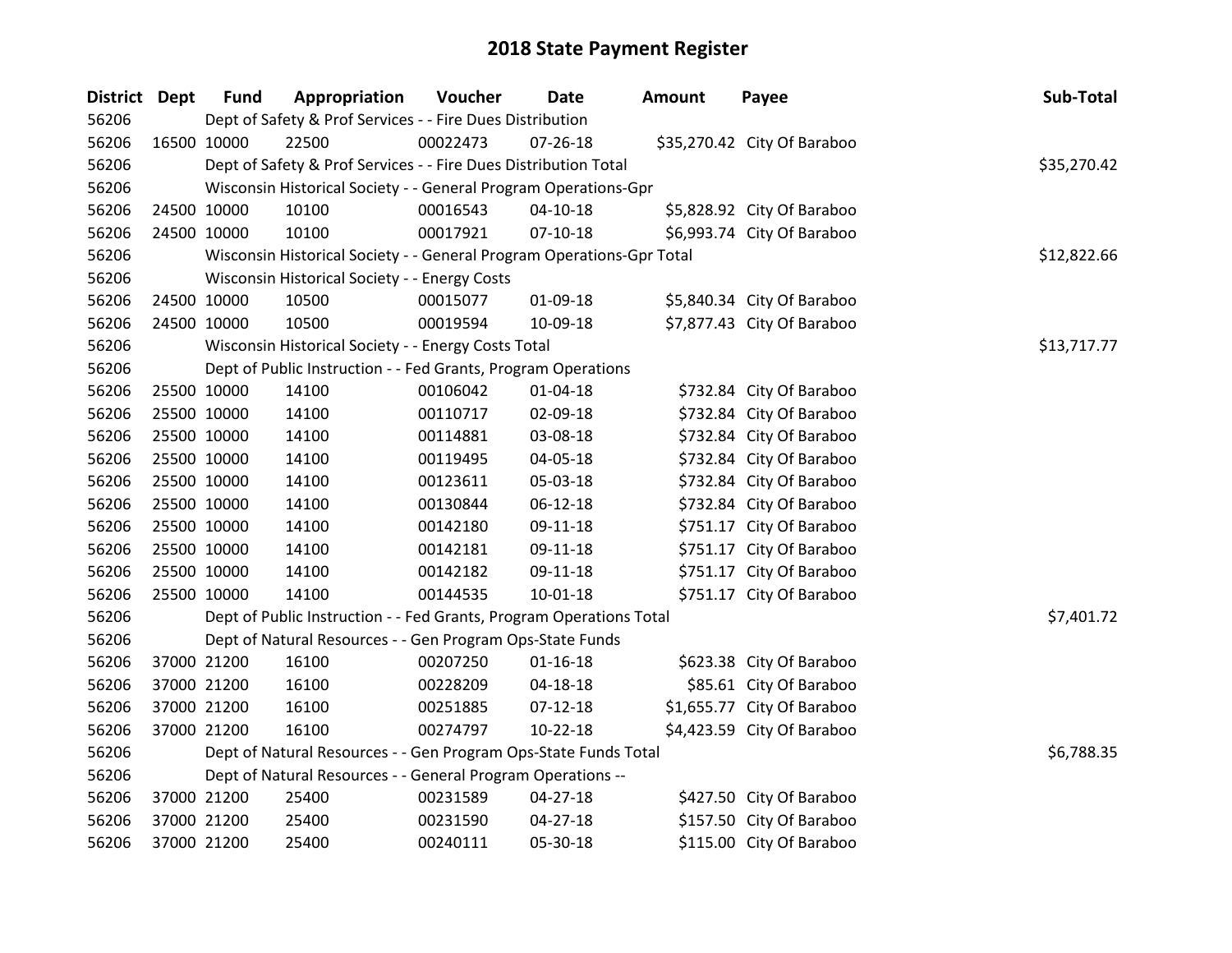| <b>District</b> | <b>Dept</b> | <b>Fund</b> | Appropriation                                                      | Voucher  | <b>Date</b>    | <b>Amount</b> | Payee                        | Sub-Total    |
|-----------------|-------------|-------------|--------------------------------------------------------------------|----------|----------------|---------------|------------------------------|--------------|
| 56206           |             | 37000 21200 | 25400                                                              | 00243664 | $06 - 14 - 18$ |               | \$1,510.00 City Of Baraboo   |              |
| 56206           |             | 37000 21200 | 25400                                                              | 00257429 | 08-09-18       |               | \$1,295.94 City Of Baraboo   |              |
| 56206           |             | 37000 21200 | 25400                                                              | 00271062 | 10-09-18       |               | \$1,295.94 City Of Baraboo   |              |
| 56206           |             | 37000 21200 | 25400                                                              | 00283051 | 12-06-18       |               | \$115.00 City Of Baraboo     |              |
| 56206           | 37000 21200 |             | 25400                                                              | 00283052 | 12-06-18       |               | \$210.00 City Of Baraboo     |              |
| 56206           |             |             | Dept of Natural Resources - - General Program Operations -- Total  |          |                |               |                              | \$5,126.88   |
| 56206           |             |             | Dept of Natural Resources - - Gpo--State Funds                     |          |                |               |                              |              |
| 56206           |             | 37000 21200 | 36100                                                              | 00234292 | 05-09-18       |               | \$1,715.00 City Of Baraboo   |              |
| 56206           |             | 37000 21200 | 36100                                                              | 00240025 | 05-30-18       |               | \$343.04 City Of Baraboo     |              |
| 56206           |             | 37000 21200 | 36100                                                              | 00251703 | $07 - 12 - 18$ |               | \$343.04 City Of Baraboo     |              |
| 56206           |             | 37000 21200 | 36100                                                              | 00257433 | 08-03-18       |               | \$343.04 City Of Baraboo     |              |
| 56206           |             | 37000 21200 | 36100                                                              | 00262757 | 09-14-18       |               | \$343.04 City Of Baraboo     |              |
| 56206           |             | 37000 21200 | 36100                                                              | 00271100 | $10-10-18$     |               | \$343.04 City Of Baraboo     |              |
| 56206           |             | 37000 21200 | 36100                                                              | 00280394 | 11-19-18       |               | \$343.04 City Of Baraboo     |              |
| 56206           |             | 37000 21200 | 36100                                                              | 00280846 | 11-23-18       |               | \$343.04 City Of Baraboo     |              |
| 56206           |             |             | Dept of Natural Resources - - Gpo--State Funds Total               |          | \$4,116.28     |               |                              |              |
| 56206           |             |             | Dept of Natural Resources - - Resaids - Cnty Forst, Cl & Mfl       |          |                |               |                              |              |
| 56206           |             | 37000 21200 | 57100                                                              | 00248117 | 06-28-18       |               | \$3.20 City Of Baraboo       |              |
| 56206           |             |             | Dept of Natural Resources - - Resaids - Cnty Forst, Cl & Mfl Total |          |                |               |                              | \$3.20       |
| 56206           |             |             | Dept of Natural Resources - - Rec & Resource Aids, Fed             |          |                |               |                              |              |
| 56206           |             | 37000 21200 | 58300                                                              | 00237040 | 05-18-18       |               | \$1,000.00 City Of Baraboo   |              |
| 56206           |             |             | Dept of Natural Resources - - Rec & Resource Aids, Fed Total       |          |                |               |                              | \$1,000.00   |
| 56206           |             |             | Dept of Natural Resources - - Resaids - Urban Forestry Grant       |          |                |               |                              |              |
| 56206           | 37000 21200 |             | 58700                                                              | 00220119 | 03-14-18       |               | \$7,857.72 City Of Baraboo   |              |
| 56206           |             |             | Dept of Natural Resources - - Resaids - Urban Forestry Grant Total |          |                |               |                              | \$7,857.72   |
| 56206           |             |             | Dept of Natural Resources - - Petrostorage Envr Remd Awards        |          |                |               |                              |              |
| 56206           |             | 37000 27200 | 66700                                                              | 00225431 | 04-09-18       |               | \$4,569.02 City Of Baraboo   |              |
| 56206           |             | 37000 27200 | 66700                                                              | 00272834 | $10-15-18$     |               | \$15,563.95 City Of Baraboo  |              |
| 56206           |             | 37000 27200 | 66700                                                              | 00285573 | 12-14-18       |               | \$242,232.30 City Of Baraboo |              |
| 56206           |             |             | Dept of Natural Resources - - Petrostorage Envr Remd Awards Total  |          |                |               |                              | \$262,365.27 |
| 56206           |             |             | Dept of Natural Resources - - Fin Asst For Responsible Units       |          |                |               |                              |              |
| 56206           | 37000 27400 |             | 67000                                                              | 00235825 | $05-11-18$     |               | \$35,065.88 City Of Baraboo  |              |
| 56206           |             |             | Dept of Natural Resources - - Fin Asst For Responsible Units Total |          |                |               |                              | \$35,065.88  |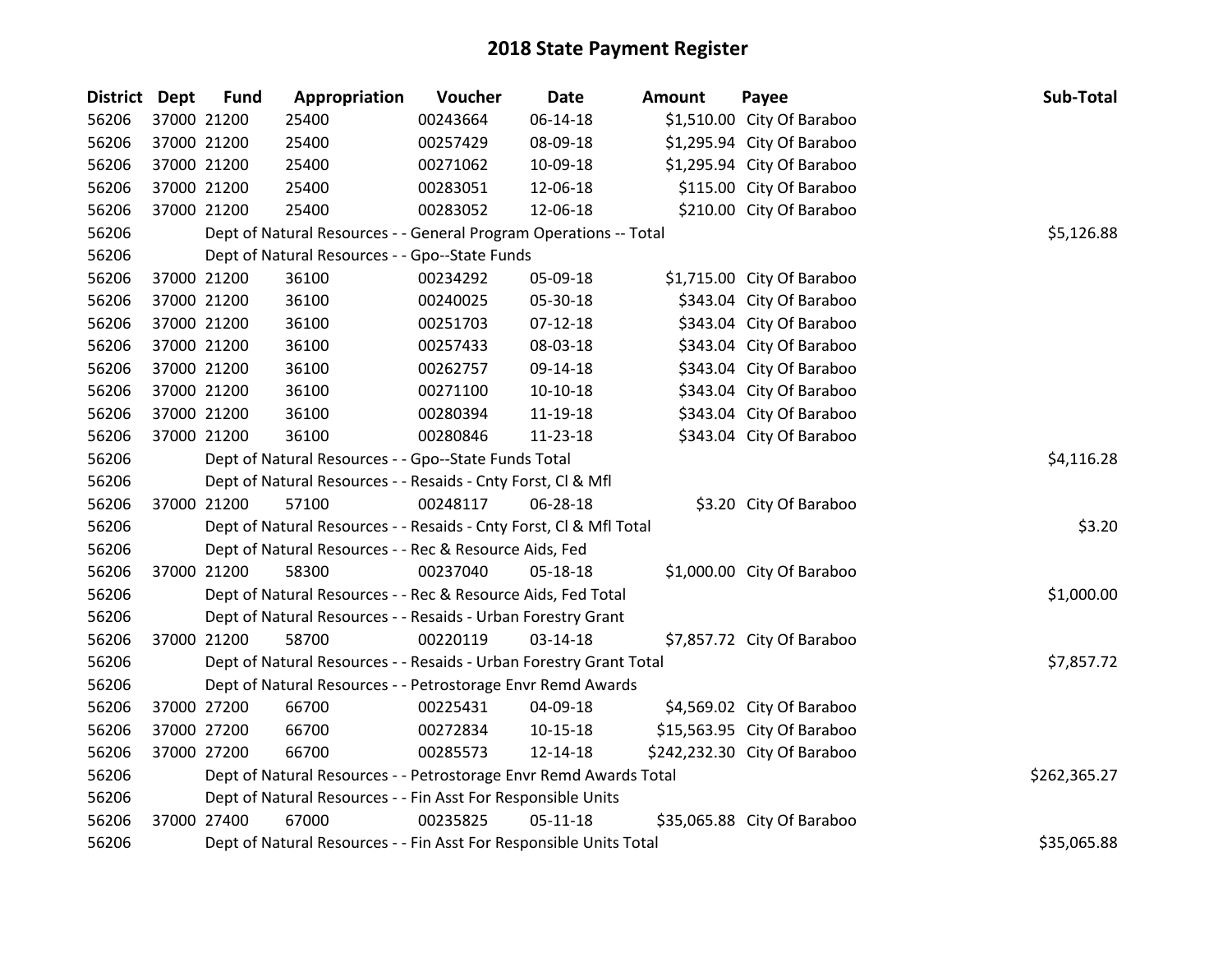| <b>District</b> | <b>Dept</b> | <b>Fund</b> | Appropriation                                            | Voucher  | <b>Date</b>    | <b>Amount</b> | Payee                        | Sub-Total    |
|-----------------|-------------|-------------|----------------------------------------------------------|----------|----------------|---------------|------------------------------|--------------|
| 56206           |             |             | Dept of Natural Resources - - Land Acquisition           |          |                |               |                              |              |
| 56206           |             | 37000 36300 | <b>TA100</b>                                             | 00213112 | 02-08-18       |               | \$77,500.00 City Of Baraboo  |              |
| 56206           |             |             | Dept of Natural Resources - - Land Acquisition Total     |          |                |               |                              | \$77,500.00  |
| 56206           |             |             | WI Dept of Transportation - - Conn Hwy Aids St Fds       |          |                |               |                              |              |
| 56206           |             | 39500 21100 | 16200                                                    | 00205629 | $01 - 02 - 18$ |               | \$17,671.08 City Of Baraboo  |              |
| 56206           |             | 39500 21100 | 16200                                                    | 00236137 | 04-02-18       |               | \$17,671.08 City Of Baraboo  |              |
| 56206           |             | 39500 21100 | 16200                                                    | 00269836 | 07-02-18       |               | \$17,671.08 City Of Baraboo  |              |
| 56206           |             | 39500 21100 | 16200                                                    | 00303888 | $10 - 01 - 18$ |               | \$17,671.09 City Of Baraboo  |              |
| 56206           |             |             | WI Dept of Transportation - - Conn Hwy Aids St Fds Total |          |                |               |                              | \$70,684.33  |
| 56206           |             |             | WI Dept of Transportation - - Tc, Trns Oper Aid Sf       |          |                |               |                              |              |
| 56206           |             | 39500 21100 | 17700                                                    | 00262476 | 06-14-18       |               | \$22,231.00 City Of Baraboo  |              |
| 56206           |             | 39500 21100 | 17700                                                    | 00289429 | 08-27-18       |               | \$66,694.00 City Of Baraboo  |              |
| 56206           |             |             | WI Dept of Transportation - - Tc, Trns Oper Aid Sf Total |          |                |               |                              | \$88,925.00  |
| 56206           |             |             | WI Dept of Transportation - - Trnst/Trns-Rel Aid F       |          |                |               |                              |              |
| 56206           |             | 39500 21100 | 18200                                                    | 00226365 | 03-01-18       |               | \$36,719.44 City Of Baraboo  |              |
| 56206           |             | 39500 21100 | 18200                                                    | 00323457 | $11 - 15 - 18$ |               | \$40,132.29 City Of Baraboo  |              |
| 56206           |             | 39500 21100 | 18200                                                    | 00323478 | 11-15-18       |               | \$37,917.01 City Of Baraboo  |              |
| 56206           |             | 39500 21100 | 18200                                                    | 00323543 | $11 - 15 - 18$ |               | \$43,305.94 City Of Baraboo  |              |
| 56206           |             |             | WI Dept of Transportation - - Trnst/Trns-Rel Aid F Total |          |                |               |                              | \$158,074.68 |
| 56206           |             |             | WI Dept of Transportation - - Hwy Sfty Loc Aid Ffd       |          |                |               |                              |              |
| 56206           |             | 39500 21100 | 18500                                                    | 00213921 | $01 - 22 - 18$ |               | \$915.94 City Of Baraboo     |              |
| 56206           |             | 39500 21100 | 18500                                                    | 00213922 | $01 - 22 - 18$ |               | \$1,003.40 City Of Baraboo   |              |
| 56206           |             | 39500 21100 | 18500                                                    | 00221209 | $02 - 12 - 18$ |               | \$780.82 City Of Baraboo     |              |
| 56206           |             | 39500 21100 | 18500                                                    | 00229583 | 03-16-18       |               | \$1,033.07 City Of Baraboo   |              |
| 56206           |             | 39500 21100 | 18500                                                    | 00246768 | $04 - 27 - 18$ |               | \$872.10 City Of Baraboo     |              |
| 56206           |             | 39500 21100 | 18500                                                    | 00255507 | 06-05-18       |               | \$1,588.49 City Of Baraboo   |              |
| 56206           |             | 39500 21100 | 18500                                                    | 00259229 | 06-14-18       |               | \$585.91 City Of Baraboo     |              |
| 56206           |             | 39500 21100 | 18500                                                    | 00263810 | 06-18-18       |               | \$342.03 City Of Baraboo     |              |
| 56206           |             | 39500 21100 | 18500                                                    | 00291905 | 08-29-18       |               | \$78.24 City Of Baraboo      |              |
| 56206           |             |             | WI Dept of Transportation - - Hwy Sfty Loc Aid Ffd Total |          |                |               |                              | \$7,200.00   |
| 56206           |             |             | WI Dept of Transportation - - Trns Aids To Mnc.-Sf       |          |                |               |                              |              |
| 56206           |             | 39500 21100 | 19100                                                    | 00205126 | $01 - 02 - 18$ |               | \$150,998.78 City Of Baraboo |              |
| 56206           |             | 39500 21100 | 19100                                                    | 00235634 | 04-02-18       |               | \$150,998.78 City Of Baraboo |              |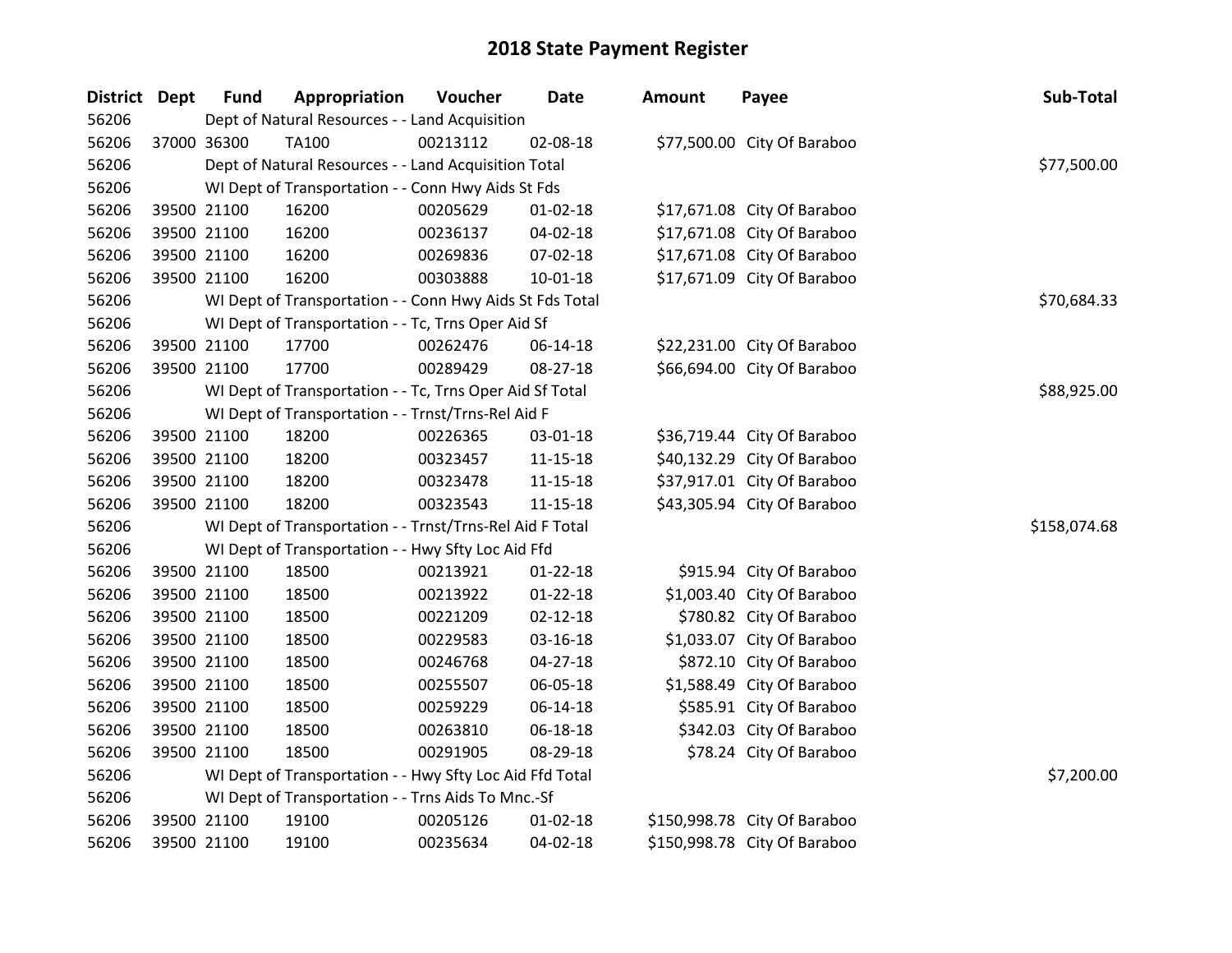| District Dept |             | <b>Fund</b> | Appropriation                                                                   | Voucher            | <b>Date</b>    | <b>Amount</b> | Payee                          | Sub-Total      |
|---------------|-------------|-------------|---------------------------------------------------------------------------------|--------------------|----------------|---------------|--------------------------------|----------------|
| 56206         |             | 39500 21100 | 19100                                                                           | 00269333           | 07-02-18       |               | \$150,998.78 City Of Baraboo   |                |
| 56206         | 39500 21100 |             | 19100                                                                           | 00303385           | $10 - 01 - 18$ |               | \$150,998.80 City Of Baraboo   |                |
| 56206         |             |             | WI Dept of Transportation - - Trns Aids To Mnc.-Sf Total                        |                    |                |               |                                | \$603,995.14   |
| 56206         |             |             | WI Dept of Transportation - - Transpor Safety Ff                                |                    |                |               |                                |                |
| 56206         |             | 39500 21100 | 58200                                                                           | 00264992           | 06-20-18       |               | \$79.80 City Of Baraboo        |                |
| 56206         | 39500 21100 |             | 58200                                                                           | 00312776           | 10-19-18       |               | \$99.75 City Of Baraboo        |                |
| 56206         |             |             | WI Dept of Transportation - - Transpor Safety Ff Total                          |                    |                |               |                                | \$179.55       |
| 56206         |             |             | Department of Health Services - - Prepaid Medical Transport Reimbursement       |                    |                |               |                                |                |
| 56206         | 43500 10000 |             | 16300                                                                           | AMBULANCE 11-08-18 |                |               | \$74,514.95 City Of Baraboo    |                |
| 56206         |             |             | Department of Health Services - - Prepaid Medical Transport Reimbursement Total |                    |                |               |                                | \$74,514.95    |
| 56206         |             |             | Department of Justice - - Law Enforcement Train, Local                          |                    |                |               |                                |                |
| 56206         | 45500 10000 |             | 23100                                                                           | 00052104           | $09 - 25 - 18$ |               | \$4,480.00 City Of Baraboo     |                |
| 56206         |             |             | Department of Justice - - Law Enforcement Train, Local Total                    |                    |                |               |                                | \$4,480.00     |
| 56206         |             |             | Department of Military Affairs - - Energy Costs, Energy-Related A               |                    |                |               |                                |                |
| 56206         | 46500 10000 |             | 10600                                                                           | 00036949           | $01 - 11 - 18$ |               | \$647.62 City Of Baraboo       |                |
| 56206         | 46500 10000 |             | 10600                                                                           | 00041837           | $04-17-18$     |               | \$635.42 City Of Baraboo       |                |
| 56206         | 46500 10000 |             | 10600                                                                           | 00046259           | $07-12-18$     |               | \$636.26 City Of Baraboo       |                |
| 56206         |             | 46500 10000 | 10600                                                                           | 00050263           | $10 - 11 - 18$ |               | \$635.25 City Of Baraboo       |                |
| 56206         |             |             | Department of Military Affairs - - Energy Costs, Energy-Related A Total         |                    |                |               |                                | \$2,554.55     |
| 56206         |             |             | Public Defender Board - - Transcript, Discovery And Int                         |                    |                |               |                                |                |
| 56206         | 55000 10000 |             | 10600                                                                           | 00162892           | 09-26-18       |               | \$9.00 City Of Baraboo         |                |
| 56206         |             |             | Public Defender Board - - Transcript, Discovery And Int Total                   |                    |                |               |                                | \$9.00         |
| 56206         |             |             | Department of Revenue - - Payments For Municipal Svcs                           |                    |                |               |                                |                |
| 56206         |             | 56600 10000 | 50100                                                                           | 00026914           | $01 - 31 - 18$ |               | \$89,425.00 City Of Baraboo    |                |
| 56206         |             |             | Department of Revenue - - Payments For Municipal Svcs Total                     |                    |                |               |                                | \$89,425.00    |
| 56206         |             |             | Shared Revenue and Tax Relief - - Expenditure Restraint Program                 |                    |                |               |                                |                |
| 56206         | 83500 10000 |             | 10100                                                                           | 00034101           | 07-23-18       |               | \$306,322.89 City Of Baraboo   |                |
| 56206         |             |             | Shared Revenue and Tax Relief - - Expenditure Restraint Program Total           |                    |                |               |                                | \$306,322.89   |
| 56206         |             |             | Shared Revenue and Tax Relief - - County And Municipal Aid                      |                    |                |               |                                |                |
| 56206         | 83500 10000 |             | 10500                                                                           | 00034101           | 07-23-18       |               | \$207,845.77 City Of Baraboo   |                |
| 56206         |             | 83500 10000 | 10500                                                                           | 00036987           | 11-19-18       |               | \$1,103,277.73 City Of Baraboo |                |
| 56206         |             |             | Shared Revenue and Tax Relief - - County And Municipal Aid Total                |                    |                |               |                                | \$1,311,123.50 |
| 56206         |             |             | Shared Revenue and Tax Relief - - Exempt Computer Aid                           |                    |                |               |                                |                |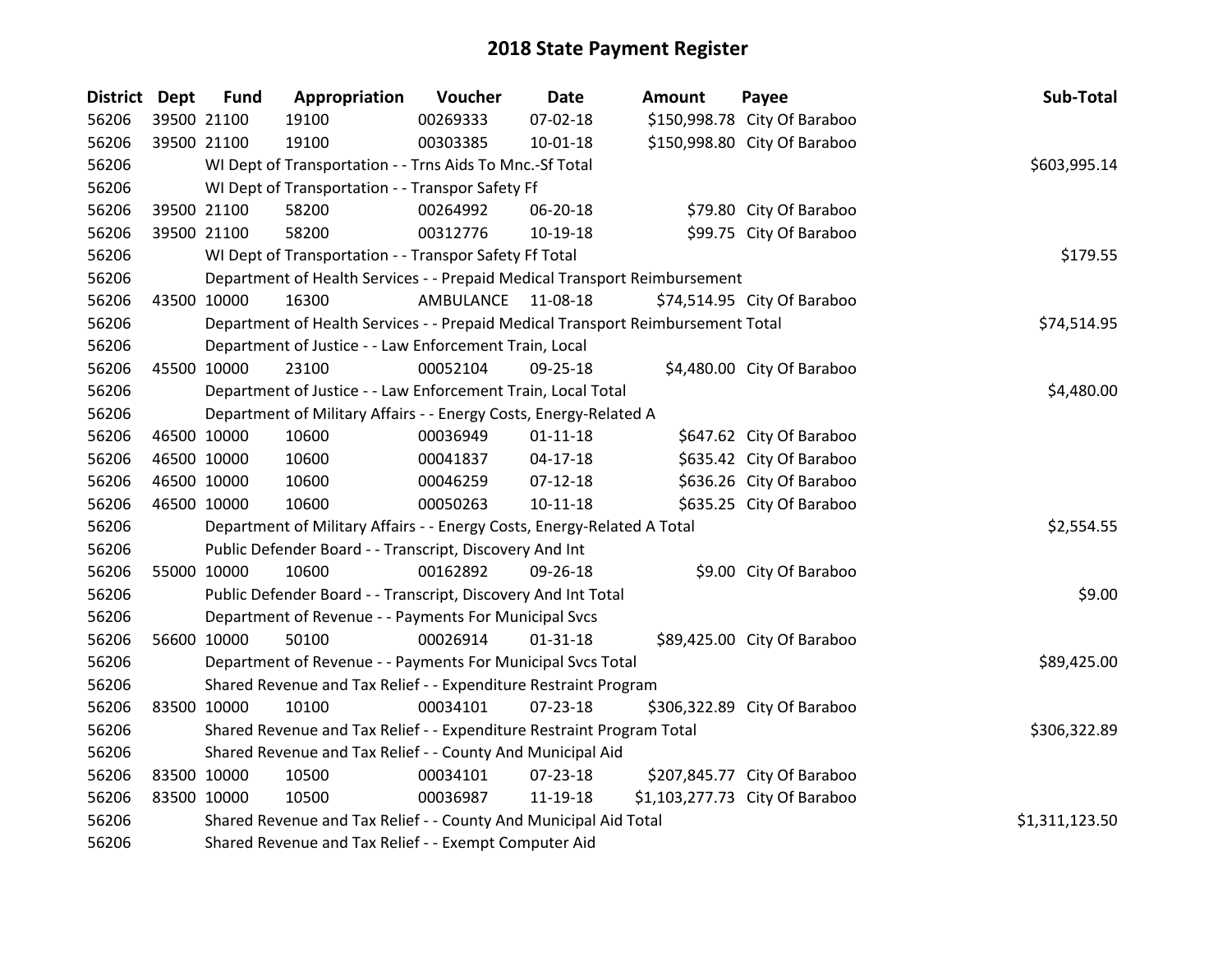| District    | Dept        | <b>Fund</b> | Appropriation                                                   | Voucher  | Date           | <b>Amount</b> | Payee                       | Sub-Total      |
|-------------|-------------|-------------|-----------------------------------------------------------------|----------|----------------|---------------|-----------------------------|----------------|
| 56206       | 83500 10000 |             | 10900                                                           | 00031289 | 07-23-18       |               | \$47,228.20 City Of Baraboo |                |
| 56206       | 83500 10000 |             | 10900                                                           | 00032511 | $07 - 23 - 18$ |               | \$19,690.91 City Of Baraboo |                |
| 56206       |             |             | Shared Revenue and Tax Relief - - Exempt Computer Aid Total     |          |                |               |                             | \$66,919.11    |
| 56206       |             |             | Shared Revenue and Tax Relief - - Utility Aid                   |          |                |               |                             |                |
| 56206       | 83500 10000 |             | 11000                                                           | 00034101 | $07 - 23 - 18$ |               | \$5,418.63 City Of Baraboo  |                |
| 56206       | 83500 10000 |             | 11000                                                           | 00036987 | 11-19-18       |               | \$31,914.26 City Of Baraboo |                |
| 56206       |             |             | Shared Revenue and Tax Relief - - Utility Aid Total             |          |                |               |                             | \$37,332.89    |
| 56206       |             |             | Shared Revenue and Tax Relief - - Lottery & Gaming Credit       |          |                |               |                             |                |
| 56206       | 83500 52100 |             | 36300                                                           | 00027609 | 03-26-18       |               | \$26,853.54 City Of Baraboo |                |
| 56206       |             |             | Shared Revenue and Tax Relief - - Lottery & Gaming Credit Total |          |                |               |                             | \$26,853.54    |
| 56206 Total |             |             |                                                                 |          |                |               |                             | \$3,317,630.28 |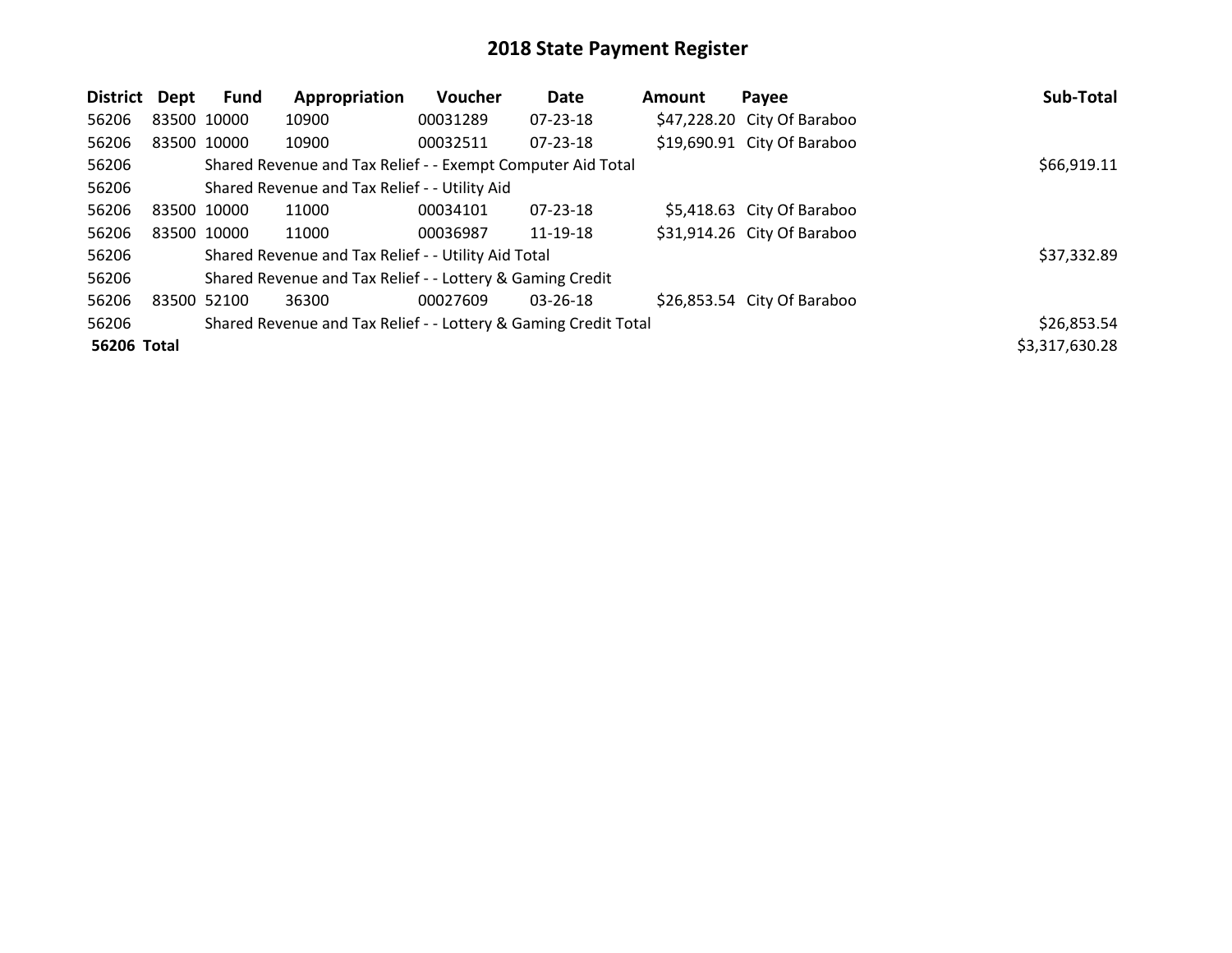| <b>District Dept</b> |             | <b>Fund</b> | Appropriation                                                      | Voucher  | Date           | Amount | Payee                          | Sub-Total    |
|----------------------|-------------|-------------|--------------------------------------------------------------------|----------|----------------|--------|--------------------------------|--------------|
| 56276                |             |             | Dept of Safety & Prof Services - - Fire Dues Distribution          |          |                |        |                                |              |
| 56276                | 16500 10000 |             | 22500                                                              | 00017919 | $07 - 02 - 18$ |        | \$23,637.85 Reedsburg, City of |              |
| 56276                |             |             | Dept of Safety & Prof Services - - Fire Dues Distribution Total    |          |                |        |                                | \$23,637.85  |
| 56276                |             |             | Dept of Natural Resources - - Aids In Lieu Of Taxes - Gener        |          |                |        |                                |              |
| 56276                |             | 37000 10000 | 50300                                                              | 00212540 | 02-05-18       |        | \$16,379.84 Reedsburg, City of |              |
| 56276                |             | 37000 10000 | 50300                                                              | 00229828 | 04-20-18       |        | \$8.32 Reedsburg, City of      |              |
| 56276                |             |             | Dept of Natural Resources - - Aids In Lieu Of Taxes - Gener Total  |          |                |        |                                | \$16,388.16  |
| 56276                |             |             | Dept of Natural Resources - - Ea - River Protect, Cons Fund        |          |                |        |                                |              |
| 56276                |             | 37000 21200 | 67500                                                              | 00237114 | $05-15-18$     |        | \$7,500.00 Reedsburg, City of  |              |
| 56276                |             |             | Dept of Natural Resources - - Ea - River Protect, Cons Fund Total  |          |                |        |                                | \$7,500.00   |
| 56276                |             |             | Dept of Natural Resources - - Fin Asst For Responsible Units       |          |                |        |                                |              |
| 56276                |             | 37000 27400 | 67000                                                              | 00235561 | $05-11-18$     |        | \$10,485.13 Reedsburg, City of |              |
| 56276                |             |             | Dept of Natural Resources - - Fin Asst For Responsible Units Total |          |                |        |                                | \$10,485.13  |
| 56276                |             |             | WI Dept of Transportation - - Conn Hwy Aids St Fds                 |          |                |        |                                |              |
| 56276                |             | 39500 21100 | 16200                                                              | 00205630 | $01 - 02 - 18$ |        | \$12,448.81 Reedsburg, City of |              |
| 56276                |             | 39500 21100 | 16200                                                              | 00236138 | 04-02-18       |        | \$12,448.81 Reedsburg, City of |              |
| 56276                |             | 39500 21100 | 16200                                                              | 00269837 | 07-02-18       |        | \$12,448.81 Reedsburg, City of |              |
| 56276                |             | 39500 21100 | 16200                                                              | 00303889 | $10 - 01 - 18$ |        | \$12,448.84 Reedsburg, City of |              |
| 56276                |             |             | WI Dept of Transportation - - Conn Hwy Aids St Fds Total           |          |                |        |                                | \$49,795.27  |
| 56276                |             |             | WI Dept of Transportation - - Tc, Trns Oper Aid Sf                 |          |                |        |                                |              |
| 56276                |             | 39500 21100 | 17700                                                              | 00230016 | 03-14-18       |        | \$7,638.00 Reedsburg, City of  |              |
| 56276                |             | 39500 21100 | 17700                                                              | 00262496 | 06-13-18       |        | \$19,502.00 Reedsburg, City of |              |
| 56276                |             | 39500 21100 | 17700                                                              | 00289448 | 08-24-18       |        | \$58,506.00 Reedsburg, City of |              |
| 56276                |             |             | WI Dept of Transportation - - Tc, Trns Oper Aid Sf Total           |          |                |        |                                | \$85,646.00  |
| 56276                |             |             | WI Dept of Transportation - - Trnst/Trns-Rel Aid F                 |          |                |        |                                |              |
| 56276                |             | 39500 21100 | 18200                                                              | 00226401 | 03-01-18       |        | \$21,970.10 Reedsburg, City of |              |
| 56276                |             | 39500 21100 | 18200                                                              | 00323474 | $11 - 15 - 18$ |        | \$27,097.80 Reedsburg, City of |              |
| 56276                |             | 39500 21100 | 18200                                                              | 00323495 | $11 - 15 - 18$ |        | \$26,927.82 Reedsburg, City of |              |
| 56276                |             | 39500 21100 | 18200                                                              | 00323581 | $11 - 15 - 18$ |        | \$26,618.06 Reedsburg, City of |              |
| 56276                |             |             | WI Dept of Transportation - - Trnst/Trns-Rel Aid F Total           |          |                |        |                                | \$102,613.78 |
| 56276                |             |             | WI Dept of Transportation - - Hwy Sfty Loc Aid Ffd                 |          |                |        |                                |              |
| 56276                |             | 39500 21100 | 18500                                                              | 00210280 | $01 - 10 - 18$ |        | \$268.62 Reedsburg, City of    |              |
| 56276                |             | 39500 21100 | 18500                                                              | 00220237 | $02 - 12 - 18$ |        | \$666.64 Reedsburg, City of    |              |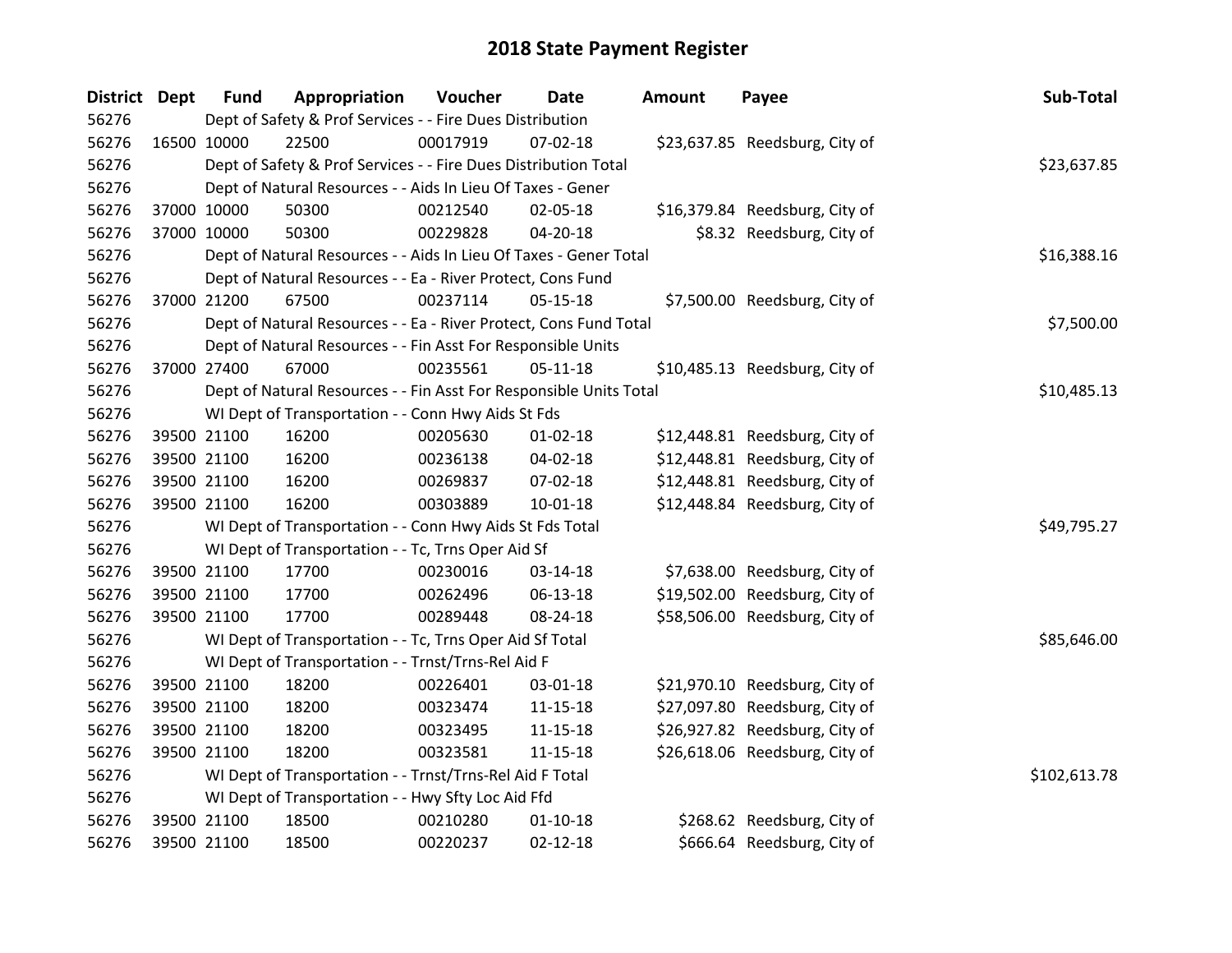| <b>District Dept</b> | <b>Fund</b> | Appropriation                                                                   | Voucher            | <b>Date</b>    | <b>Amount</b> | Payee                           | Sub-Total   |
|----------------------|-------------|---------------------------------------------------------------------------------|--------------------|----------------|---------------|---------------------------------|-------------|
| 56276                | 39500 21100 | 18500                                                                           | 00237925           | 04-05-18       |               | \$233.41 Reedsburg, City of     |             |
| 56276                | 39500 21100 | 18500                                                                           | 00242536           | 04-20-18       |               | \$328.93 Reedsburg, City of     |             |
| 56276                | 39500 21100 | 18500                                                                           | 00257760           | 06-06-18       |               | \$287.62 Reedsburg, City of     |             |
| 56276                | 39500 21100 | 18500                                                                           | 00263811           | 06-18-18       |               | \$4,318.54 Reedsburg, City of   |             |
| 56276                | 39500 21100 | 18500                                                                           | 00291906           | 08-29-18       |               | \$30.94 Reedsburg, City of      |             |
| 56276                | 39500 21100 | 18500                                                                           | 00291907           | 08-29-18       |               | \$917.10 Reedsburg, City of     |             |
| 56276                | 39500 21100 | 18500                                                                           | 00292676           | 09-06-18       |               | \$4,000.00 Reedsburg, City of   |             |
| 56276                |             | WI Dept of Transportation - - Hwy Sfty Loc Aid Ffd Total                        |                    |                |               |                                 | \$11,051.80 |
| 56276                |             | WI Dept of Transportation - - Trns Aids To Mnc.-Sf                              |                    |                |               |                                 |             |
| 56276                | 39500 21100 | 19100                                                                           | 00205127           | $01 - 02 - 18$ |               | \$114,924.92 Reedsburg, City of |             |
| 56276                | 39500 21100 | 19100                                                                           | 00235635           | 04-02-18       |               | \$114,924.92 Reedsburg, City of |             |
| 56276                | 39500 21100 | 19100                                                                           | 00269334           | 07-02-18       |               | \$114,924.92 Reedsburg, City of |             |
| 56276                | 39500 21100 | 19100                                                                           | 00303386           | $10-01-18$     |               | \$114,924.92 Reedsburg, City of |             |
| 56276                |             | WI Dept of Transportation - - Trns Aids To Mnc.-Sf Total                        |                    | \$459,699.68   |               |                                 |             |
| 56276                |             | WI Dept of Transportation - - Transpor Safety Ff                                |                    |                |               |                                 |             |
| 56276                | 39500 21100 | 58200                                                                           | 00325296           | 11-21-18       |               | \$1,688.23 Reedsburg, City of   |             |
| 56276                | 39500 21100 | 58200                                                                           | 00335110           | 12-26-18       |               | \$322.60 Reedsburg, City of     |             |
| 56276                |             | WI Dept of Transportation - - Transpor Safety Ff Total                          |                    |                |               |                                 | \$2,010.83  |
| 56276                |             | Department of Health Services - - Prepaid Medical Transport Reimbursement       |                    |                |               |                                 |             |
| 56276                | 43500 10000 | 16300                                                                           | AMBULANCE 11-08-18 |                |               | \$38,572.45 Reedsburg, City of  |             |
| 56276                |             | Department of Health Services - - Prepaid Medical Transport Reimbursement Total |                    |                |               |                                 | \$38,572.45 |
| 56276                |             | Department of Justice - - Law Enforcement Train, Local                          |                    |                |               |                                 |             |
| 56276                | 45500 10000 | 23100                                                                           | 00053674           | 10-18-18       |               | \$2,880.00 Reedsburg, City of   |             |
| 56276                |             | Department of Justice - - Law Enforcement Train, Local Total                    |                    |                |               |                                 | \$2,880.00  |
| 56276                |             | Public Defender Board - - Trial Representation                                  |                    |                |               |                                 |             |
| 56276                | 55000 10000 | 10300                                                                           | 00128560           | $02 - 21 - 18$ |               | \$2.18 Reedsburg, City of       |             |
| 56276                |             | Public Defender Board - - Trial Representation Total                            |                    |                |               |                                 | \$2.18      |
| 56276                |             | Public Defender Board - - Transcript, Discovery And Int                         |                    |                |               |                                 |             |
| 56276                | 55000 10000 | 10600                                                                           | 00123484           | 01-09-18       |               | \$2.60 Reedsburg, City of       |             |
| 56276                | 55000 10000 | 10600                                                                           | 00135302           | 04-04-18       |               | \$1.60 Reedsburg, City of       |             |
| 56276                | 55000 10000 | 10600                                                                           | 00164752           | $10 - 15 - 18$ |               | \$15.11 Reedsburg, City of      |             |
| 56276                |             | Public Defender Board - - Transcript, Discovery And Int Total                   |                    |                |               |                                 | \$19.31     |
| 56276                |             | Department of Revenue - - Payments For Municipal Svcs                           |                    |                |               |                                 |             |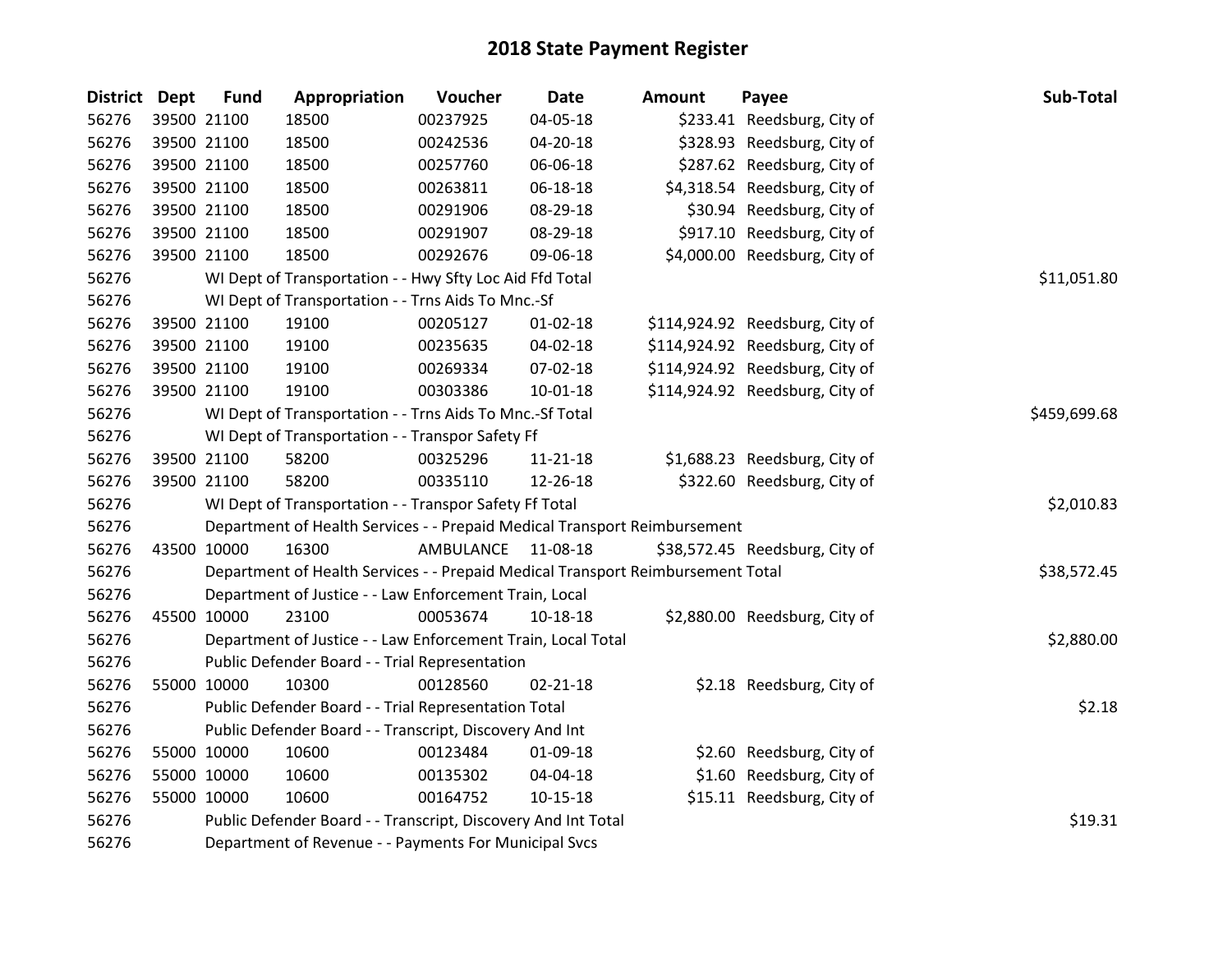| <b>District</b> | <b>Dept</b> | <b>Fund</b> | Appropriation                                                         | Voucher  | Date           | <b>Amount</b> | Payee                           | Sub-Total      |
|-----------------|-------------|-------------|-----------------------------------------------------------------------|----------|----------------|---------------|---------------------------------|----------------|
| 56276           |             | 56600 10000 | 50100                                                                 | 00026915 | $01 - 31 - 18$ |               | \$4,206.49 Reedsburg, City of   |                |
| 56276           |             |             | Department of Revenue - - Payments For Municipal Svcs Total           |          |                |               |                                 | \$4,206.49     |
| 56276           |             |             | Shared Revenue and Tax Relief - - Expenditure Restraint Program       |          |                |               |                                 |                |
| 56276           |             | 83500 10000 | 10100                                                                 | 00034102 | $07 - 23 - 18$ |               | \$196,346.82 Reedsburg, City of |                |
| 56276           |             | 83500 10000 | 10100                                                                 | 00036988 | 11-19-18       |               | \$0.08 Reedsburg, City of       |                |
| 56276           |             |             | Shared Revenue and Tax Relief - - Expenditure Restraint Program Total |          |                |               |                                 | \$196,346.90   |
| 56276           |             |             | Shared Revenue and Tax Relief - - County And Municipal Aid            |          |                |               |                                 |                |
| 56276           |             | 83500 10000 | 10500                                                                 | 00034102 | 07-23-18       |               | \$110,043.73 Reedsburg, City of |                |
| 56276           |             | 83500 10000 | 10500                                                                 | 00036988 | 11-19-18       |               | \$585,008.67 Reedsburg, City of |                |
| 56276           |             |             | Shared Revenue and Tax Relief - - County And Municipal Aid Total      |          | \$695,052.40   |               |                                 |                |
| 56276           |             |             | Shared Revenue and Tax Relief - - Exempt Computer Aid                 |          |                |               |                                 |                |
| 56276           |             | 83500 10000 | 10900                                                                 | 00031290 | 07-23-18       |               | \$17,476.18 Reedsburg, City of  |                |
| 56276           |             | 83500 10000 | 10900                                                                 | 00032512 | 07-23-18       |               | \$2,836.49 Reedsburg, City of   |                |
| 56276           |             |             | Shared Revenue and Tax Relief - - Exempt Computer Aid Total           |          |                |               |                                 | \$20,312.67    |
| 56276           |             |             | Shared Revenue and Tax Relief - - Utility Aid                         |          |                |               |                                 |                |
| 56276           |             | 83500 10000 | 11000                                                                 | 00034102 | $07 - 23 - 18$ |               | \$236.83 Reedsburg, City of     |                |
| 56276           |             | 83500 10000 | 11000                                                                 | 00036988 | 11-19-18       |               | \$1,365.87 Reedsburg, City of   |                |
| 56276           |             |             | Shared Revenue and Tax Relief - - Utility Aid Total                   |          |                |               |                                 | \$1,602.70     |
| 56276           |             |             | Shared Revenue and Tax Relief - - Lottery & Gaming Credit             |          |                |               |                                 |                |
| 56276           |             | 83500 52100 | 36300                                                                 | 00027610 | $03 - 26 - 18$ |               | \$23,376.00 Reedsburg, City of  |                |
| 56276           |             |             | Shared Revenue and Tax Relief - - Lottery & Gaming Credit Total       |          |                |               |                                 | \$23,376.00    |
| 56276 Total     |             |             |                                                                       |          |                |               |                                 | \$1,751,199.60 |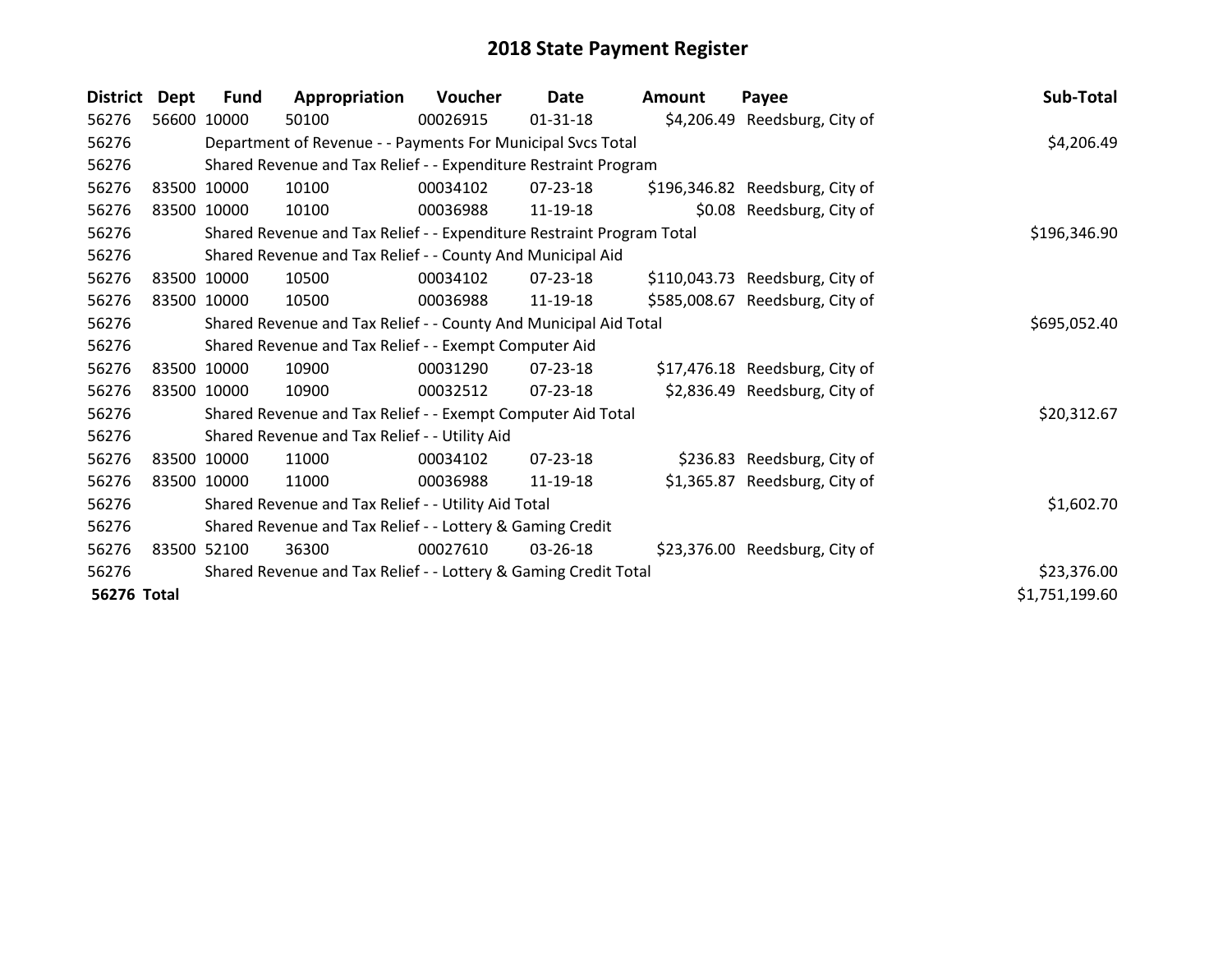| District    | Dept        | Fund        | Appropriation                                                        | <b>Voucher</b> | Date           | Amount | Payee                              | Sub-Total   |
|-------------|-------------|-------------|----------------------------------------------------------------------|----------------|----------------|--------|------------------------------------|-------------|
| 56291       |             |             | Dept of Natural Resources - - Aids In Lieu Of Taxes - Gener          |                |                |        |                                    |             |
| 56291       |             | 37000 10000 | 50300                                                                | 00212685       | 02-06-18       |        | \$4,688.30 City Of Wisconsin Dells |             |
| 56291       |             | 37000 10000 | 50300                                                                | 00230679       | 04-20-18       |        | \$430.88 City Of Wisconsin Dells   |             |
| 56291       |             |             | Dept of Natural Resources - - Aids In Lieu Of Taxes - Gener Total    |                |                |        |                                    | \$5,119.18  |
| 56291       |             |             | Department of Administration - - Hv Trans Ln Annual Impact Fee       |                |                |        |                                    |             |
| 56291       | 50500       | 10000       | 17400                                                                | 00078781       | $05 - 01 - 18$ |        | \$7,560.00 City Of Wisconsin Dells |             |
| 56291       |             |             | Department of Administration - - Hv Trans Ln Annual Impact Fee Total |                | \$7,560.00     |        |                                    |             |
| 56291       |             |             | Shared Revenue and Tax Relief - - Exempt Computer Aid                |                |                |        |                                    |             |
| 56291       |             | 83500 10000 | 10900                                                                | 00031291       | $07 - 23 - 18$ |        | \$886.85 City Of Wisconsin Dells   |             |
| 56291       |             | 83500 10000 | 10900                                                                | 00032513       | 07-23-18       |        | \$2,391.59 City Of Wisconsin Dells |             |
| 56291       |             |             | Shared Revenue and Tax Relief - - Exempt Computer Aid Total          |                |                |        |                                    | \$3,278.44  |
| 56291       |             |             | Shared Revenue and Tax Relief - - Lottery & Gaming Credit            |                |                |        |                                    |             |
| 56291       | 83500 52100 |             | 36300                                                                | 00027611       | $03 - 26 - 18$ |        | \$1,484.16 City Of Wisconsin Dells |             |
| 56291       |             |             | Shared Revenue and Tax Relief - - Lottery & Gaming Credit Total      |                |                |        |                                    | \$1,484.16  |
| 56291 Total |             |             |                                                                      |                |                |        |                                    | \$17,441.78 |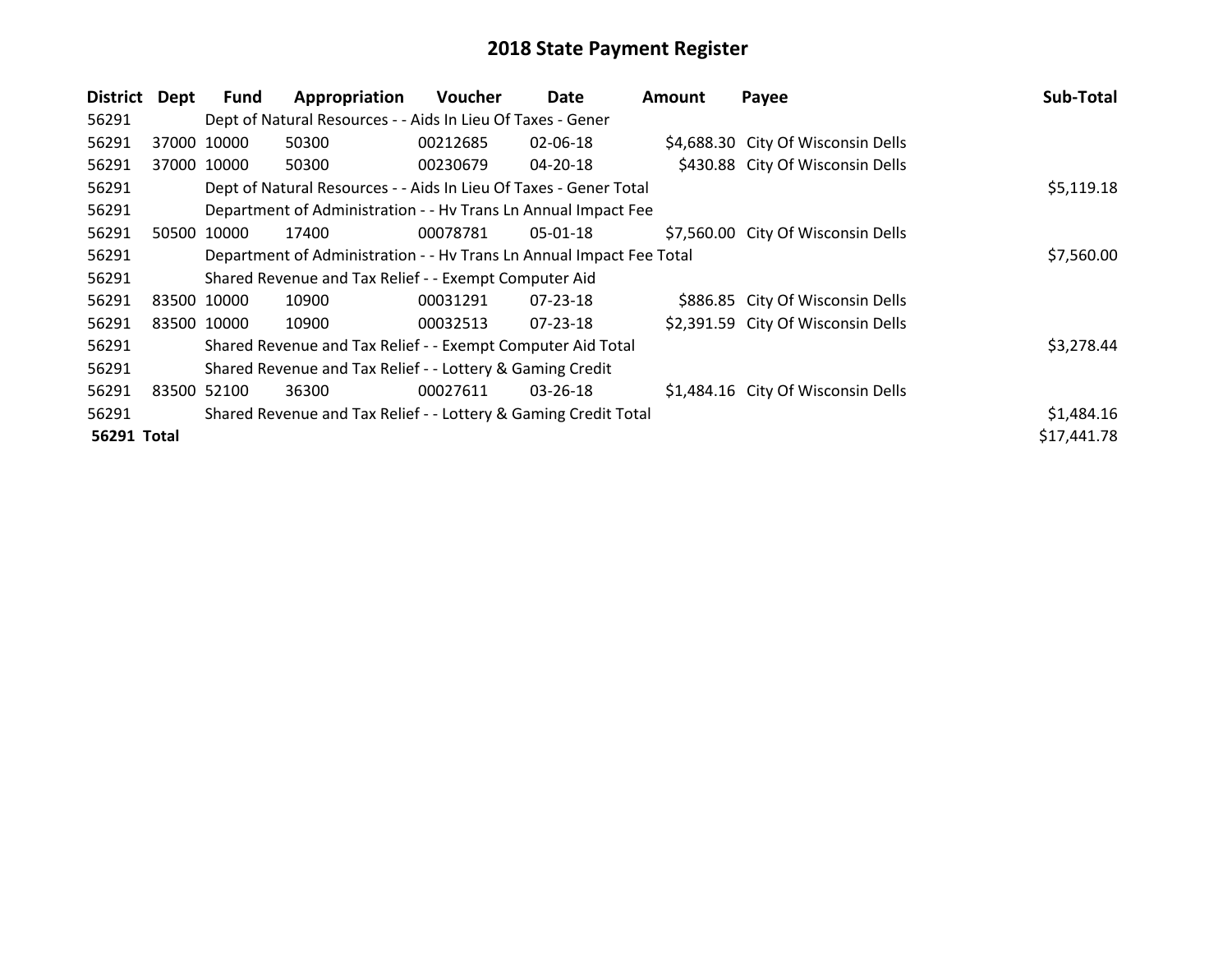| 56000 |             | WI Dept of Transportation - - Eldly&Disa Co/Aid Sf       |                   |          |                          |                         |              |
|-------|-------------|----------------------------------------------------------|-------------------|----------|--------------------------|-------------------------|--------------|
| 56000 | 39500 21100 | 16800                                                    | 00229670 03-13-18 |          | \$169,550.00 Sauk County |                         |              |
| 56000 |             | WI Dept of Transportation - - Eldly&Disa Co/Aid Sf Total |                   |          |                          |                         | \$169,550.00 |
| 56000 |             | WI Dept of Transportation - - Eldly&Disa Aid Fd Fd       |                   |          |                          |                         |              |
| 56000 | 39500 21100 | 18300                                                    | 00211923 01-16-18 |          |                          | \$10,000.00 Sauk County |              |
| 56000 | 39500 21100 | 18300                                                    | 00239469 04-06-18 |          |                          | \$12,383.00 Sauk County |              |
| 56000 | 39500 21100 | 18300                                                    | 00316904 10-30-18 |          |                          | \$31,400.00 Sauk County |              |
| 56000 | 39500 21100 | 18300                                                    | 00316907 10-30-18 |          |                          | \$29,202.50 Sauk County |              |
| 56000 | 39500 21100 | 18300                                                    | 00327857 12-03-18 |          |                          | \$12,229.50 Sauk County |              |
| 56000 |             | WI Dept of Transportation - - Eldly&Disa Aid Fd Fd Total |                   |          |                          |                         | \$95,215.00  |
| 56000 |             | WI Dept of Transportation - - Hwy Sfty Loc Aid Ffd       |                   |          |                          |                         |              |
| 56000 | 39500 21100 | 18500                                                    | 00210932 01-11-18 |          |                          | \$1,505.83 Sauk County  |              |
| 56000 | 39500 21100 | 18500                                                    | 00210934 01-11-18 |          |                          | \$2,582.38 Sauk County  |              |
| 56000 | 39500 21100 | 18500                                                    | 00221211 02-12-18 |          |                          | \$2,835.74 Sauk County  |              |
| 56000 | 39500 21100 | 18500                                                    | 00222124 04-13-18 |          |                          | \$3,299.41 Sauk County  |              |
| 56000 | 39500 21100 | 18500                                                    | 00228365 03-09-18 |          |                          | \$3,422.82 Sauk County  |              |
| 56000 | 39500 21100 | 18500                                                    | 00228368 03-09-18 |          |                          | \$3,405.48 Sauk County  |              |
| 56000 | 39500 21100 | 18500                                                    | 00241023 04-20-18 |          |                          | \$6,014.93 Sauk County  |              |
| 56000 | 39500 21100 | 18500                                                    | 00251839 05-14-18 |          |                          | \$4,499.48 Sauk County  |              |
| 56000 | 39500 21100 | 18500                                                    | 00251842 05-25-18 |          |                          | \$3,328.03 Sauk County  |              |
| 56000 | 39500 21100 | 18500                                                    | 00275858 07-20-18 |          |                          | \$3,005.92 Sauk County  |              |
| 56000 | 39500 21100 | 18500                                                    | 00275864 07-20-18 |          |                          | \$6,848.39 Sauk County  |              |
| 56000 | 39500 21100 | 18500                                                    | 00275865 07-20-18 |          |                          | \$3,574.48 Sauk County  |              |
| 56000 | 39500 21100 | 18500                                                    | 00275866 07-20-18 |          |                          | \$3,773.44 Sauk County  |              |
| 56000 | 39500 21100 | 18500                                                    | 00275868 07-20-18 |          |                          | \$4,450.71 Sauk County  |              |
| 56000 | 39500 21100 | 18500                                                    | 00291926 08-29-18 |          |                          | \$5,412.37 Sauk County  |              |
| 56000 | 39500 21100 | 18500                                                    | 00291934 09-12-18 |          |                          | \$9,130.37 Sauk County  |              |
| 56000 | 39500 21100 | 18500                                                    | 00291936 08-29-18 |          |                          | \$5,922.21 Sauk County  |              |
| 56000 | 39500 21100 | 18500                                                    | 00298238          | 09-18-18 |                          | \$4,530.27 Sauk County  |              |
| 56000 | 39500 21100 | 18500                                                    | 00298242 09-20-18 |          |                          | \$6,460.44 Sauk County  |              |
| 56000 | 39500 21100 | 18500                                                    | 00298256 09-18-18 |          |                          | \$3,737.12 Sauk County  |              |
| 56000 | 39500 21100 | 18500                                                    | 00306818 10-05-18 |          |                          | \$2,241.64 Sauk County  |              |
| 56000 | 39500 21100 | 18500                                                    | 00308533 10-09-18 |          |                          | \$2,592.92 Sauk County  |              |
| 56000 | 39500 21100 | 18500                                                    | 00315070 10-25-18 |          |                          | \$4,711.04 Sauk County  |              |
|       |             |                                                          |                   |          |                          |                         |              |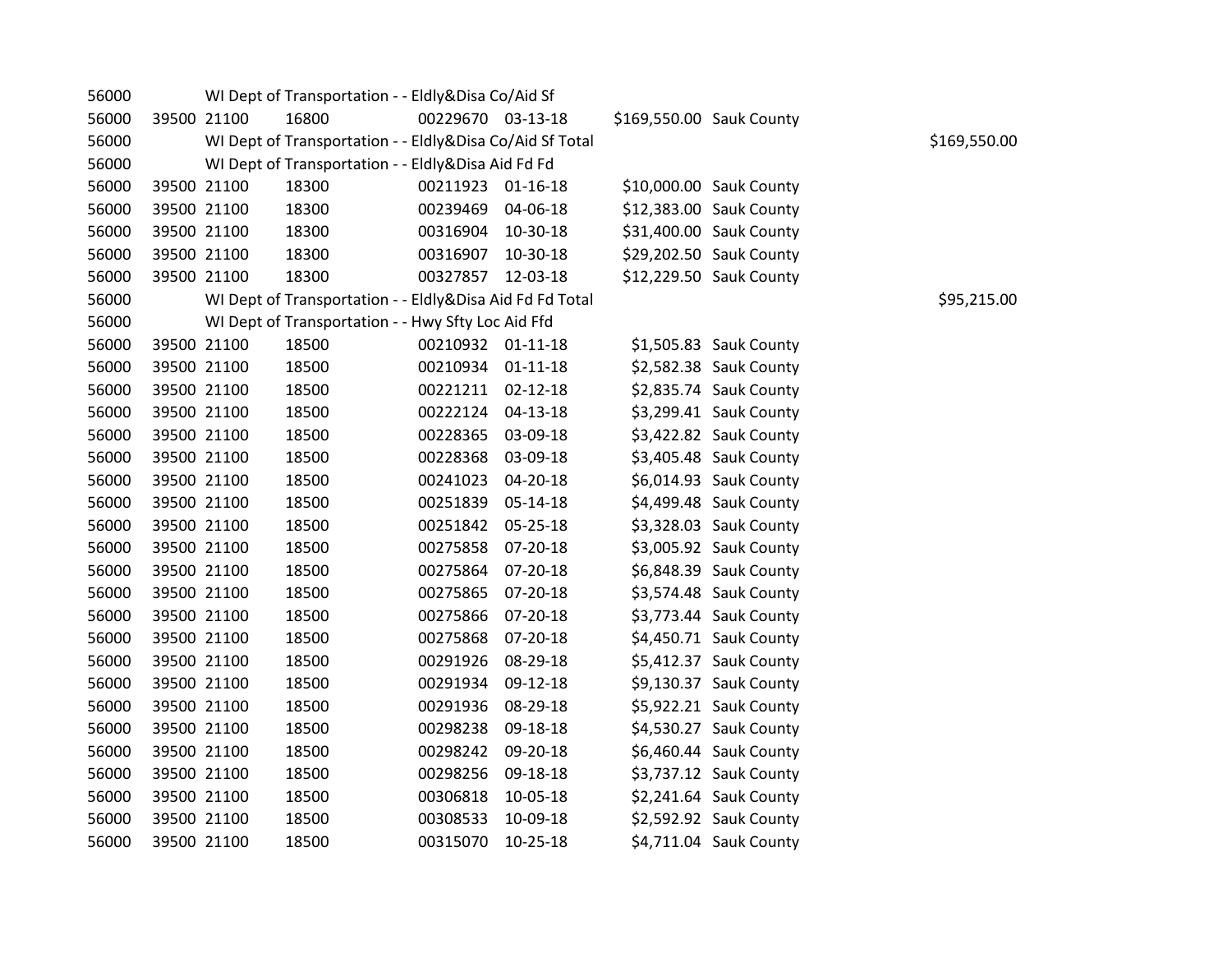| 56000 | 39500 21100 | 18500                                                    | 00325301 11-21-18 |          | \$3,179.72 Sauk County   |                |
|-------|-------------|----------------------------------------------------------|-------------------|----------|--------------------------|----------------|
| 56000 | 39500 21100 | 18500                                                    | 00333983 12-20-18 |          | \$3,451.62 Sauk County   |                |
| 56000 | 39500 21100 | 18500                                                    | 00333984 12-20-18 |          | \$3,304.36 Sauk County   |                |
| 56000 | 39500 21100 | 18500                                                    | 00335128 12-26-18 |          | \$2,956.83 Sauk County   |                |
| 56000 |             | WI Dept of Transportation - - Hwy Sfty Loc Aid Ffd Total |                   |          |                          | \$110,177.95   |
| 56000 |             | WI Dept of Transportation - - Trans Aids To Co.-Sf       |                   |          |                          |                |
| 56000 | 39500 21100 | 19000                                                    | 00203668 01-02-18 |          | \$354,362.10 Sauk County |                |
| 56000 | 39500 21100 | 19000                                                    | 00267876 07-02-18 |          | \$708,724.20 Sauk County |                |
| 56000 | 39500 21100 | 19000                                                    | 00301928 10-01-18 |          | \$354,362.10 Sauk County |                |
| 56000 |             | WI Dept of Transportation - - Trans Aids To Co.-Sf Total |                   |          |                          | \$1,417,448.40 |
| 56000 |             | WI Dept of Transportation - - Loc Rd Imp Prg St Fd       |                   |          |                          |                |
| 56000 | 39500 21100 | 27800                                                    | 00271011 07-02-18 |          | \$175,297.67 Sauk County |                |
| 56000 | 39500 21100 | 27800                                                    | 00278523 07-25-18 |          | \$7,039.11 Sauk County   |                |
| 56000 |             | WI Dept of Transportation - - Loc Rd Imp Prg St Fd Total |                   |          |                          | \$182,336.78   |
| 56000 |             | WI Dept of Transportation - - St Hwy Rehab, Sf           |                   |          |                          |                |
| 56000 | 39500 21100 | 36300                                                    | 00247478 05-03-18 |          | \$17.00 Sauk County      |                |
| 56000 | 39500 21100 | 36300                                                    | 00255926 05-22-18 |          | \$30.00 Sauk County      |                |
| 56000 | 39500 21100 | 36300                                                    | 00303946 10-05-18 |          | \$125.00 Sauk County     |                |
| 56000 | 39500 21100 | 36300                                                    | 00318034 11-01-18 |          | \$90.00 Sauk County      |                |
| 56000 | 39500 21100 | 36300                                                    | 00331353 12-13-18 |          | \$30.00 Sauk County      |                |
| 56000 |             | WI Dept of Transportation - - St Hwy Rehab, Sf Total     |                   |          |                          | \$292.00       |
| 56000 |             | WI Dept of Transportation - - Hwy Mgmt & Opers Sf        |                   |          |                          |                |
| 56000 | 39500 21100 | 36500                                                    | 00214546 01-24-18 |          | \$3,240.89 Sauk County   |                |
| 56000 | 39500 21100 | 36500                                                    | 00219771 02-07-18 |          | \$2,599.83 Sauk County   |                |
| 56000 | 39500 21100 | 36500                                                    | 00228353 03-07-18 |          | \$7,345.69 Sauk County   |                |
| 56000 | 39500 21100 | 36500                                                    | 00232723 03-23-18 |          | \$21,657.61 Sauk County  |                |
| 56000 | 39500 21100 | 36500                                                    | 00244051 04-20-18 |          | \$33,441.20 Sauk County  |                |
| 56000 | 39500 21100 | 36500                                                    | 00256022 05-23-18 |          | \$12,440.35 Sauk County  |                |
| 56000 | 39500 21100 | 36500                                                    | 00276531 07-18-18 |          | \$4,613.51 Sauk County   |                |
| 56000 | 39500 21100 | 36500                                                    | 00282667 08-02-18 |          | \$5,190.62 Sauk County   |                |
| 56000 | 39500 21100 | 36500                                                    | 00286873          | 08-15-18 | \$105,751.07 Sauk County |                |
| 56000 | 39500 21100 | 36500                                                    | 00292019 08-30-18 |          | \$149,621.23 Sauk County |                |
| 56000 | 39500 21100 | 36500                                                    | 00306751          | 10-03-18 | \$127,576.01 Sauk County |                |
| 56000 | 39500 21100 | 36500                                                    | 00318815          | 11-05-18 | \$101,413.26 Sauk County |                |